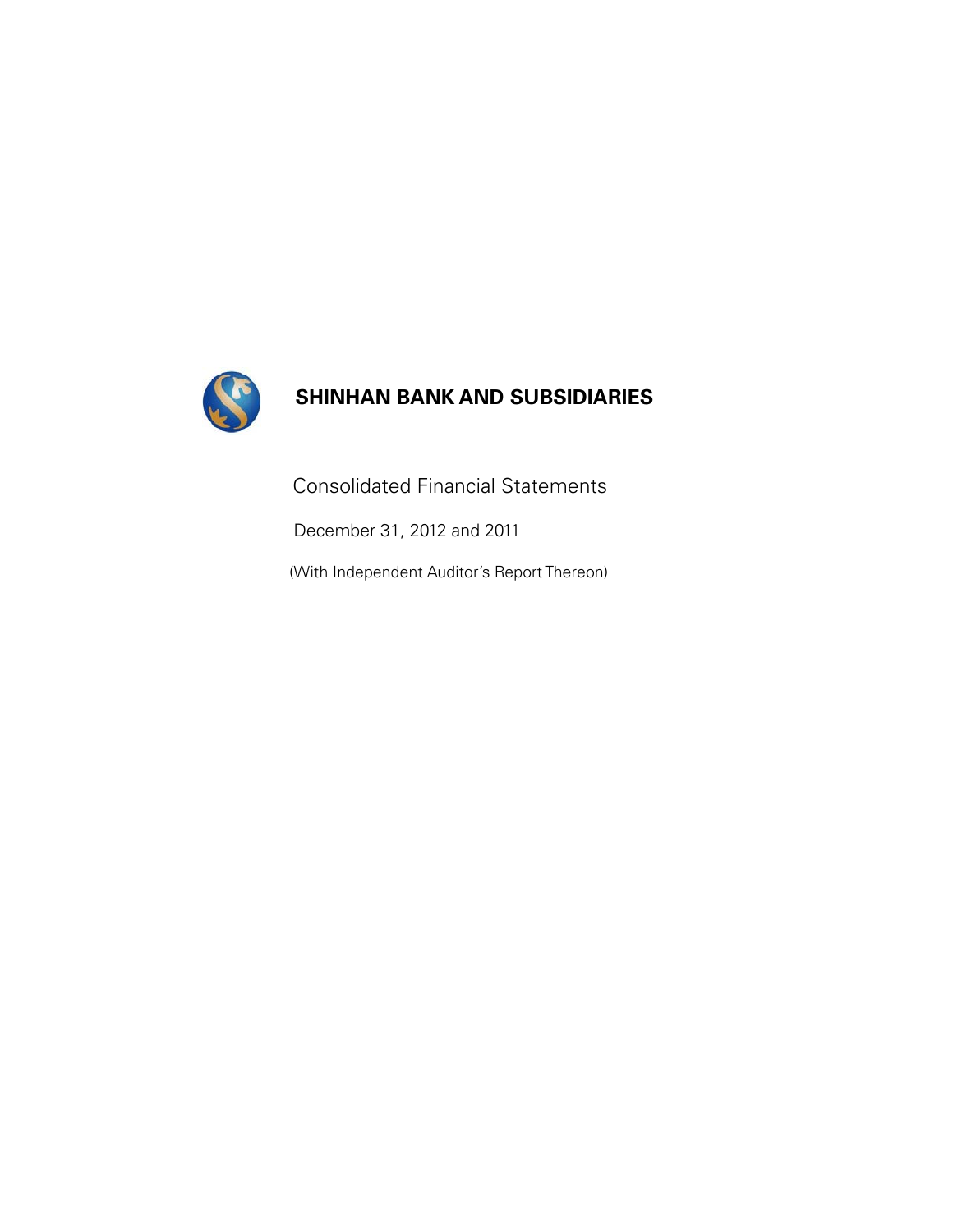# **Contents**

| <b>Independent Auditor's Report</b>                  |               |
|------------------------------------------------------|---------------|
| <b>Consolidated Statements of Financial Position</b> | $\mathcal{P}$ |
| Consolidated Statements of Comprehensive Income      | 3             |
| Consolidated Statements of Changes in Equity         | 5             |
| <b>Consolidated Statements of Cash Flows</b>         | 7             |
| Notes to the Consolidated Financial Statements       | 9             |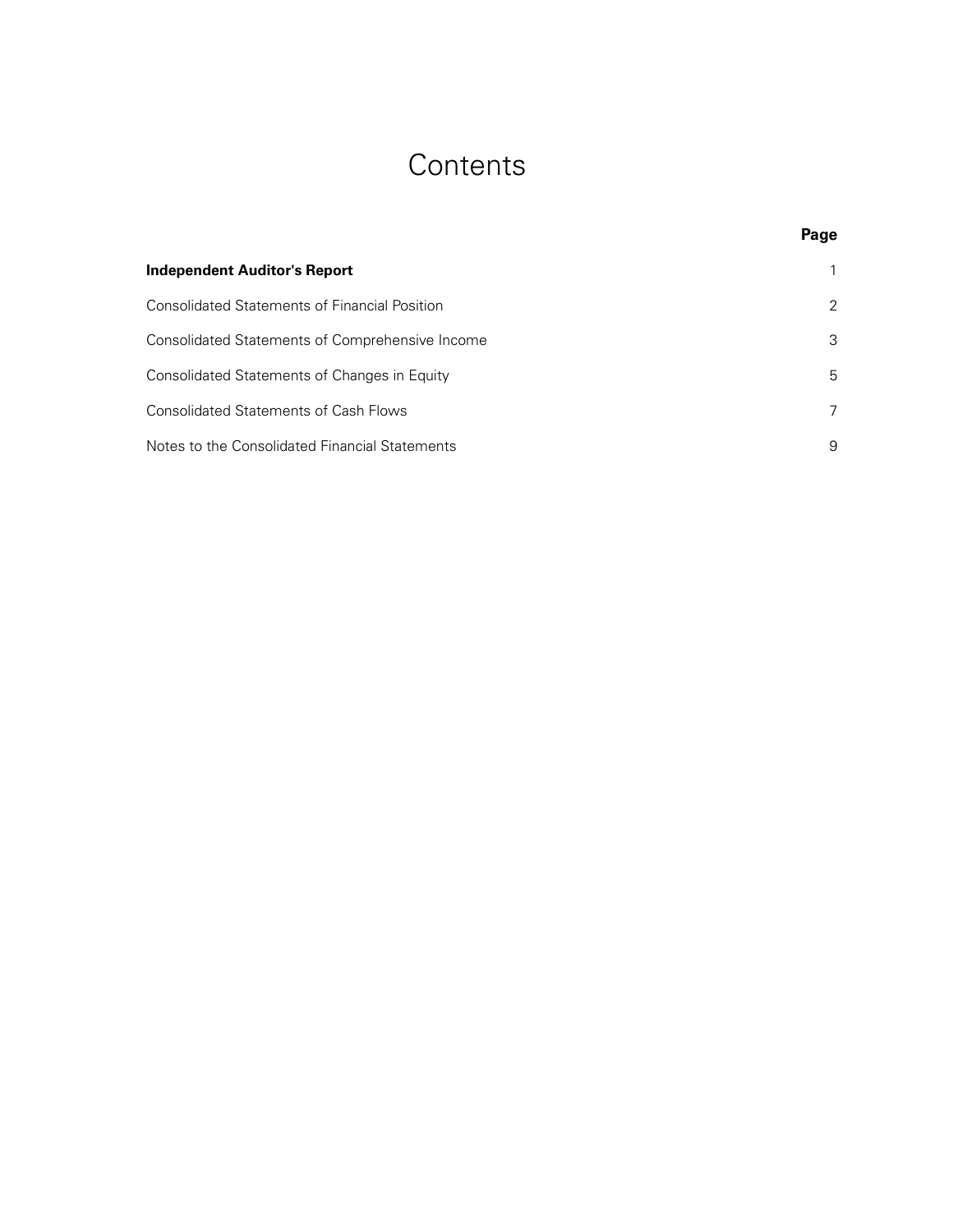

#### KPMG Samjong Accounting Corp.

P.O.Box Kangnam 1989 Gangnam Finance Center 10th Fl., 737 Yeoksam-dong, Kangnam-ku Seoul 135 – 984 Republic of Korea

Tel 82-2-2112-0100 Fax 82-2-2112-0101 www.kr.kpmg.com

#### **Independent Auditor's Report**

(Based on a report originally issued in Korean)

The Board of Directors and Stockholder Shinhan Bank:

We have audited the accompanying consolidated statements of financial position of Shinhan Bank and its subsidiaries (the "Group") as of December 31, 2012 and 2011 and the related consolidated statements of comprehensive income, changes in equity and cash flows for the years then ended. Management is responsible for the preparation and fair presentation of these consolidated financial statements in accordance with Korean International Financial Reporting Standards. Our responsibility is to express an opinion on these consolidated financial statements based on our audits.

We conducted our audits in accordance with auditing standards generally accepted in the Republic of Korea. Those standards require that we plan and perform the audit to obtain reasonable assurance about whether the consolidated financial statements are free of material misstatement. An audit includes examining, on a test basis, evidence supporting the amounts and disclosures in the consolidated financial statements. An audit also includes assessing the accounting principles used and significant estimates made by management, as well as evaluating the overall financial statement presentation. We believe that the audit evidence we have obtained is sufficient and appropriate to provide a basis for our opinion.

In our opinion, the consolidated financial statements referred to above present fairly, in all material respects, the financial position of the Group as of December 31, 2012 and 2011 and its financial performance and its cash flows for the years then ended in accordance with Korean International Financial Reporting Standards.

Without qualifying our opinion, we draw attention to the following:

The procedures and practices utilized in the Republic of Korea to audit such consolidated financial statements may differ from those generally accepted and applied in other countries. Accordingly, this report and the accompanying consolidated financial statements are for use by those knowledgeable about Korean auditing standards and their application in practice.

KPMG Sanjong Accounty Corp.

KPMG Samjong Accounting Corp. Seoul, Korea March 11, 2013

This report is effective as of March 11, 2013, the audit report date. Certain subsequent events or circumstances, which may occur between the audit report date and the time of reading this report, could have a material impact on the accompanying consolidated financial statements and notes thereto. Accordingly, the readers of the audit report should understand that the above audit report has not been updated to reflect the impact of such subsequent events or circumstances, if any.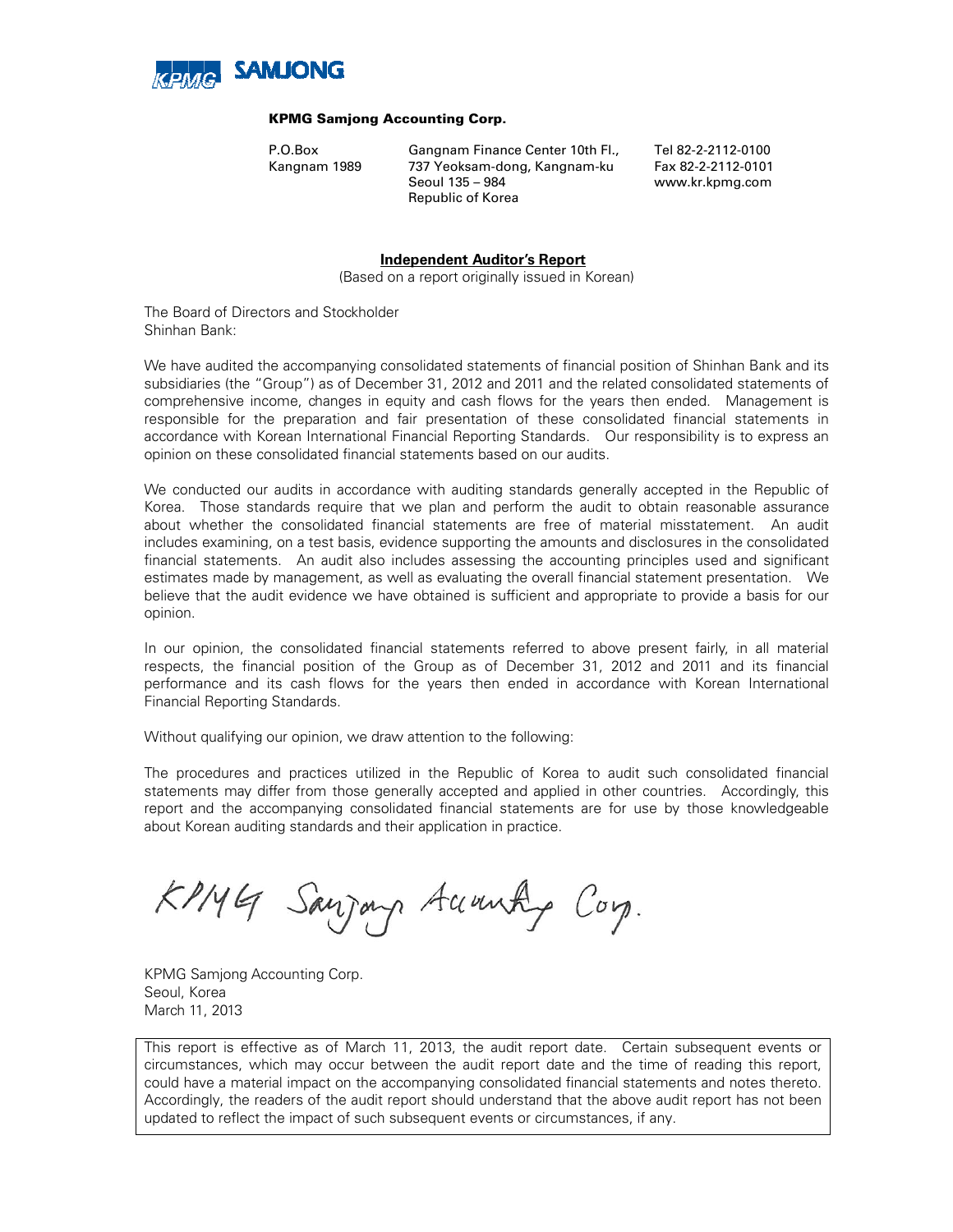### **Consolidated Statements of Financial Position**

As of December 31, 2012 and 2011

| (In millions of won)                                              | <b>Note</b>   |   | December 31,<br>2012 | December 31,<br>2011 |
|-------------------------------------------------------------------|---------------|---|----------------------|----------------------|
| <b>Assets</b>                                                     |               |   |                      |                      |
| Cash and due from banks                                           | 4,7,10,41     | W | 9,295,347            | 10,783,403           |
| Trading assets                                                    | 4,6,8         |   | 5,359,510            | 6,764,341            |
| Derivative assets                                                 | 4,9,42        |   | 1,843,714            | 2,153,824            |
| Loans                                                             | 4,6,10,17,42  |   | 169, 140, 922        | 163,637,977          |
| Available-for-sale financial assets                               | 4, 11, 17     |   | 28,316,748           | 26,725,683           |
| Held-to-maturity financial assets                                 | 4, 11, 17     |   | 9,224,328            | 9,902,422            |
| Property and equipment                                            | 12,17         |   | 2,215,048            | 2,166,087            |
| Intangible assets                                                 | 13            |   | 180,563              | 259,933              |
| Investments in associates                                         | 14            |   | 197,224              | 171,945              |
| Investment properties                                             | 15            |   | 545,432              | 553,312              |
| Current tax assets                                                | 37            |   | 13,673               | 8,819                |
| Deferred tax assets                                               | 37            |   | 17,340               | 6,855                |
| Other assets                                                      | 4, 10, 16, 42 |   | 7,742,781            | 5,681,720            |
| Assets held for sale                                              |               |   | 10,070               | 15,777               |
| <b>Total assets</b>                                               |               | W | 234, 102, 700        | 228,832,098          |
| Liabilities                                                       |               |   |                      |                      |
| Deposits                                                          | 4,18,42       | W | 166,820,320          | 162,582,328          |
| <b>Trading liabilities</b>                                        | 4,19          |   | 484,061              | 602,592              |
| Derivative liabilities                                            | 4,9,42        |   | 1,537,822            | 1,726,718            |
| Borrowings                                                        | 4,20          |   | 10,846,518           | 13,416,653           |
| Debt securities issued                                            | 4,21,42       |   | 18,500,639           | 19,054,607           |
| Liability for defined benefit obligations                         | 22            |   | 164,668              | 199,008              |
| Provisions                                                        | 23,40,42      |   | 331,579              | 440,324              |
| Current tax liabilities                                           | 37            |   | 150,603              | 372,506              |
| Deferred tax liabilities                                          | 37            |   | 76,783               | 187,591              |
| Other liabilities                                                 | 4,24,34,40,44 |   | 14,917,696           | 10,959,951           |
| <b>Total liabilities</b>                                          |               |   | 213,830,689          | 209,542,278          |
| Equity                                                            |               |   |                      |                      |
| Capital stock                                                     | 25            |   | 7,928,078            | 7,928,078            |
| Other equity instruments                                          | 25            |   | 2,329,760            | 2,329,760            |
| Capital surplus                                                   | 25            |   | 403,164              | 403,164              |
| Capital adjustments                                               | 25            |   | 2,011                | 1,034                |
| Accumulated other comprehensive income                            | 25            |   | 781,633              | 913,162              |
| Retained earnings                                                 | 25,26         |   | 8,824,737            | 7,711,930            |
| Total equity attributable to equity holder of<br>the Shinhan Bank |               |   | 20,269,383           | 19,287,128           |
| Non-controlling interests                                         |               |   | 2,628                | 2,692                |
| <b>Total equity</b>                                               |               |   | 20,272,011           | 19,289,820           |
| <b>Total liabilities and equity</b>                               |               | W | 234,102,700          | 228,832,098          |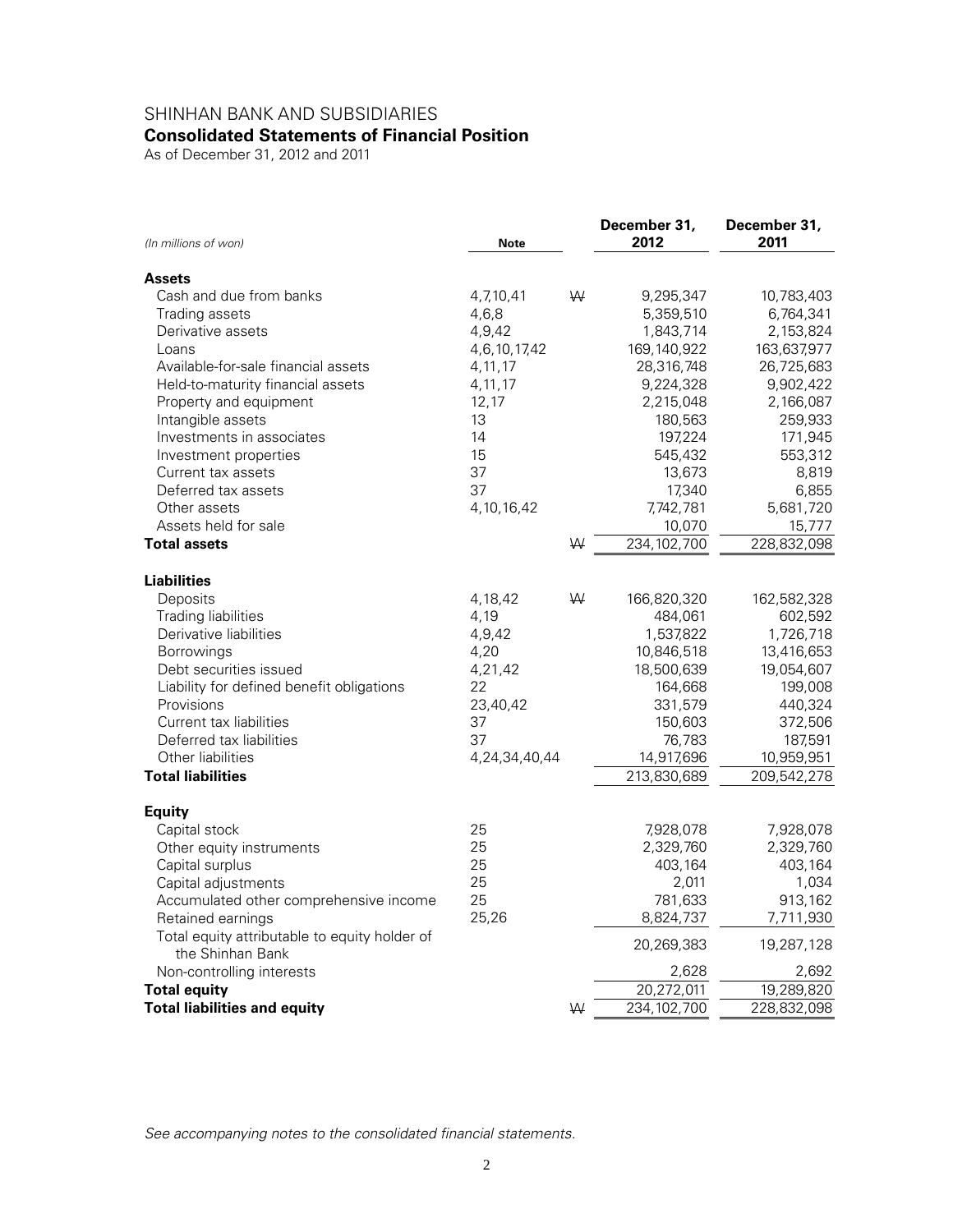### **Consolidated Statements of Comprehensive Income**

For the years ended December 31, 2012 and 2011

| (In millions of won)                                                           | <b>Note</b>            |   | 2012                    | 2011                    |
|--------------------------------------------------------------------------------|------------------------|---|-------------------------|-------------------------|
| Interest income                                                                |                        | W | 10,318,110              | 10,349,527              |
| Interest expense                                                               |                        |   | (5, 567, 024)           | (5,378,900)             |
| Net interest income                                                            | 4,6,27,42              |   | 4,751,086               | 4,970,627               |
|                                                                                |                        |   |                         |                         |
| Fees and commission income                                                     |                        |   | 1,035,797               | 1,052,732               |
| Fees and commission expense                                                    |                        |   | (199, 654)              | (190, 187)              |
| Net fees and commission income                                                 | 4,6,28,42,44           |   | 836,143                 | 862,545                 |
|                                                                                |                        |   |                         |                         |
| Dividend income                                                                | 29                     |   | 80,593                  | 108,695                 |
| Net trading income                                                             | 30                     |   | 106,344                 | 116,324                 |
| Net foreign currencies transaction gain                                        |                        |   | 109,166                 | 61,384                  |
| Net loss on financial instruments designated                                   | 31                     |   |                         |                         |
| at fair value through profit or loss                                           |                        |   |                         | (357)                   |
| Net gain on sale of available-for-sale financial                               | 11                     |   |                         | 642,724                 |
| assets                                                                         |                        |   | 313,638<br>(893, 458)   | (735, 805)              |
| Net impairment loss on financial assets<br>General and administrative expenses | 4, 11, 32, 42          |   | (2,706,688)             | (2,800,977)             |
| Net other operating expenses                                                   | 11, 13, 22, 33, 34, 42 |   |                         |                         |
|                                                                                | 35,42                  |   | (526, 286)<br>2,070,538 | (551, 966)<br>2,673,194 |
| <b>Operating income</b>                                                        |                        |   |                         |                         |
| <b>Net non-operating expenses</b>                                              |                        |   | (18, 834)               | (51, 805)               |
| Equity in income of investments in associate                                   | 6,14                   |   | 21,897                  | 28,995                  |
| Income before income taxes                                                     |                        |   | 2,073,601               | 2,650,384               |
|                                                                                |                        |   |                         |                         |
| Income tax expense                                                             | 6,37                   |   | 423,942                 | 534,816                 |
| Income from continuing operations                                              |                        |   | 1,649,659               | 2,115,568               |
| <b>Discontinued operation</b>                                                  |                        |   |                         |                         |
| Income from discontinued operation                                             | 6,38                   |   | 7,311                   | 3,347                   |
| Net income for the year                                                        | 6,25,26                |   | 1,656,970               | 2,118,915               |
|                                                                                |                        |   |                         |                         |
| Other comprehensive income (loss) for the                                      |                        |   |                         |                         |
| year, net of income tax                                                        | 6,26,38                |   |                         |                         |
| Foreign currency translation differences for                                   |                        |   |                         |                         |
| foreign operations                                                             |                        |   | (91, 348)               | 13,818                  |
| Net change in fair value of available-for-sale                                 |                        |   |                         |                         |
| financial assets<br>Equity in other comprehensive income of                    |                        |   | (47, 187)               | (498, 231)              |
| associates                                                                     |                        |   | 6,826                   | 1,093                   |
|                                                                                |                        |   | (131, 709)              | (483, 320)              |
| Total comprehensive income for the year                                        |                        | W | 1,525,261               | 1,635,595               |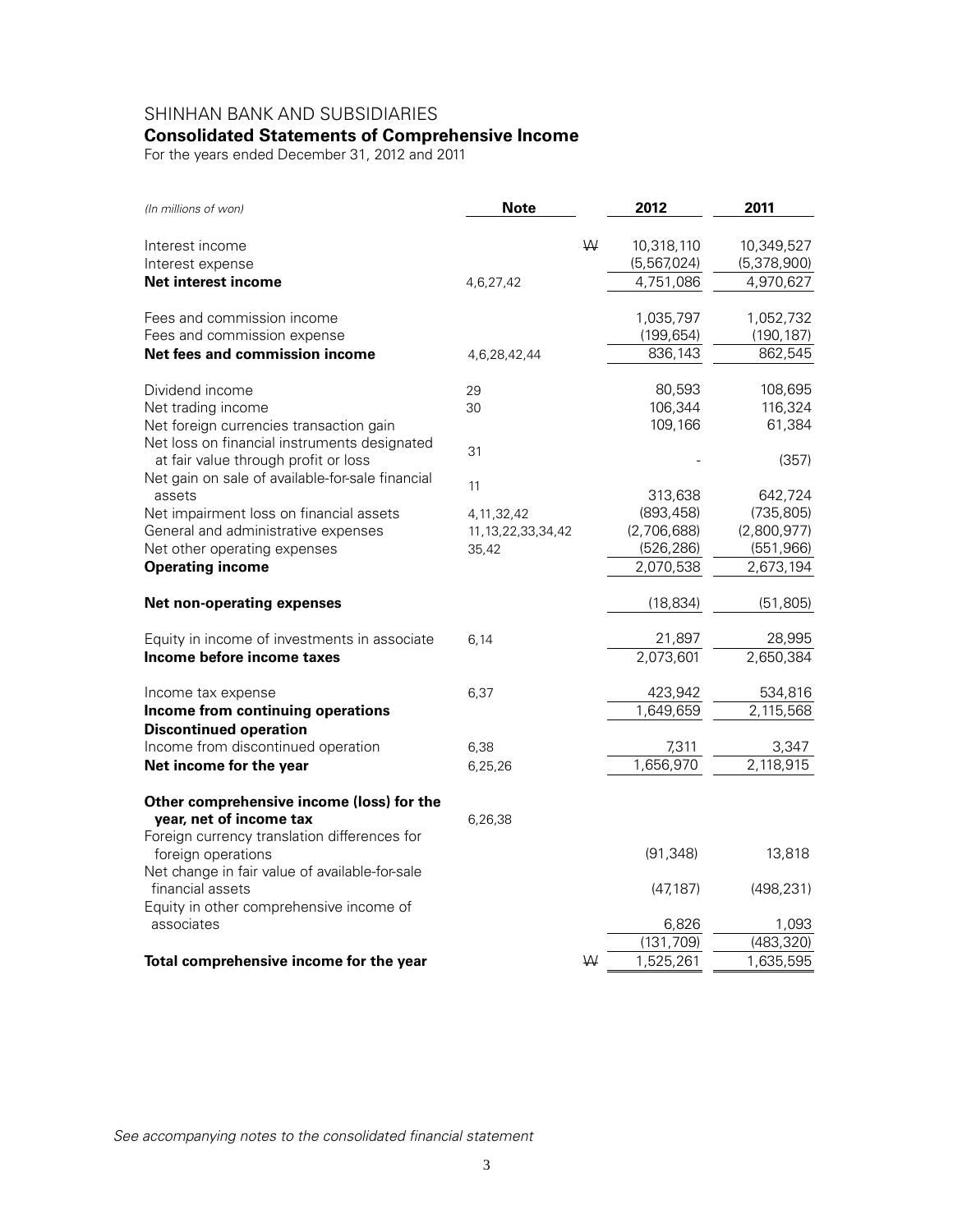## **Consolidated Statements of Comprehensive Income (continued)**

For the years ended December 31, 2012 and 2011

| (In millions of won, except for earning per share) | <b>Note</b> | 2012      | 2011      |
|----------------------------------------------------|-------------|-----------|-----------|
| Net income attributable to:                        |             |           |           |
| Equity holder of the Shinhan Bank                  |             | 1,656,797 | 2,118,421 |
| Non-controlling interests                          |             | 173       | 494       |
|                                                    |             | 1.656.970 | 2,118,915 |
| Other comprehensive income attributable to:        | 6           |           |           |
| Equity holder of the Shinhan Bank                  |             | 1,525,268 | 1,634,530 |
| Non-controlling interests                          |             | (7)       | 1,065     |
|                                                    |             | 1.525.261 | 1.635.595 |
|                                                    |             |           |           |
| Earnings per share:                                | 39          |           |           |
| Basic earnings per share in won                    |             | 948       | 1,238     |
| Diluted earnings per share in won                  |             | 948       | 1.238     |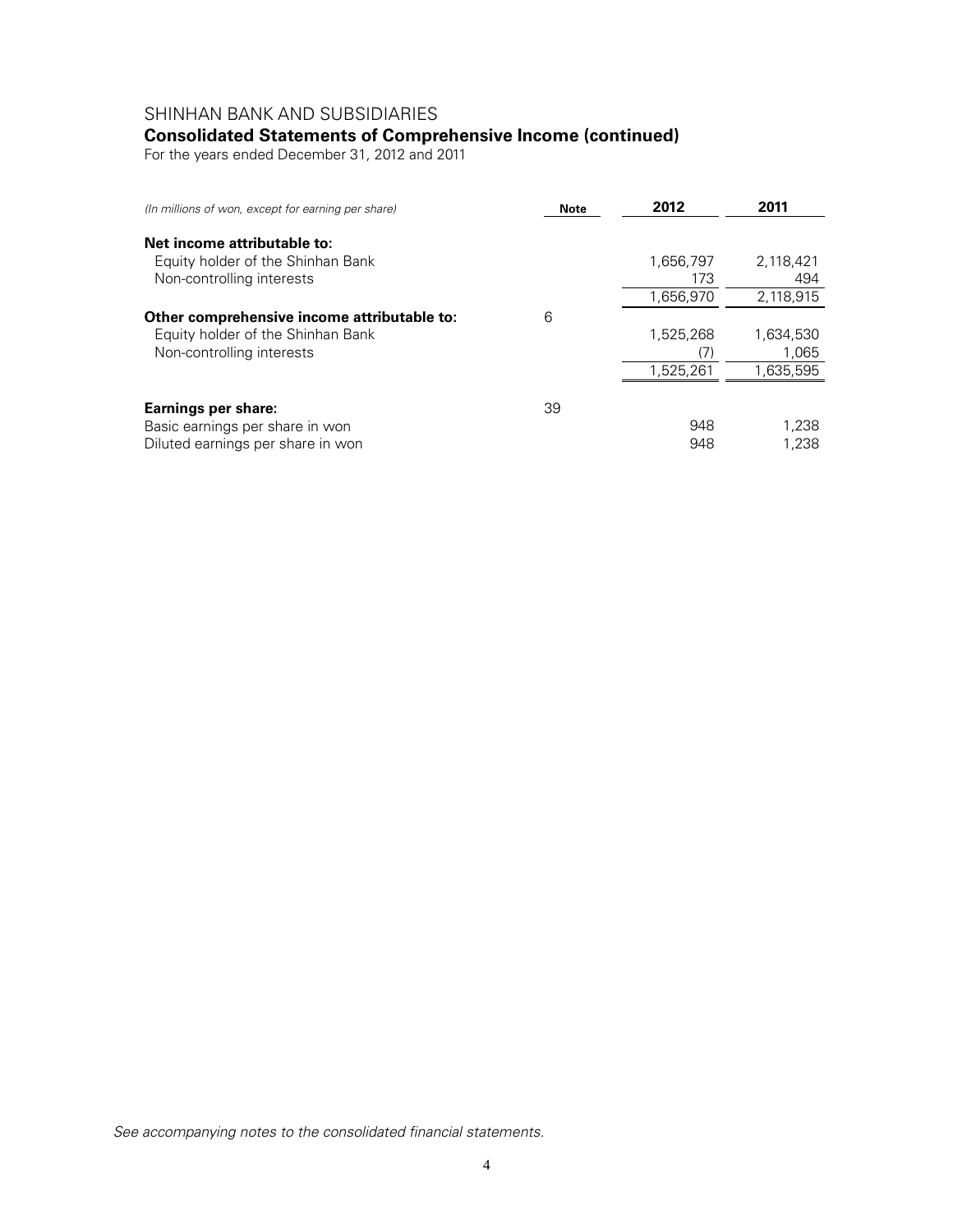### SHINHAN BANK AND SUBSIDIAIRES **Consolidated Statements of Changes in Equity**

For the years ended December 31, 2012 and 2011

|                                                                                                  |   |                      |                                |                           |                        | Attributable to equity holder of the Shinhan Bank |                             |            |                                 |                     |
|--------------------------------------------------------------------------------------------------|---|----------------------|--------------------------------|---------------------------|------------------------|---------------------------------------------------|-----------------------------|------------|---------------------------------|---------------------|
| (In millions of won)                                                                             |   |                      |                                |                           |                        | <b>Accumulated</b>                                |                             |            |                                 |                     |
|                                                                                                  |   | <b>Capital stock</b> | Other<br>equity<br>instruments | <b>Capital</b><br>surplus | Capital<br>adjustments | other<br>comprehensive<br>income                  | <b>Retained</b><br>earnings | Total      | Non-<br>controlling<br>interest | <b>Total equity</b> |
| <b>Balance at January 1, 2011</b>                                                                | W | 7,928,078            | 2,329,760                      | 404,964                   | (546)                  | 1,397,053                                         | 6,576,262                   | 18,635,571 | 4,161                           | 18,639,732          |
| Net income for the year                                                                          |   |                      |                                |                           |                        |                                                   | 2,118,421                   | 2,118,421  | 494                             | 2,118,915           |
| Other comprehensive income, net of<br>income tax<br>Foreign currency translation differences for |   |                      |                                |                           |                        |                                                   |                             |            |                                 |                     |
| foreign operations<br>Net change in fair value of available-for-sale                             |   |                      |                                |                           |                        | 13,247                                            | ۰                           | 13,247     | 571                             | 13,818              |
| financial assets<br>Equity in other comprehensive income of                                      |   |                      |                                |                           |                        | (498, 231)                                        | $\overline{\phantom{a}}$    | (498, 231) | $\sim$                          | (498, 231)          |
| associates                                                                                       |   |                      |                                |                           |                        | 1,093                                             |                             | 1,093      |                                 | 1,093               |
|                                                                                                  |   |                      |                                |                           |                        | (483, 891)                                        | $\sim$                      | (483, 891) | 571                             | (483, 320)          |
| Total comprehensive income for the year                                                          |   |                      |                                |                           |                        | (483, 891)                                        | 2,118,421                   | 1,634,530  | 1,065                           | 1,635,595           |
| <b>Transactions with owners of the Bank</b>                                                      |   |                      |                                |                           |                        |                                                   |                             |            |                                 |                     |
| Annual dividends to equity holder                                                                |   |                      |                                |                           |                        | $\overline{\phantom{a}}$                          | (478,033)                   | (478,033)  | $\sim$                          | (478, 033)          |
| Interim dividends to equity holder                                                               |   |                      |                                |                           |                        |                                                   | (350,000)                   | (350,000)  | $\overline{\phantom{a}}$        | (350,000)           |
| Dividend to hybrid bond holders                                                                  |   |                      |                                |                           |                        |                                                   | (154, 720)                  | (154, 720) |                                 | (154, 720)          |
| Share-based payment                                                                              |   |                      |                                |                           | 1,580                  |                                                   |                             | 1,580      |                                 | 1,580               |
| Changes in non-controlling interests                                                             |   |                      |                                | (1,800)                   |                        |                                                   |                             | (1,800)    | (2,534)                         | (4, 334)            |
|                                                                                                  |   |                      | $\overline{\phantom{a}}$       | (1,800)                   | 1,580                  |                                                   | (982, 753)                  | (982, 973) | (2,534)                         | (985, 507)          |
| <b>Balance at December 31, 2011</b>                                                              | ₩ | 7,928,078            | 2,329,760                      | 403,164                   | 1,034                  | 913,162                                           | 7,711,930                   | 19,287,128 | 2,692                           | 19,289,820          |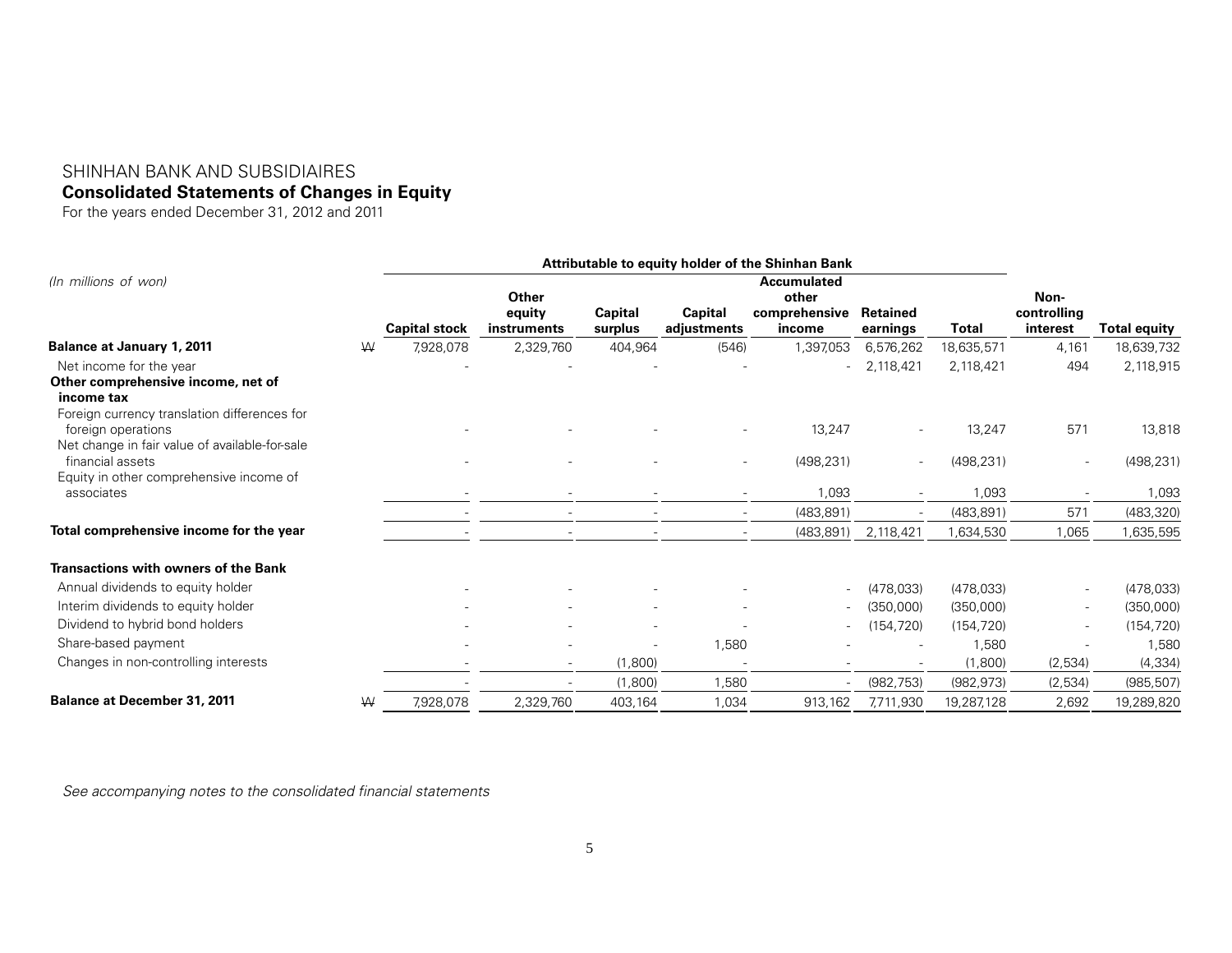## **Consolidated Statements of Changes in Equity (continued)**

For the years ended December 31, 2012 and 2011

|                                                                                                                        |   |                      |                                |                           |                        | Attributable to equity holder of the Shinhan Bank |                          |            |                                 |                     |
|------------------------------------------------------------------------------------------------------------------------|---|----------------------|--------------------------------|---------------------------|------------------------|---------------------------------------------------|--------------------------|------------|---------------------------------|---------------------|
| (In millions of won)                                                                                                   |   |                      |                                |                           |                        | Accumulated                                       |                          |            |                                 |                     |
|                                                                                                                        |   | <b>Capital stock</b> | Other<br>equity<br>instruments | <b>Capital</b><br>surplus | Capital<br>adjustments | other<br>comprehensive<br>income                  | Retained<br>earnings     | Total      | Non-<br>controlling<br>interest | <b>Total equity</b> |
| <b>Balance at January 1, 2012</b>                                                                                      | ₩ | 7,928,078            | 2,329,760                      | 403,164                   | 1,034                  | 913,162                                           | 7,711,930                | 19,287,128 | 2,692                           | 19,289,820          |
| Net income for the year                                                                                                |   |                      |                                |                           |                        |                                                   | $-1,656,797$             | 1,656,797  | 173                             | 1,656,970           |
| Other comprehensive income (loss) for the<br>period, net of income tax<br>Foreign currency translation differences for |   |                      |                                |                           |                        |                                                   |                          |            |                                 |                     |
| the foreign operations<br>Net change in unrealized fair value of                                                       |   |                      |                                |                           |                        | (91, 168)                                         |                          | (91, 168)  | (180)                           | (91, 348)           |
| available-for-sale financial assets<br>Equity in other comprehensive income of                                         |   |                      |                                |                           |                        | (47, 187)                                         | ٠                        | (47, 187)  | $\overline{\phantom{a}}$        | (47, 187)           |
| associates                                                                                                             |   |                      |                                |                           |                        | 6,826                                             |                          | 6,826      |                                 | 6,826               |
|                                                                                                                        |   |                      |                                |                           |                        | (131, 529)                                        | $\overline{\phantom{a}}$ | (131, 529) | (180)                           | (131, 709)          |
| Total comprehensive income (loss) for the<br>period                                                                    |   |                      |                                |                           |                        | (131, 529)                                        | 1,656,797                | 1,525,268  | (7)                             | 1,525,261           |
| Transactions with owners of the Group                                                                                  |   |                      |                                |                           |                        |                                                   |                          |            |                                 |                     |
| Dividends to equity holder                                                                                             |   |                      |                                |                           |                        |                                                   | (390,000)                | (390,000)  | $\sim$                          | (390,000)           |
| Dividends to hybrid bond holders                                                                                       |   |                      |                                |                           |                        | $\sim$                                            | (153,990)                | (153,990)  | $\sim$                          | (153,990)           |
| Share-based payment                                                                                                    |   |                      |                                |                           | 977                    |                                                   |                          | 977        |                                 | 977                 |
| Disposal of subsidiary                                                                                                 |   |                      |                                |                           |                        |                                                   |                          |            | (57)                            | (57)                |
|                                                                                                                        |   |                      |                                |                           | 977                    |                                                   | (543,990)                | (543, 013) | (57)                            | (543,070)           |
| <b>Balance at December 31, 2012</b>                                                                                    | ₩ | 7,928,078            | 2,329,760                      | 403,164                   | 2,011                  | 781,633                                           | 8,824,737                | 20,269,383 | 2,628                           | 20,272,011          |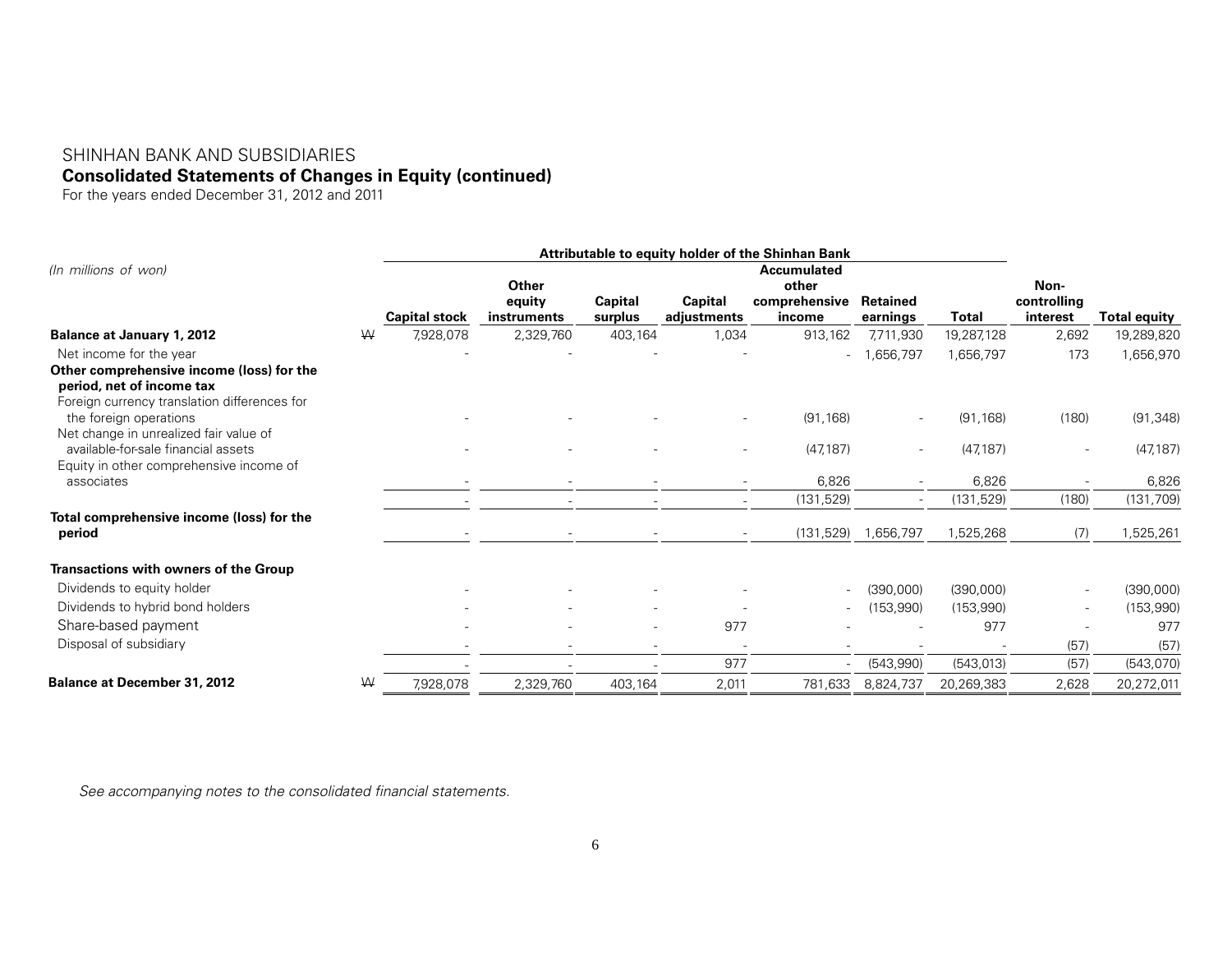## **Consolidated Statements of Cash Flows**

For the years ended December 31, 2012 and 2011

| (In millions of won)                                          |   | 2012          | 2011          |
|---------------------------------------------------------------|---|---------------|---------------|
|                                                               |   |               |               |
| <b>Cash flows from operating activities</b>                   |   |               |               |
| Income before income taxes                                    | W | 2,073,601     | 2,650,384     |
| Adjustments for:                                              |   |               |               |
| Net interest income                                           |   | (4, 751, 086) | (4,970,627)   |
| Dividend income                                               |   | (80, 593)     | (108, 695)    |
| Net trading income                                            |   | (30, 147)     | (116, 324)    |
| Net foreign currencies transaction gain                       |   | (44, 465)     | (119, 868)    |
| Net loss on financial assets designated at fair value through |   |               |               |
| profit or loss                                                |   |               | 357           |
| Net gain on sales of available-for-sale financial assets      |   | (313, 638)    | (642, 724)    |
| Net impairment loss on financial assets                       |   | 893,458       | 735,805       |
| Non-cash salary expenses                                      |   | 119,551       | 181,335       |
| Depreciation and amortization                                 |   | 191,734       | 192,207       |
| Non-cash other operating expenses, net                        |   | 28,992        | 50,357        |
| Non-cash net non-operating expenses                           |   | 30,369        | 318           |
| Equity in income of investments in associates, net            |   | (21, 897)     | (28, 995)     |
|                                                               |   | (3,977,722)   | (4,826,854)   |
| Changes in assets and liabilities:                            |   |               |               |
| Due from banks                                                |   | 2,028,508     | (1,930,047)   |
| Trading assets                                                |   | 1,315,394     | (2,724,061)   |
| Derivative assets                                             |   | 1,562,018     | 1,818,348     |
| Loans                                                         |   | (7,403,620)   | (9,892,848)   |
| Other assets                                                  |   | (2, 134, 725) | (665, 214)    |
| Deposits                                                      |   | 5,639,968     | 15,363,722    |
| Trading liabilities                                           |   | (112, 749)    | 70,418        |
| Derivative liabilities                                        |   | (1,404,172)   | (1,746,131)   |
| Liability for defined benefit obligations                     |   | (148, 775)    | (127, 313)    |
| Provisions                                                    |   | (104, 198)    | 821           |
| Other liabilities                                             |   | 4,265,922     | (149, 079)    |
|                                                               |   | 3,503,571     | 18,616        |
|                                                               |   |               |               |
| Income taxes paid                                             |   | (772, 742)    | (331, 155)    |
| Interest received                                             |   | 10,300,968    | 10,046,955    |
| Interest paid                                                 |   | (5,661,624)   | (5, 115, 182) |
| Dividends received                                            |   | 82,599        | 113,898       |
|                                                               |   |               |               |
| Net cash provided by operating activities                     | W | 5,548,651     | 2,556,662     |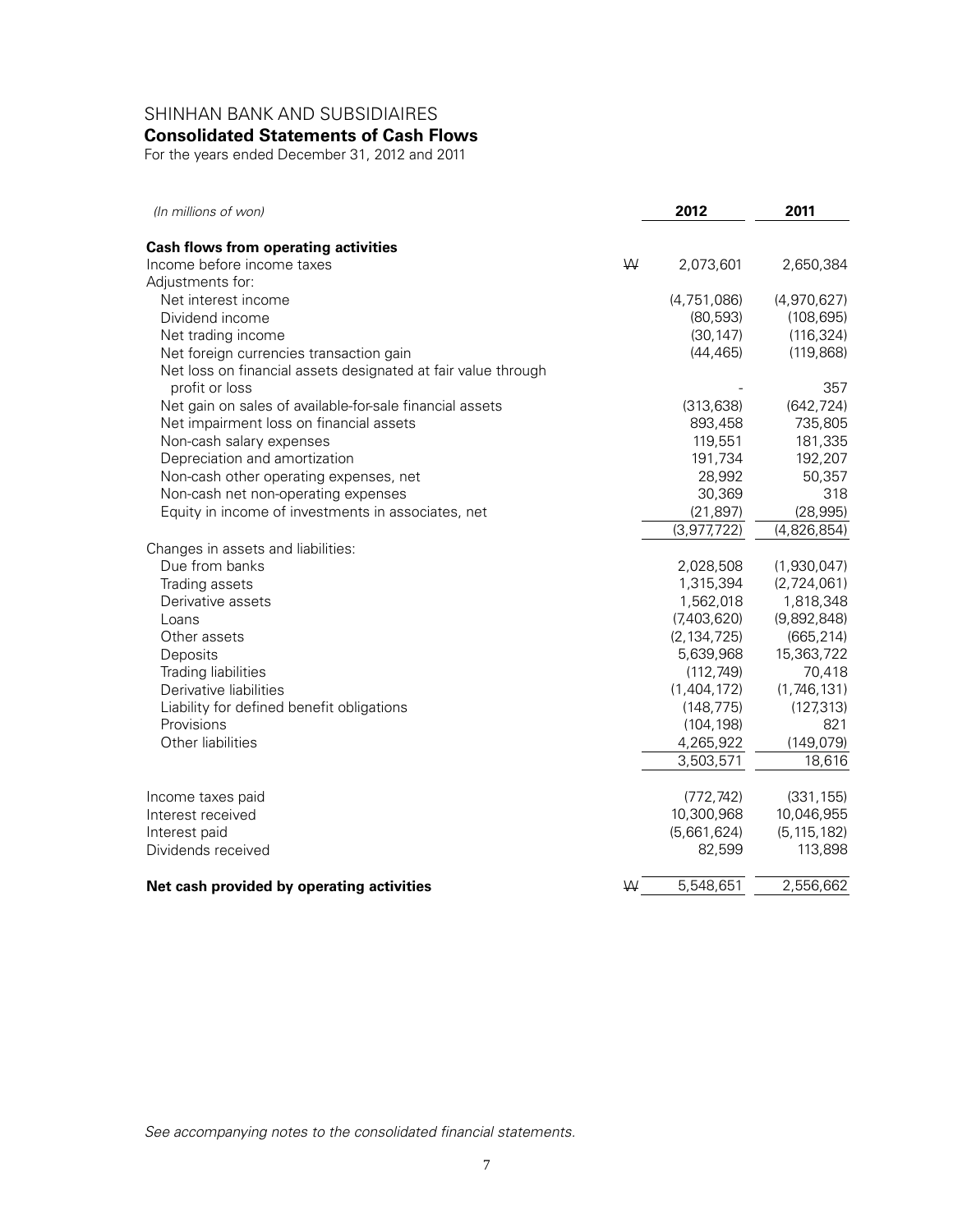### **Consolidated Statements of Cash Flows (continued)**

For the years ended December 31, 2012 and 2011

| (In millions of won)                                       | <b>Note</b> |   | 2012           | 2011           |
|------------------------------------------------------------|-------------|---|----------------|----------------|
| <b>Cash flows from investing activities</b>                |             |   |                |                |
| Proceeds from sales of financial instruments designated at |             |   |                |                |
| fair value through profit or loss                          |             | W |                | 29,312         |
| Proceeds from sales of available-for-sale financial assets |             |   | 31,082,817     | 37,229,586     |
| Proceeds from sales of held-to-maturity financial assets   |             |   | 2,378,258      | 4,385,756      |
| Proceeds from sales of property and equipment              |             |   | 5,954          | 25,212         |
| Proceeds from sales of intangible assets                   |             |   | 1,414          |                |
| Proceeds from sale of investments in associate             |             |   | 28,000         | 4,655          |
| Proceeds from sales of investment properties               |             |   |                | 2,306          |
| Proceeds from sales of assets held for sale                |             |   | 6,489          | 2,047          |
| Increase in other assets                                   |             |   | 1,151,831      | 45,023         |
| Acquisitions of available-for-sale financial assets        |             |   | (32, 538, 542) | (39, 365, 971) |
| Acquisitions of held-to-maturity financial assets          |             |   | (1,745,778)    | (3,689,364)    |
| Acquisitions of property and equipment                     |             |   | (201, 794)     | (206, 845)     |
| Acquisitions of intangible assets                          |             |   | (37, 170)      | (101, 352)     |
| Acquisitions of investments in associate                   |             |   | (9,750)        | (14, 220)      |
| Decrease in other assets                                   |             |   | (1, 187, 584)  | (60, 495)      |
| Acquisition of subsidiaries, net of cash acquired          |             |   |                | (103, 859)     |
| Net cash used in investing activities                      |             |   | (1,065,855)    | (1,818,209)    |
| <b>Cash flows from financing activities</b>                |             |   |                |                |
| Proceeds from borrowings                                   |             |   | 15,282,060     | 16,774,837     |
| Repayments of borrowings                                   |             |   | (17,546,442)   | (15, 362, 192) |
| Proceeds from issuance of debt securities                  |             |   | 7,096,702      | 6,065,201      |
| Repayments of debt securities                              |             |   | (7,736,545)    | (7, 289, 803)  |
| Dividends paid                                             |             |   | (544, 875)     | (982, 413)     |
| Acquisition of non-controlling interests                   |             |   |                | (4, 334)       |
| Increase in other liabilities                              |             |   | 175,814        | 53,647         |
| Decrease in other liabilities                              |             |   | (161, 623)     | (66, 811)      |
| Net cash used in financing activities                      |             |   | (3,434,909)    | (811, 868)     |
|                                                            |             |   |                |                |
| Effect of exchange rate fluctuations on cash and cash      |             |   |                |                |
| equivalents held                                           |             |   | (3,635)        | 27,914         |
| <b>Cash flows from discontinued operation</b>              | 38          |   | 50,976         | 6,327          |
| Net increase (decrease) in cash and cash equivalents       |             |   | 1,095,228      | (39, 174)      |
| <b>Beginning cash and cash equivalents</b>                 | 41          |   | 3,111,702      | 3,150,876      |
| <b>Ending cash and cash equivalents</b>                    | 41          | W | 4,206,930      | 3,111,702      |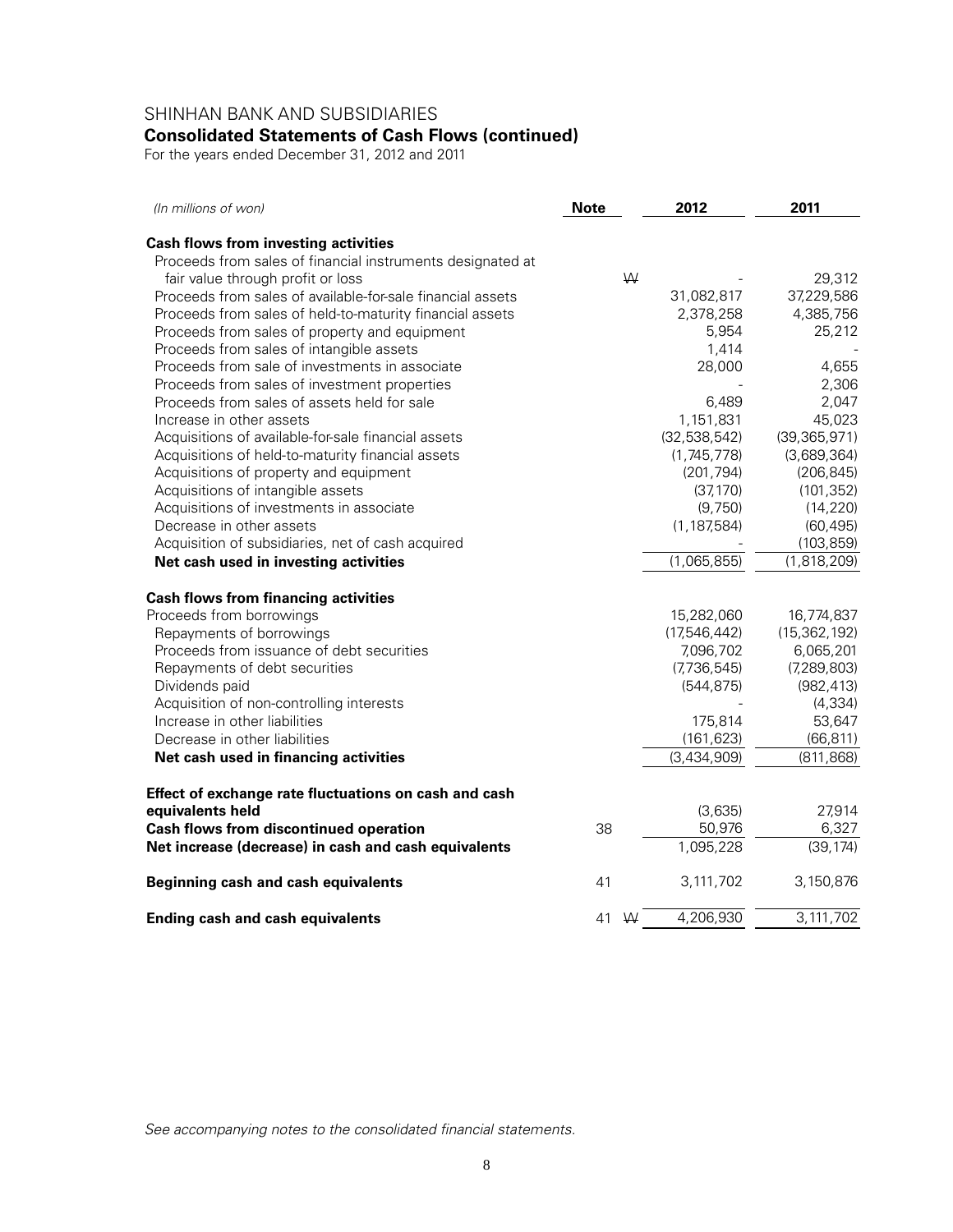#### **Notes to the Consolidated Financial Statements**

For the years ended December 31, 2012 and 2011

#### 1. Reporting entity

Shinhan Bank (the "Bank"), the controlling company, and its subsidiaries included in consolidation (collectively the "Group") are summarized as follows:

(a) Controlling company

The Bank was established through the merger of Hansung Bank and Dongil Bank, which were established on February 19, 1897 and August 8, 1906, respectively, to engage in commercial banking and trust operations.

The Bank acquired Chungbuk Bank and Kangwon Bank in 1999, and the former Shinhan Bank in 2006, and subsequently changed its name to Shinhan Bank. As of December 31, 2012, the Bank has 1,585,615,506 outstanding common shares with par value of W7,928,078 million which Shinhan Financial Group Co., Ltd. ("Shinhan Financial Group") owns 100% of them. As of December 31, 2012, the Bank operates through 846 domestic branches, 103 depositary offices, 23 premises and 7 overseas branches.

- (b) Subsidiaries included in consolidation
	- a. Shinhan Asia Ltd.

Shinhan Asia Limited ("Shinhan Asia") engages in merchant banking activities in Hong Kong. As of December 31, 2012, Shinhan Asia's capital stock amounted to US \$100 million.

b. Shinhan Bank America

Shinhan Bank America ("Shinhan America") was established on March 24, 2003 through the merger of Chohung Bank of New York and California Chohung Bank. In addition, Shinhan America acquired North Atlanta National Bank on November 30, 2007. As of December 31, 2012, Shinhan America's capital stock amounted to US \$123 million.

c. Shinhan Bank Europe GmbH

Shinhan Bank Europe GmbH ("Shinhan Europe") was established in 1994. As of December 31, 2012, Shinhan Europe's capital stock amounted to EUR 23 million.

d. Shinhan Khmer Bank

Shinhan Khmer Bank ("Shinhan Khmer") was established on August 10, 2007. As of December 31, 2012, Shinhan Khmer's capital stock amounted to US \$20 million.

e. Shinhan Kazakhstan Bank

Shinhan Kazakhstan Bank ("Shinhan Kazakhstan") was established on March 21, 2008. As of December 31, 2012, Shinhan Kazakhstan's capital stock amounted to KZT 10,029 million.

f. Shinhan Canada Bank

Shinhan Canada Bank ("Shinhan Canada") was established on August 22, 2008. As of December 31, 2012, Shinhan Canada's capital stock amounted to CAD \$50 million.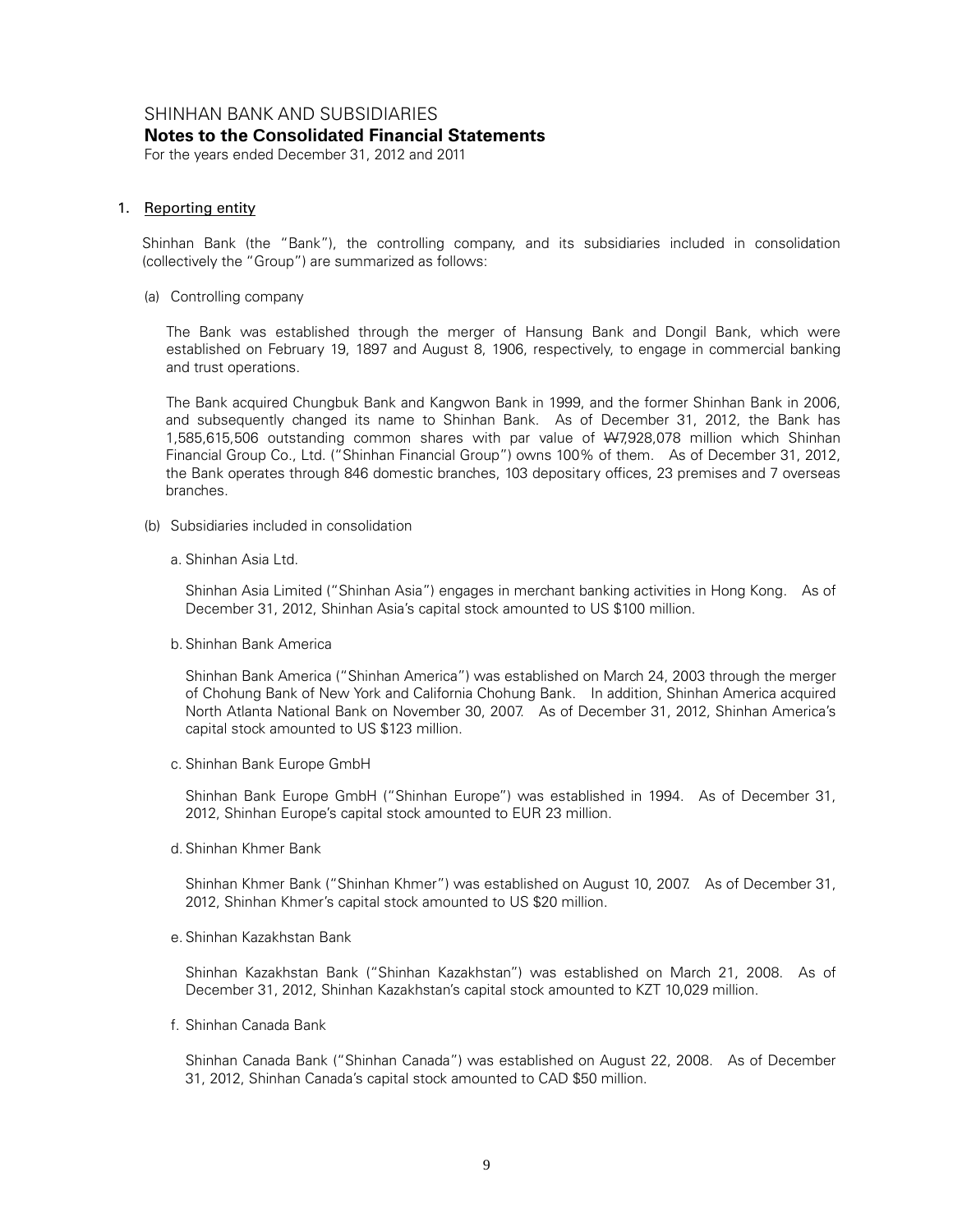For the years ended December 31, 2012 and 2011

#### 1. Reporting entity (continued)

#### g. Shinhan Bank China Limited

Shinhan Bank China Limited ("Shinhan China") was established on April 30, 2008. As of December 31, 2012, Shinhan China's capital stock amounted to CNY 2,000 million.

h. Shinhan Aitas Co., Ltd

Shinhan Aitas Co., Ltd. ("Shinhan Aitas") is a fund administrator established in June 2000. Shinhan Aitas is presented as discontinued operation since the Group disposed the investment on Shinhan Aitas to Shinhan Financial Group on October 31, 2012.

i. Shinhan Bank Japan

Shinhan Bank Japan ("Shinhan Japan") was established on September 14, 2009. As of December 31, 2012, Shinhan Japan's capital stock amounted to JPY 15,000 million.

#### j. Shinhan Bank Vietnam

Shinhan Bank Vietnam ("Shinhan Vietnam") was established on October 13, 2009 and merged with Shinhan Vina Bank on November 28, 2011. As of December 31, 2012, Shinhan Vietnam's capital stock amounted to VND 4,547,100 million.

Details of ownerships in subsidiaries as of December 31, 2012 and 2011 were as follows:

|            | Ownership(%)      |                   |  |  |  |
|------------|-------------------|-------------------|--|--|--|
| Country    | December 31, 2012 | December 31, 2011 |  |  |  |
| Hong Kong  | 99.9              | 99.9              |  |  |  |
| U.S.A      | 100.0             | 100.0             |  |  |  |
| Germany    | 100.0             | 100.0             |  |  |  |
| Cambodia   | 90.0              | 90.0              |  |  |  |
| Kazakhstan | 100.0             | 100.0             |  |  |  |
| Canada     | 100.0             | 100.0             |  |  |  |
| China      | 100.0             | 100.0             |  |  |  |
| Korea      |                   | 99.8              |  |  |  |
| Japan      | 100.0             | 100.0             |  |  |  |
| Vietnam    | 100.0             | 100.0             |  |  |  |
|            |                   |                   |  |  |  |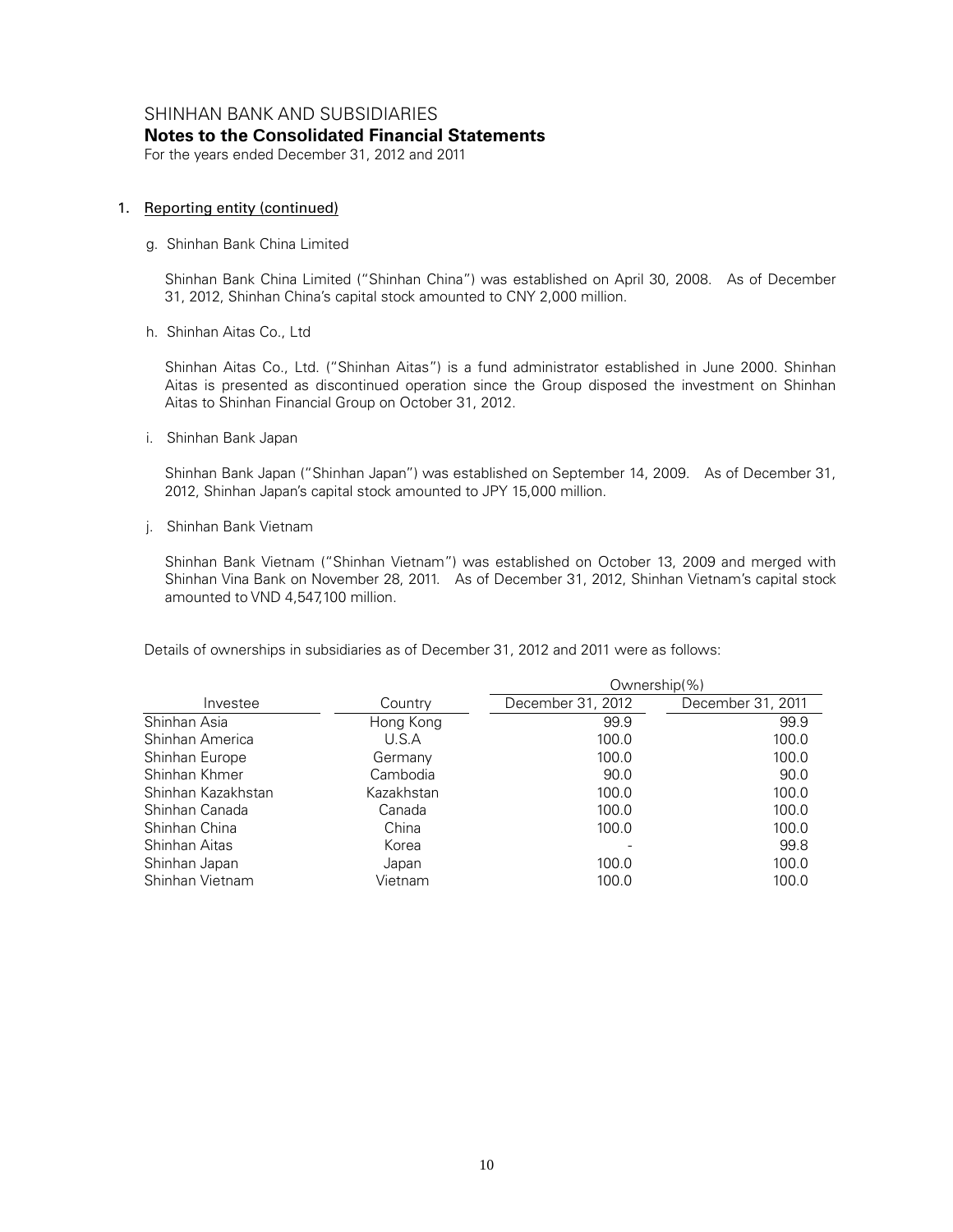### **Notes to the Consolidated Financial Statements**

For the years ended December 31, 2012 and 2011

#### 1. Reporting entity (continued)

In addition, Special purpose entities ("SPEs") included in consolidation as of December 31, 2012 were as follows:

| <b>SPEs</b>                                                             | Country | Closing month |
|-------------------------------------------------------------------------|---------|---------------|
| I-Clover Series B5                                                      | Korea   | December      |
| I-Clover Series L1                                                      | Korea   | December      |
| I-Clover Series L2                                                      | Korea   | December      |
| SH 2007-2 NPL Investment Co., Ltd.                                      | Korea   | December      |
| Shinwha-China Investment Co., Ltd.                                      | Korea   | December      |
| Shinhan Mortgage 2 <sup>nd</sup> ABS Specialty Co., Ltd.                | Korea   | December      |
| KAMCO Value Recreation 6 <sup>th</sup> ABS Specialty Co., Ltd.          | Korea   | December      |
| MPC Yulchon Green 1 <sup>st</sup>                                       | Korea   | December      |
| AR Plus 2 <sup>nd</sup>                                                 | Korea   | December      |
| MPC Yulchon 2 <sup>nd</sup>                                             | Korea   | September     |
| STAY 1 <sup>st</sup>                                                    | Korea   | March         |
| $STAY$ $2nd$                                                            | Korea   | March         |
| Development Trust                                                       | Korea   | December      |
| Non-specified Money Trust                                               | Korea   | December      |
| China Opportunity Private Special Asset Investment Fund 3 <sup>rd</sup> | Korea   | December      |
| Dongbu All Together Private Investment Trust Fund 2 <sup>nd</sup>       | Korea   | January       |
| Heungkuk Rainbow Private Investment Trust Fund K-94 <sup>th</sup>       | Korea   | March         |
| Shinyoung Private Investment Trust Fund S-1 <sup>st</sup>               | Korea   | March         |
| Heungkuk Rainbow Private Investment Trust Fund K-99 <sup>th</sup>       | Korea   | March         |
| Heungkuk Rainbow Private Investment Trust Fund K-100 <sup>th</sup>      | Korea   | March         |

Status of subsidiaries those were added to the consolidated financial statements and excluded from the consolidated financial statements for the year ended December 31, 2012 were as follows:

i) Newly added subsidiaries the year ended December 31, 2012

|                                                                    | Reason                                     |
|--------------------------------------------------------------------|--------------------------------------------|
| AR Plus 2 <sup>nd</sup>                                            | ABCP purchase agreement                    |
| MPC Yulchon 2 <sup>nd</sup>                                        | $\mathbf{u}$                               |
| STAY 1 <sup>st</sup>                                               | $\mathbf{u}$                               |
| STAY 2 <sup>nd</sup>                                               | $\mathbf{u}$                               |
| Dongbu All Together Private Investment Trust Fund 2 <sup>nd</sup>  | 100% Shareholdings beneficiary certificate |
| Heungkuk Rainbow Private Investment Trust Fund K-94 <sup>th</sup>  | $\mathbf{u}$                               |
| Shinyoung Private Investment Trust Fund S-1 <sup>st</sup>          | $\mathbf{u}$                               |
| Heungkuk Rainbow Private Investment Trust Fund K-99 <sup>th</sup>  | $\mathbf{u}$                               |
| Heungkuk Rainbow Private Investment Trust Fund K-100 <sup>th</sup> | $\mathbf{u}$                               |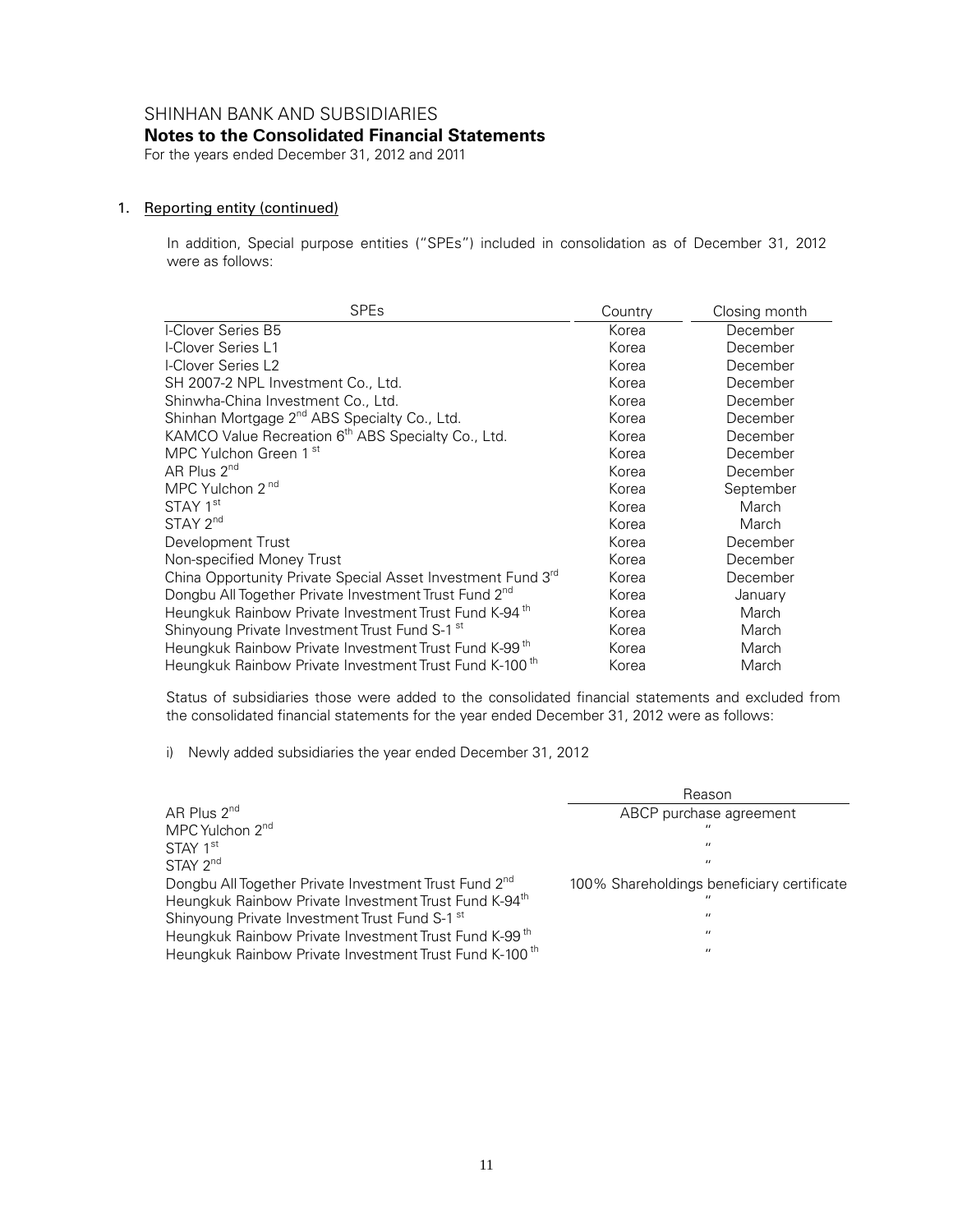For the years ended December 31, 2012 and 2011

### 1. Reporting entity (continued)

ii) Excluded subsidiaries for the year period ended December 31, 2012

|                                                                       | Reason                                 |
|-----------------------------------------------------------------------|----------------------------------------|
| Shinhan Aitas                                                         | Disposal of investment                 |
| Shinhan 6 <sup>th</sup> ABS Specialty Co., Ltd.                       | Liquidation of SPE                     |
| Shinhan 7 <sup>th</sup> ABS Specialty Co., Ltd.                       |                                        |
| Shinhan 8 <sup>th</sup> ABS Specialty Co., Ltd.                       | $\overline{ }$                         |
| Shinhan Mortgage 1 <sup>st</sup> ABS Specialty Co., Ltd.              | $\mathbf{u}$                           |
| Shift 1 <sup>st</sup> Co., Ltd.                                       | Termination of ABCP purchase agreement |
| JR 1 <sup>st</sup> Co., Ltd.                                          |                                        |
| SH Private Bond Investment Fund SH-3                                  | Disposal of beneficiary certificate    |
| Shinhan Model Index Private Stock Investment Fund 2 <sup>nd</sup>     |                                        |
| SH Growth Private Investment Fund 1 <sup>st</sup>                     | $\mathbf{u}$                           |
| Shinhan Model Index Stock Long-term Investment Fund 1st               | $\mathbf{u}$                           |
| Heungkuk Rainbow Private Investment Trust Fund S-74 <sup>th</sup>     | $\mathbf{u}$                           |
| Midas Private Investment Fund SH-4 <sup>th</sup>                      | $\mathbf{u}$                           |
| Dongbu All Together Private Investment Trust Fund 54 <sup>th</sup>    | $\mathbf{u}$                           |
| Korea Investment Private Basic Investment Trust Fund 46 <sup>th</sup> | $\mathbf{u}$                           |
| Heungkuk Rainbow Private Investment Trust Fund S-77 <sup>th</sup>     | $\mathbf{u}$                           |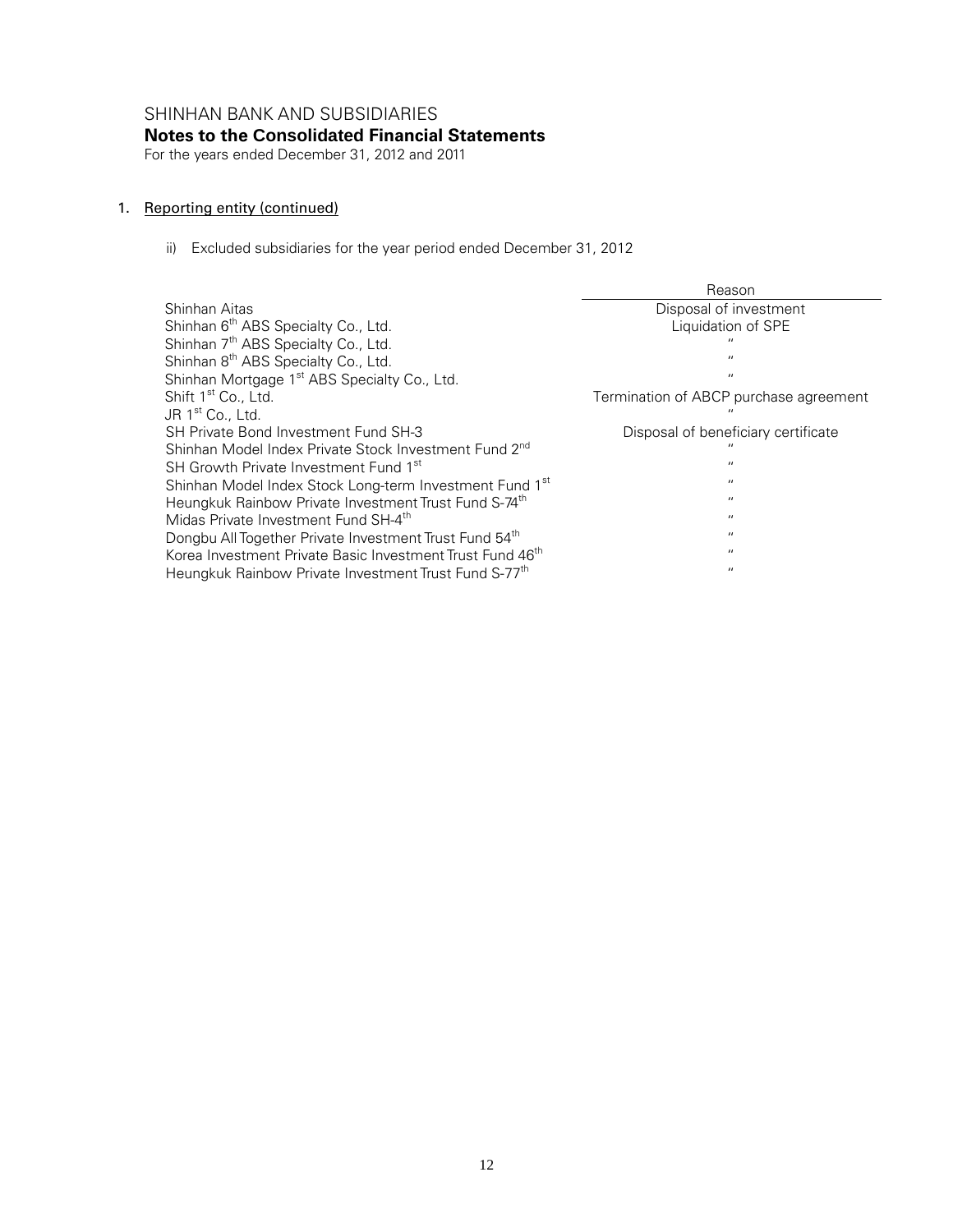For the years ended December 31, 2012 and 2011

#### 2. Basis of preparation

#### (a) Statement of compliance

The consolidated financial statements have been prepared in accordance with Korean International Financial Reporting Standards ("K-IFRS"), as prescribed in *the Act on External Audits of Corporations in the Republic of Korea.*

Moreover, the comparative statement of comprehensive income and the statement of cash flow have been re-presented to show the discontinued operation separately from continuing operations as the Group disposed all the investment on Shinhan Aitas to Shinhan Finance Group. Financial information regarding the discontinued operation is described in note 38.

(b) Basis of measurement

The consolidated financial statements have been prepared on the historical cost basis except for the following material items in the consolidated statements of financial position:

- derivative financial instruments are measured at fair value
- financial instruments at fair value through profit or loss are measured at fair value
- available-for-sale financial assets are measured at fair value
- share-based payment arrangements are measured at fair value
- liabilities for defined benefit plans are recognized as net of the total present value of defined benefit obligations less the fair value of plan assets and unrecognized past service costs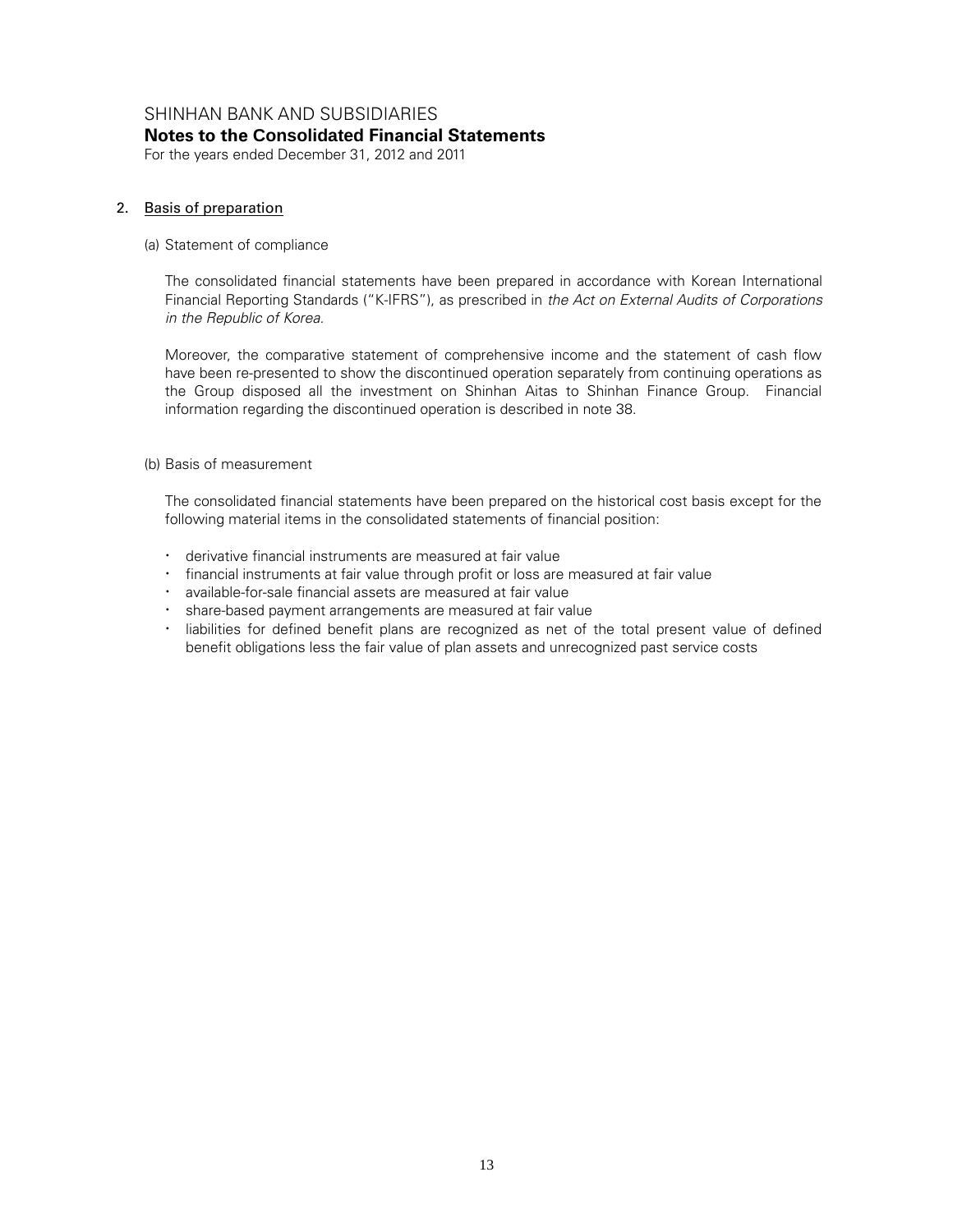For the years ended December 31, 2012 and 2011

#### 2. Basis of preparation (continued)

#### (c) Functional and presentation currency

These consolidated financial statements are presented in Korean won, which are the Group's functional currency and the currency of the primary economic environment in which the Group operates. Subsidiaries of those using different functional currency with the Bank's presentation currency were as follows:

| Functional currency | Subsidiary                                   |  |
|---------------------|----------------------------------------------|--|
| USD                 | Shinhan Asia, Shinhan America, Shinhan Khmer |  |
| <b>EUR</b>          | Shinhan Europe                               |  |
| K7T                 | Shinhan Kazakhstan                           |  |
| CAD                 | Shinhan Canada                               |  |
| <b>CNY</b>          | Shinhan China                                |  |
| <b>JPY</b>          | Shinhan Japan                                |  |
| VND                 | Shinhan Vietnam                              |  |
|                     |                                              |  |

(d) Use of estimates and judgements

The preparation of the consolidated financial statements in conformity with K-IFRS requires management to make judgments, estimates and assumptions that affect the application of accounting policies and the reported amounts of assets, liabilities, income and expenses. Actual results may differ from these estimates.

Estimates and underlying assumptions are reviewed on an ongoing basis. Revisions to accounting estimates are recognized in the period in which the estimates are revised and in any future periods affected.

Information about assumptions and estimation uncertainties that have a significant risk of resulting in a material adjustment within the next financial year was included in note 5.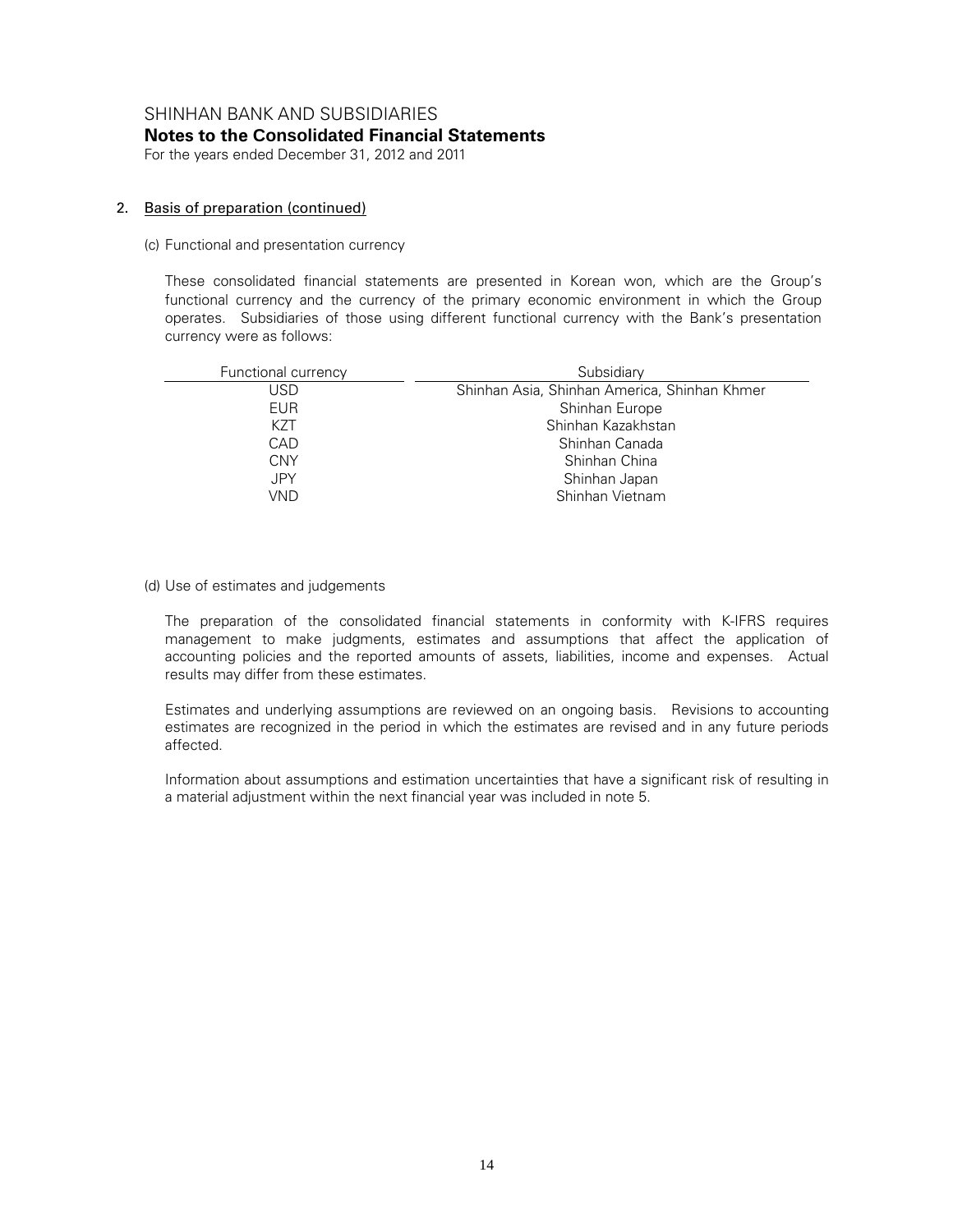### SHINHAN BANK AND SUBSIDIARIES **Notes to the Consolidated Financial Statements**  For the years ended December 31, 2012 and 2011

*(In millions of won)* 

.

#### 2. Basis of preparation (continued)

(e) Presentation of financial statements

i) Changes in accounting policies

The Group adopted the amendments pursuant to the amended K-IFRS No. 1001, '*Presentation of Financial Statements'* from the annual period ended December 31, 2012. The Group's operating income separate is calculated as operating income less operating expenses, and is presented separately in the statement of comprehensive income.

ii) Impact of change in accounting policy

The Group retrospectively applied the amendment to K-IFRS No. 1001, for which the impact is as follows:

|                                                               |   | 2012      | 2011      |
|---------------------------------------------------------------|---|-----------|-----------|
| Operating income before adoption of the amendments<br>Changes | W | 2,051,704 | 2,621,389 |
| Non-operating income                                          |   |           |           |
| Gain on sale of assets                                        |   | 362       | 429       |
| Gain on Investments in associates                             |   | 25,258    | 44,243    |
| Others                                                        |   | 102,202   | 94,601    |
|                                                               |   | 127,822   | 139,273   |
| Non-operating expenses                                        |   |           |           |
| Loss on sale of assets                                        |   | 78        | 2,794     |
| Loss on Investments in associates                             |   | 8.441     | 4.821     |
| Others                                                        |   | 138,137   | 183,463   |
|                                                               |   | 146,656   | 191,078   |
| Operating income after adoption of the amendment              | ₩ | 2.070.538 | 2.673.194 |

ii) Correction of error

The Group has started to recorded synthetic options on a net basis since 2012 while it had been recorded synthetic options on a gross basis. The Group restated the comparative financial information for the prior period, retrospectively. As a result, the amount of derivative assets, derivative liabilities, total assets and total liabilities as of December 31, 2011 are decreased by W75,686 million, respectively. The opening balances of the prior period are not presented since this error is not material.

#### (f) Approval of the financial statements

The consolidated financial statements were authorized for issue by the Board of Director in February 26, 2013, which will be submitted for approval to the shareholder's meeting to be held on March 27, 2013.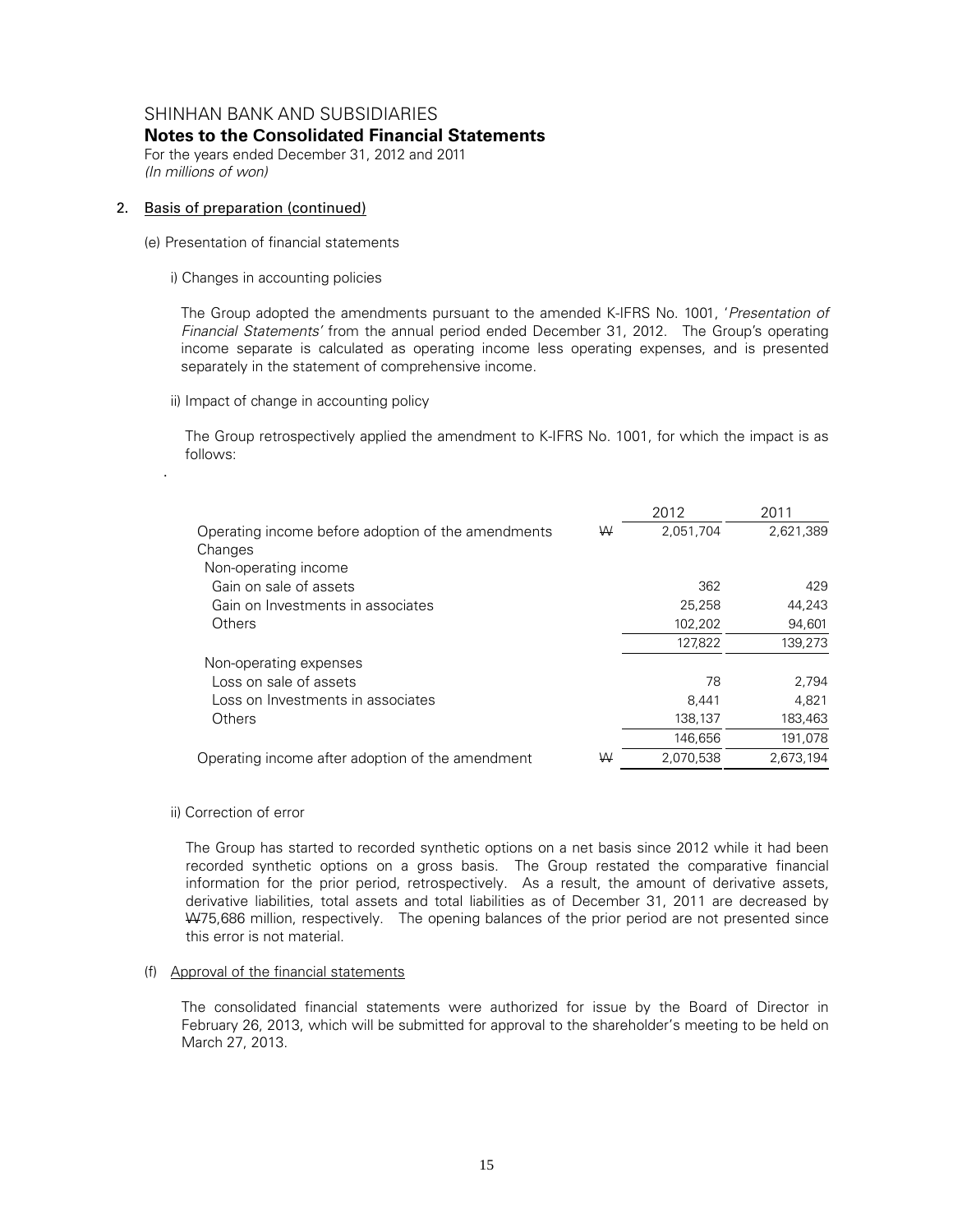For the years ended December 31, 2012 and 2011

#### 2. Basis of preparation (continued)

(g) Operating segments

An operating segment is a component of the Group that engages in business activities from which it may earn revenues and incur expenses, including revenues and expenses that relate to transactions with any of the Group's other components, whose operating results are reviewed regularly by the chief operating decision maker to make decisions about resources allocated to each segment and assess its performance, and for which discrete financial information is available. The operating segment is strategically divided and separately operated as a marketing strategy and a product portfolio required for each segment differ.

The segment reporting to a chief executive officer includes items directly attributable to a segment as well as those that can be allocated on a reasonable basis. Unallocated items comprise mainly general expenses and income tax assets and liabilities. The Group considers the CEO as the chief operating decision maker.

#### 3. Significant accounting policies

- (a) Basis of consolidation
	- i) Subsidiaries

Subsidiaries are entities controlled by the Group. Control exists when the Group has the power to govern the financial and operating policies of the other entity so as to obtain benefits from its activities. The existence and effect of potential voting rights that are currently exercisable or convertible are considered when assessing whether the Group controls another entity. The financial statements of subsidiaries are included in the consolidated financial statements from the date that control commences until the date that control ceases.

If a member of the Group uses accounting policies other than those adopted in the consolidated financial statements for like transactions and events in similar circumstances, appropriate adjustments are made to its financial statements in preparing the consolidated financial statements.

ii) Special Purpose Entities ("SPEs")

The Group has established a number of SPEs for trading and investment purposes. The Group does not have any direct or indirect shareholdings in these entities. An SPE is consolidated if, based on an evaluation of the substance of its relationship with the Group and the SPE's risks and rewards, the Group concludes that it controls the SPE.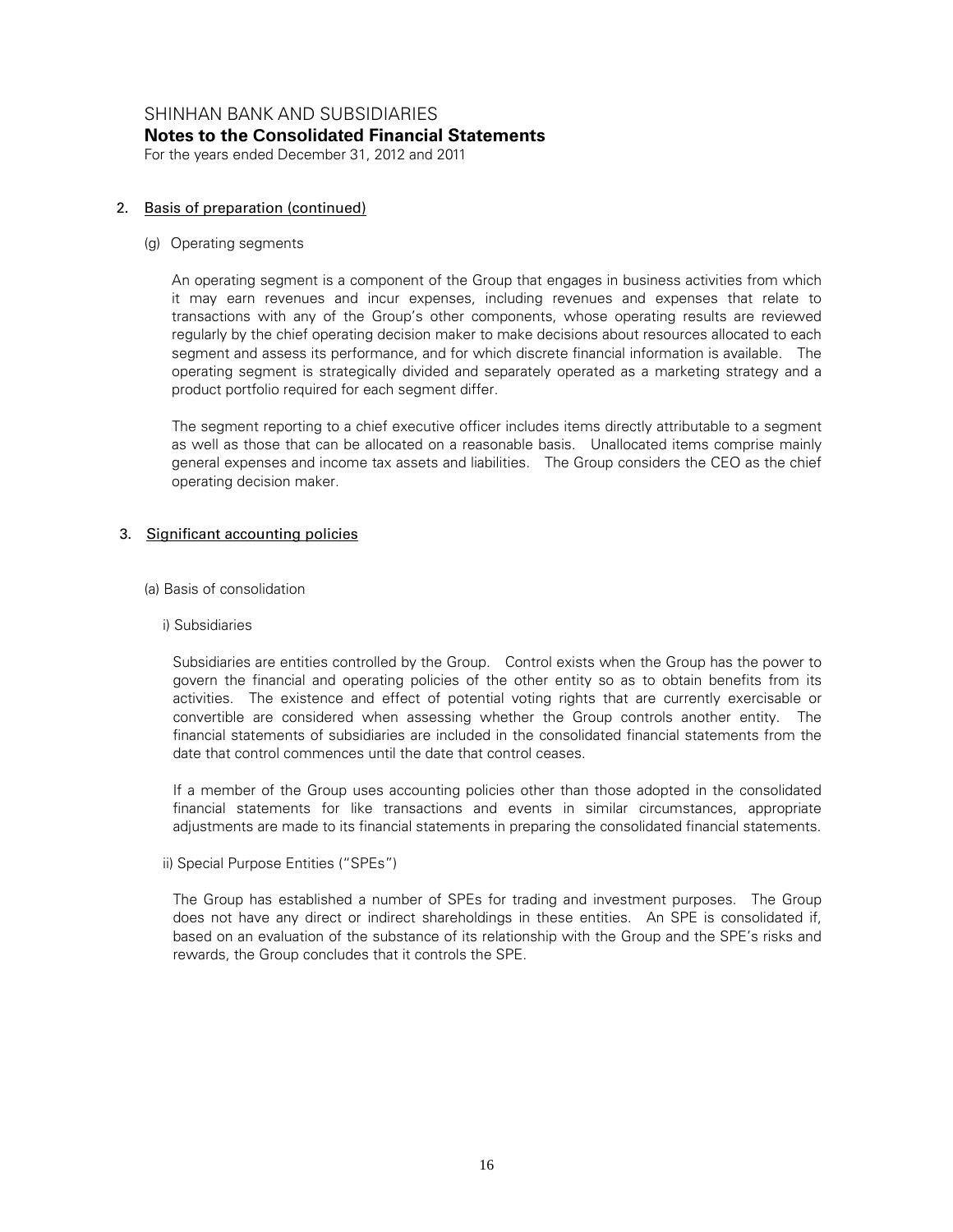For the years ended December 31, 2012 and 2011

#### 3. Significant accounting policies (continued)

#### (a) Basis of consolidation (continued)

iii) Intra-group transactions eliminated on consolidation

Intra-group balances, transactions, and any unrealized income and expenses arising from intra-group transactions, are eliminated in preparing the consolidated financial statements. Unrealized gains arising from transactions with associates are eliminated against the investment to the extent of the Group's interest in the investee. Unrealized losses are eliminated in the same way as unrealized gains, but only to the extent that there is no evidence of impairment.

iv) Non-controlling interests

Non-controlling interests in a subsidiary are accounted for separately from the parent's ownership interests in a subsidiary. Each component of net profit or loss and other comprehensive income is attributed to the owners of the parent and non-controlling interests holders, even when the allocation reduces the non-controlling interests balance below zero.

#### (b) Business combination

#### i) Business combination

A business combination is accounted for by applying the acquisition method, unless it is a combination involving entities or businesses under common control.

Each identifiable asset and liability is measured at its acquisition-date fair value except for below:

- Leases and insurance contracts are required to be classified on the basis of the contractual terms and other factors
- Only those contingent liabilities assumed in a business combination that are a present obligation and can be measured reliably are recognized
- Deferred tax assets or liabilities are recognized and measured in accordance with K-IFRS No. 1012, '*Income Taxes'*
- Employee benefit arrangements are recognized and measured in accordance with K-IFRS No. 1019, '*Employee Benefits'*
- Indemnification assets are recognized and measured on the same basis as the indemnified liability or asset
- Reacquired rights are measured in accordance with special provisions
- Liabilities or equity instruments related to share-based payment transactions are measured in accordance with the method in K-IFRS No. 1102, '*Share-based Payment'*
- Assets held for sale are measured at fair value less costs to sell in accordance with K-IFRS No. 1105, '*Non-current Assets Held for Sale'*

As of the acquisition date, non-controlling interests in the acquiree are measured as the noncontrolling interests' proportionate share of the acquiree's identifiable net assets.

The consideration transferred in a business combination shall be measured at fair value, which shall be calculated as the sum of the acquisition-date fair values of the assets transferred by the acquirer, the liabilities incurred by the acquirer to former owners of the acquiree and the equity interests issued by the acquirer. However, any portion of the acquirer's share-based payment awards exchanged for awards held by the acquiree's employees that is included in consideration transferred in the business combination shall be measured in accordance with the method described above rather than at fair valu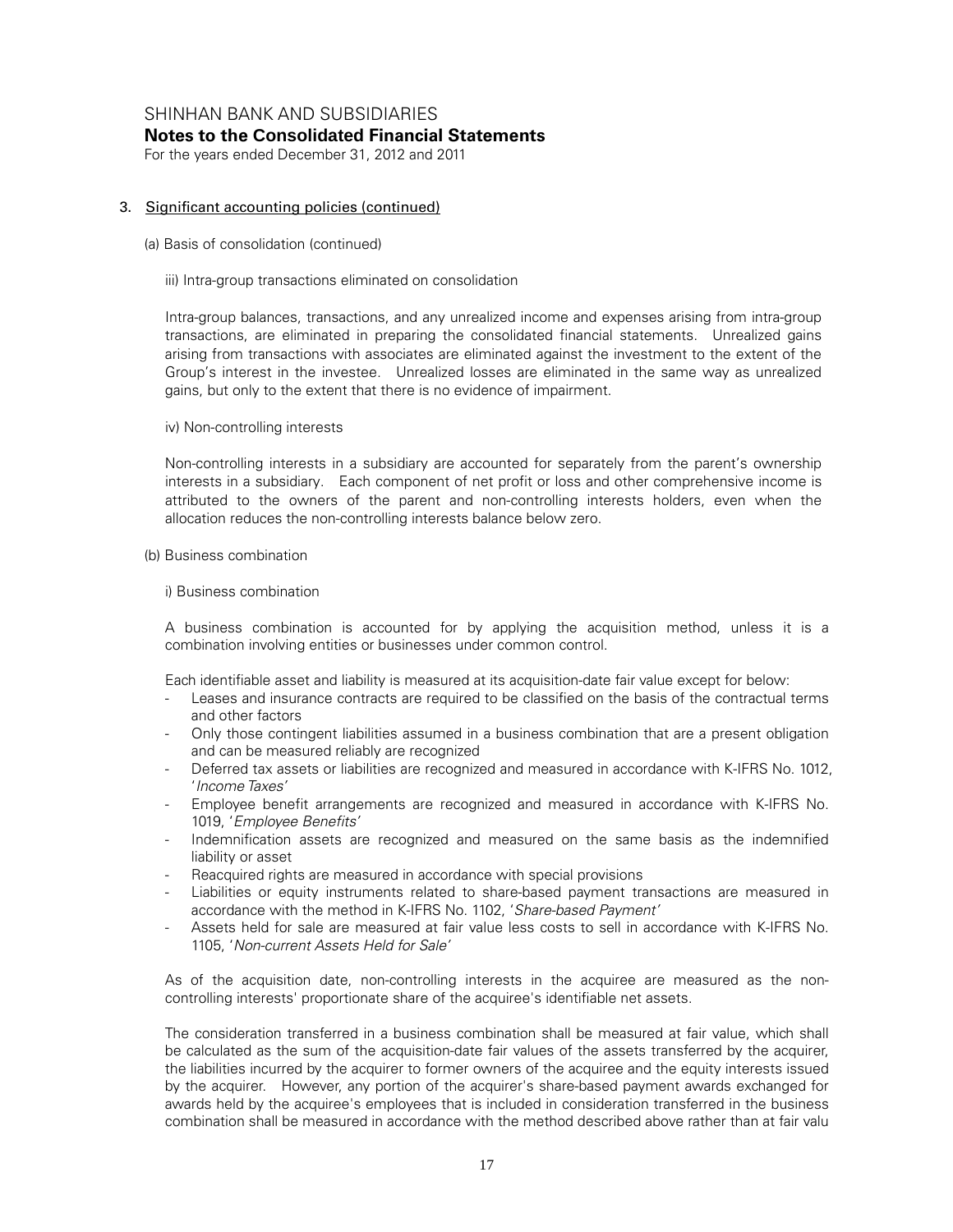For the years ended December 31, 2012 and 2011

#### 3. Significant accounting policies (continued)

#### (b) Business combination (continued)

Acquisition-related costs are costs the acquirer incurs to effect a business combination. Those costs include finder's fees; advisory, legal, accounting, valuation and other professional or consulting fees; general administrative costs, including the costs of maintaining an internal acquisitions department; and costs of registering and issuing debt and equity securities. Acquisition-related costs, other than those associated with the issue of debt or equity securities, are expensed in the periods in which the costs are incurred and the services are received. The costs to issue debt or equity securities are recognized in accordance with K-IFRS No. 1032 *Financial Instruments: Presentation* and K-IFRS No. 1039 *Financial Instruments: Recognition and Measurement*.

#### ii) Goodwill

The Group measures goodwill at the acquisition date as:

- the fair value of the consideration transferred; plus
- the recognized amount of any non-controlling interests in the acquiree; plus
- if the business combination is achieved in stages, the fair value of the pre-existing equity interest in the acquiree; less
- the net recognized amount (generally fair value) of the identifiable assets acquired and liabilities assumed.

When the excess is negative, bargain purchase gain is recognized immediately in profit or loss.

As part of its transition to K-IFRS, the Group elected to restate only those business combinations which occurred on or after January 1, 2010 in accordance with K-IFRS. In respect of acquisitions prior to January 1, 2010, goodwill is included on the basis of its deemed cost, which represents the amount recorded under previous GAAP, K-GAAP.

#### iii) Acquisitions from entities under common control

Business combinations arising from transfers of interests in entities that are under the control of the shareholder that controls the Group are accounted for as if the acquisition had occurred at the beginning of the earliest comparative period presented or, if later, at the date that common control is established; for this purpose comparatives are revised. The assets and liabilities acquired are recognized at the carrying amounts recognized previously in the Group controlling shareholder's consolidated financial statements. The components of equity of the acquired entities are added to the same components within Group equity except that any share capital of the acquired entities is recognized as part of share premium.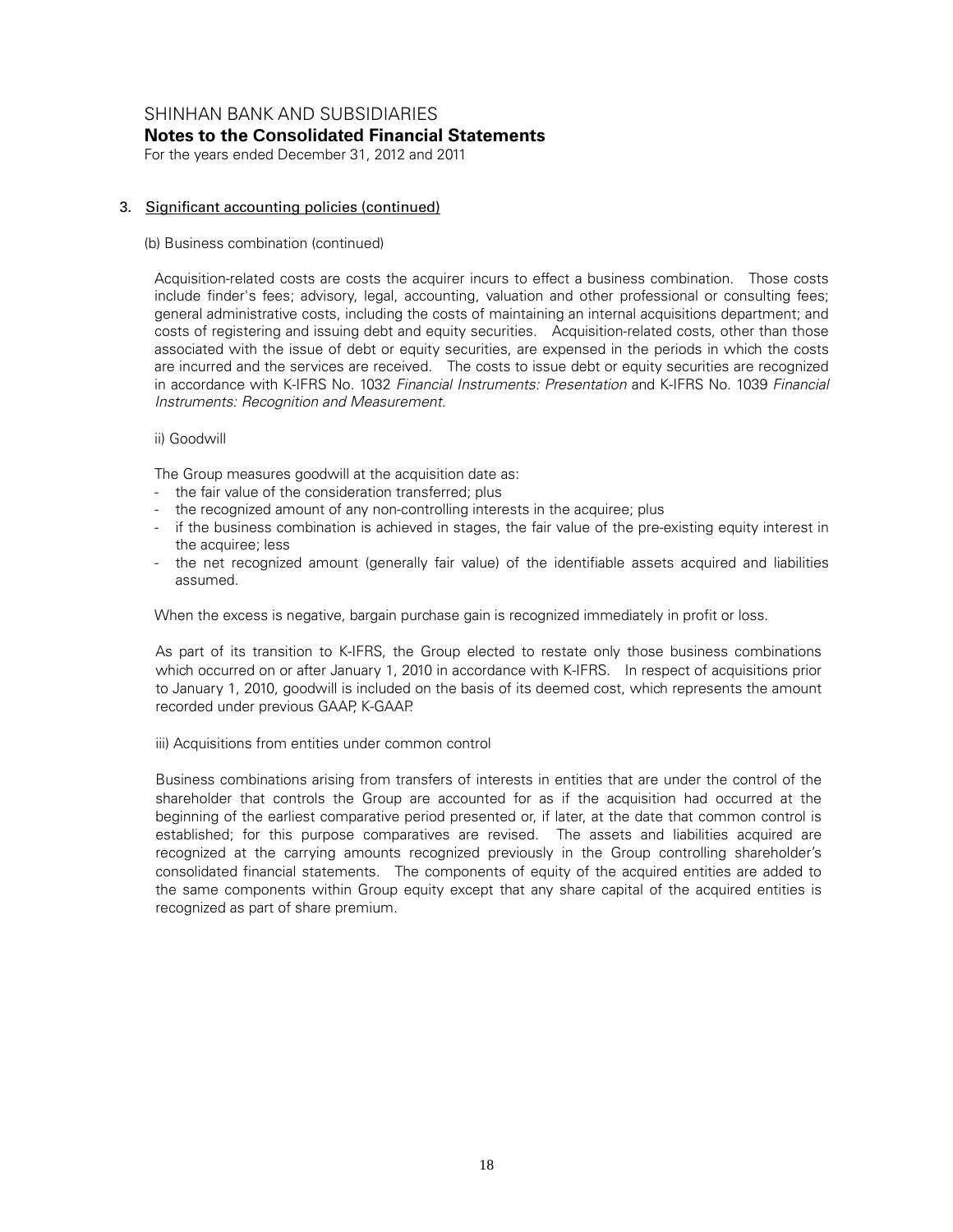### 3. Significant accounting policies (continued)

#### (c) Investments in associates and jointly controlled entities (collectively "associates")

An associate is an entity in which the Group has significant influence, but not control, over the entity's financial and operating policies. Significant influence is presumed to exist when the Group holds between 20 and 50 percent of the voting power of another entity or when another entity is classified as a subsidiary by the Banking act since the Group holds more than 15% of the voting power of another entity.

Joint ventures are those entities over whose activities the Group has joint control, established by contractual agreement, and require unanimous consent for strategic financial and operating decisions.

The investment in an associate is initially recognized at cost and the carrying amount is increased or decreased to recognize the Group's share of the profit or loss and changes in equity of the associate after the date of acquisition. Intra-group balances and transactions, and any unrealized income and expenses arising from intra-group transactions, are eliminated in preparing the consolidated financial statements. Intra-group losses are recognized as expense if intra-group losses indicate an impairment that requires recognition in the consolidated financial statements.

If an associate uses accounting policies different from those of the Company for like transactions and events in similar circumstances, appropriate adjustments are made to its financial statements in applying the equity method.

When the Group's share of losses exceeds its interest in an equity accounted investee, the carrying amount of that interest, including any long-term investments, is reduced to nil and the recognition of further losses is discontinued except to the extent that the Group has an obligation or has to make payments on behalf of the investee for further losses.

(d) Foreign currency

#### i) Foreign currency transactions

Transactions in foreign currencies are translated to the respective functional currencies of Group entities at exchange rates at the dates of the transactions. Monetary assets and liabilities denominated in foreign currencies at the reporting date are retranslated to the functional currency at the exchange rate at that date. The foreign currency gain or loss on monetary items is the difference between amortized cost in the functional currency at the beginning of the period, adjusted for effective interest and payments during the period, and the amortized cost in foreign currency translated at the exchange rate at the end of the reporting period. Non-monetary assets and liabilities denominated in foreign currencies that are measured at fair value are retranslated to the functional currency at the exchange rate at the date that the fair value is determined. Foreign currency differences arising on retranslation are recognized in profit or loss, except for differences arising on the retranslation of available-for-sale equity instruments, a financial liability designated as a hedge of the net investment in a foreign operation or in a qualifying cash flow hedge, which are recognized in other comprehensive income. Non-monetary items that are measured in terms of historical cost in a foreign currency are translated using the exchange rate at the date of the transaction.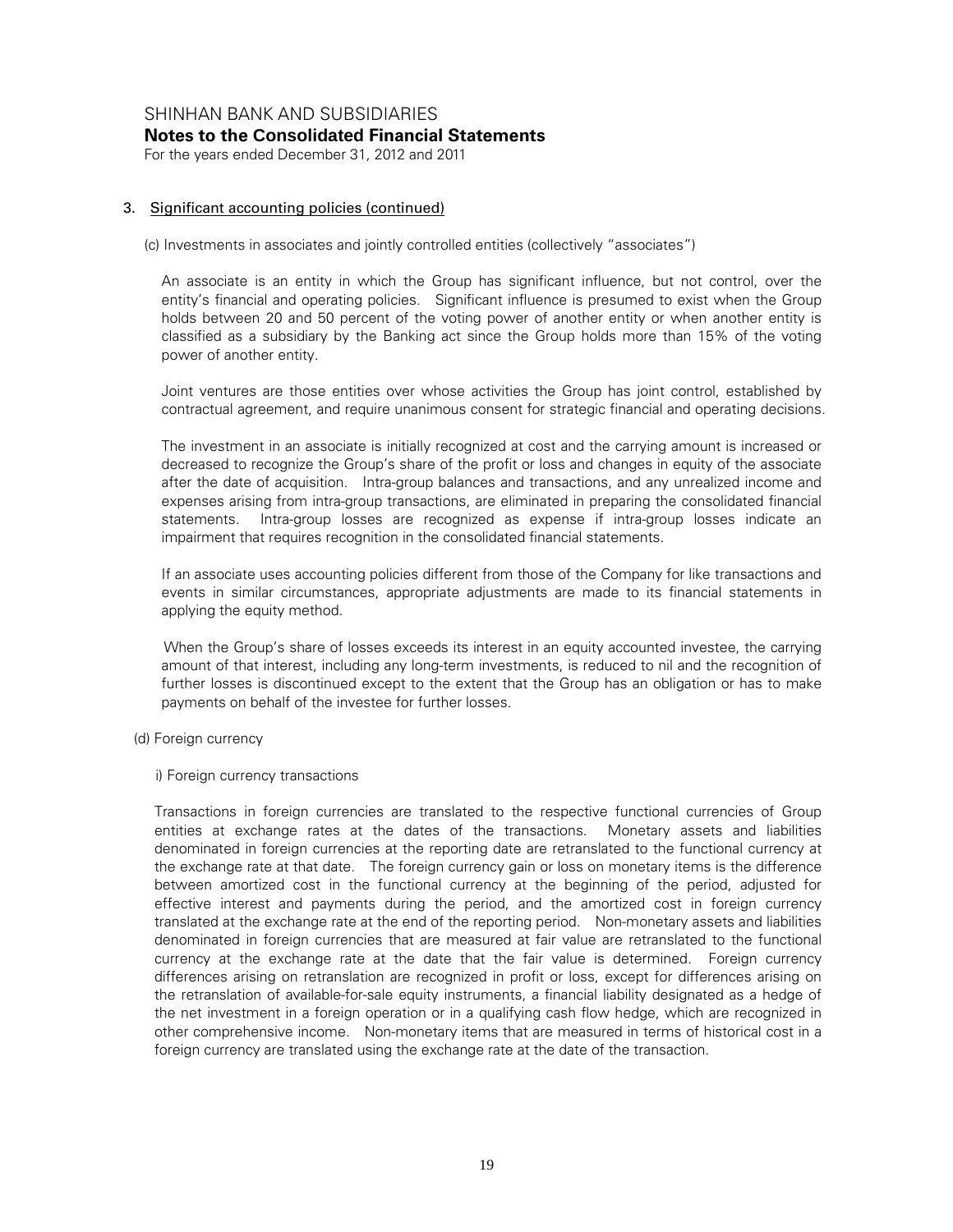For the years ended December 31, 2012 and 2011

#### 3. Significant accounting policies (continued)

(d) Foreign currency (continued)

ii) Foreign operations

If the presentation currency of the Group is different from a foreign operation's functional currency, the financial statements of the foreign operation are translated into the presentation currency using the following methods:

The assets and liabilities of foreign operations, whose functional currency is not the currency of a hyperinflationary economy, are translated to presentation currency at exchange rates at the reporting date. The income and expenses of foreign operations are translated to functional currency at exchange rates at the dates of the transactions. Foreign currency differences are recognized in other comprehensive income.

Any goodwill arising on the acquisition of a foreign operation and any fair value adjustments to the carrying amounts of assets and liabilities arising on the acquisition of that foreign operation is treated as assets and liabilities of the foreign operation. Thus, they are expressed in the functional currency of the foreign operation and translated at the closing rate.

When a foreign operation is disposed of, the relevant amount in the translation is transferred to profit or loss as part of the profit or loss on disposal. In any other partial disposal of a foreign operation, the relevant proportion is reclassified to profit or loss.

Foreign exchange gains or losses arising from a monetary item receivable from or payable to a foreign operation, the settlement of which is neither planned nor likely to occur in the foreseeable future and which in substance is considered to form part of the net investment in the foreign operation, are recognized in other comprehensive income in the translation reserve.

(e) Cash and cash equivalents

Cash and cash equivalents comprise cash balances and call deposits with original maturities of three months or less. Bank overdrafts that are repayable on demand and form an integral part of the Group's cash management are included as a component of cash and cash equivalents for the purpose of the statement of cash flows. However, our account overdraft is included in borrowings.

(f) Non-derivative financial assets

Financial assets are classified into financial assets at fair value through profit or loss, loans and receivables, available-for-sale financial assets and held-to-maturity financial assets. Financial assets are recognized when the Group becomes a party to the contractual provisions of the instrument. Also, structured purchase or sale transactions (In other words, purchasing or selling financial instruments by regulations or practices of the relevant market such as transferring financial instruments in accordance with the terms of the agreement within the period set of time.) are recognized in the trading day.

A financial asset is measured initially at its fair value plus, for an item not at fair value through profit or loss, transaction costs that are directly attributable to its acquisition of the financial asset.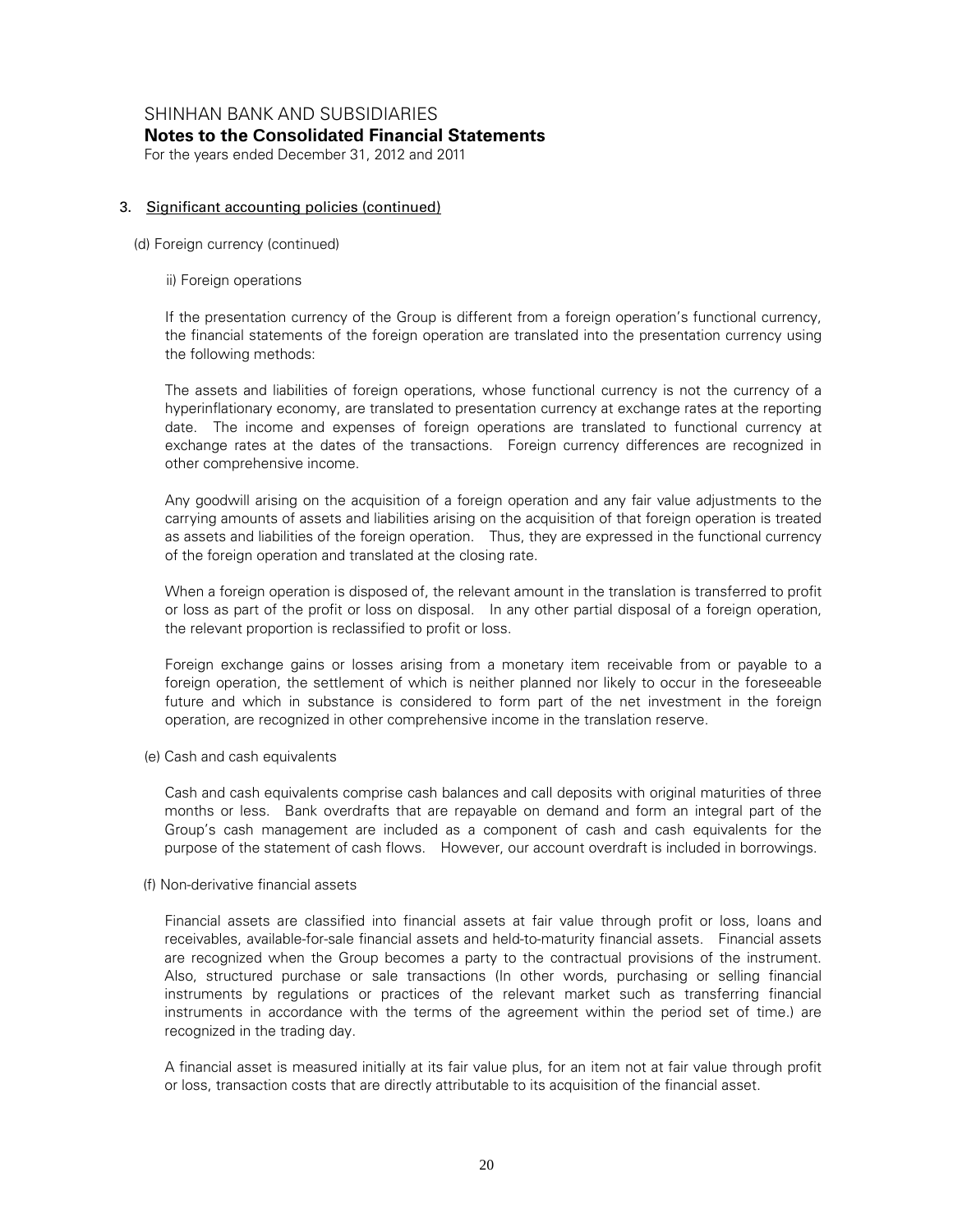#### 3. Significant accounting policies (continued)

#### (f) Non-derivative financial assets (continued)

#### i) Financial assets at fair value through profit or loss

A financial asset is classified as at fair value through profit or loss if it is held for trading or is designated at fair value through profit or loss. Upon initial recognition, transaction costs are recognized in profit or loss when incurred. Financial assets at fair value through profit or loss are measured at fair value, and changes therein are recognized in profit or loss.

#### ii) Held-to-maturity financial assets

A non-derivative financial asset with a fixed or determinable payment and fixed maturity, for which the Group has the positive intention and ability to hold to maturity, are classified as held-to-maturity investments. Subsequent to initial recognition, held-to-maturity investments are measured at amortized cost using the effective interest method.

#### iii) Loans and receivables

Loans and receivables are financial assets with fixed or determinable payments that are not quoted in an active market. Subsequent to initial recognition, loans and receivables are measured at amortized cost using the effective interest method.

iv) Available-for-sale financial assets

Available-for-sale financial assets are those non-derivative financial assets that are designated as available-for-sale or are not classified as financial assets at fair value through profit or loss, held-tomaturity investments or loans and receivables. Subsequent to initial recognition, they are measured at fair value, which changes in fair value, net of any tax effect, recorded in other comprehensive income in equity. Investments in equity instruments that do not have a quoted market price in an active market and whose fair value cannot be reliably measured and derivatives those are linked to and must be settled by delivery of such unquoted equity instruments are measured at cost.

v) Derecognition of financial assets

The Group derecognizes a financial asset when the contractual rights to the cash flows from the asset expire, or it transfers the rights to receive the contractual cash flows on the financial asset in a transaction in which substantially all the risks and rewards of ownership of the financial asset are transferred. Any interest in transferred financial assets that is created or retained by the Group is recognized as a separate asset or liability.

If the Group retains substantially all the risks and rewards of ownership of the transferred financial assets, the Group continues to recognize the transferred financial assets and recognizes financial liabilities for the consideration received.

#### vi) Offsetting

Financial assets and financial liabilities are offset and the net amount is presented in the consolidated statement of financial position only when the Group currently has a legally enforceable right to offset the recognized amounts, and there is the intention to settle on a net basis or to realize the asset and settle the liability simultaneously.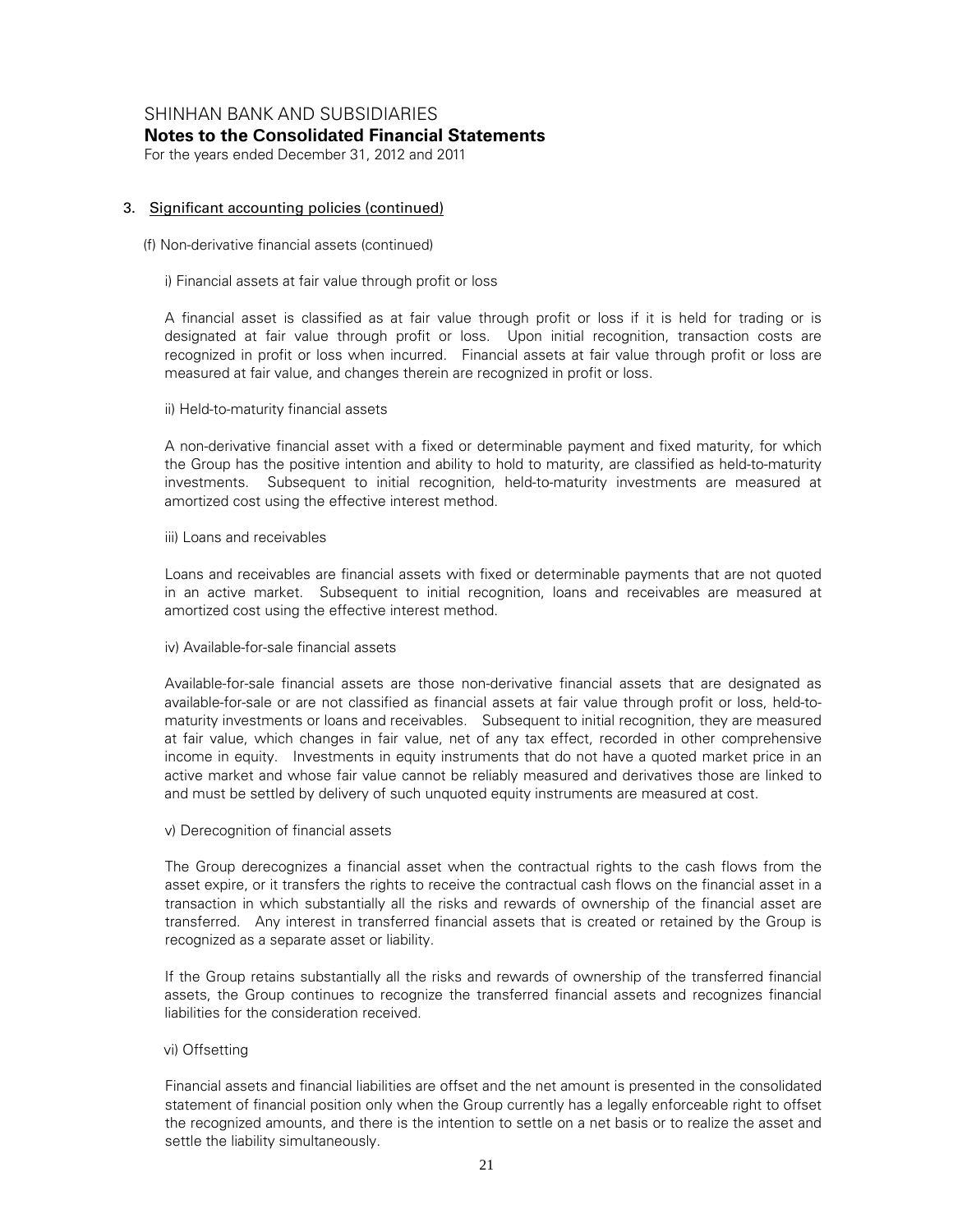For the years ended December 31, 2012 and 2011

#### 3. Significant accounting policies (continued)

#### (g) Impairment of financial assets

A financial asset not carried at fair value through profit or loss is assessed at each reporting date to determine whether there is objective evidence that it is impaired. A financial asset is impaired if objective evidence indicates that a loss event has occurred after the initial recognition of the asset, and that the loss event had a negative effect on the estimated future cash flows of that asset that can be estimated reliably. However, losses expected as a result of future events, regardless of likelihood, are not recognized.

In addition, for an investment in an equity security, a significant or prolonged decline in its fair value below its cost is objective evidence of impairment.

If financial assets have objective evidence that they are impaired, impairment losses should be measured and recognized.

#### i) Loans and receivables

The Group first assesses whether objective evidence of impairment exists individually for loans and receivables that are individually significant, and individually or collectively for financial assets that are not individually significant. If the Group determines that no objective evidence of impairment exists for an individually assessed financial asset, whether significant or not, it includes the asset in a group of financial assets with similar credit risk characteristics and collectively assesses them for impairment. Assets that are individually assessed for impairment and for which an impairment loss is or continues to be recognized are not included in a collective assessment of impairment.

If there is objective evidence that an impairment loss on loans and receivables has been incurred, the amount of the loss is measured as the difference between the asset's carrying amount and the present value of estimated future cash flows (excluding future credit losses that have not been incurred) discounted at the financial asset's original effective interest rate (i.e., the effective interest rate computed at initial recognition).

If the interest rate of loans and receivables is a floating rate, the discount rate used to evaluate impairment is the current effective interest rate defined in the agreement. The present value of estimated future cash flows of secured financial assets is calculated by including cash flows from collateral after deducting costs to acquire and sell the collateral, regardless of probability of realization of such collateral.

In assessing collective impairment, the Group rates and classifies financial assets, based on credit risk assessment or a credit rating assessment process that takes into account asset type, industry, regional location, collateral type, delinquency and other relative factors.

Future cash flows of financial assets applicable to collective impairment assessment are estimated by using statistical modelling of historical trends of the probability of default, timing of recoveries and the amount of losses incurred, adjusted for management's judgment as to whether current economic and credit conditions are such that the impairment losses are likely to be greater or less than suggested by historical modelling. In adjusting the future cash flows by historical modelling, the result has to be in line with changes and trends of observable data (e.g., impairment losses of collective assets and unemployment rates, asset prices, commodity prices, payment status and other variables representing the size of impairment losses). Methodologies and assumptions used to estimate future cash flow are reviewed on a regular basis in order to reduce discrepancy between estimated impairment losses and actual loss.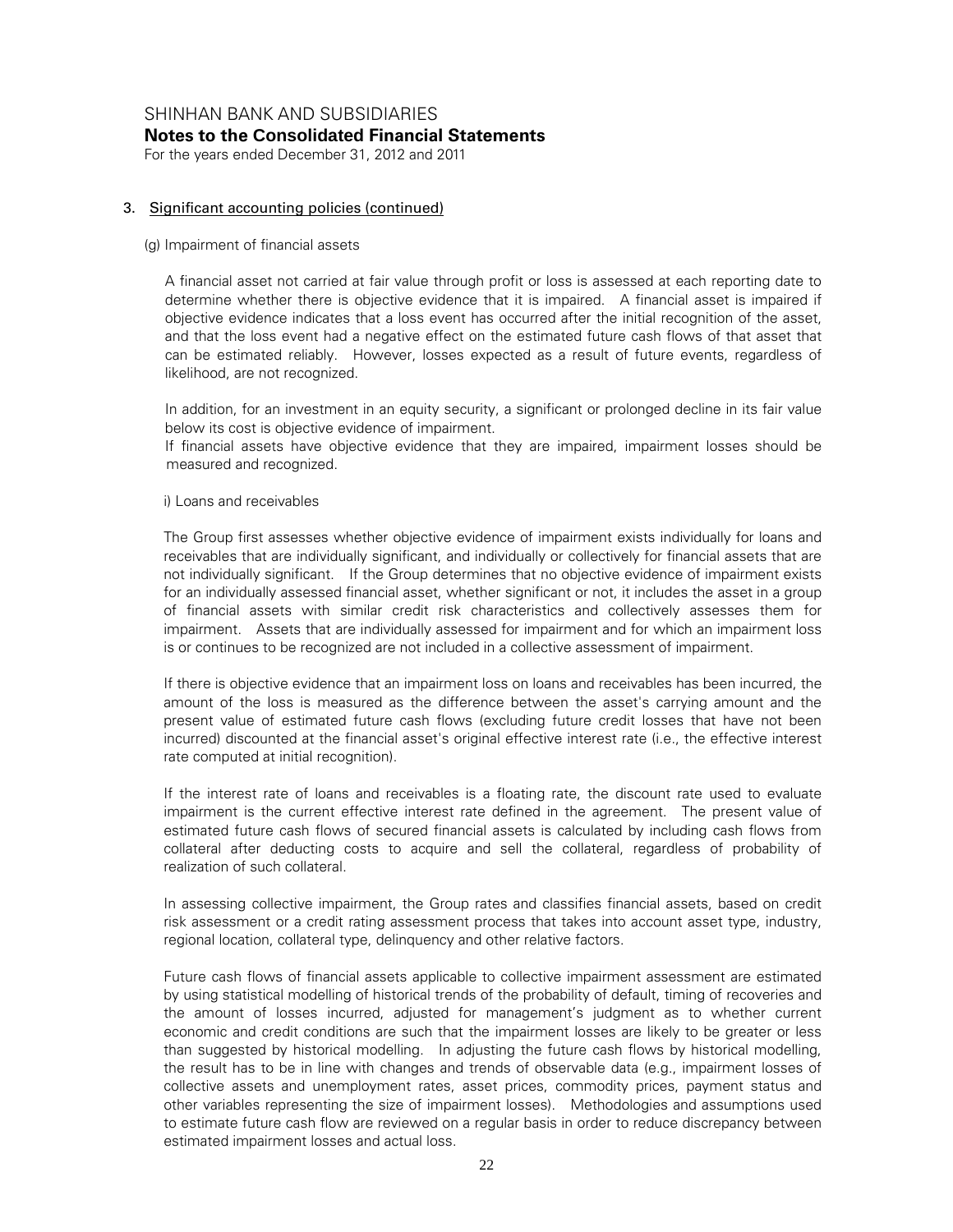#### 3. Significant accounting policies (continued)

#### (g) Impairment of financial assets (continued)

Impairment losses are recognized in profit or loss and reflected in an allowance account against loans and receivables. When a subsequent event causes the amount of impairment losses to decrease, and the decrease can be related objectively to an event occurring after the impairment is recognized, the decrease in impairment losses is reversed through profit or loss of the period.

#### ii) Available-for-sale financial assets

When a decline in the fair value of an available-for-sale financial asset has been recognized in other comprehensive income and there is objective evidence that the asset is impaired, the cumulative loss that had been recognized in other comprehensive income is reclassified from equity to profit or loss as a reclassification adjustment even though the financial asset has not been derecognized. Impairment losses recognized in profit or loss for an investment in an equity instrument classified as available-for-sale are not reversed through profit or loss. If, in a subsequent period, the fair value of a debt instrument classified as available-for-sale increases and the increase can be objectively related to an event occurring after the impairment loss is recognized in profit or loss, the impairment loss is reversed, with the amount of the reversal recognized in profit or loss.

#### iii) Held-to-maturity financial assets

An impairment loss in respect of held-to-maturity financial assets measured at amortized cost is calculated as the difference between its carrying amount and the present value of the estimated future cash flows discounted at the asset's original effective interest rate and is recognized in profit or loss. Interest on the impaired asset continues to be recognized through the unwinding of the discount. When a subsequent event causes the amount of impairment loss to decrease, the decrease in impairment loss is reversed through profit or loss.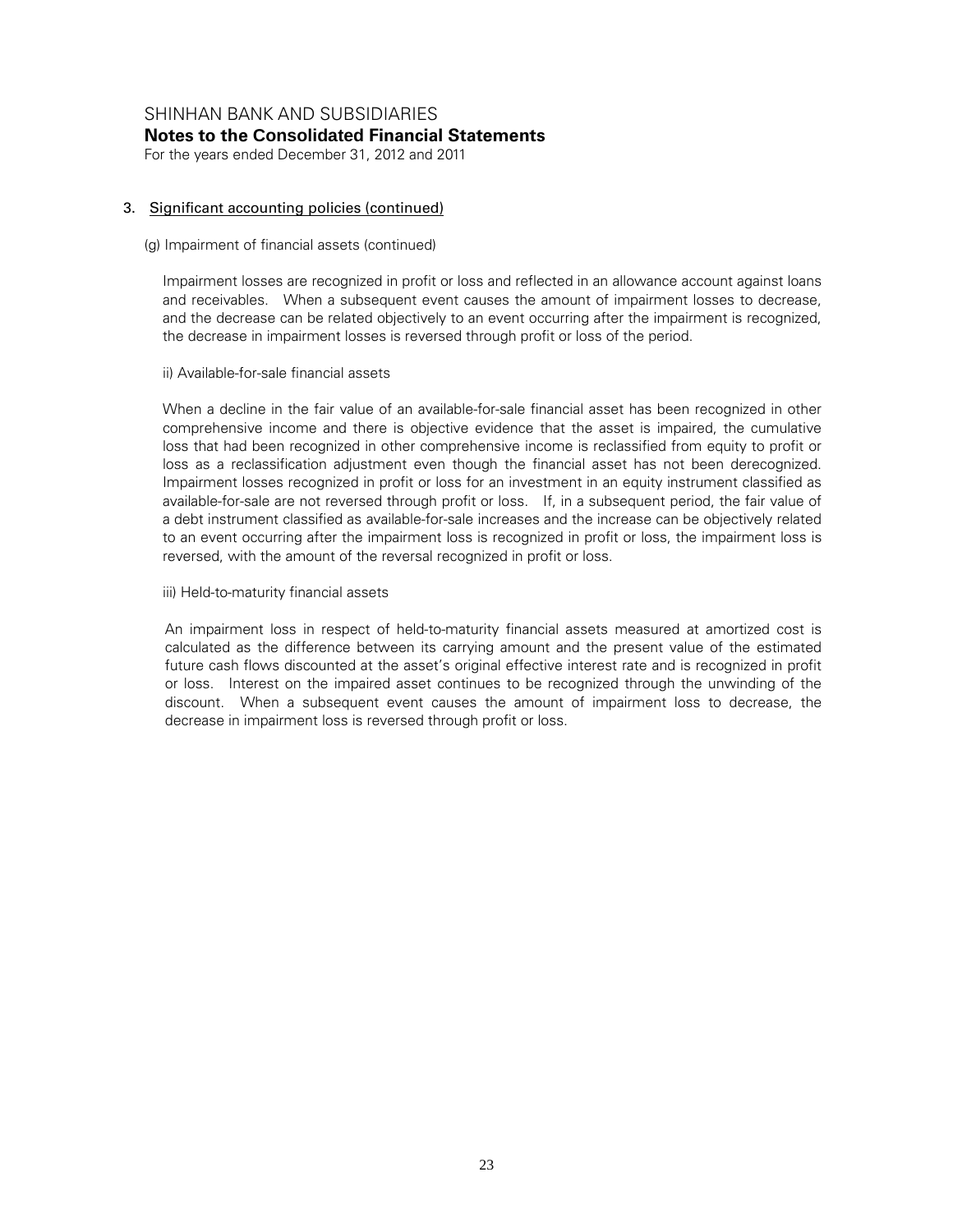For the years ended December 31, 2012 and 2011

#### 3. Significant accounting policies (continued)

#### (h) Derivative financial instruments

Derivative financial instruments are classified as either trading or hedging if they qualify for hedge accounting. Derivatives are initially recognized at fair value at the date the derivative contract is entered into and are subsequently remeasured to their fair value at the end of each reporting period. The resulting gain or loss is recognized in profit or loss immediately unless the derivative is designated and effective as a hedging instrument.

#### i) Hedge Accounting

The Group holds forward exchange contracts, interest rate swaps, currency swaps and other derivative contracts to manage interest rate risk and foreign exchange risk. The Group designated derivatives as hedging instruments to hedge the risk of changes in the fair value of assets, liabilities or firm commitments (a fair value hedge) and foreign currency risk of highly probable forecasted transactions or firm commitments (a cash flow hedge).

On initial designation of the hedge, the Group formally documents the relationship between the hedging instrument(s) and hedged item(s), including the risk management objectives and strategy in undertaking the hedge transaction, together with the methods that will be used to assess the effectiveness of the hedging relationship.

#### ii) Fair value hedges

Changes in the fair value of a derivative hedging instrument designated as a fair value hedge are recognized in profit or loss. The gain or loss from remeasuring the hedging instrument at fair value for a derivative hedging instrument and the gain or loss on the hedged item attributable to the hedged risk are recognized in profit or loss in the same line item of the consolidated statement of comprehensive income.

The Group discontinues fair value hedge accounting if the hedging instrument expires or is sold, terminated or exercised, or if the hedge no longer meets the criteria for hedge accounting. Any adjustment arising from gain or loss on the hedged item attributable to the hedged risk is amortized to profit or loss from the date the hedge accounting is discontinued.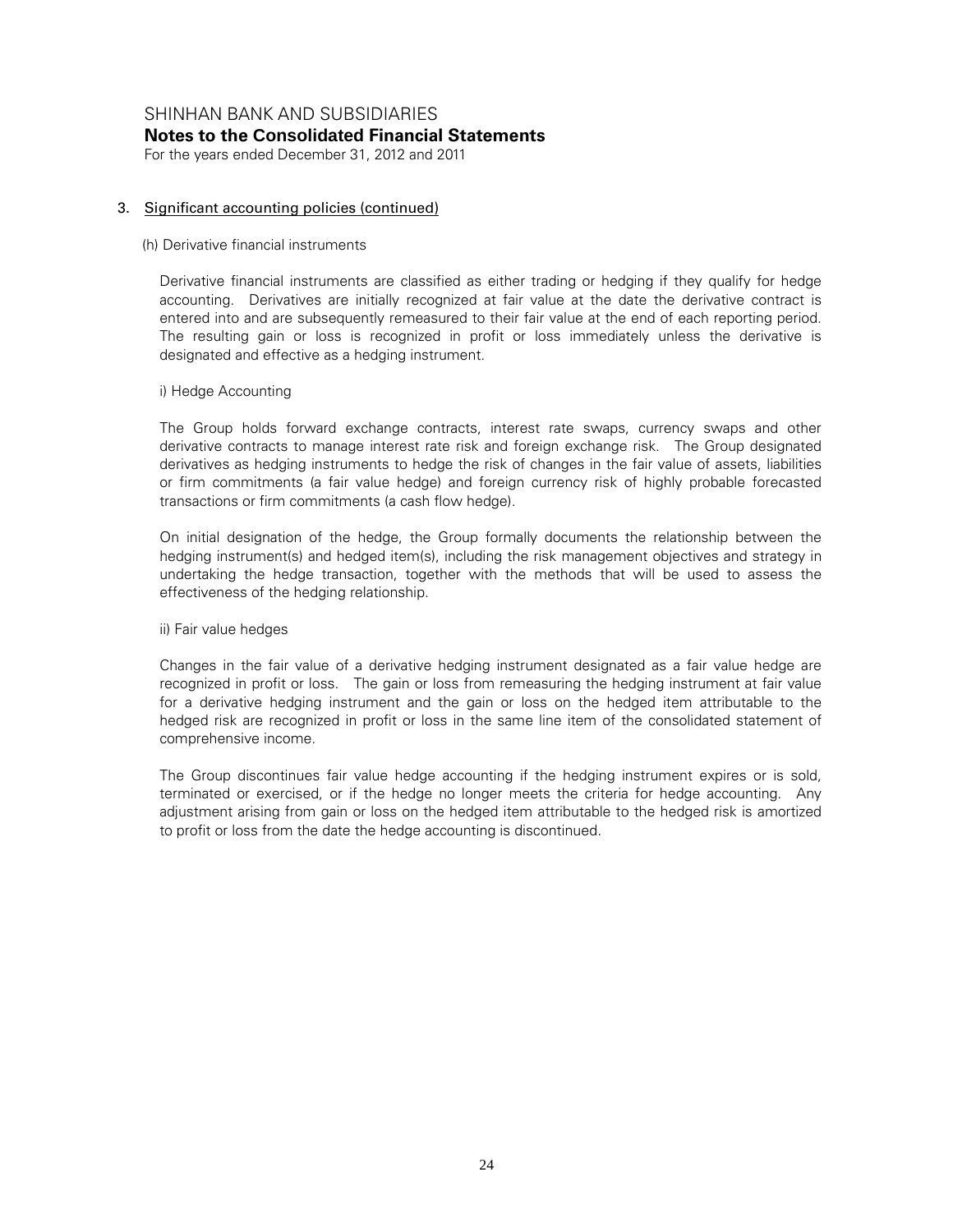For the years ended December 31, 2012 and 2011

#### 3. Significant accounting policies (continued)

- (h) Derivative financial instruments (continued)
	- iii) Cash flow hedges

When a derivative is designated as the hedging instrument in a hedge of the variability in cash flows attributable to a particular risk associated with a recognized asset or liability or a highly probable forecasted transaction that could affect profit or loss, the effective portion of changes in the fair value of the derivative is recognized in other comprehensive income and presented in the hedging reserve in equity. The amount recognized in other comprehensive income is removed and included in profit or loss in the same period as the hedged cash flows affect profit or loss under the same line item in the consolidated statements of comprehensive income as the hedged item. Any ineffective portion of changes in the fair value of the derivative is recognized immediately in profit or loss.

If the hedging instrument no longer meets the criteria for hedge accounting, expires or is sold, terminated, exercised, or the designation is revoked, then hedge accounting is discontinued prospectively. The cumulative gain or loss previously recognized in other comprehensive income and presented in the hedging reserve in equity remains there until the forecasted transaction affects profit or loss. When the hedged item is a non-financial asset, the amount recognized in other comprehensive income is transferred to the carrying amount of the asset when the asset is recognized. If the forecasted transaction is no longer expected to occur, then the balance in other comprehensive income is recognized immediately in profit or loss. In other cases the amount recognized in other comprehensive income is transferred to profit or loss in the same period that the hedged item affects profit or loss.

#### iv) Hedge of net investment

Foreign currency differences arising on the retranslation of a financial liability designated as a hedge of a net investment in a foreign operation are recognized in other comprehensive income to the extent that the hedge is effective, and are presented within equity in the translation reserve. To the extent that the hedge is ineffective, such differences are recognized in profit or loss. When the hedged part of a net investment is disposed of, the relevant amount in the translation reserve is transferred in accordance with K-IFRS No. 1021 to profit or loss as part of the profit or loss on disposal.

#### v) Separable embedded derivatives

Embedded derivatives are separated from the host contract and accounted for separately if the economic characteristics and risks of the host contract and the embedded derivative are not closely related, a separate instrument with the same terms as the embedded derivative would meet the definition of a derivative, and the combined instrument is not measured at fair value through profit or loss. Changes in the fair value of separable embedded derivatives are recognized immediately in profit or loss.

#### vi) Other non-trading derivatives

When a derivative financial instrument is not held for trading, and is not designated in a qualifying hedge relationship, all changes in its fair value are recognized immediately in profit or loss.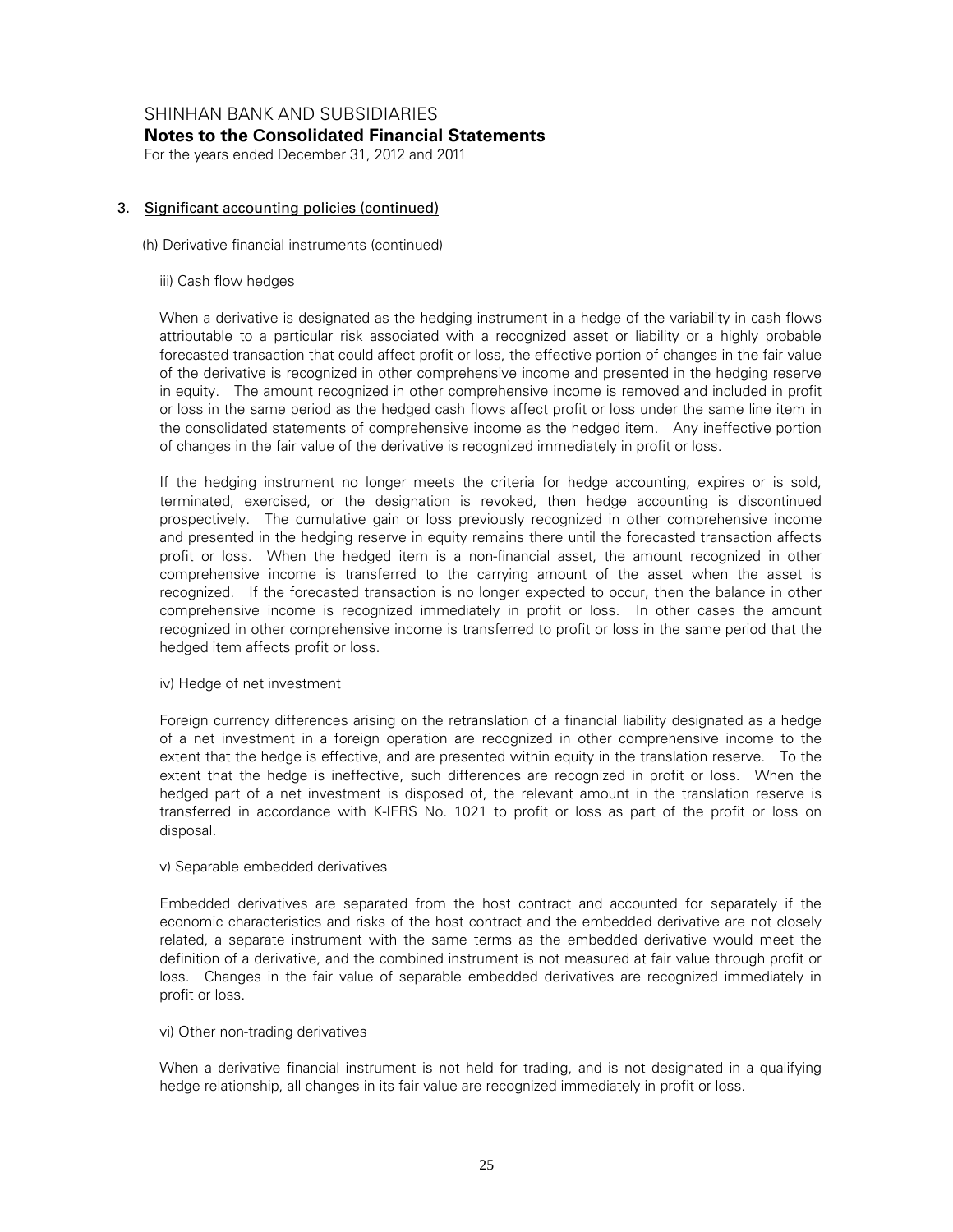For the years ended December 31, 2012 and 2011

#### 3. Significant accounting policies (continued)

#### (i) Property and equipment

Items of property and equipment are measured at cost less accumulated depreciation and accumulated impairment losses. The Group elected to measure land and buildings at fair value at the date of transition, which is deemed cost, in accordance with K-IFRS No.1101.

The cost of replacing a part of an item of property or equipment is recognized in the carrying amount of the item if it is probable that the future economic benefits embodied within the part will flow to the Group and its cost can be measured reliably. The carrying amount of the replaced cost is derecognized. The costs of the day to day servicing of property and equipment are recognized in profit or loss as incurred.

Land is not depreciated. Other property and equipment are depreciated on a straight-line basis over the estimated useful lives, which most closely reflect the expected pattern of consumption of the future economic benefits embodied in the asset. Leased assets under finance leases are depreciated over the shorter of the lease term and their useful lives. The estimated useful lives for the current and comparative periods were as follows:

| Descriptions     | Useful lives  |
|------------------|---------------|
| <b>Buildings</b> | 40 years      |
| Other properties | $4 - 5$ years |

Depreciation methods, useful lives and residual values are reassessed at each fiscal year-end and any adjustment is accounted for as a change in accounting estimate.

#### (j) Intangible assets

#### i) Goodwill

Goodwill that arises upon the acquisition of subsidiaries is included in intangible assets. Goodwill is measured at cost less accumulated impairment losses. In respect of associates, the carrying amount of goodwill is included in the carrying amount of the investment, and an impairment loss on such an investment is not allocated to any asset, including goodwill, that forms part of the carrying amount of the equity accounted investee.

#### ii) Research and development

Expenditure on research activities, undertaken with the prospect of gaining new scientific or technical knowledge and understanding, is recognized in profit or loss as incurred.

Development activities involve a plan or design for the production of new or substantially improved products and processes. Development expenditures are capitalized only if development costs can be measured reliably, the product or process is technically and commercially feasible, future economic benefits are probable, and the Group intends to and has sufficient resources to complete development and to use or sell the asset. The expenditures capitalized includes the cost of materials, direct labor, overhead costs that are directly attributable to preparing the asset for its intended use, and borrowing costs on qualifying assets for which the commencement date for capitalization is on or after January 1, 2010. Other development expenditures are recognized in profit or loss as incurred.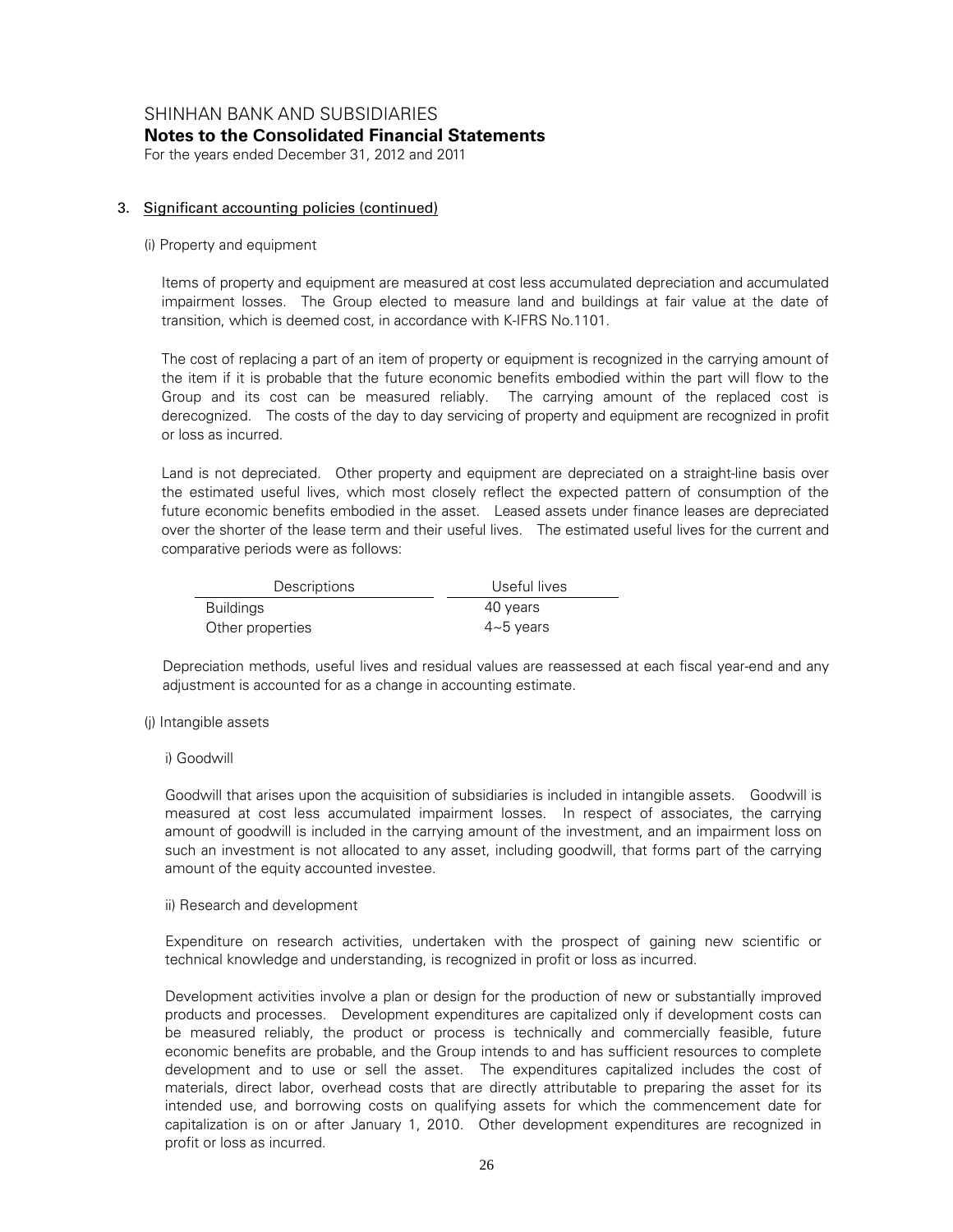For the years ended December 31, 2012 and 2011

#### 3. Significant accounting policies (continued)

#### (j) Intangible assets (continued)

Capitalized development expenditures are measured at cost less accumulated amortization and accumulated impairment losses.

#### iii) Other intangible assets

Other intangible assets that are acquired by the Group and have finite useful lives are measured at cost less accumulated amortization and accumulated impairment losses.

#### iv) Amortization

Amortization is calculated over the cost of the asset, or other amount substituted for cost, less its residual value. Amortization is recognized in profit or loss on a straight-line basis over the estimated useful lives of intangible assets, other than goodwill and membership from the date that they are available for use, since this most closely reflects the expected pattern of consumption of the future economic benefits embodied in the asset. The estimated useful lives for the current and comparative periods were as follows:

| <b>Descriptions</b>                    | Useful lives                                          |
|----------------------------------------|-------------------------------------------------------|
| Software, capitalized development cost | 5 vears                                               |
| Other intangible assets                | 5 years or contract periods.<br>whichever the shorter |

The estimated useful life of an intangible asset in a service concession arrangement is the period from when the Group is able to charge the public for the use of the infrastructure to the end of the concession period. Amortization methods, useful lives and residual values are reviewed at the end of each reporting period and adjusted if appropriate.

(k) Investment property

Investment property is property held either to earn rental income or for capital appreciation or for both, but not for sale in the ordinary course of business, use in the production or supply of goods or services, or for administrative purposes. Investment property is initially recognized at cost including expenditures that are directly attributable to the acquisition of the asset. Subsequent to initial recognition, the asset is measured at cost less accumulated depreciation and accumulated impairment losses, if any.

The depreciation method and the estimated useful lives for the current and comparative periods were as follows:

| Descriptions     | Depreciation method | Useful lives |
|------------------|---------------------|--------------|
| <b>Buildings</b> | Straight-line       | 40 years     |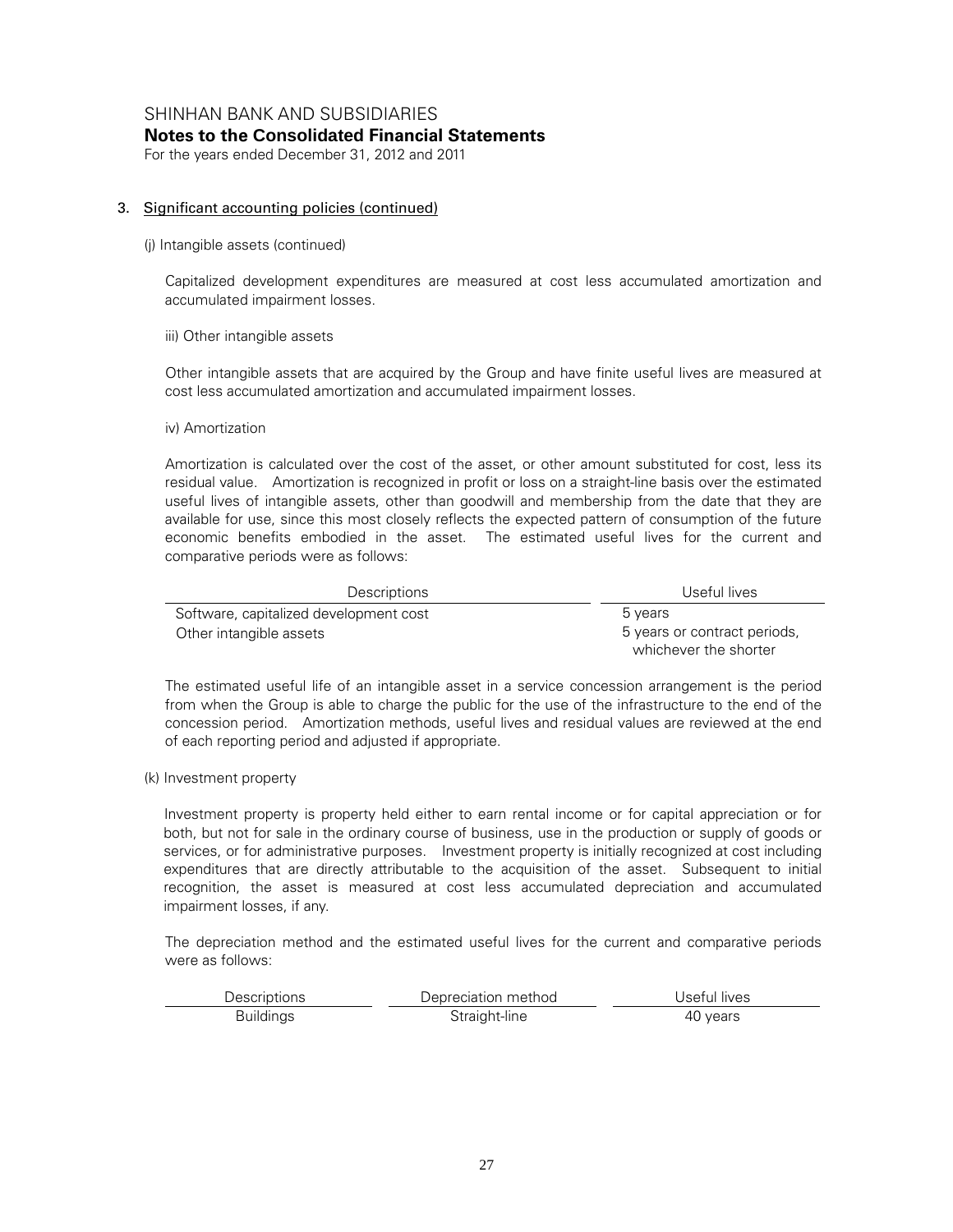For the years ended December 31, 2012 and 2011

#### 3. Significant accounting policies (continued)

#### (l) Leased assets

#### i) Classification of a lease

A finance lease is a lease that transfers substantially all of the risks and rewards incidental to ownership of the leased asset from the lessor to the lessee; title to the asset may or may not transfer under such a lease. An operating lease is a lease other than a finance lease.

#### ii) Lessee

Under a finance lease, the lessee recognizes the leased asset and a liability for future lease payments. Upon initial recognition the leased asset is measured at an amount equal to the lower of its fair value and the present value of the minimum lease payments. Subsequent to initial recognition, the asset is accounted for in accordance with the accounting policy applicable to that asset.

Under an operating lease, the lessee recognizes the lease payments as expense over the lease term and does not recognize the leased asset in the consolidated statements of financial position.

#### iii) Lessor

Under a finance lease, the lessor recognizes a finance lease receivable. Over the lease term the lessor accrues interest income on the net investment. The receipts under the lease are allocated between reducing the net investment and recognizing finance income, so as to produce a constant rate of return on the net investment.

Under an operating lease, the lessor recognizes the lease payments as income over the lease term and the leased asset in the consolidated statements of financial position.

#### (m) Assets held for sale

Non-current assets, or disposal groups comprising assets and liabilities, that are expected to be recovered primarily through sale rather than through continuing use, are classified as held for sale. In order to be classified as held for sale, the asset (or disposal group) must be available for immediate sale in its present condition and its sale must be highly probable. The assets or disposal group that are classified as non-current assets held for sale are measured at the lower of their carrying amount and fair value less cost to sell.

The Group recognizes an impairment loss for any initial or subsequent write-down of an asset (or disposal group) to fair value less costs to sell, and a gain for any subsequent increase in fair value less costs to sell, up to the cumulative impairment loss previously recognized in accordance with K-IFRS No. 1036, '*Impairment of Assets*'.

An asset that is classified as held for sale or part of a disposal group classified as held for sale is not depreciated (or amortized).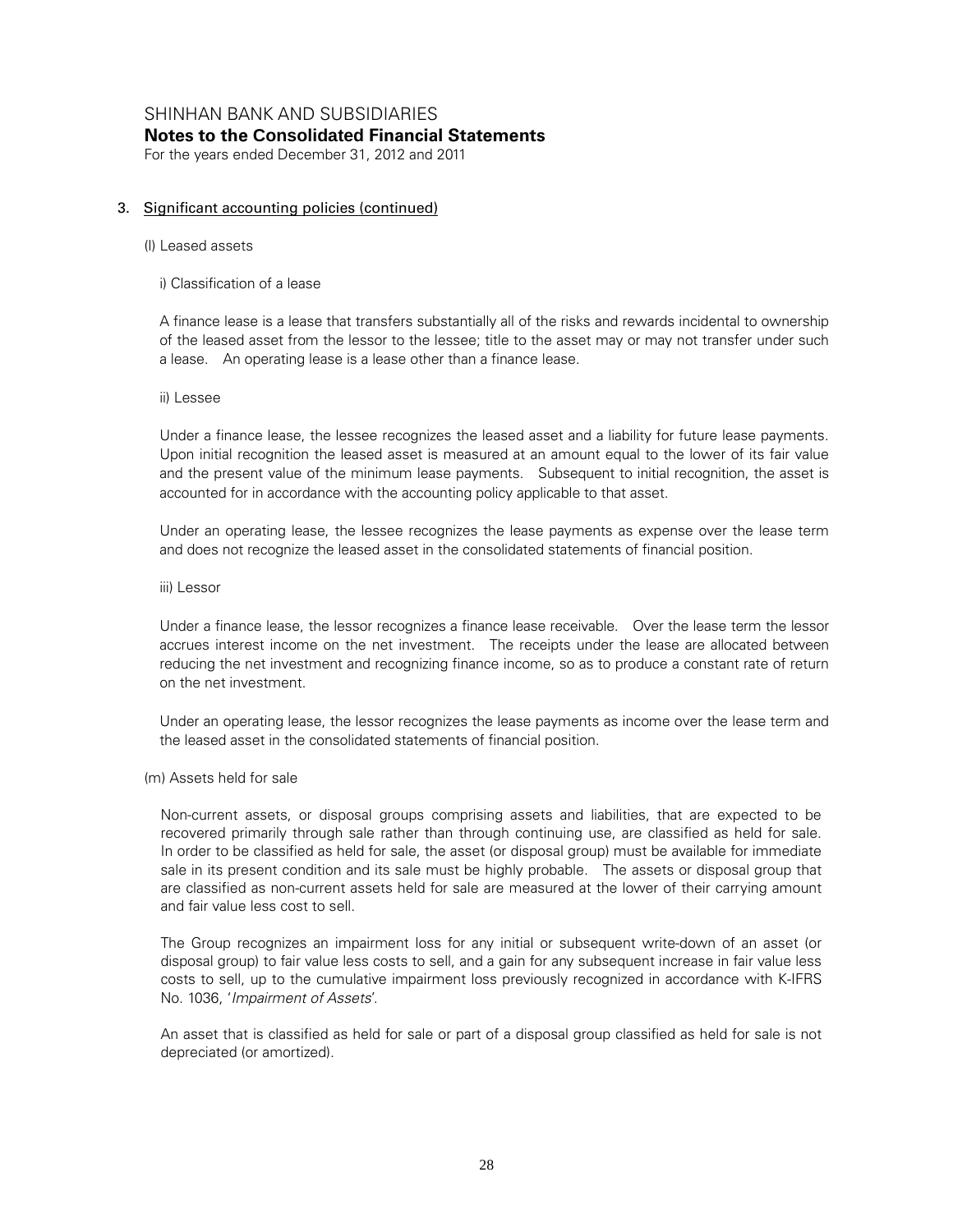For the years ended December 31, 2012 and 2011

#### 3. Significant accounting policies (continued)

#### (n) Impairment of non-financial assets

The carrying amounts of the Group's non-financial assets, other than assets arising from employee benefits, deferred tax assets and assets held for sale, are reviewed at the end of the reporting period to determine whether there is any indication of impairment. If any such indication exists, then the asset's recoverable amount is estimated. Goodwill and intangible assets that have indefinite useful lives or that are not yet available for use, irrespective of whether there is any indication of impairment, are tested for impairment annually by comparing their recoverable amount to their carrying amount.

The Group estimates the recoverable amount of an individual asset, if it is impossible to measure the individual recoverable amount of an asset, then the Group estimates the recoverable amount of cashgenerating unit ("CGU"). A CGU is the smallest identifiable group of assets that generates cash inflows that are largely independent of the cash inflows from other assets or groups of assets. The recoverable amount of an asset or CGU is the greater of its value in use and its fair value less costs to sell. The value in use is estimated by applying a pre-tax discount rate that reflect current market assessments of the time value of money and the risks specific to the asset or CGU for which estimated future cash flows have not been adjusted, to the estimated future cash flows expected to be generated by the asset or CGU.

An impairment loss is recognized if the carrying amount of an asset or a CGU exceeds its recoverable amount. Impairment losses are recognized in profit or loss.

Goodwill acquired in a business combination is allocated to each CGU that is expected to benefit from the synergies arising from the goodwill acquired. Any impairment identified at the CGU level will first reduce the carrying value of goodwill and then be used to reduce the carrying amount of the other assets in the CGU on a pro rata basis. Except for impairment losses in respect of goodwill which are never reversed, an impairment loss is reversed if there has been a change in the estimates used to determine the recoverable amount. An impairment loss is reversed only to the extent that the asset's carrying amount does not exceed the carrying amount that would have been determined, net of depreciation or amortization, if no impairment loss had been recognized.

An impairment loss in respect of goodwill is not reversed. In respect of other assets, impairment losses recognized in prior periods were assessed at each reporting date for any indications that the loss has decreased or no longer exists. An impairment loss is reversed if there has been a change in the estimates used to determine the recoverable amount. An impairment loss is reversed only to the extent that the asset's carrying amount does not exceed the carrying amount that would have been determined, net of depreciation or amortization, if no impairment loss had been recognized.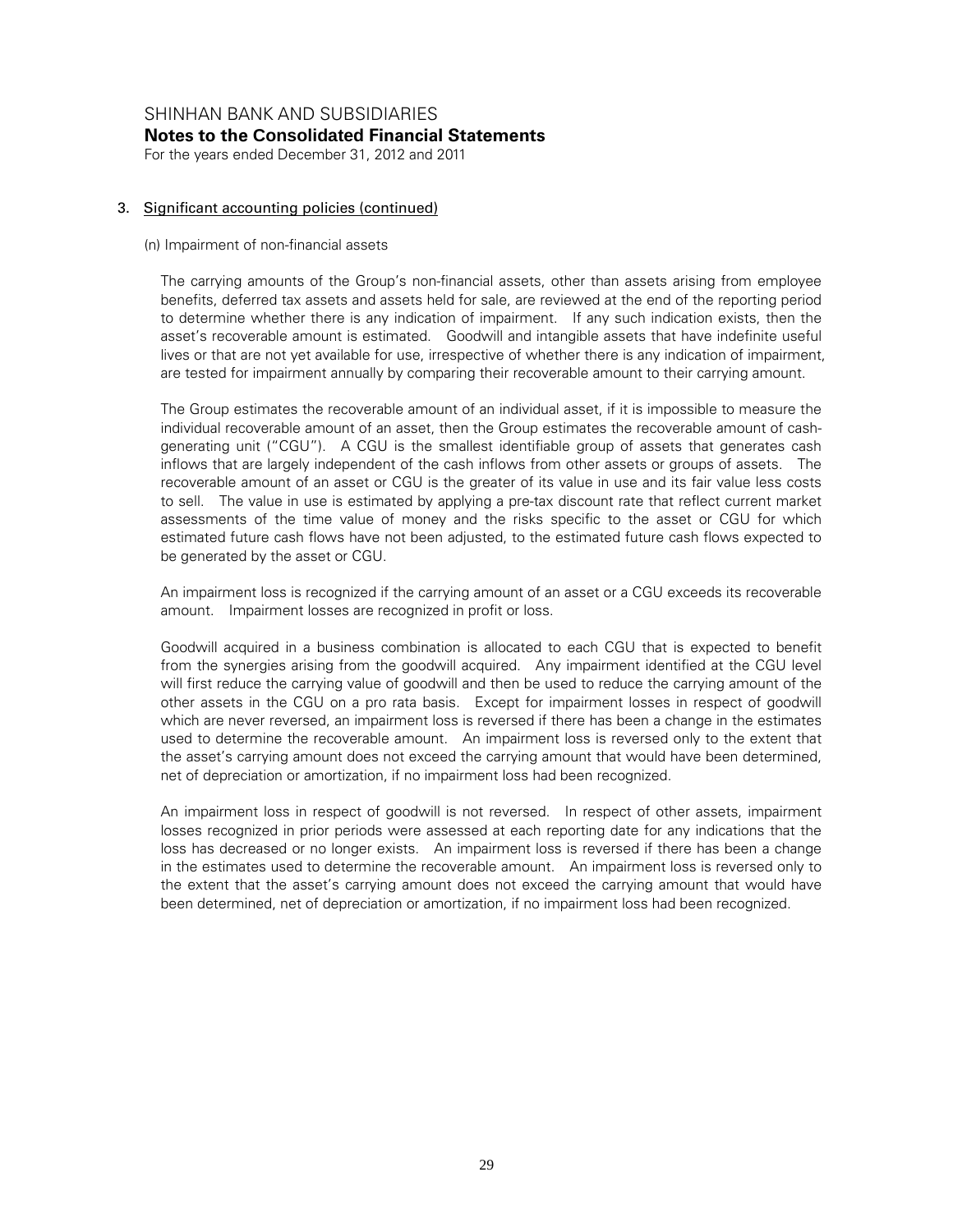For the years ended December 31, 2012 and 2011

#### 3. Significant accounting policies (continued)

#### (o) Non-derivative financial liabilities

The Group classifies non-derivative financial liabilities into financial liabilities at fair value through profit or loss or other financial liabilities in accordance with the substance of the contractual arrangement and the definitions of financial liabilities. The Group recognizes financial liabilities in the consolidated statement of financial position when the Group becomes a party to the contractual provisions of the financial liability.

i) Financial liabilities at fair value through profit or loss

Financial liabilities at fair value through profit or loss include financial liabilities held for trading or designated as such upon initial recognition. Subsequent to initial recognition, financial liabilities at fair value through profit or loss are measured at fair value, and changes therein are recognized in profit or loss. Upon initial recognition, transaction costs that are directly attributable to the acquisition are recognized in profit or loss as incurred.

#### ii) Other financial liabilities

Non-derivative financial liabilities other than financial liabilities at fair value through profit or loss are classified as other financial liabilities. At the date of initial recognition, other financial liabilities are measured at fair value minus transaction costs that are directly attributable to the acquisition. Subsequent to initial recognition, other financial liabilities are measured at amortized cost using the effective interest method.

The Group derecognizes a financial liability from the consolidated statement of financial position when it is extinguished (i.e. when the obligation specified in the contract is discharged, cancelled or expires).

(p) Equity instrument

#### i) Capital stock

Capital stock is classified as equity. Incremental costs directly attributable to the transaction of stock are deducted, net of tax, from the equity.

ii) Hybrid bonds

The Group classifies an issued financial instrument, or its component parts, as a financial liability or an equity instrument depending on the substance of the contractual arrangement of such financial instrument. Hybrid bonds where the Group has an unconditional right to avoid delivering cash or another financial asset to settle a contractual obligation are classified as an equity instrument and presented in equity.

#### iii) Non-controlling interests

Non-controlling interests, which represent the equity in a subsidiary not attributable, directly or indirectly, to a parent's ownership interests, consist of the amount of those non-controlling interests at the date of the original combination calculated in accordance with K-IFRS No. 1103, '*Business Combination'* and the non-controlling interests share of changes in equity since the date of the combination.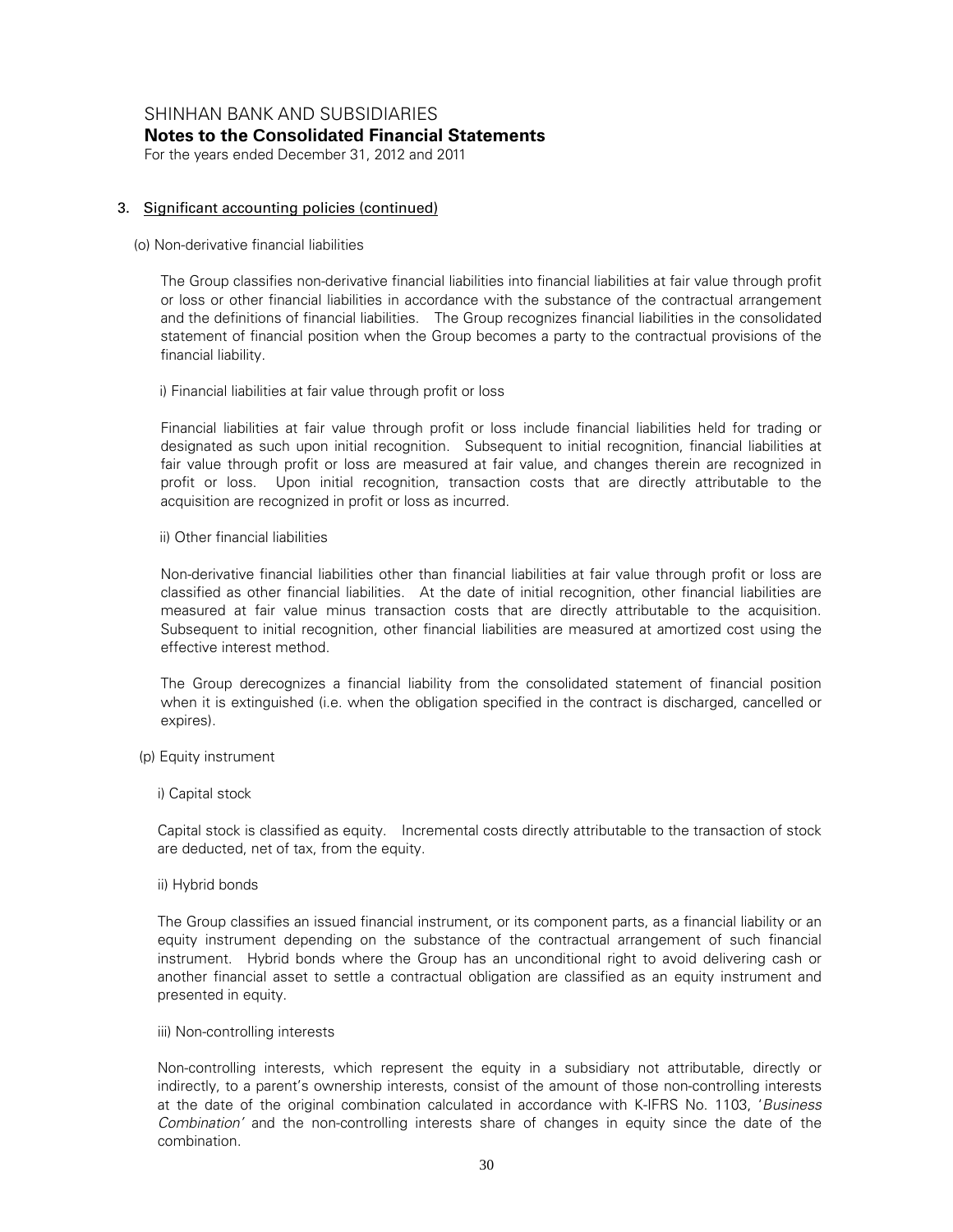For the years ended December 31, 2012 and 2011

#### 3. Significant accounting policies (continued)

#### (q) Employee benefits

#### i) Short-term employee benefits

Short-term employee benefits are employee benefits that are due to be settled within 12 months after the end of the period in which the employees render the related service. When an employee has rendered service to the Group during an accounting period, the Group recognizes the undiscounted amount of short-term employee benefits expected to be paid in exchange for that service.

#### ii) Other long-term employee benefits

Other long-term employee benefits include employee benefits that are settled beyond 12 months after the end of the period in which the employees render the related service, and are calculated at the present value of the amount of future benefit that employees have earned in return for their service in the current and prior periods, less the fair value of any related assets. The present value is determined by discounting the expected future cash flows using the interest rate of corporate bonds that have maturity dates approximating the terms of the Group's obligations and that are denominated in the same currency in which the benefits are expected to be paid. Any actuarial gains and losses are recognized in profit or loss in the period in which they arise.

#### iii) Retirement benefits: defined contribution plans

When an employee has rendered service to the Group during a period, the Group recognizes the contribution payable to a defined contribution plan in exchange for that service as a liability (accrued expense), after deducting any contribution already paid. If the contribution already paid exceeds the contribution due for service before the end of the reporting period, the Group recognizes that excess as an asset (prepaid expense) to the extent that the prepayment will lead to a reduction in future payments or a cash refund.

iv) Retirement benefits: defined benefit plans

A defined benefit plan is a post-employment benefit plan other than a defined contribution plan. The Group's net obligation in respect of defined benefit plans is calculated by estimating the amount of future benefit that employees have earned in return for their service in the current and prior periods; that benefit is discounted to determine its present value. The fair value of plan assets is deducted. The calculation is performed annually by an independent actuary using the projected unit credit method.

The discount rate is the yield at the reporting date on corporate bonds that have maturity dates approximating the terms of the Group's obligations and that are denominated in the same currency in which the benefits are expected to be paid. The Group recognizes all actuarial gains and losses arising from actuarial assumption changes and experiential adjustments in profit or loss when incurred.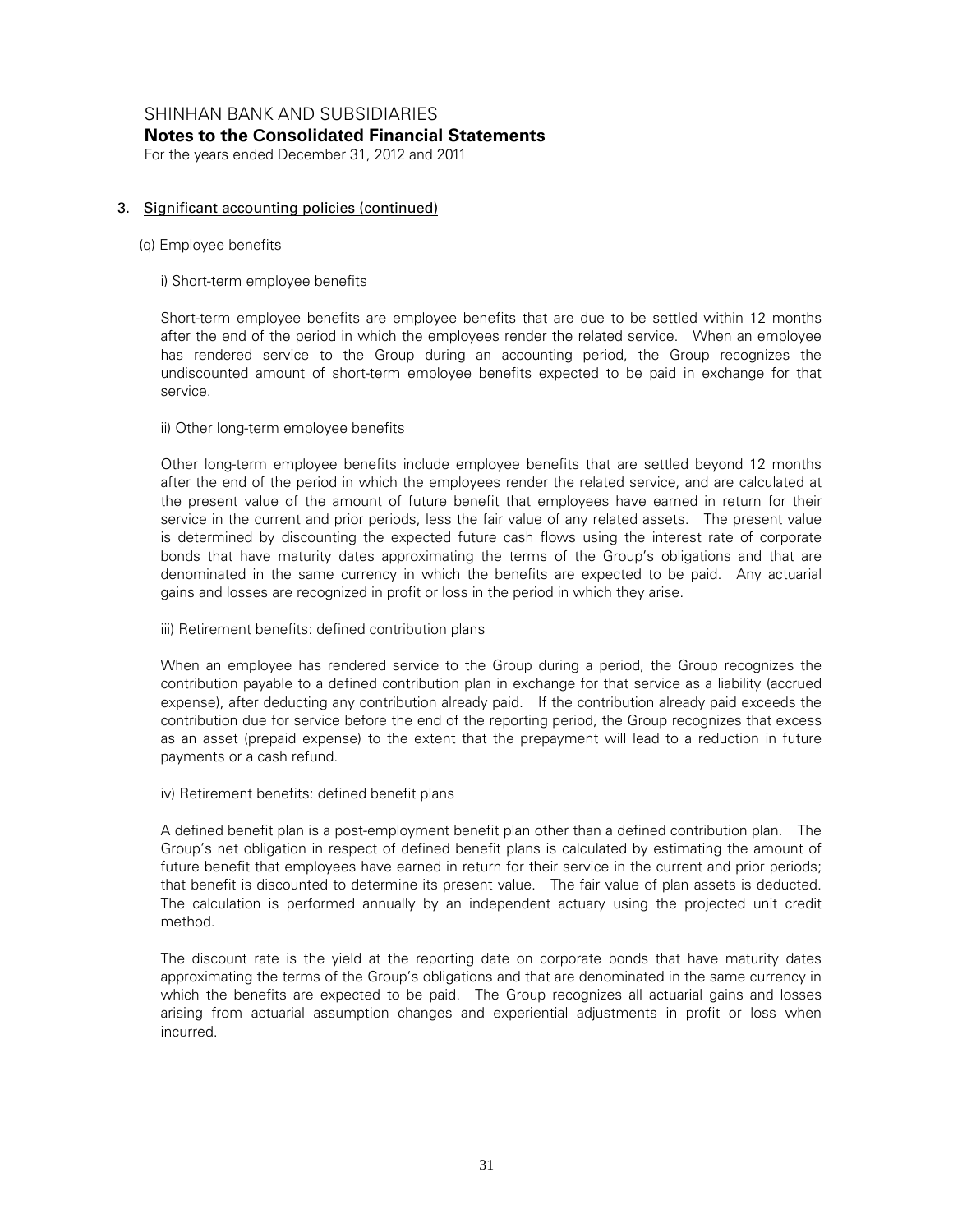For the years ended December 31, 2012 and 2011

#### 3. Significant accounting policies (continued)

#### (q) Employee benefits (continued)

Past service costs which are the changes in the present value of the defined benefits obligation for employee service in prior periods, resulting in the current period from the introduction of, or changes to post-employment benefits, are recognized as an expense on a straight-line basis over the average period until the benefits become vested. To the extent that the benefits vest immediately following the introduction of, or changes to, a defined benefit plan, the Group recognizes the past service cost immediately.

#### v) Termination benefits

Termination benefits are recognized as an expense when the Group is committed demonstrably, without realistic possibility of withdrawal, to a formal detailed plan to either terminate employment before the normal retirement date, or to provide termination benefits as a result of an offer made to encourage voluntary redundancy. Termination benefits for voluntary redundancies are recognized as an expense if the Group has made an offer of voluntary redundancy, it is probable that the offer will be accepted, and the number of acceptances can be estimated reliably.

#### (r) Share-based payment transactions

The grant date fair value of share-based payment awards granted to employees is recognized as an employee expense, with a corresponding increase in equity, over the period that the employees unconditionally become entitled to the awards. The amount recognized as an expense is adjusted to reflect the number of awards for which the related service and non-market vesting conditions are expected to be met, such that the amount ultimately recognized as an expense is based on the number of awards that do meet the related service and non-market performance conditions at the vesting date. For share-based payment awards with non-vesting conditions, the grant date fair value of the share-based payment is measured to reflect such conditions and there is no true-up for differences between expected and actual outcomes.

The fair value of the amount payable to employees in respect of share appreciation rights, which are settled in cash, is recognized as an expense with a corresponding increase in liabilities, over the period that the employees unconditionally become entitled to payment. The liability is remeasured at each reporting date and at settlement date. Any changes in the fair value of the liability are recognized as personnel expense in profit or loss.

Share-based payment arrangements in which the Group receives goods or services as consideration for its own equity instruments are accounted for as equity-settled share-based payment transactions, regardless of how the equity instruments are obtained by the Group.

#### (s) Provisions

A provision is recognized if, as a result of a past event, the Group has a present legal or constructive obligation that can be estimated reliably, and it is probable that an outflow of economic benefits will be required to settle the obligation.

The risks and uncertainties that inevitably surround many events and circumstances are taken into account in reaching the best estimate of a provision. Where the effect of the time value of money is material, provisions are determined at the present value of the expected future cash flows.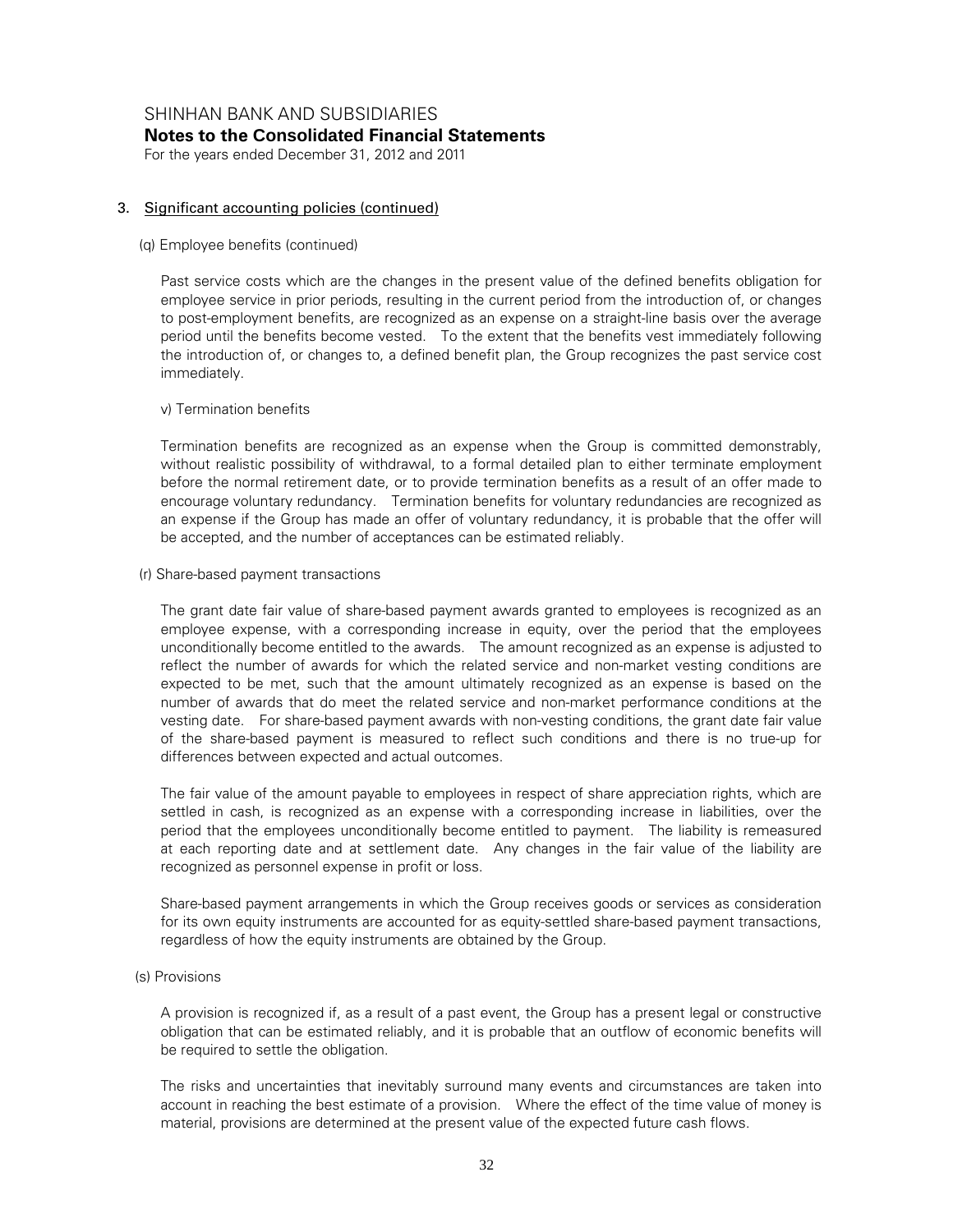For the years ended December 31, 2012 and 2011

#### 3. Significant accounting policies (continued)

#### (s) Provisions (continued)

Provisions are reviewed at the end of each reporting period and adjusted to reflect the current best estimate. If it is no longer probable that an outflow of resources embodying economic benefits will be required to settle the obligation, the provision is reversed.

Provision shall be used only for expenditures for which the provision is originally recognized.

(t) Financial guarantee contract

Financial guarantees are contracts that require the Group to make specified payments to reimburse the holder for a loss it incurs because a specified debtor fails to make payment when due in accordance with the terms of a debt instrument. Financial guarantee liabilities are recognized initially at their fair value, and the initial fair value is amortized over the life of the financial guarantee. The financial guarantee liability is subsequently carried at the higher of this amortized amount and the present value of any expected payment when a payment under the guarantee has become probable. Financial guarantees are included within other liabilities.

- (u) Financial income and expense
	- i) Interest

Interest income and expense are recognized in profit or loss using the effective interest method. The effective interest rate is the rate that exactly discounts the estimated future cash payments and receipts through the expected life of the financial asset or liability (or, where appropriate, a shorter period) to the carrying amount of the financial asset or liability. When calculating the effective interest rate, the Group estimates future cash flows considering all contractual terms of the financial instrument, but not future credit losses.

The calculation of the effective interest rate includes all fees and points paid or received that are an integral part of the effective interest rate. Transaction costs include incremental costs that are directly attributable to the acquisition or issue of a financial asset or liability.

ii) Fees and commission

Fees and commission income and expense that are integral to the effective interest rate on a financial asset or liability are included in the measurement of the effective interest rate.

Fees and commission income, including account servicing fees, investment management fees, sales commission, placement fees and syndication fees, are recognized as the related services are performed. When a loan commitment is not expected to result in the draw-down of a loan, the related loan commitment fees are recognized on a straight-line basis over the commitment period.

Other fees and commission expense relate mainly to transaction and service fees, which are expensed as the services are received.

iii) Dividends

Dividend income is recognized when the right to receive income is established. Usually this is the ex-dividend date for equity securities.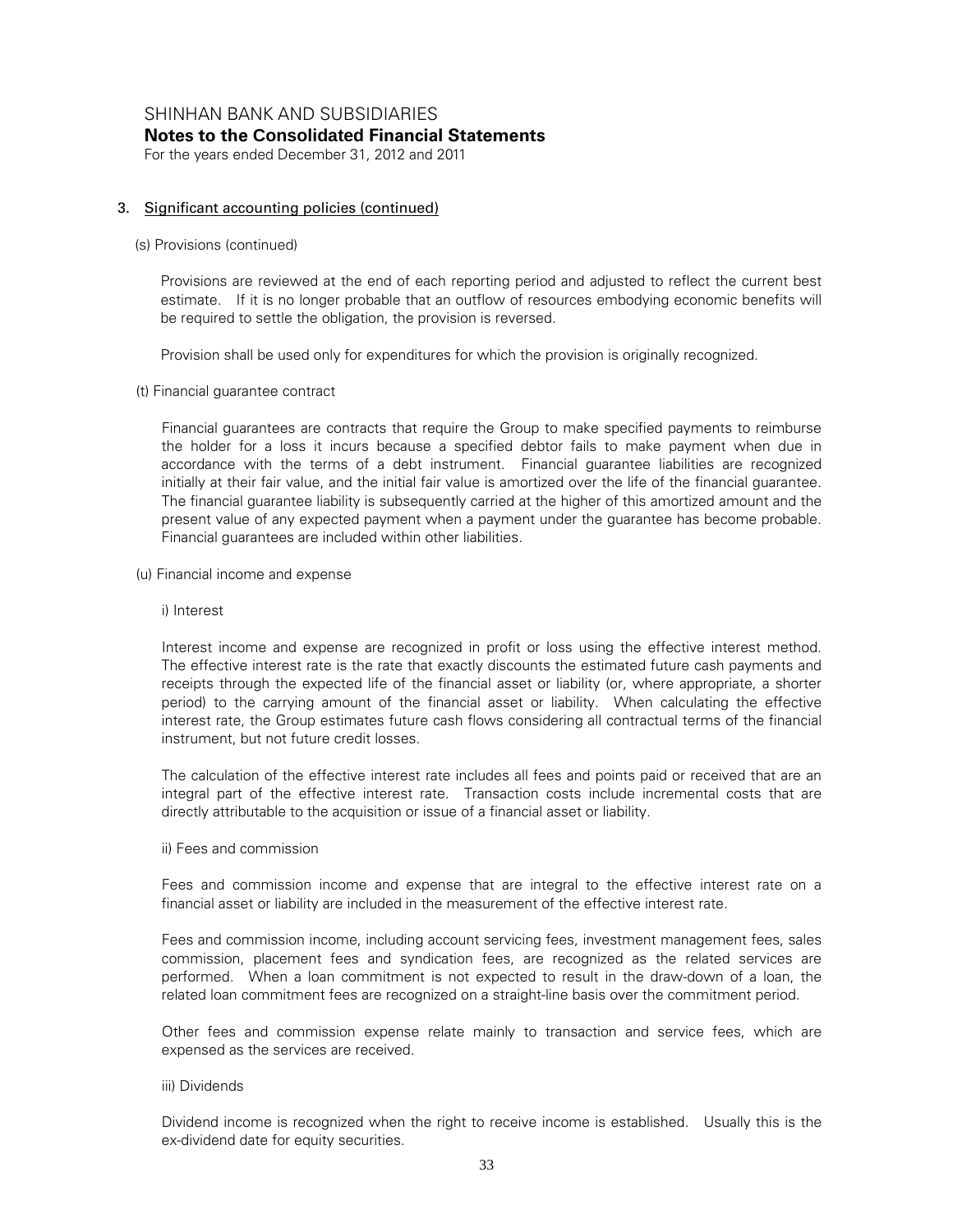#### 3. Significant accounting policies (continued)

#### (v) Income tax

Income tax expense comprises current and deferred tax. Current tax and deferred tax are recognized in profit or loss except to the extent that it relates to a business combination, or items recognized directly in equity or in other comprehensive income.

Current tax is the expected tax payable or receivable on the taxable income or loss for the year, using tax rates enacted or substantively enacted at the reporting date, and any adjustment to tax payable in respect of previous years.

Deferred tax is recognized, using the asset-liability method in respect of temporary differences between the carrying amounts of assets and liabilities for financial reporting purposes and the amounts used for taxation purposes. Deferred tax is not recognized for the following temporary differences: the initial recognition of assets or liabilities in a transaction that is not a business combination and that affects neither accounting nor taxable profit or loss, and differences relating to investments in subsidiaries and jointly controlled entities to the extent that it is probable that they will not reverse in the foreseeable future. In addition, deferred tax is not recognized for taxable temporary differences arising on the initial recognition of goodwill. Deferred tax is measured at the tax rates that are expected to be applied to temporary differences when they reverse, based on the laws that have been enacted or substantively enacted by the reporting date.

A deferred tax asset is recognized for unused tax losses, tax credits and deductible temporary differences, to the extent that it is probable that future taxable profits will be available against which they can be utilized. Deferred tax assets are reviewed at each reporting date and are reduced to the extent that it is no longer probable that the related tax benefit will be realized.

Shinhan Financial Group, the parent company, files its national income tax return with the Korean tax authorities under the consolidated corporate tax system, which allows it to make national income tax payments based on the consolidated profits or losses of the Shinhan Financial Group and its wholly owned domestic subsidiaries including the Group. Deferred taxes are measured based on the future tax benefits expected to be realized in consideration of the expected profits or losses of eligible companies in accordance with the consolidated corporate tax system. Consolidated corporate tax amounts, once determined, are allocated to each of the subsidiaries and are used as a basis for the income taxes to be recorded in their stand-alone financial statements.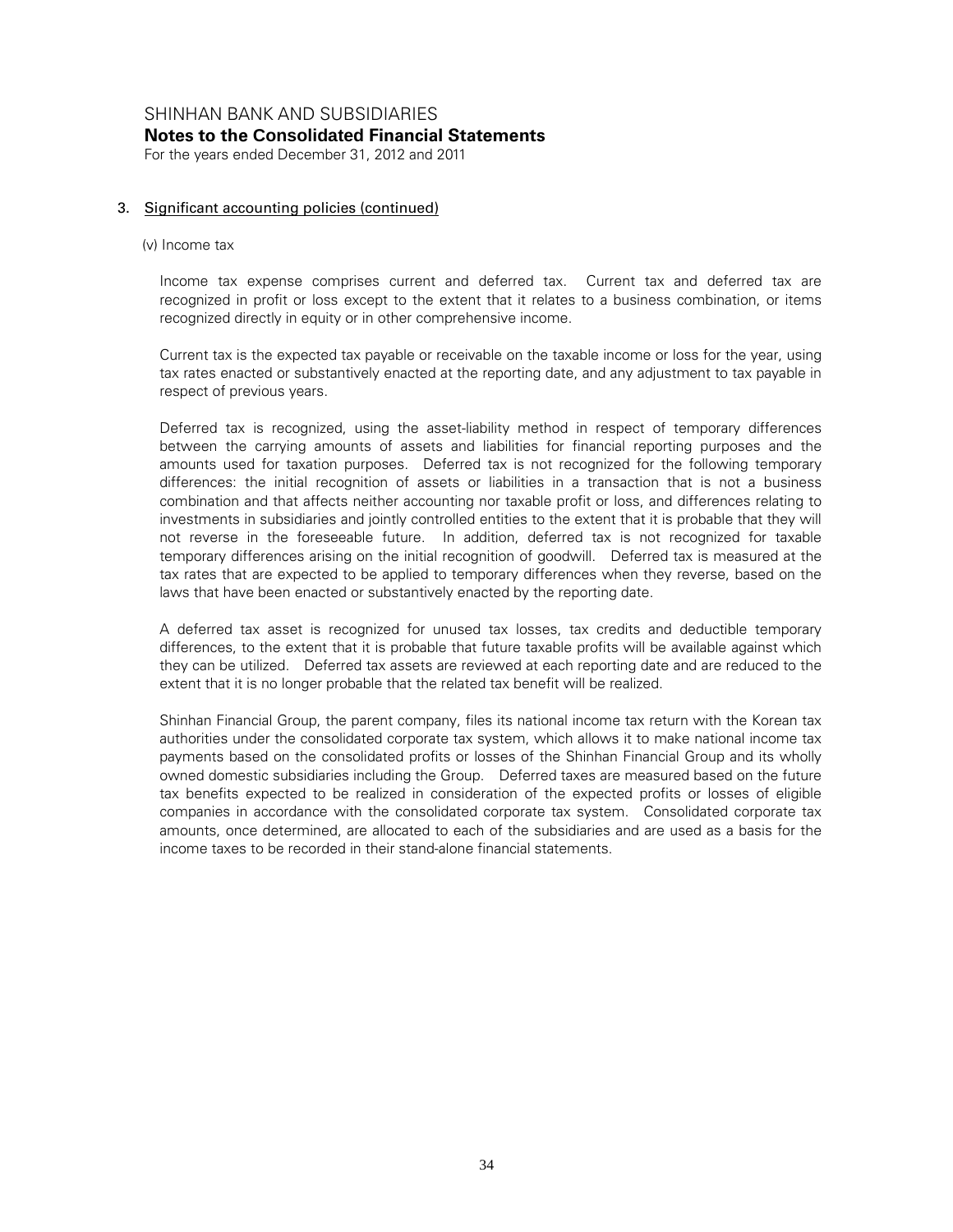For the years ended December 31, 2012 and 2011

## 3. Significant accounting policies (continued)

#### (w) Accounting for trust accounts

The Group accounts for trust accounts separately from its group accounts under the Financial Investment Services and Capital Markets Act and thus the trust accounts are not included in the accompanying consolidated financial statements. Funds transferred between a group account and a trust account are recognized as borrowings from trust accounts in other liabilities with fees for managing the accounts recognized as non-interest income by the Group.

#### (x) Earnings per share

The Group presents basic and diluted earnings per share (EPS) data for its ordinary shares. Basic EPS is calculated by dividing the profit or loss attributable to the ordinary shareholder of the Bank by the weighted average number of common shares outstanding during the period, adjusted for own shares held. Diluted EPS is determined by adjusting the profit or loss attributable to ordinary shareholders and the weighted average number of ordinary shares outstanding, adjusted for own shares held, for the effects of all dilutive potential ordinary shares, which comprise share options granted to employees.

#### (y) Discontinued operation

A discontinued operation is a component of the Group's business that represents a separate major line of business or geographical area of operations that has been disposed of or is held for sale, or is a subsidiary acquired exclusively with a view to resale. Classification as a discontinued operation occurs upon disposal or when the operation meets the criteria to be classified as held for sale, if earlier. When an operation is classified as a discontinued operation, the comparative consolidated statement of comprehensive income and cash flows are re-presented as if the operation had been discontinued from the start of the comparative period.

## (z) New standards and interpretations not yet adopted

The following new standards, interpretations and amendments to existing standards have been published and are mandatory for the Group for annual periods beginning after January 1, 2012, and the Group has not early adopted them.

## i) Amendments to K-IFRS No. 1110, '*Consolidated Financial Statements'*

The standard introduces a single control model to determine whether an investee should be consolidated. As a result, the Group may need to change its consolidation conclusion in respect of its investees, which may lead to changes in the current accounting for these investees (i.e. Trusts guaranteed as to principal shall be consolidated), the standards are effective for annual periods beginning on or after January 1, 2013 with early adoption permitted. Management cannot estimate in the process of evaluating the impact of the amendments on the Group's consolidated financial statements as of December 31, 2012.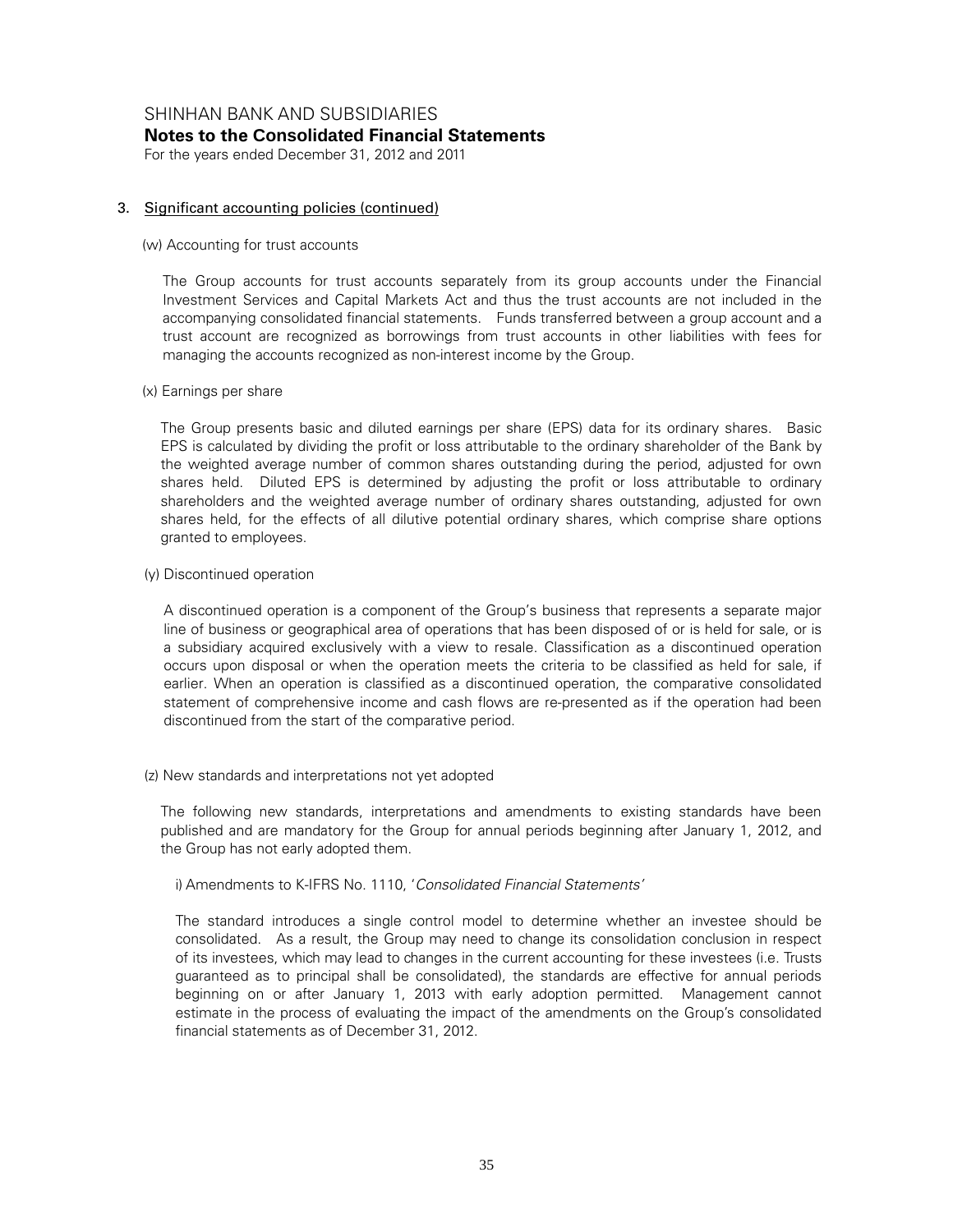## 3. Significant accounting policies (continued)

(z) New standards and interpretations not yet adopted (continued)

ii) K-IFRS No.1111, '*Joint Arrangements*'

The standard classifies joint arrangements into two types - joint operations and joint ventures. A joint operation is a joint arrangement whereby the parties that have joint control of the arrangement (i.e. joint operators) have rights to the assets, and obligations for the liabilities, relating to the arrangement. A joint venture is a joint arrangement whereby the parties that have joint control of the arrangement (i.e. joint venturers) have rights to the net assets of the arrangement. The standard requires a joint operator to recognize and measure the assets and liabilities (and recognize the related revenues and expenses) in relation to its interest in the arrangement in accordance with relevant IFRSs applicable to the particular assets, liabilities, revenues and expenses. The standard requires a joint venturer to recognize an investment and to account for that investment using the equity method. The standards are effective for annual periods beginning on or after January 1, 2013 with early adoption permitted. Management believes the impacts of the amendments on the Group's consolidated financial statements will not be significant.

## iii) Amendments to K-IFRS No. 1112, '*Disclosure of Interests in Other Entities'*

The standard brings together into a single standard all the disclosure requirements about an entity's interests in subsidiaries, joint arrangements, associates and unconsolidated structured entities. The Group is currently assessing the disclosure requirements for interests in subsidiaries, interests in joint arrangements and associates and unconsolidated structured entities in comparison with the existing disclosures. The standard requires the disclosure of information about the nature, risks and financial effects of these interests. The standards are effective for annual periods beginning on or after January 1, 2013 with early adoption permitted. Management believes the impacts of the amendments on the Group's consolidated financial statements will not be significant.

iv) Amendments to K-IFRS No. 1019, '*Employee Benefits'*

The standard requires recognition of actuarial gains and losses immediately in other comprehensive income and to calculate expected return on plan assets based on the rate used to discount the defined benefit obligation. The standard will be applied retrospectively for the Bank's annual periods beginning on or after January 1, 2013. Actuarial losses recognized in profit or loss for the years ended December 31, 2012 and 2011 are  $W1,397$  million and  $W111,081$  million, respectively. Management believes the impacts of the amendments on the Group's consolidated financial statements will be significant.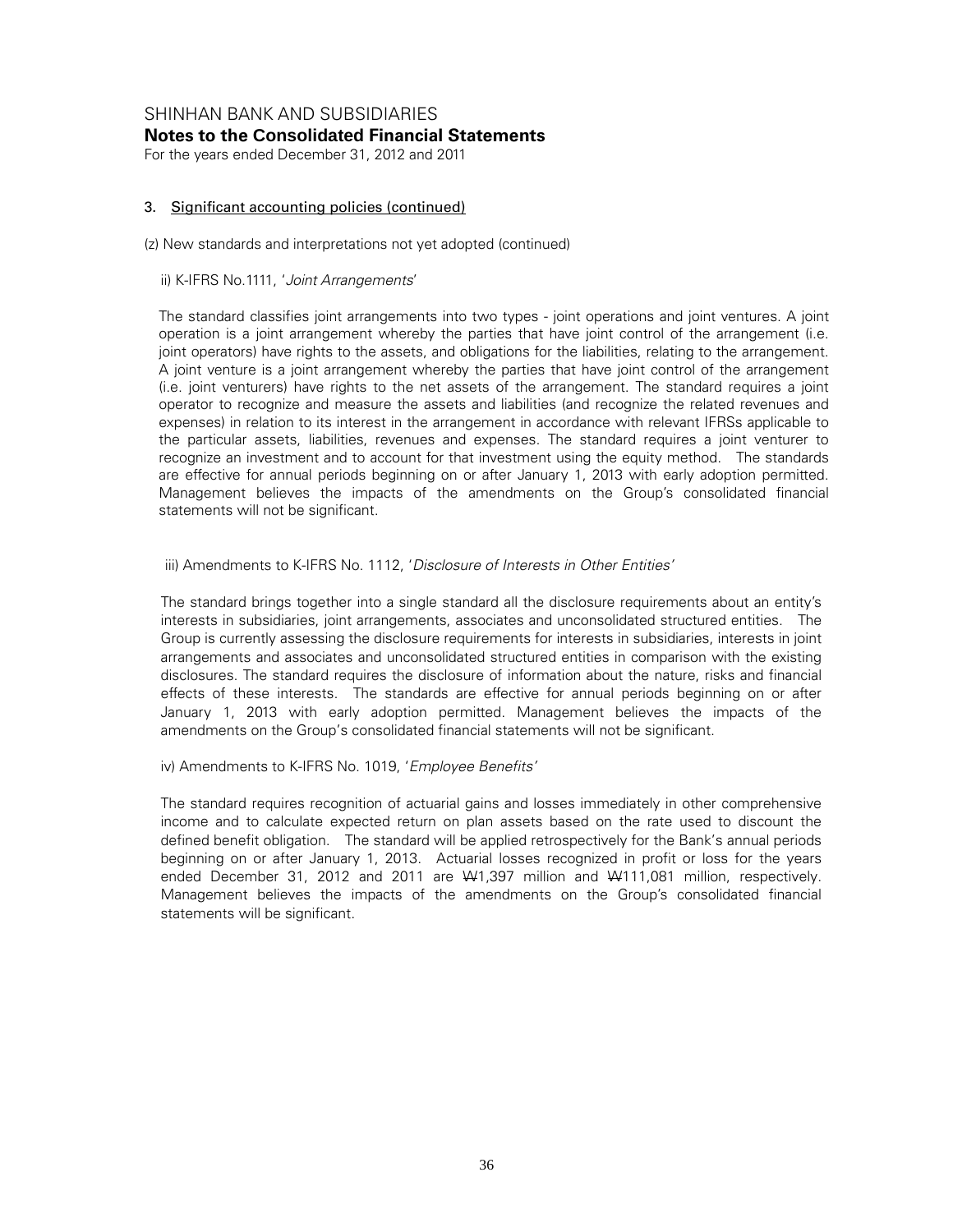For the years ended December 31, 2012 and 2011

## 3. Significant accounting policies (continued)

(z) New standards and interpretations not yet adopted (continued)

v) K-IFRS No. 1113, '*Fair Value Measurement'*

The standard defines fair value and a single framework for fair value, and requires disclosures about fair value measurements. The standard will be applied prospectively for the Bank's annual periods beginning on or after January 1, 2013. Management believes the impacts of the amendments on the Group's consolidated financial statements will not be significant.

vi) Amendments to K-IFRS No. 1001, '*Presentation of Financial Statements*'

The amendments require presenting in other comprehensive income on the basis of whether they are potentially reclassifiable to profit or loss subsequently (reclassification adjustments). The amendment is mandatorily effective for annual periods beginning on or after July 1, 2012. Management believes the impacts of the amendments on the Group's consolidated financial statements will not be significant.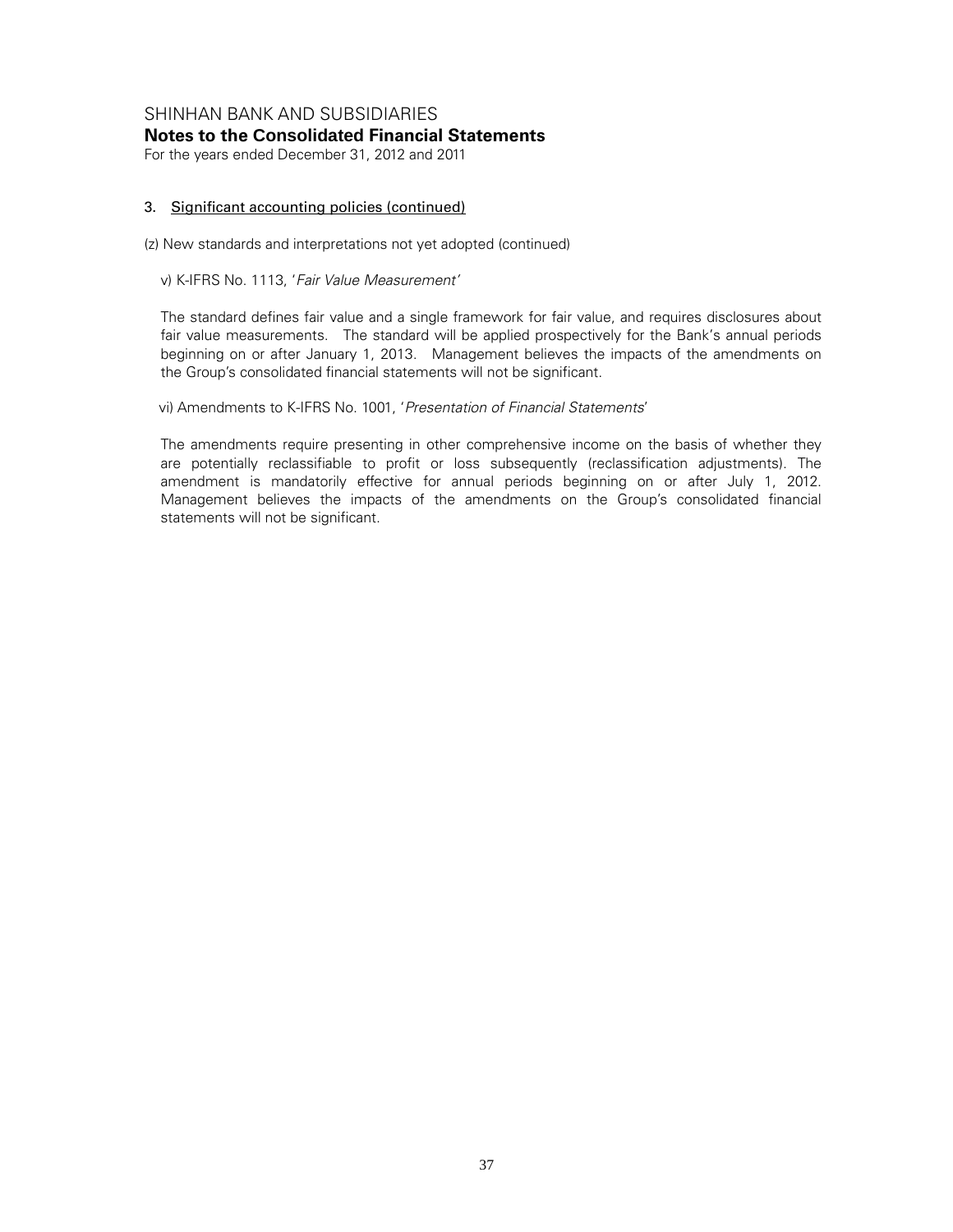For the years ended December 31, 2012 and 2011

## 4. Financial risk management

#### 4-1. Credit risk

Credit risk is the risk of financial loss of the Group if a customer or counterparty to a financial instrument fails to meet its contractual obligation, and arises principally from due from banks, the lending process related to loans, investment activities in debt securities and off balance sheet items including loan commitments, etc. Credit risk management is critical to the Group's business activities; thus, the Group carefully manages the credit risk exposure.

#### (a) Credit risk management

Major policies of the credit risk management are determined by the Credit Policy Committee, which is the Group's executive decision-making body for credit risk management. The Credit Policy Committee is led by the Group's Deputy President and Head of Risk Management Group. The Credit Policy Committee also consists of chief officers from eight different business units. The Credit Review Committee performs credit review evaluations and operates separately from the Credit Policy Committee. Both the Credit Policy Committee and the Credit Review Committee make decisions by obtaining more than two-thirds of votes from the attending members of the respective committees, which must constitute at least two-thirds of the relevant committee members to satisfy the respective quorum.

Each business unit is required to implement the Group's risk management policies and procedures. The Credit Risk Management Department reviews compliance of business units with agreed exposure limits established by the Credit Policy Committee, including those for selected industries, country risk and product types.

The Group established the authorization structure for the approval and renewal of credit facilities. Authorization limits are allocated to the business unit credit officer. Larger facilities require approval by the Credit Committee. The Group assesses all credit exposures in excess of designated limits, prior to facilities being committed to customers by the business unit concerned. Renewals and review of facilities are subject to the same review process.

The Group is responsible for limiting concentrations of exposures to counterparties, geographies and industries, and by issuers, credit rating band, market liquidity and country.

The Group develops and maintains the risk grading system in order to categorize exposures according to the degree of risk of financial loss faced and to focus management on the attendant risks. The risk grading system is used in determining credit approvals, credit renewals, credit pricing, credit limits, or where impairment provisions may be required against specific credit exposures for existing loans.

Each business unit is responsible for the quality and performance of its credit portfolio and for monitoring and controlling all credit risks in its portfolio, including those subject to central approval. In addition to periodic loan reviews by credit officers, the Group also utilizes an automated monitoring tool which conducts searches for companies with high probability of default. Regular reports on the credit quality of local portfolios are provided to the Credit Administration Department who may require appropriate corrective action to be taken.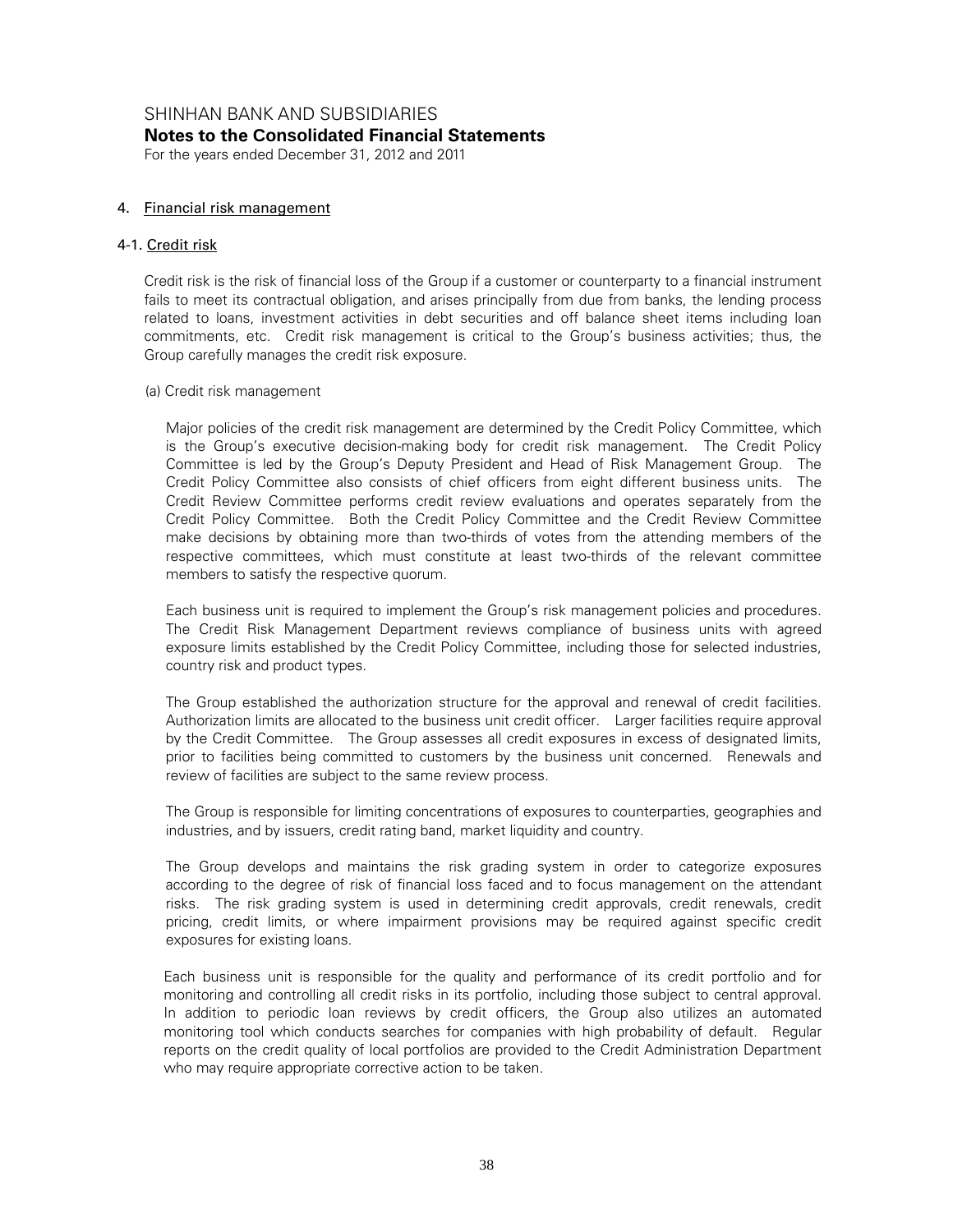(In millions of won)

#### 4. Financial risk management (continued)

#### 4-1. Credit risk (continued)

#### (b) Maximum exposure to credit risk

The Group's maximum exposure to credit risk without taking account of any collateral held or other credit enhancements as of December 31, 2012 and 2011 was as follows:

|                                            | December 31, 2012 | December 31, 2011 |
|--------------------------------------------|-------------------|-------------------|
| Due from banks and loans(*1,2):            |                   |                   |
| W<br><b>Banks</b><br>Retail:               | 6,722,056         | 6,410,632         |
| Mortgage lending                           | 40,160,293        | 40,061,301        |
| Other                                      | 36,776,064        | 32,044,839        |
|                                            | 76,936,357        | 72,106,140        |
| Government<br>Corporate:                   | 7,164,419         | 8,771,818         |
| Large company                              | 32,019,256        | 32,726,063        |
| Small business                             | 46,564,871        | 45,654,026        |
| Special finance                            | 6,086,705         | 6,669,784         |
| Other                                      | 2,061             | 1,772             |
|                                            | 84,672,893        | 85,051,645        |
| Card                                       | 2,474             | 1,572             |
|                                            | 175,498,199       | 172,341,807       |
| Trading assets:                            |                   |                   |
| Debt securities                            | 3,785,381         | 5,428,985         |
| Gold deposits                              | 437,928           | 341,434           |
| Derivative assets                          | 1,843,714         | 2,153,824         |
| Available-for-sale financial assets:       |                   |                   |
| Debt securities                            | 24,814,636        | 23,036,822        |
| Held-to-maturity financial assets:         |                   |                   |
| Debt securities                            | 9,224,328         | 9,902,422         |
| Other financial assets(*1,3)               | 7,568,867         | 5,497,956         |
| Off balance sheet items:                   |                   |                   |
| Financial guarantee contracts              | 2,829,082         | 2,739,590         |
| Loan commitments and other liabilities for |                   |                   |
| credit                                     | 71,491,393        | 66,699,616        |
|                                            | 74,320,475        | 69,439,206        |
| W                                          | 297,493,528       | 288, 142, 456     |

(\*1) The maximum exposure amounts for due from banks and loans and other financial assets are recorded as net of allowances.

(\*2) Due from banks and loans were classified as similar credit risk group in calculating capital adequacy ratio under New Basel Capital Accord (Basel II).

(\*3) Other financial assets comprise accounts receivable, accrued income, guarantee deposits, etc.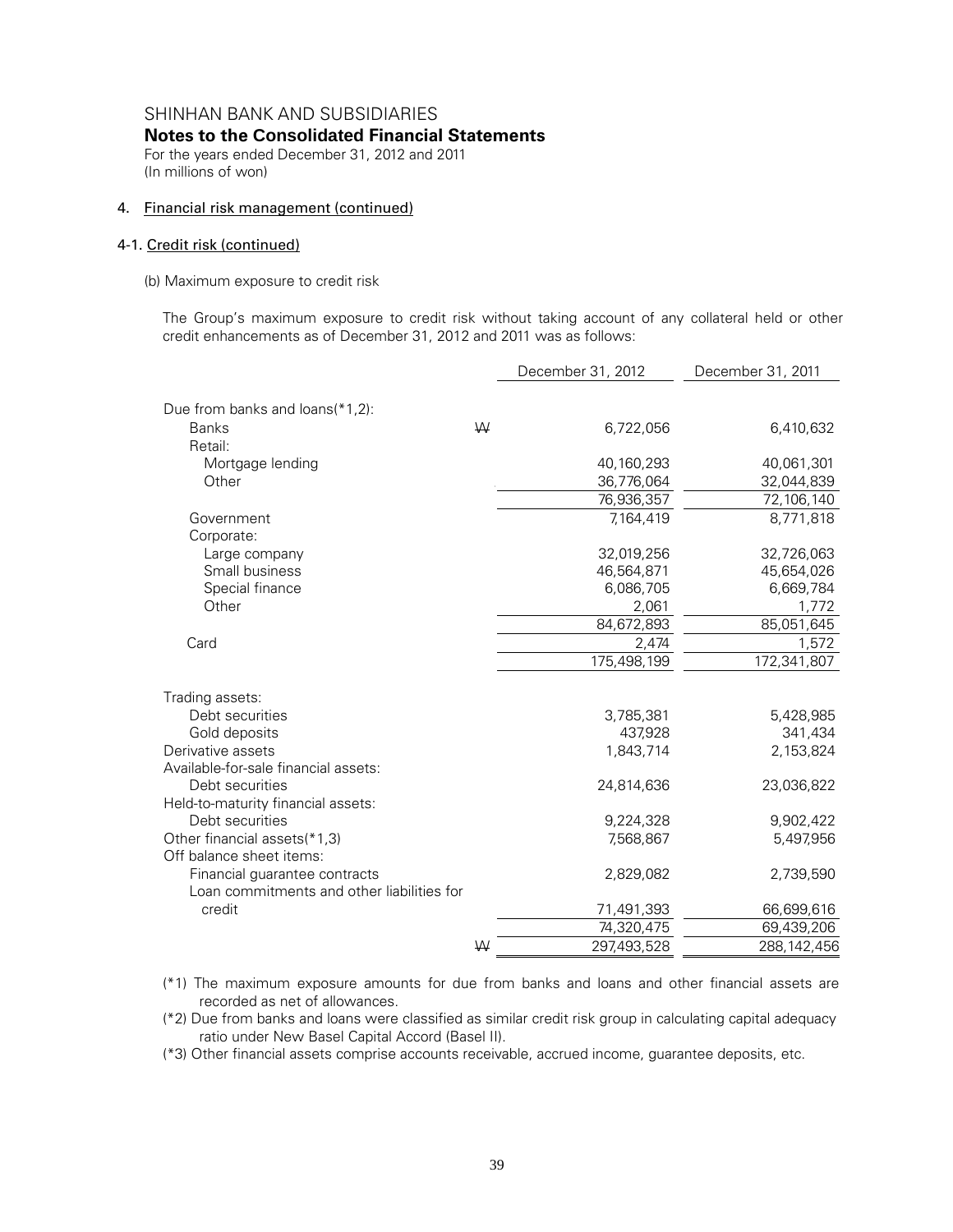# 4. Financial risk management (continued)

## 4-1. Credit risk (continued)

(c) Impaired due from banks and loans

i) Due from banks and loans, net of allowance, as of December 31, 2012 and 2011 were as follows:

|                                  |   | December 31, 2012 |            |            |               |       |             |  |  |
|----------------------------------|---|-------------------|------------|------------|---------------|-------|-------------|--|--|
|                                  |   | <b>Banks</b>      | Retail     | Government | Corporate     | Card  | Total       |  |  |
| Neither past due nor<br>impaired | W | 6.731.150         | 76,521,918 | 7,168,021  | 84,397,685    | 2.474 | 174,821,248 |  |  |
| Past due but not impaired        |   | 116               | 324.615    | ٠          | 442.524       |       | 767.255     |  |  |
| Impaired                         |   |                   | 428,731    | -          | 1,244,991     | ۰     | 1,673,722   |  |  |
|                                  |   | 6,731,266         | 77,275,264 | 7,168,021  | 86,085,200    | 2.474 | 177,262,225 |  |  |
| Less: allowance                  |   | (9, 210)          | (338, 907) | (3,602)    | (1, 412, 307) | ٠     | (1,764,026) |  |  |
|                                  | W | 6,722,056         | 76,936,357 | 7,164,419  | 84,672,893    | 2.474 | 175.498.199 |  |  |

|                           |   |              | December 31, 2011 |            |             |                          |             |  |  |
|---------------------------|---|--------------|-------------------|------------|-------------|--------------------------|-------------|--|--|
|                           |   | <b>Banks</b> | Retail            | Government | Corporate   | Card                     | Total       |  |  |
| Neither past due nor      |   |              |                   |            |             |                          |             |  |  |
| impaired                  | W | 6.453.682    | 71.689.496        | 8,773,596  | 84,698,394  | 1.572                    | 171,616,740 |  |  |
| Past due but not impaired |   |              | 431,528           | ٠          | 296.618     | ۰                        | 728.146     |  |  |
| Impaired                  |   |              | 255,023           | ٠          | 1,462,089   | $\overline{\phantom{a}}$ | 1,717,112   |  |  |
|                           |   | 6,453,682    | 72.376.047        | 8,773,596  | 86.457.101  | 1.572                    | 174.061.998 |  |  |
| Less: allowance           |   | (43,050)     | (269, 907)        | (1,778)    | (1,405,456) | $\overline{\phantom{a}}$ | (1,720,191) |  |  |
|                           | ₩ | 6.410.632    | 72.106.140        | 8,771,818  | 85,051,645  | 1.572                    | 172.341.807 |  |  |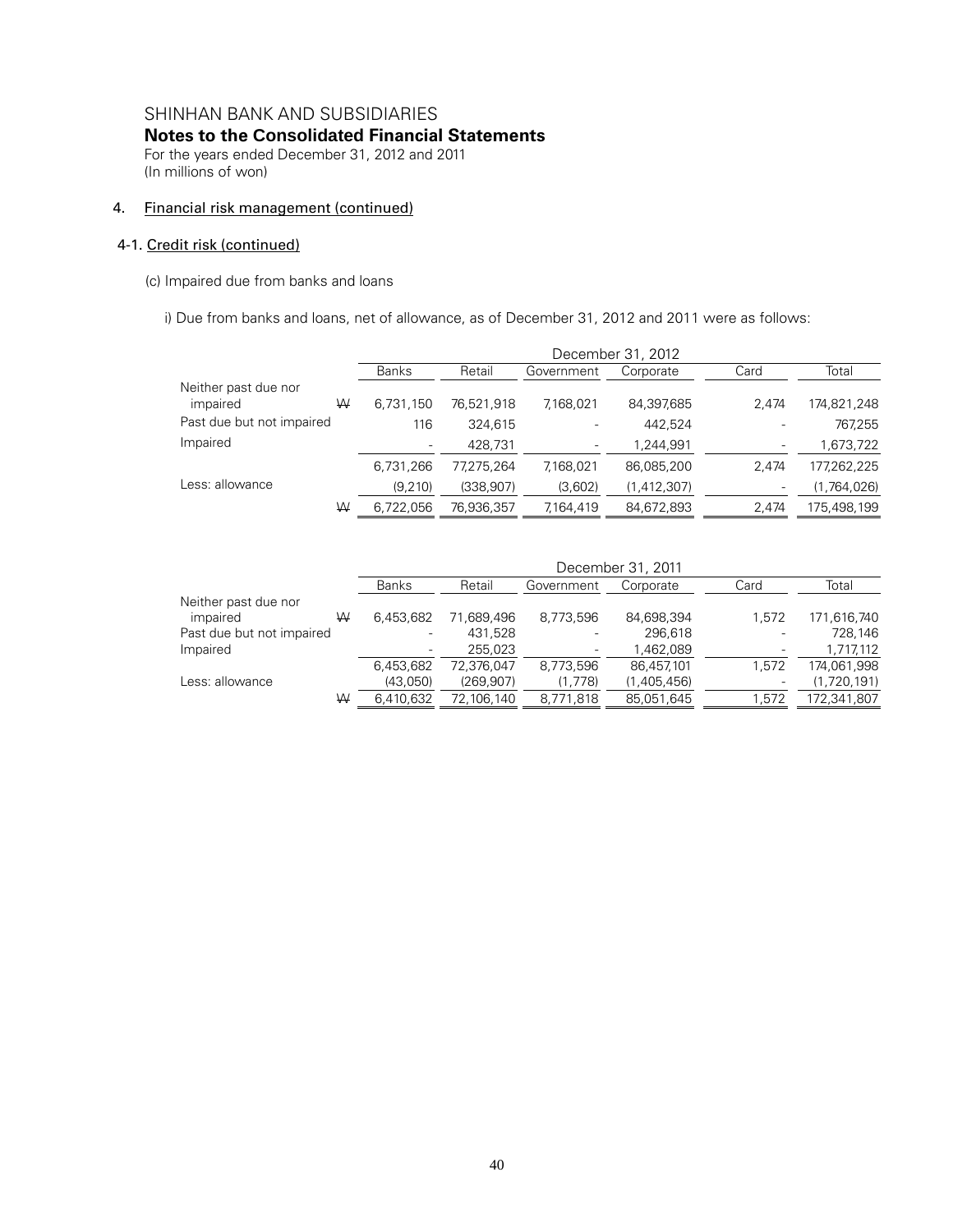#### 4. Financial risk management (continued)

## 4-1. Credit risk (continued)

(c) Impaired due from banks and loans (continued)

ii) Credit quality of due from banks and loans that were neither past due nor impaired as of December 31, 2012 and 2011 were as follows:

|                                                |   |                          | December 31, 2012 |            |            |                          |               |  |  |
|------------------------------------------------|---|--------------------------|-------------------|------------|------------|--------------------------|---------------|--|--|
|                                                |   | <b>Banks</b>             | Retail            | Government | Corporate  | Card                     | Total         |  |  |
| Grade $1(*)$                                   | W | 6,731,150                | 74,694,986        | 7,168,021  | 50,796,364 |                          | 139,390,521   |  |  |
| Grade $2(*)$                                   |   | $\overline{\phantom{a}}$ | 1,826,932         | ٠          | 33,601,321 | 2,474                    | 35,430,727    |  |  |
|                                                |   | 6,731,150                | 76,521,918        | 7,168,021  | 84,397,685 | 2.474                    | 174,821,248   |  |  |
| Less: allowance                                |   | (9, 210)                 | (127, 157)        | (3,602)    | (993, 970) | $\overline{\phantom{a}}$ | (1, 133, 939) |  |  |
|                                                | W | 6,721,940                | 76,394,761        | 7,164,419  | 83,403,715 | 2,474                    | 173,687,309   |  |  |
| Mitigation of credit risk<br>due to collateral | W |                          | 52,025,004        | ٠          | 39,602,860 | $\overline{\phantom{a}}$ | 91,627,864    |  |  |

|                           |   |              | December 31, 2011 |                          |            |                          |               |  |  |
|---------------------------|---|--------------|-------------------|--------------------------|------------|--------------------------|---------------|--|--|
|                           |   | <b>Banks</b> | Retail            | Government               | Corporate  | Card                     | Total         |  |  |
| Grade $1(*)$              | W | 6.453.682    | 70,123,837        | 8,773,596                | 49,757,677 | $\overline{\phantom{a}}$ | 135, 108, 792 |  |  |
| Grade $2(*)$              |   |              | ,565,659          | $\overline{\phantom{a}}$ | 34,940,717 | 1,572                    | 36,507,948    |  |  |
|                           |   | 6,453,682    | 71.689.496        | 8,773,596                | 84,698,394 | 1.572                    | 171.616.740   |  |  |
| Less: allowance           |   | (43,050)     | (130,105)         | (1,778)                  | (862, 582) | $\overline{\phantom{a}}$ | (1,037,515)   |  |  |
|                           | W | 6,410,632    | 71,559,391        | 8,771,818                | 83,835,812 | 1.572                    | 170,579,225   |  |  |
| Mitigation of credit risk |   |              |                   |                          |            |                          |               |  |  |
| due to collateral         | W | 3.127        | 50.072.035        | 58                       | 39,558,903 | -                        | 89,634,123    |  |  |

(\*) Credit quality of due from banks and loans was classified based on the internal credit rating.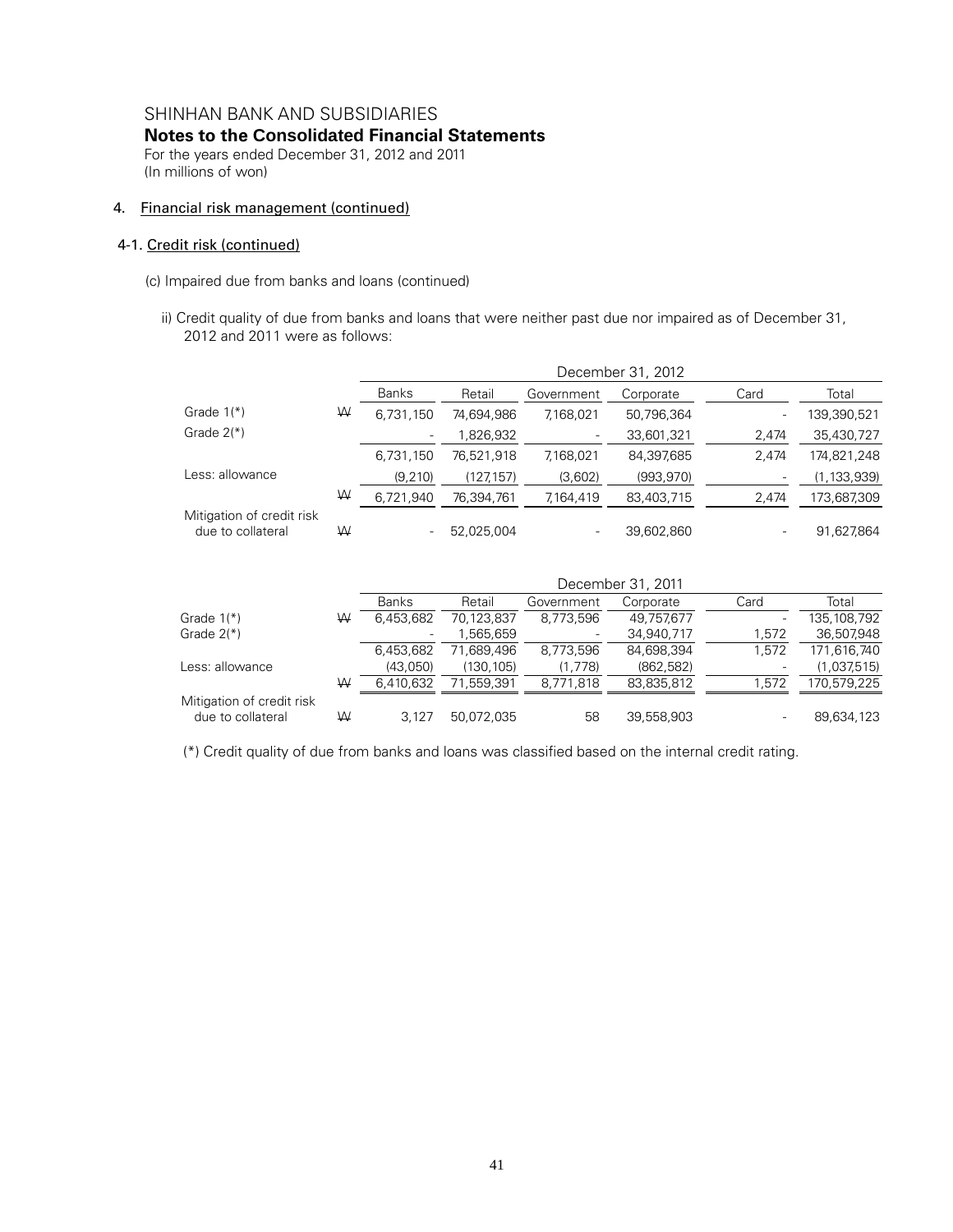#### 4. Financial risk management (continued)

#### 4-1. Credit risk (continued)

(c) Impaired due from banks and loans (continued)

iii) Aging analyses of due from banks and loans net of allowance, that were past due but not impaired as of December 31, 2012 and 2011 were as follows:

|                                                |   | December 31, 2012 |                   |           |           |  |  |
|------------------------------------------------|---|-------------------|-------------------|-----------|-----------|--|--|
|                                                |   | Bank              | Retail            | Corporate | Total     |  |  |
| Within 30 days                                 | W | 116               | 253,860           | 315.288   | 569,264   |  |  |
| $30 - 60$ days                                 |   |                   | 42,654            | 53,335    | 95,989    |  |  |
| $60 - 90$ days                                 |   |                   | 27,549            | 56,068    | 83,617    |  |  |
| More than 90 days                              |   |                   | 552               | 17,833    | 18,385    |  |  |
|                                                |   | 116               | 324,615           | 442,524   | 767,225   |  |  |
| Less: allowance                                |   |                   | (17, 366)         | (24,840)  | (42, 206) |  |  |
|                                                | W | 116               | 307,249           | 417,684   | 725,049   |  |  |
| Mitigation of credit risk<br>due to collateral | W |                   | 247,414           | 264,995   | 512,409   |  |  |
|                                                |   |                   | December 31, 2011 |           |           |  |  |
|                                                |   | Retail            | Corporate         |           | Total     |  |  |
| Within 30 days                                 | W | 341,490           |                   | 166,584   | 508,074   |  |  |
| $30 - 60$ days                                 |   | 41,846            |                   | 97,649    | 139,495   |  |  |
| $60 - 90$ days                                 |   | 47,158            |                   | 17,336    | 64,494    |  |  |
| More than 90 days                              |   | 1,034             |                   | 15,049    | 16,083    |  |  |
|                                                |   | 431,528           |                   | 296,618   | 728,146   |  |  |
| Less: allowance                                |   | (18, 703)         |                   | (16, 907) | (35, 610) |  |  |
|                                                | W | 412,825           |                   | 279,711   | 692,536   |  |  |
| Mitigation of credit risk<br>due to collateral | W | 322,422           |                   | 129,875   | 452,297   |  |  |

iv) Mitigation of credit risk due to the collateral of impaired due from banks and loans as of December 31, 2012 and 2011 was as follows:

|                                                |   |            | December 31, 2012 |            |
|------------------------------------------------|---|------------|-------------------|------------|
|                                                |   | Retail     | Corporate         | Total      |
| Impaired                                       | W | 428.731    | 1,244,991         | 1,673,722  |
| Less: allowance                                |   | (194.384)  | (393, 497)        | (587, 881) |
|                                                | W | 234,347    | 851,494           | 1,085,841  |
| Mitigation of credit risk                      |   |            |                   |            |
| due to collateral                              | W | 106.405    | 464.947           | 571,352    |
|                                                |   |            | December 31, 2011 |            |
|                                                |   | Retail     | Corporate         | Total      |
| Impaired                                       | ₩ |            |                   |            |
|                                                |   | 255,023    | 1,462,089         | 1,717,112  |
| Less: allowance                                |   | (121, 099) | (525, 967)        | (647,066)  |
|                                                | W | 133,924    | 936,122           | 1,070,046  |
| Mitigation of credit risk<br>due to collateral | W | 80.452     | 536.275           | 616,727    |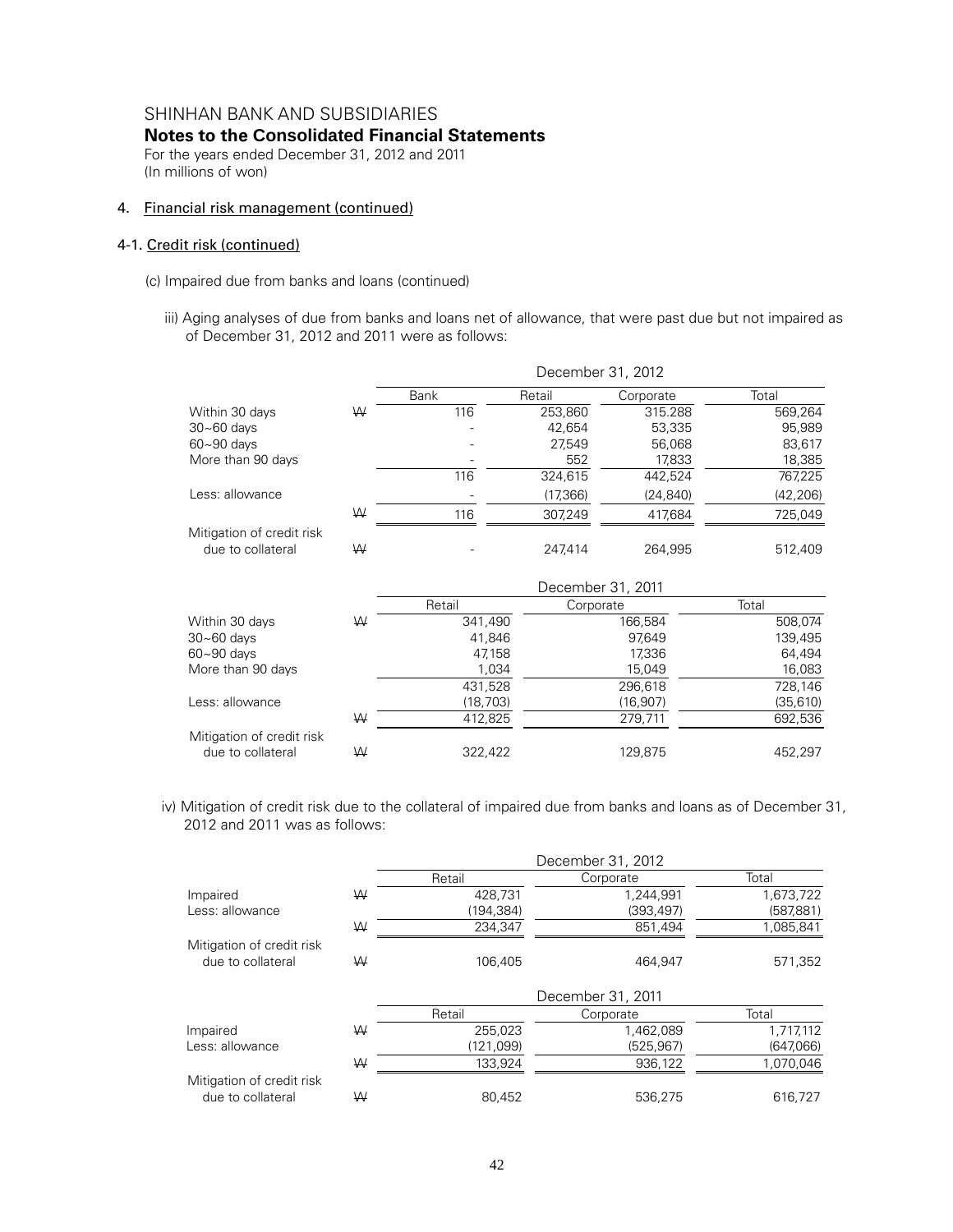#### 4. Financial risk management (continued)

## 4-1. Credit risk (continued)

# (d) Credit rating

i) Credit rating of debt securities as of December 31, 2012 and 2011 were as follows:

|                  |   | December 31, 2012 |                                        |                  |            |  |  |  |  |  |
|------------------|---|-------------------|----------------------------------------|------------------|------------|--|--|--|--|--|
|                  |   |                   | Available-for-sale<br>Held-to-maturity |                  |            |  |  |  |  |  |
|                  |   | Trading assets    | financial assets                       | financial assets | Total      |  |  |  |  |  |
| <b>AAA</b>       | W | 198.314           | 16.716.336                             | 7,952,032        | 24.866.682 |  |  |  |  |  |
| $AA$ - to $AA$ + |   | 833.206           | 4,582,167                              | 821,520          | 6,236,893  |  |  |  |  |  |
| $A$ - to $A$ +   |   | 1,896,329         | 1,528,691                              | 90.410           | 3,515,430  |  |  |  |  |  |
| BBB- to BBB+     |   | 720.448           | 1,043,280                              |                  | 1,763,728  |  |  |  |  |  |
| Lower than BBB-  |   | 9,939             | 246.909                                | 26.337           | 283,185    |  |  |  |  |  |
| Unrated          |   | 127,145           | 697,253                                | 334,029          | 1,158,427  |  |  |  |  |  |
|                  | W | 3,785,381         | 24,814,636                             | 9,224,328        | 37,824,345 |  |  |  |  |  |

|                  |   |                | December 31, 2011                      |                  |            |  |  |  |  |
|------------------|---|----------------|----------------------------------------|------------------|------------|--|--|--|--|
|                  |   |                | Available-for-sale<br>Held-to-maturity |                  |            |  |  |  |  |
|                  |   | Trading assets | financial assets                       | financial assets | Total      |  |  |  |  |
| <b>AAA</b>       | W | 938.489        | 14,265,368                             | 8.105.641        | 23.309.498 |  |  |  |  |
| $AA$ - to $AA$ + |   | 1,056,614      | 5,118,235                              | 1,153,363        | 7,328,212  |  |  |  |  |
| $A$ - to $A$ +   |   | 2,533,155      | 1,736,404                              | 305,454          | 4,575,013  |  |  |  |  |
| BBB- to BBB+     |   | 304,606        | 825,954                                | 8.607            | 1,139,167  |  |  |  |  |
| Lower than BBB-  |   | 191.256        | 80,632                                 | 31,493           | 303,381    |  |  |  |  |
| Unrated          |   | 404,865        | 1,010,229                              | 297,864          | 1,712,958  |  |  |  |  |
|                  | W | 5,428,985      | 23,036,822                             | 9.902.422        | 38,368,229 |  |  |  |  |

The credit qualities of securities debt securities according to the credit ratings by external rating agencies were as follows:

|                | $KIS(*1)$        | $KR(*2)$         | S&P              | Fitch            | Moody's         |
|----------------|------------------|------------------|------------------|------------------|-----------------|
| AAA            |                  | -                | <b>AAA</b>       | AAA              | Ааа             |
| $AA-$ to $AA+$ | AAA              | AAA              | $AA$ - to $AA$ + | $AA$ - to $AA$ + | Aa3 to Aa1      |
| $A - t_0 A +$  | $AA$ - to $AA$ + | $AA$ - to $AA$ + | $A - t_0 A +$    | $A - t_0 A +$    | $A3$ to $A1$    |
| BBB- to BBB+   | BBB-to A         | BBB-to A         | BBB-to BBB+      | BBB-to BBB+      | Baa3 to Baa1    |
| Lower than     | Lower than       | Lower than       | Lower than       | Lower than       | Lower than Baa3 |
| BBB-           | BBB-             | BBB-             | BBB-             | BBB-             |                 |
| Unrated        | Jnrated          | Unrated          | Unrated          | Unrated          | Unrated         |

(\*1) KIS: Korea Investors Service

(\*2) KR: Korea Ratings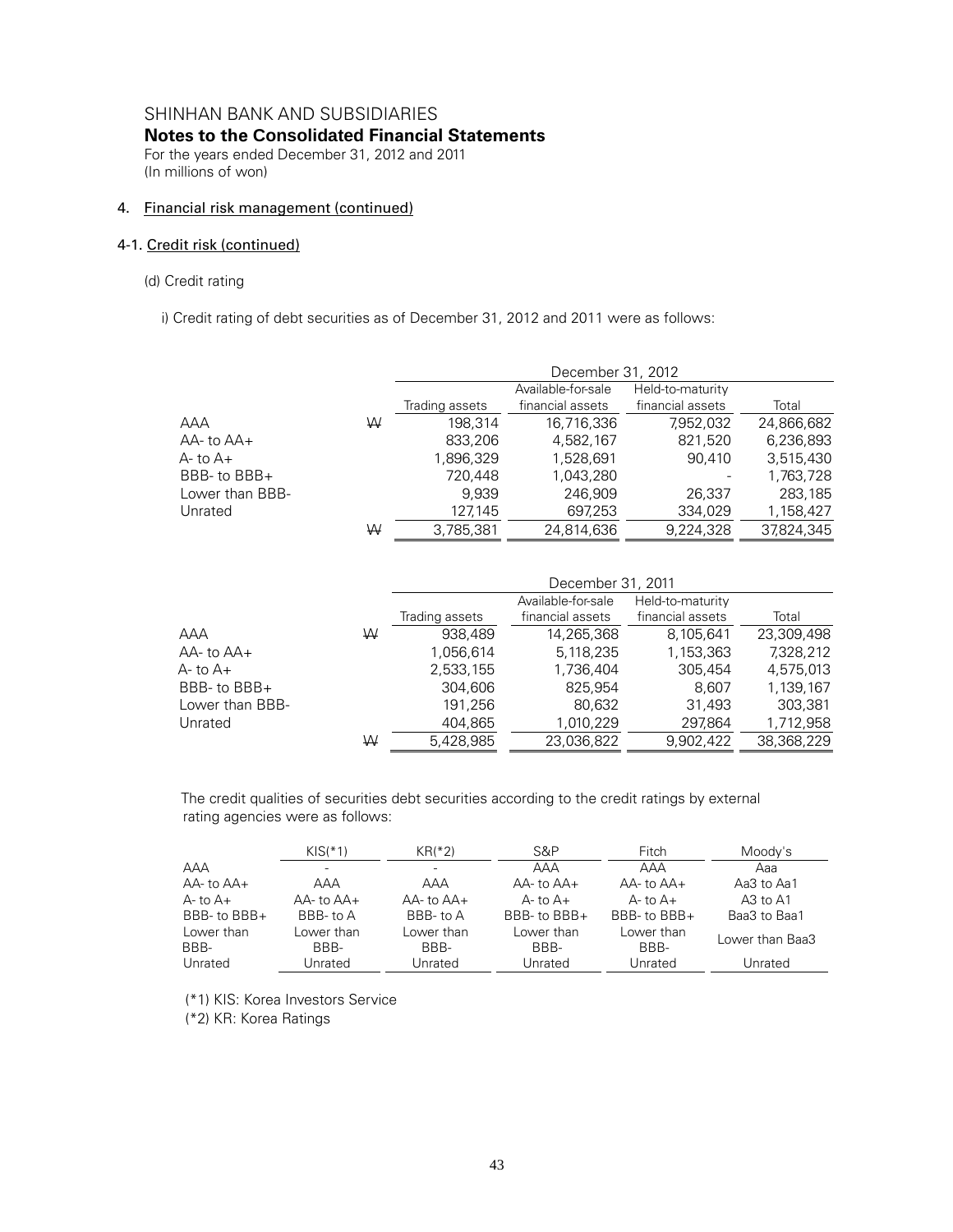#### 4. Financial risk management (continued)

#### 4-1. Credit risk (continued)

(d) Credit rating (continued)

ii) Credit status of debt securities as of December 31, 2012 and 2011 were as follows:

|                               |   | December 31, 2012 | December 31, 2011 |
|-------------------------------|---|-------------------|-------------------|
| Neither past due nor impaired | W | 37.824.345        | 38.368.207        |
| Impaired                      |   | -                 |                   |
|                               | W | 37.824.345        | 38,368,229        |

(e) Assets acquired through foreclosures amounting to W9,977 million , W14,876 million were classified as assets held for sale as of December 31, 2012 and 2011, respectively.

#### (f) Concentration by geographic location

An analysis of concentration by geographic location for due from financial instrument, net of allowance, as of December 31, 2012 and 2011 was as follows:

|                                                   |   |               |           |           | December 31, 2012 |           |           |             |
|---------------------------------------------------|---|---------------|-----------|-----------|-------------------|-----------|-----------|-------------|
|                                                   |   | Korea         | U.S.A     | Japan     | Vietnam           | China     | Other     | Total       |
| Due from banks and loans:                         |   |               |           |           |                   |           |           |             |
| <b>Banks</b>                                      | ₩ | 3,264,497     | 534,204   | 142,839   | 104,818           | 1,112,011 | 1,563,687 | 6,722,056   |
| Retail                                            |   | 76,423,942    | 245,247   | 43,893    | 9,062             | 13,380    | 200,833   | 76,936,357  |
| Government                                        |   | 6,610,197     | 221,413   | 226,426   | 50,827            | 617       | 54,939    | 7,164,419   |
| Corporate                                         |   | 78,799,771    | 1,037,021 | 1,252,534 | 681,755           | 1,264,749 | 1,637,063 | 84,672,893  |
| Card                                              |   |               | 1,366     |           | 1,108             |           |           | 2,474       |
|                                                   |   | 165,098,407   | 2,039,251 | 1,665,692 | 847,570           | 2,390,757 | 3,456,522 | 175,498,199 |
| Trading assets<br>Available-for-sale              |   | 3,785,381     |           |           |                   |           | 437,928   | 4,223,309   |
| financial assets<br>Held-to-maturity              |   | 24,218,505    | 264,487   |           | 218,275           |           | 113,369   | 24,814,636  |
| financial assets                                  |   | 9,090,046     | 1,210     | 62,629    | 19,609            |           | 50,834    | 9,224,328   |
|                                                   | W | 202,192,339   | 2,304,948 | 1,728,321 | 1,085,454         | 2,390,757 | 4,058,653 | 213,760,472 |
|                                                   |   |               |           |           | December 31, 2011 |           |           |             |
|                                                   |   | Korea         | U.S.A     | Japan     | Vietnam           | China     | Other     | Total       |
| Due from banks and loans:                         |   |               |           |           |                   |           |           |             |
| Banks                                             | W | 3,537,015     | 279,716   | 55,983    | 264,493           | 1,124,431 | 1,148,994 | 6,410,632   |
| Retail                                            |   | 71,651,668    | 257,865   | 23,794    | 4,011             | 8,462     | 160,340   | 72,106,140  |
| Government                                        |   | 8,476,904     | 176,171   | 42,452    | 28,843            | 3,460     | 43,988    | 8,771,818   |
| Corporate                                         |   | 79,565,532    | 1,199,441 | 1,213,034 | 369,247           | 953,396   | 1,750,995 | 85,051,645  |
| Card                                              |   | 228           | 1,339     |           | 5                 |           |           | 1,572       |
|                                                   |   | 163,231,347   | 1,914,532 | 1,335,263 | 666,599           | 2,089,749 | 3,104,317 | 172,341,807 |
| Trading assets<br>Available-for-sale<br>financial |   | 5,428,985     |           |           |                   |           | 341,434   | 5,770,419   |
| assets                                            |   | 22,553,213    | 292,717   |           |                   |           | 190,892   | 23,036,822  |
| Held-to-maturity<br>financial                     |   |               |           |           |                   |           |           |             |
| assets                                            |   | 9,766,190     | 1.922     | 37,172    | 7,412             |           | 89,726    | 9,902,422   |
|                                                   |   | W 200.979.735 | 2,209,171 | 1,372,435 | 674,011           | 2,089,749 | 3,726,369 | 211,051,470 |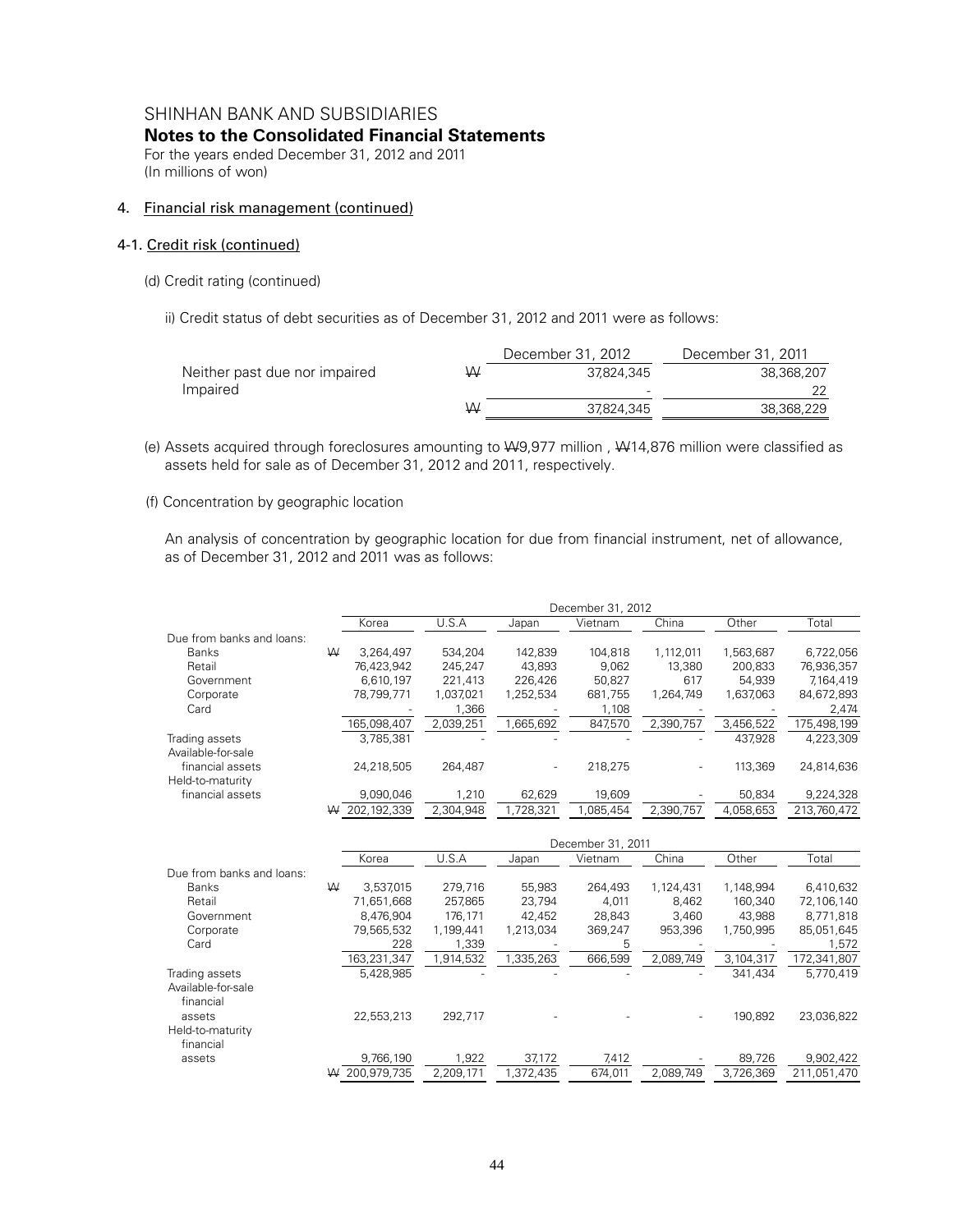#### 4. Financial risk management (continued)

# 4-1. Credit risk (continued)

# (g) Concentration by industry sector

An analysis of concentration by industry sector of due from banks and loans, net of allowance, as of December 31, 2012 and 2011 was as follows:

|                                     |             |            |            | December 31, 2012 |                          |            |             |
|-------------------------------------|-------------|------------|------------|-------------------|--------------------------|------------|-------------|
|                                     | Finance and | Manu-      | Retail and | Real estate       |                          | Retail     |             |
|                                     | insurance   | facturing  | wholesale  | and service       | Other                    | customers  | Total       |
| Due from banks and loans:           |             |            |            |                   |                          |            |             |
| ₩<br><b>Banks</b>                   | 5,686,333   |            |            | 120.696           | 915,027                  |            | 6,722,056   |
| Retail                              |             |            |            |                   | $\overline{\phantom{a}}$ | 76,936,357 | 76,936,357  |
| Government                          | 6.959.974   |            |            |                   | 204.445                  |            | 7.164.419   |
| Corporate                           | 1,915,919   | 32.021.759 | 10.934.742 | 14,916,064        | 24.884.409               |            | 84,672,893  |
| Card                                |             |            |            |                   |                          | 2.474      | 2,474       |
|                                     | 14,562,226  | 32.021.759 | 10,934,742 | 15.036.760        | 26,003,881               | 76,938,831 | 175,498,199 |
| Trading assets                      | .806.763    | 769.553    | 447.620    | 757.547           | 441.826                  |            | 4,223,309   |
| Available-for-sale financial assets | 16.864.320  | 838,340    | 154,157    | 603.043           | 6.354.776                |            | 24,814,636  |
| Held-to-maturity financial assets   | 3,053,098   |            |            | 274.223           | 5,897,007                |            | 9,224,328   |
|                                     | 36,286,407  | 33,629,652 | 11,536,519 | 16.671.573        | 38.697.490               | 76,938,831 | 213,760,472 |

|                                     |                          |                    |                         | December 31, 2011          |            |                          |             |
|-------------------------------------|--------------------------|--------------------|-------------------------|----------------------------|------------|--------------------------|-------------|
|                                     | Finance and<br>insurance | Manu-<br>facturing | Retail and<br>wholesale | Real estate<br>and service | Other      | Retail<br>customers      | Total       |
| Due from banks and loans:           |                          |                    |                         |                            |            |                          |             |
| W<br><b>Banks</b>                   | 4.885.723                |                    |                         | 505.686                    | 1.019.223  |                          | 6,410,632   |
| Retail                              |                          |                    |                         |                            |            | 72.106.140               | 72,106,140  |
| Government                          | 8.440.455                |                    |                         | $\overline{\phantom{a}}$   | 331.363    | $\overline{\phantom{a}}$ | 8.771.818   |
| Corporate                           | 2.389.782                | 32.343.402         | 10.862.629              | 14.314.043                 | 25.141.789 |                          | 85.051.645  |
| Card                                |                          |                    |                         |                            |            | 1.572                    | 1.572       |
|                                     | 15,715,960               | 32.343.402         | 10,862,629              | 14.819.729                 | 26.492.375 | 72.107.712               | 172,341,807 |
| Trading assets                      | 3.233.614                | 649.120            | 278.863                 | 894.454                    | 714.368    | $\overline{\phantom{0}}$ | 5.770.419   |
| Available-for-sale financial assets | 15.691.622               | 804.518            | 163.933                 | 670.480                    | 5.706.269  | ٠                        | 23,036,822  |
| Held-to-maturity financial assets   | 3,446,783                | 9,999              |                         | 321,185                    | 6,124,455  |                          | 9,902,422   |
| W                                   | 38,087,979               | 33.807.039         | 11.305.425              | 16,705,848                 | 39.037.467 | 72,107,712               | 211.051.470 |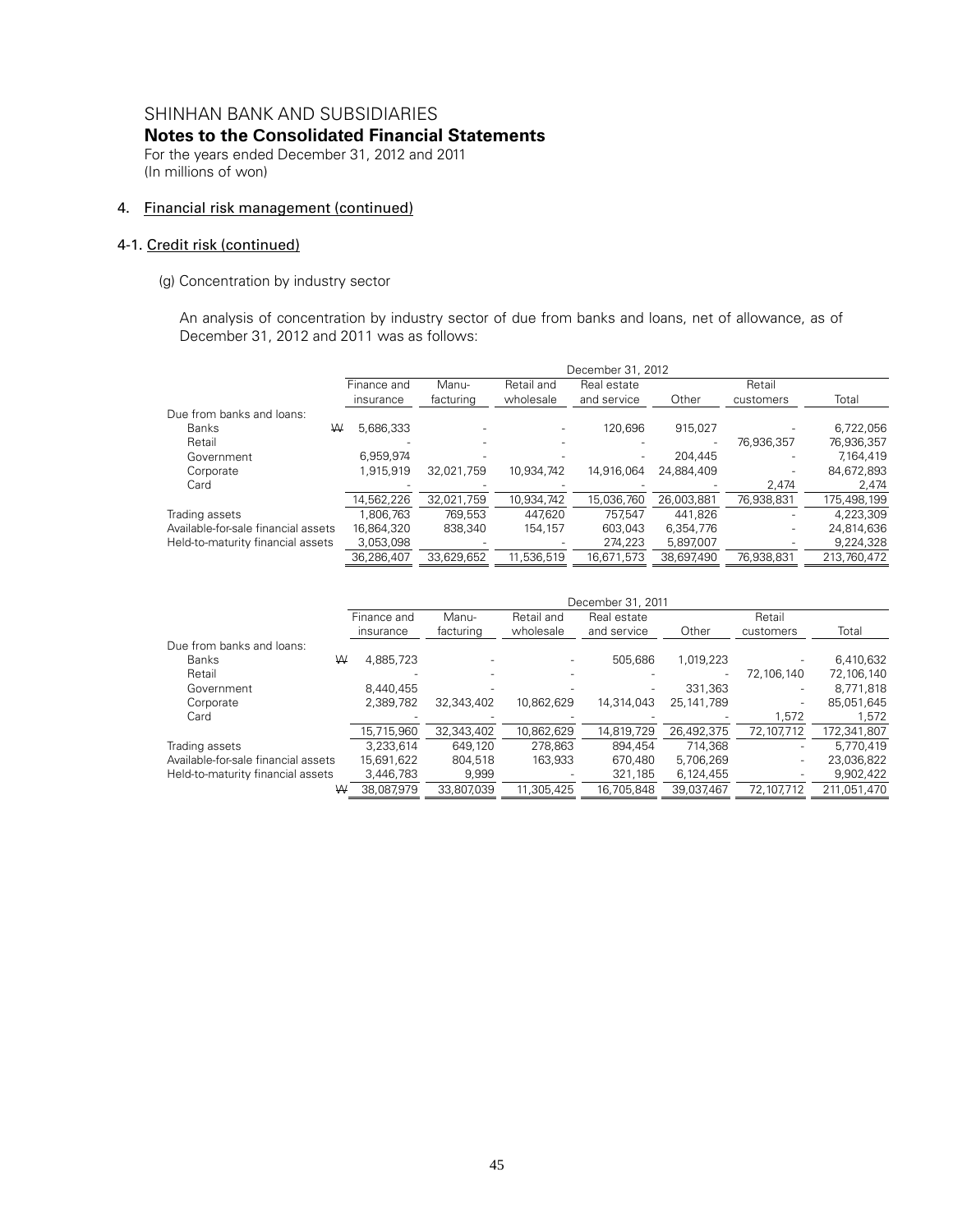#### 4. Financial risk management (continued)

#### 4-2. Market risk

Market risk is the risk that changes in market price, such as interest rates, equity prices, and foreign exchange rates etc, will affect the Group's income. Trading position is exposed to the risk, such as interest rates, equity prices, and foreign exchange rates, etc, and non-trading position is mostly exposed to interest rates. The Group classifies exposures to market risk into either trading or non-trading position.

Overall authority for market risk is vested in the Group's Asset & Liability Management Committee ("ALM Committee"). The Risk Management Department is responsible for the development of detailed risk management policies which are subject to review and approval by the ALM Committee and for the day-to-day review of their implementation. The ALM Committee also sets Value at Risk (VaR) limit, damage limit, sensitivity limit, investment limits, position limits, and stress damage limits of each department and desk. The Risk Management Department monitors operation departments and reports regularly to the ALM Committee and the Risk Management Committee.

Before a new product from each business unit becomes effective, the Group is required to perform an objective analysis of the risk evaluation and examination of fair value evaluation method from the Risk Management Department or Fair Value Evaluation Committee. The Derivative and Structured Product Risk Review Committee reviews the related risk exposure and investment limit.

(a) Market risk management of trading positions

Trading position includes securities, foreign exchange position, and derivatives which are traded for profits.

Trading data of foreign exchange, stocks, bonds and derivatives from trading positions are tracked and daily risk limits are systematically monitored based on the Group's risk management parameters. Statistical analysis complements the above risk management process and stress testing is performed regularly in order to manage the impact and loss of rapid economic changes. These risk management processes enable the Group to manage the scale of potential losses within a certain range when a crisis occurs.

#### i) Measurement method on market risk arising from trading position

The principal tool used to measure and control market risk exposure within the Group's trading position is VaR. The VaR of a trading position is the estimated loss that will arise on the portfolio over a specified period of time (ten days holding period) from an adverse market movement with a specified probability (confidence level). The Group measures market risk based on 99% confidence interval by using a historical simulation of VaR method theory.

VaR is a commonly used market risk management technique. However, VaR estimates possible losses over a certain period at a particular confidence level using the historical market movement data. The use of historical market movement data as a basis for determining the possible range of future outcome may not always cover all possible scenarios, especially those of an exceptional nature. VaR models assume that a holding period of generally one to ten days is sufficient prior to liquidating the underlying positions, but this may not be the case for certain highly illiquid assets or in situations in which there is severe general market illiquidity.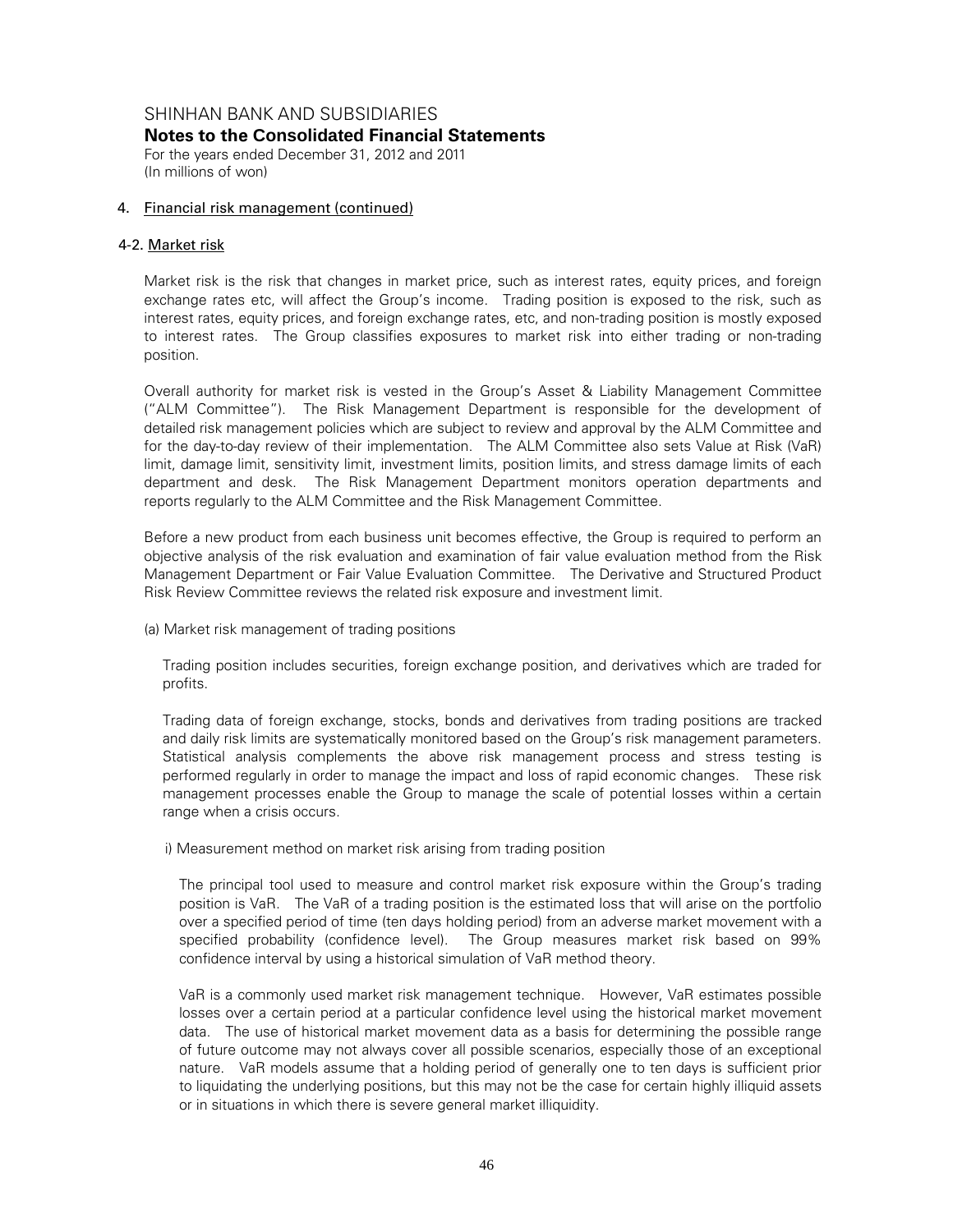#### 4. Financial risk management (continued)

#### 4-2. Market risk (continued)

#### (a) Market risk management of trading positions (continued)

The Group directly applies the historical changes in interest rates, equity prices, and foreign exchange rates to current position. The actual outputs are regularly monitored by testing the effectiveness of assumptions, measurements and parameter. The application of this method does not prevent loss from larger market's movements that exceed the acceptable parameter.

VaR limit related to the operation of trading and non-trading portfolio is determined by management annually. VaR is measured at least daily and more regularly for more actively traded portfolios. The quality of VaR model is monitored consistently by examining the VaR results related to trading book.

#### ii) VaR of trading position

An analysis of trading position VaR for the years ended December 31, 2012 and 2011 was as follows:

|                           |   |           |           | 2012      |                |
|---------------------------|---|-----------|-----------|-----------|----------------|
|                           |   | Average   | Maximum   | Minimum   | At December 31 |
| Interest rate risk        | W | 24,085    | 32,036    | 19.817    | 19.817         |
| Equity risk               |   | 26,476    | 41,920    | 11,085    | 12.247         |
| Foreign currency risk(*1) |   | 79,449    | 95,661    | 49,583    | 55,243         |
| Volatility risk           |   | 257       | 897       | 95        | 251            |
| Covariance                |   | (60, 274) | (80, 989) | (37, 435) | (38, 966)      |
|                           | W | 69,993    | 89,525    | 43,145    | 48,592         |

|                             |   |          |           | 2011     |                |
|-----------------------------|---|----------|-----------|----------|----------------|
|                             |   | Average  | Maximum   | Minimum  | At December 31 |
| Interest rate risk          | W | 32,725   | 49.155    | 25,933   | 30,722         |
| Equity risk                 |   | 19.227   | 32,447    | 8,492    | 21,825         |
| Foreign currency risk(*1,2) |   | 58,848   | 101,775   | 13,688   | 88,334         |
| Volatility risk             |   | 488      | 1.123     | 92       | 313            |
| Covariance                  |   | (55,238) | (97, 474) | (8, 187) | (58,078)       |
|                             | W | 56,050   | 87,026    | 40.018   | 83.116         |

(\*1) The Group measured foreign currency risk arising from trading position and non-trading position.

(\*2) The Group changed the confidence interval form 99% to 99.9% in 2012. Therefore, the VaR for the year ended December 31, 2011 was remeasured based upon a 99.9% confidence interval.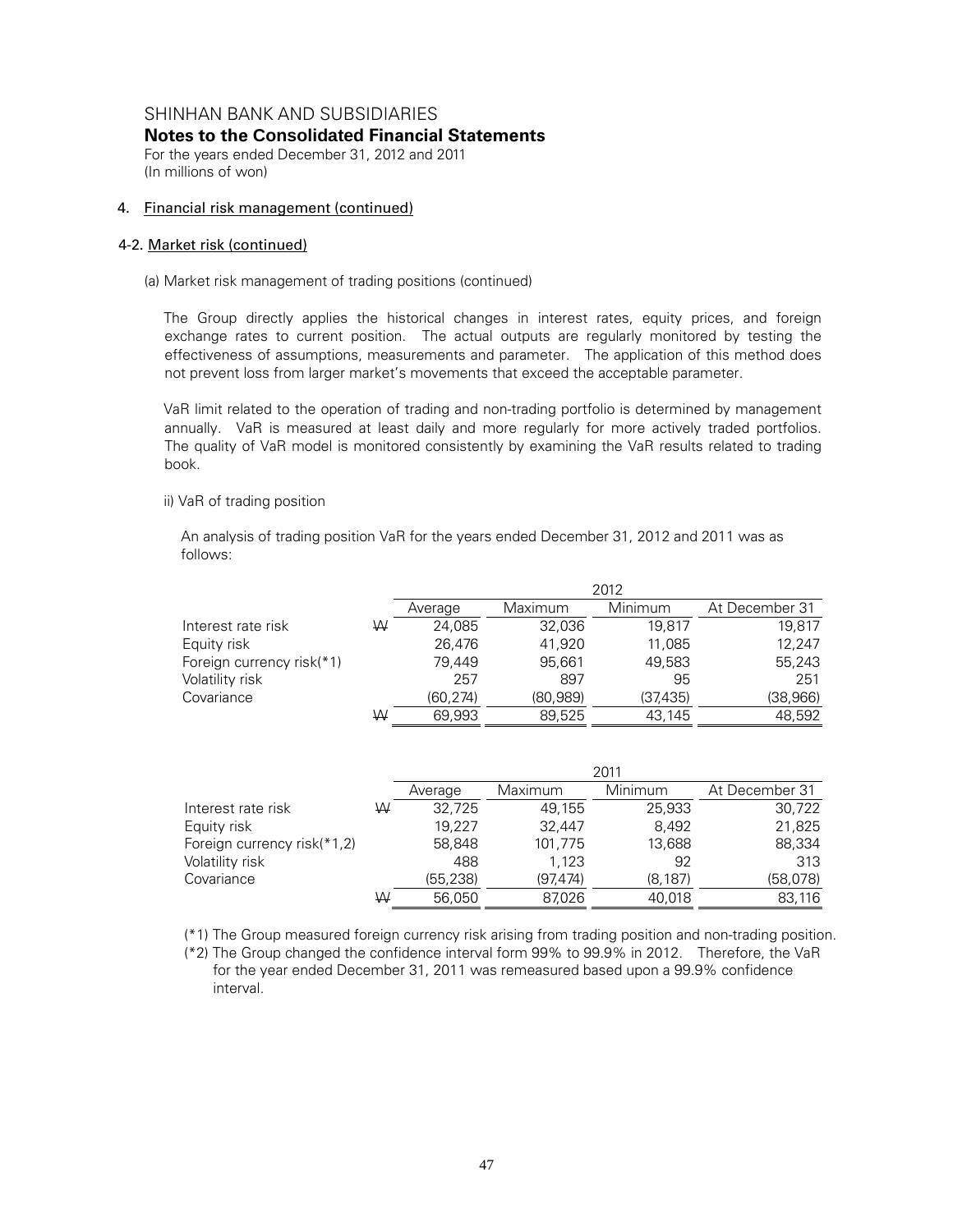#### 4. Financial risk management (continued)

#### 4-2. Market risk (continued)

(b) Market risk management from non-trading position

The most critical market risk that arises in non-trading position is the interest rate risk. Accordingly, the Group measures and manages market risk for non-trading position by taking into account effects of interest rate changes on both its net asset value and income. Interest rate risk is the risk of loss from fluctuations in the future cash flows or fair values of financial instruments because of a change in market interest rates.

Interest rate risk is managed principally through monitoring interest rate gaps and by having preapproved limits for repricing bands. The ALM Committee is the monitoring body for compliance with these limits including establishing policies and setting the limits and is assisted by the Risk Management Department in its day-to-day monitoring activities.

i) Measurement method on market risk arising from non-trading position

The Group measures and manages interest rate risk by using various analyses such as interest rate gap, duration gap, and NII simulation of each scenario through the ALM system (OFSA). The Group also monitors interest rate VaR, earnings at risk ("EaR"), and gap rate of interest rate by setting the limits on a monthly basis.

The Group measures interest rate VaR by using standard modified duration and interest rate volatility, and interest rate EaR by using impact period by maturity period and interest rate volatility based on a standard methodology provided by Group for International Settlements ("BIS").

#### ii) Interest rate VaR and EaR for non-trading positions

Interest rate VaR and EaR for non-trading positions which was measured by the standard methodology provided by BIS as of December 31, 2012 and 2011 were as follows:

|     |   | December 31, 2012 | December 31, 2011 |
|-----|---|-------------------|-------------------|
| VaR | W | 841.157           | 561.088           |
| EaR |   | 249.567           | 262.405           |

#### (c) Foreign exchange risk

The Group manages foreign currency risk based on general positions which includes all spot and future foreign currency positions, etc. The ALM Committee oversees the Group's foreign exchange exposure for both trading and non-trading activities by establishing limits for the net foreign currencies open position. The Group's foreign exchange position is centralized at the FX & Derivatives Department. Dealers in the FX & Derivatives Department manage the Group's overall position within the set limits through spot trading, forward contracts, currency options, futures and swaps and foreign exchange swaps. The Group sets a limit for net open positions by currency, and the limits for currencies other than the U.S. dollar and Japanese yen are set in order to minimize other foreign exchange trading.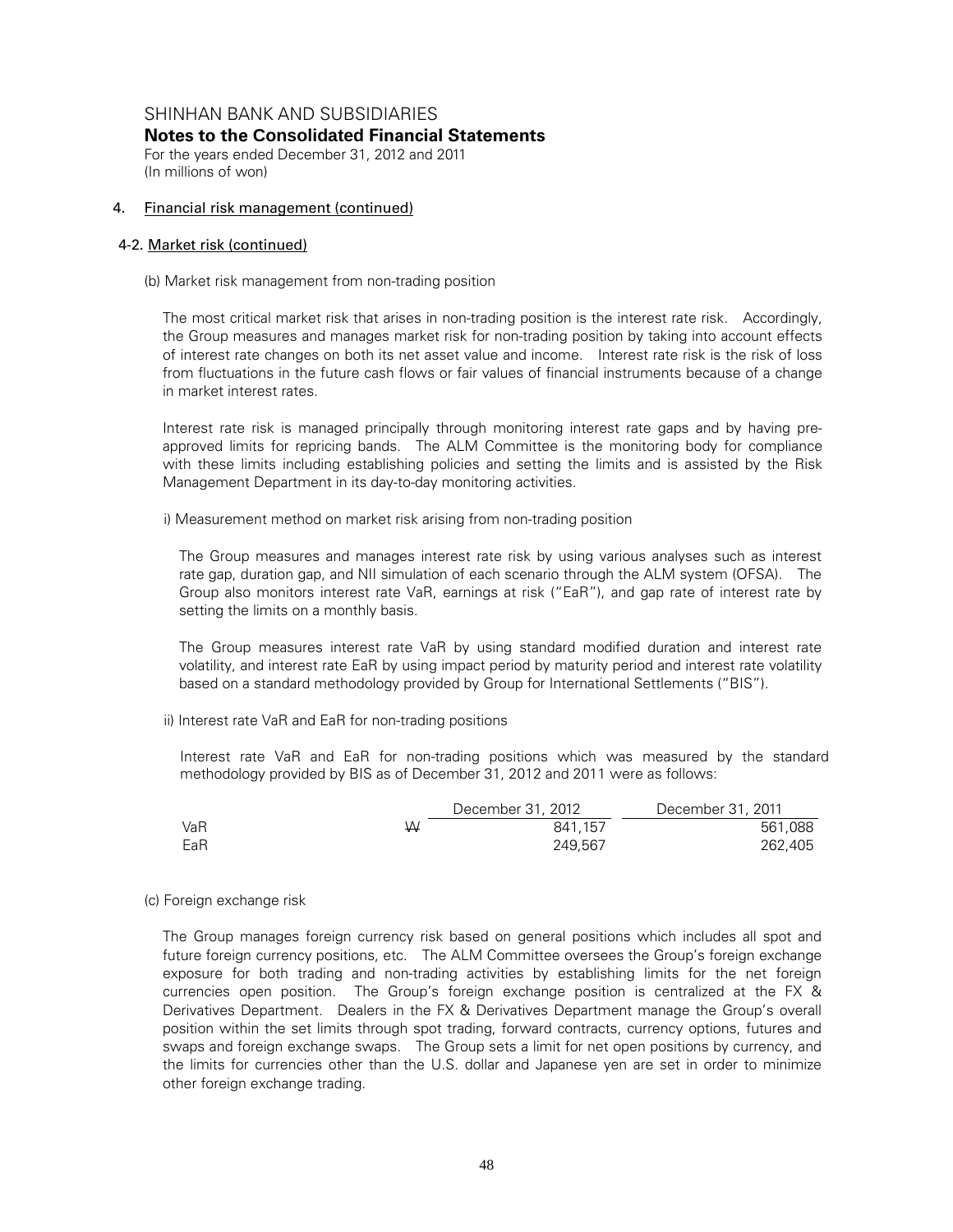# 4. Financial risk management (continued)

# 4-2. Market risk (continued)

# (c) Foreign exchange risk (continued)

Foreign currencies denominated assets and liabilities as of December 31, 2012 and 2011 were as follows:

|                                                    |   |            |            | December 31, 2012 |            |           |              |
|----------------------------------------------------|---|------------|------------|-------------------|------------|-----------|--------------|
|                                                    |   | <b>USD</b> | <b>JPY</b> | <b>EUR</b>        | <b>CNY</b> | Other     | Total        |
| <b>Assets</b>                                      |   |            |            |                   |            |           |              |
| Cash and due from banks                            | ₩ | 841,423    | 1,117,778  | 72,352            | 869,410    | 329,697   | 3,230,660    |
| Trading assets                                     |   |            |            |                   |            | 437,928   | 437,928      |
| Derivative assets                                  |   | 277,666    |            | 9,939             |            | 121       | 287,726      |
| Loans                                              |   | 10,997,249 | 4,933,486  | 1,323,022         | 1,340,645  | 1,964,774 | 20,559,176   |
| Available-for-sale financial                       |   |            |            |                   |            |           |              |
| assets                                             |   | 862,560    | 40,662     | 9,005             |            | 334,775   | 1,247,002    |
| Held-to-maturity financial                         |   |            |            |                   |            |           |              |
| assets                                             |   | 1,210      | 392,628    |                   |            | 40.648    | 434,486      |
| Other financial assets                             |   | 2,046,380  | 215,776    | 15,531            | 145,075    | 93,889    | 2,516,651    |
|                                                    | ₩ | 15,026,488 | 6,700,330  | 1,429,849         | 2,355,130  | 3,201,832 | 28,713,629   |
|                                                    |   |            |            |                   |            |           |              |
| <b>Liabilities</b>                                 |   |            |            |                   |            |           |              |
| Deposits                                           | W | 5,072,717  | 5,651,055  | 245,374           | 1,634,499  | 1,517,097 | 14, 120, 742 |
| Trading liabilities                                |   |            |            |                   |            | 484,061   | 484,061      |
| Derivative liabilities                             |   | 123,088    | 47.718     |                   |            | 16        | 170,822      |
| <b>Borrowings</b>                                  |   | 4,726,626  | 669,151    | 688.222           | 84.900     | 250,879   | 6,419,778    |
| Debt securities issued                             |   | 2,451,584  | 436,625    | 106,220           | 210,002    | 658,191   | 3,862,622    |
| Other financial liabilities                        |   | 1,313,903  | 227,995    | 253,730           | 244,272    | 224,260   | 2,264,160    |
|                                                    | ₩ | 13,687,918 | 7,032,544  | 1,293,546         | 2,173,673  | 3,134,504 | 27,322,185   |
|                                                    |   |            |            |                   |            |           |              |
| Net assets (liabilities)<br>Off-balance derivative | ₩ | 1,338,570  | (332, 214) | 136,303           | 181,457    | 67,328    | 1,391,444    |
| exposure                                           |   | (886, 388) | 331,807    | (122.759)         | 203,513    | 572,845   | 99,018       |
| Net position                                       | W | 452,182    | (407)      | 13,544            | 384,970    | 640,173   | 1,490,462    |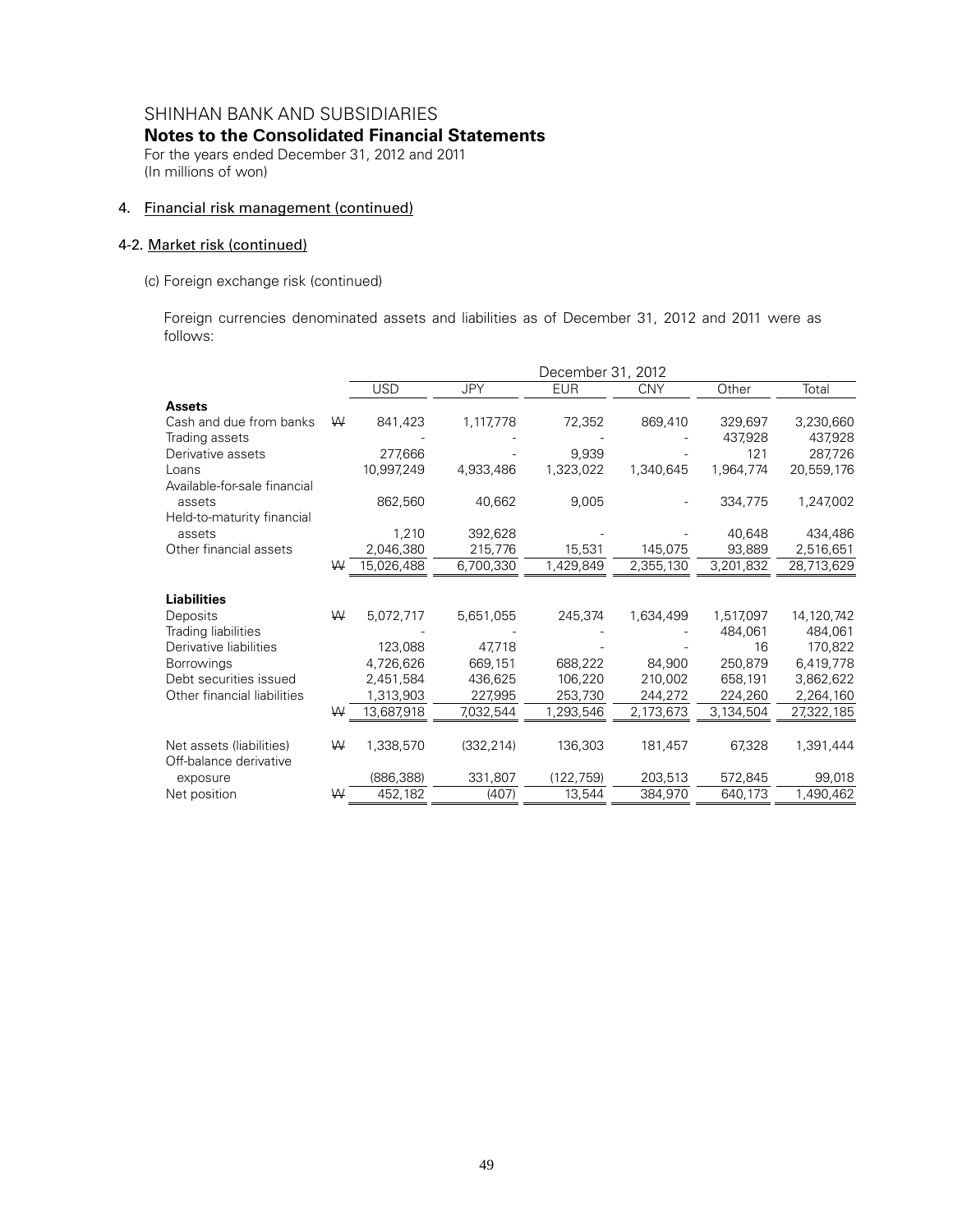# **Notes to the Consolidated Financial Statements**

For the years ended December 31, 2012 and 2011 (In millions of won)

# 4. Financial risk management (continued)

# 4-2. Market risk (continued)

(c) Foreign exchange risk (continued)

|                                                    |   |            |            | December 31, 2011 |            |           |            |
|----------------------------------------------------|---|------------|------------|-------------------|------------|-----------|------------|
|                                                    |   | <b>USD</b> | <b>JPY</b> | <b>EUR</b>        | <b>CNY</b> | Other     | Total      |
| <b>Assets</b>                                      |   |            |            |                   |            |           |            |
| Cash and due from banks                            | ₩ | 1,205,682  | 935,555    | 136,189           | 777,916    | 749,176   | 3,804,518  |
| Trading assets                                     |   |            |            |                   |            | 341,434   | 341,434    |
| Derivative assets                                  |   | 299,152    | 2,035      | 8.679             |            | 738       | 310,604    |
| Loans                                              |   | 12,143,069 | 4,988,219  | 1,301,212         | 1,193,620  | 1,857,358 | 21,483,478 |
| Available-for-sale financial                       |   |            |            |                   |            |           |            |
| assets                                             |   | 1,084,488  | 48,492     | 136               |            | 66,267    | 1,199,383  |
| Held-to-maturity financial                         |   |            |            |                   |            |           |            |
| assets                                             |   | 3,725      | 400,474    |                   |            | 50,780    | 454,979    |
| Other financial assets                             |   | 788,171    | 126,584    | 132,270           | 33,760     | 144,397   | 1,225,182  |
|                                                    | W | 15,524,287 | 6,501,359  | 1,578,486         | 2,005,296  | 3,210,150 | 28,819,578 |
|                                                    |   |            |            |                   |            |           |            |
| <b>Liabilities</b>                                 |   |            |            |                   |            |           |            |
| Deposits                                           | W | 4,033,453  | 5,914,166  | 463,213           | 1,391,878  | 1,227,444 | 13,030,154 |
| <b>Trading liabilities</b>                         |   |            |            |                   |            | 414,088   | 414,088    |
| Derivative liabilities                             |   | 170,992    | 3,404      | 244               |            | 116       | 174.756    |
| <b>Borrowings</b>                                  |   | 7,401,491  | 727,406    | 939,682           | 37,674     | 427,544   | 9,533,797  |
| Debt securities issued                             |   | 2,925,854  |            |                   |            | 375,385   | 3,301,239  |
| Other financial liabilities                        |   | 861,650    | 258,847    | 153,589           | 99,340     | 230,574   | 1,604,000  |
|                                                    | W | 15,393,440 | 6,903,823  | 1,556,728         | 1,528,892  | 2,675,151 | 28,058,034 |
|                                                    |   |            |            |                   |            |           |            |
| Net assets (liabilities)<br>Off-balance derivative | ₩ | 130,847    | (402, 464) | 21,758            | 476.404    | 534.999   | 761,544    |
| exposure                                           |   | 1,120,186  | 220,077    | 138,379           | (11, 561)  | 88,917    | 1,555,998  |
| Net position                                       | W | 1,251,033  | (182, 387) | 160,137           | 464,843    | 623,916   | 2,317,542  |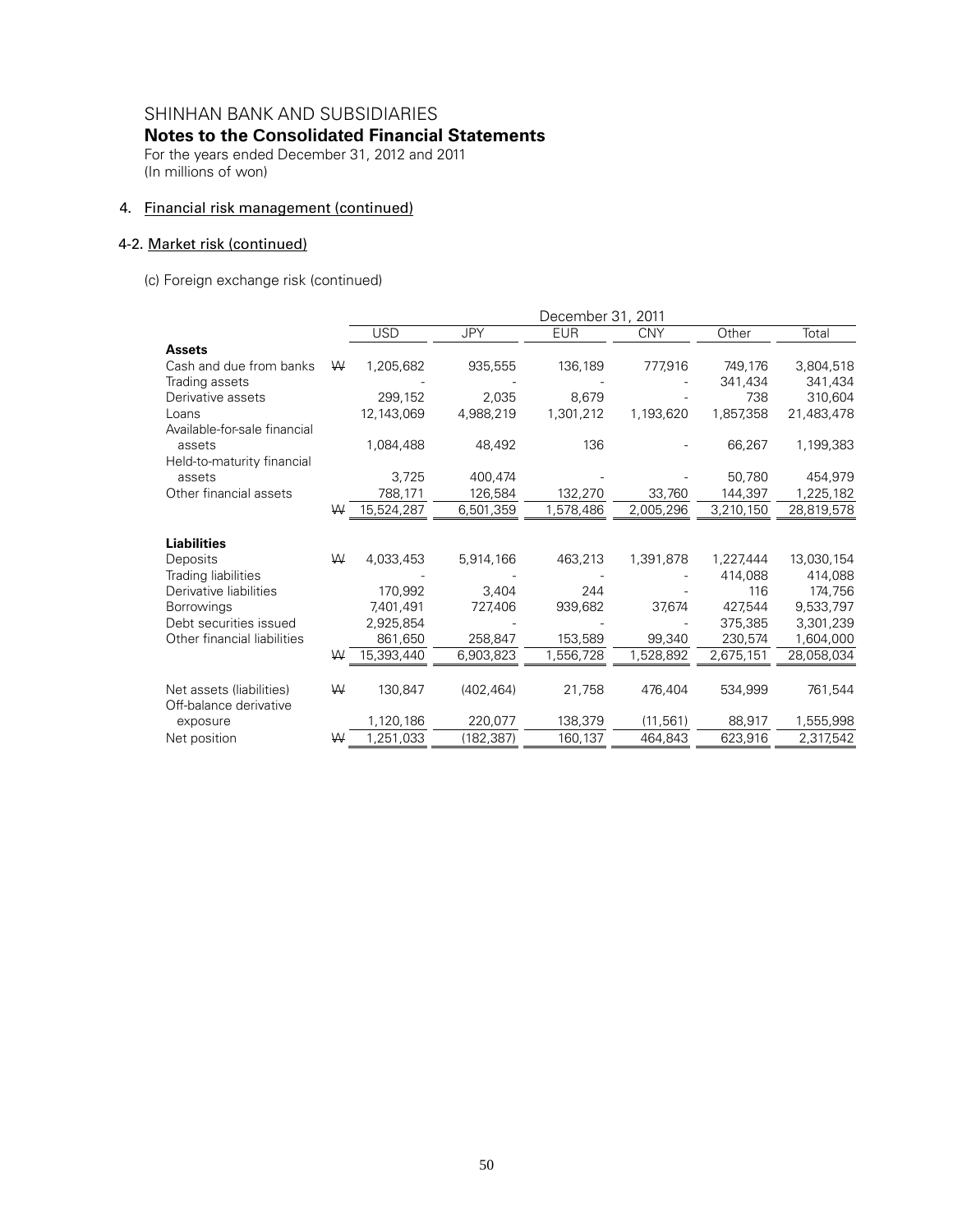For the years ended December 31, 2012 and 2011

# 4. Financial risk management (continued)

## 4-3. Liquidity risk

Liquidity risk is the risk that the Group will encounter difficulty in meeting obligations associated with its financial liabilities that are settled by delivering cash or another financial asset. The ALM Committee is responsible for establishing policies and setting the limits related to liquidity risk management. The Risk Management Department evaluates and manages the Group's overall liquidity risk and monitors compliance of all operating subsidiaries and foreign branches with limits on a daily basis.

The Group applies the following basic principles for liquidity risk management:

- raise funding in sufficient amounts at the optimal time and reasonable costs;
- maintain risk at appropriate levels and preemptively manage them through a prescribed risk limit system and an early warning signal detection system;
- secure stable sources of revenue and minimize actual losses by implementing an effective assetliability management system based on diversified sources of funding with varying maturities;
- monitor and manage daily and intra-daily liquidity positions and risk exposures as to timely payment and settlement of financial obligations due under both normal and crisis situations;
- conduct periodic contingency analysis in anticipation of any potential liquidity crisis and establish and implement emergency plans in case of a crisis actually happening; and
- consider liquidity-related costs, benefits of and risks in determining the pricing of our products and services, employee performance evaluations and approval of launching of new products and services.

The Group manages its liquidity risk within the limits set on won and foreign currency by using various analysis methods such as liquidity gap, real liquidity gap and loan-deposit ratio through the ALM system and various indices including risk limits, early warning index, and monitoring index.

The following table presents the Group's cash flows of financial assets and financial liabilities. The amounts disclosed in the table are the contractual undiscounted cash flows. Since the effect of the discount is not important for the balance with the maturities of less than 12 months, the amount is the same as the book value.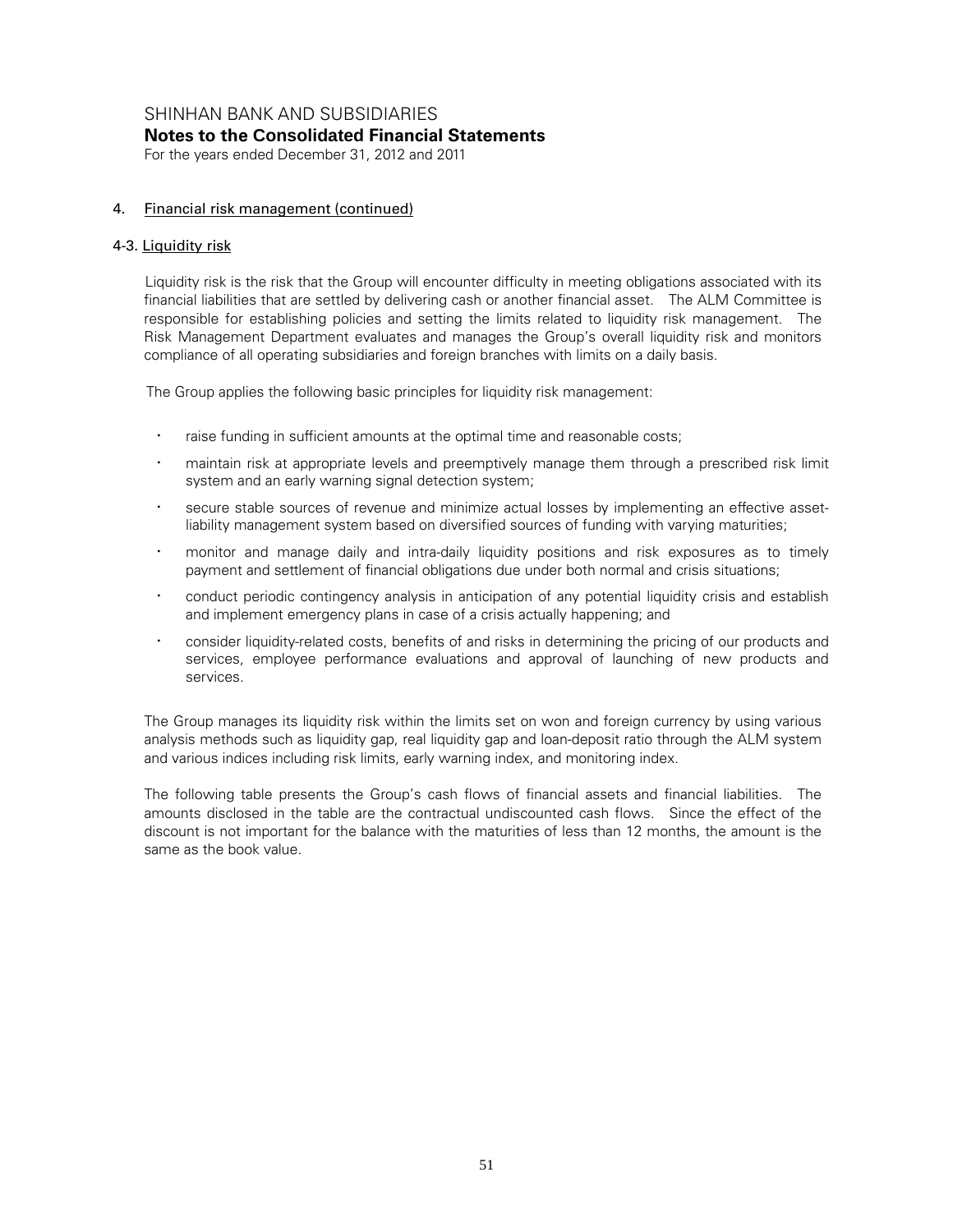#### 4. Financial risk management (continued)

## 4-3. Liquidity risk (continued)

## (a) Contractual maturities for financial instruments

Contractual maturities for financial assets and financial liabilities as of December 31, 2012 and 2011 were as follows:

|                              |   |              |            |            | December 31, 2012 |               |            |             |
|------------------------------|---|--------------|------------|------------|-------------------|---------------|------------|-------------|
|                              |   | Less than    | $1 - 3$    | $3 - 6$    | 6 months $\sim$   | $1 - 5$ years | More than  |             |
|                              |   | 1 month      | months     | months     | 1 year            |               | 5 years    | Total       |
| <b>Assets</b>                |   |              |            |            |                   |               |            |             |
| Cash and due from banks      | W | 8,194,725    | 292,330    | 267,318    | 332,411           | 229,332       | 3,935      | 9,320,051   |
| Trading assets               |   | 5,359,510    |            |            |                   |               |            | 5,359,510   |
| Derivative assets            |   | 1,701,353    | 324,673    | 58,793     | 120,729           | 786,257       | 625,855    | 3,617,660   |
| Loans                        |   | 18,911,475   | 22,582,161 | 28,544,385 | 41,088,757        | 41,092,440    | 43,327,795 | 195,547,013 |
| Available-for-sale financial |   |              |            |            |                   |               |            |             |
| assets                       |   | 27,316,772   |            |            |                   |               | 999,976    | 28,316,748  |
| Held-to-maturity financial   |   |              |            |            |                   |               |            |             |
| assets                       |   | 259,685      | 424,589    | 437,935    | 1,451,635         | 7,084,773     | 967,501    | 10,626,118  |
| Other financial assets       |   | 4,380,025    |            |            |                   | 3,329,582     |            | 7,709,607   |
|                              |   | W 66,123,545 | 23,623,753 | 29,308,431 | 42,993,532        | 52,522,384    | 45,925,062 | 260,496,707 |
| <b>Liabilities</b>           |   |              |            |            |                   |               |            |             |
| Deposits                     | W | 68,303,480   | 19,415,729 | 17,024,856 | 57,237,516        | 10, 115, 145  | 833,490    | 172,930,216 |
| Trading liabilities          |   | 484,061      |            |            |                   |               |            | 484,061     |
| Derivative liabilities       |   | 1,487,388    | 45,815     | 48,617     | 81,812            | 496,489       | 375,361    | 2,535,482   |
| <b>Borrowings</b>            |   | 3,223,498    | 1,918,201  | 1,299,297  | 1,199,631         | 2,778,720     | 653,871    | 11,073,218  |
| Debt securities issued       |   | 828,493      | 1,242,513  | 1,177,303  | 2,945,496         | 11,727,939    | 3,645,486  | 21,567,230  |
| Other financial liabilities  |   | 14,633,987   |            |            |                   | 143,266       |            | 14,777,253  |
|                              | ₩ | 88,960,907   | 22,622,258 | 19,550,073 | 61,464,455        | 25,261,559    | 5,508,208  | 223,367,460 |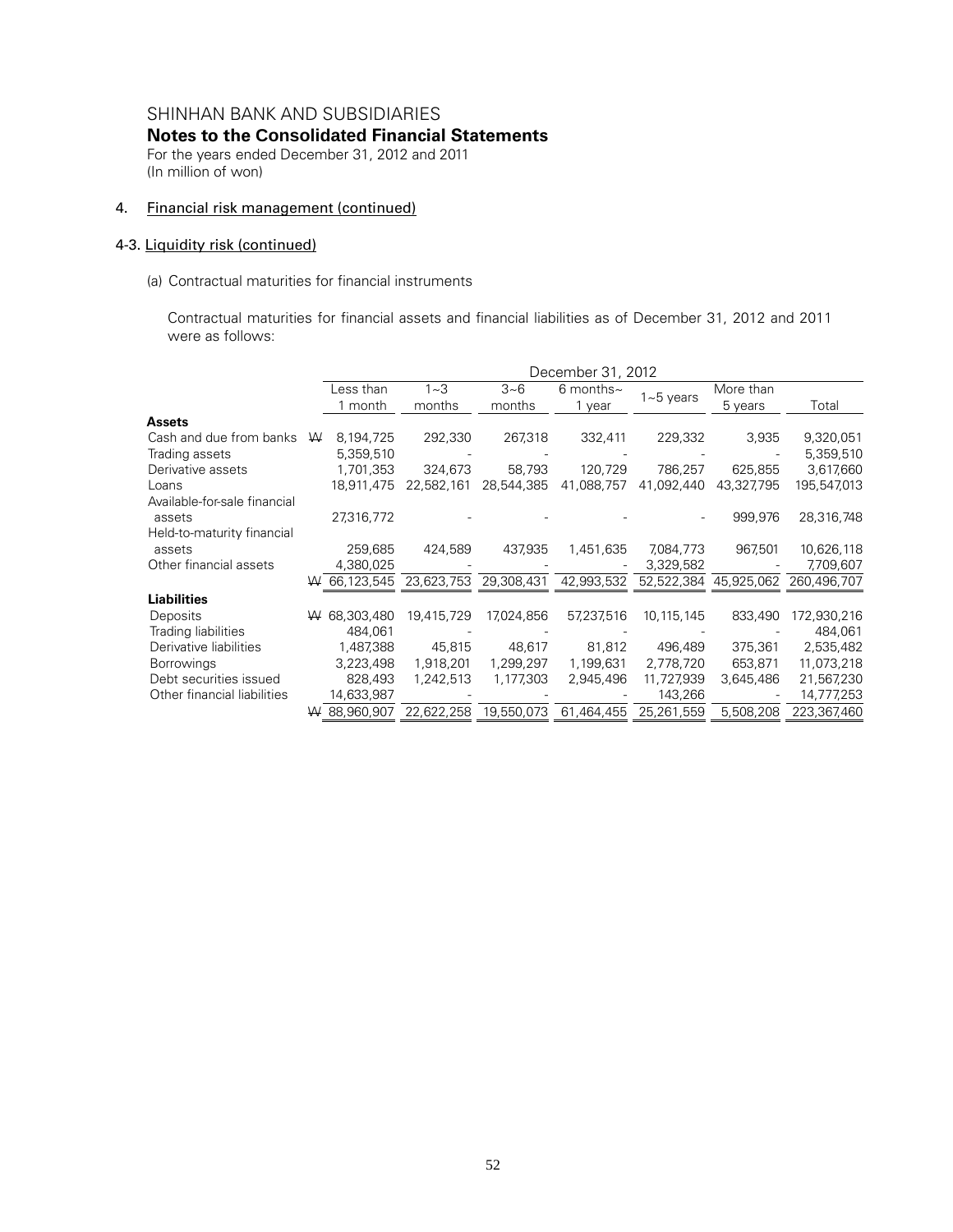#### 4. Financial risk management (continued)

#### 4-3. Liquidity risk (continued)

(a) Contractual maturities for financial instruments (continued)

|                              |   |              |            |            | December 31, 2011 |               |            |             |
|------------------------------|---|--------------|------------|------------|-------------------|---------------|------------|-------------|
|                              |   | Less than    | $1 - 3$    | $3 - 6$    | 6 months $\sim$   |               | More than  |             |
|                              |   | 1 month      | months     | months     | 1 year            | $1 - 5$ years | 5 years    | Total       |
| Assets                       |   |              |            |            |                   |               |            |             |
| Cash and due from banks      | W | 8,759,834    | 547,682    | 1,139,841  | 238,371           | 175,236       |            | 10,860,964  |
| Trading assets               |   | 6,764,341    |            |            |                   |               |            | 6,764,341   |
| Derivative assets            |   | 2,026,891    | 456,655    | 69,226     | 133,586           | 1,102,694     | 1,180,302  | 4,969,354   |
| Loans                        |   | 17,091,391   | 23,974,435 | 28,636,972 | 39,236,994        | 40,898,253    | 41,807,146 | 191,645,191 |
| Available-for-sale financial |   |              |            |            |                   |               |            |             |
| assets                       |   | 24,980,134   |            |            |                   |               | 1,745,549  | 26,725,683  |
| Held-to-maturity financial   |   |              |            |            |                   |               |            |             |
| assets                       |   | 191,943      | 636,788    | 362,830    | 1,451,865         | 7,187,731     | 1,698,543  | 11,529,700  |
| Other financial assets       |   | 2,569,773    |            |            |                   | 3,093,731     |            | 5,663,504   |
|                              |   | W 62,384,307 | 25,615,560 | 30,208,869 | 41,060,816        | 52,457,645    | 46,431,540 | 258,158,737 |
| <b>Liabilities</b>           |   |              |            |            |                   |               |            |             |
| Deposits                     | W | 73,844,050   | 14,800,361 | 14,353,154 | 54, 118, 161      | 10,541,250    | 1,756,012  | 169,412,988 |
| Trading liabilities          |   | 602,592      |            |            |                   |               |            | 602,592     |
| Derivative liabilities       |   | 1,630,656    | 75,604     | 71,761     | 132,975           | 777,517       | 543,004    | 3,231,517   |
| <b>Borrowings</b>            |   | 3,292,841    | 3,282,633  | 2,059,352  | 1,644,932         | 2,774,294     | 691,306    | 13,745,358  |
| Debt securities issued       |   | 656,185      | 753,733    | 2,230,726  | 3,633,712         | 11,091,849    | 4,513,042  | 22,879,247  |
| Other financial liabilities  |   | 10,827,897   |            |            |                   | 129,075       |            | 10,956,972  |
|                              | ₩ | 90,854,221   | 18,912,331 | 18,714,993 | 59,529,780        | 25,313,985    | 7,503,364  | 220,828,674 |

(\*1) These amounts include cash flows of principal and interest on financial assets and financial liabilities.

- (\*2) The undiscounted cash flows were classified based on the earliest dates for obligation repayment. Trading assets and available-for-sale financial assets except for assets restricted for sale for certain periods were included in the less than 1month.
- (b) Contractual maturities for off balance sheet items

Financial guarantees such as financial guarantee contracts and loan commitments and others provided by the Group are classified based on the earliest date at which the Group should fulfill the obligation under the guarantee when the counter party request for the payment.

Off balance as of of December 31, 2012 and 2011 were as follows:

|                               |   | December 31, 2012 | December 31, 2011 |
|-------------------------------|---|-------------------|-------------------|
| Financial guarantee contracts | ₩ | 2.829.082         | 2.739.590         |
| Loan commitments and others   |   | 71.491.393        | 66.699.616        |
|                               | W | 74,320,475        | 69.439.206        |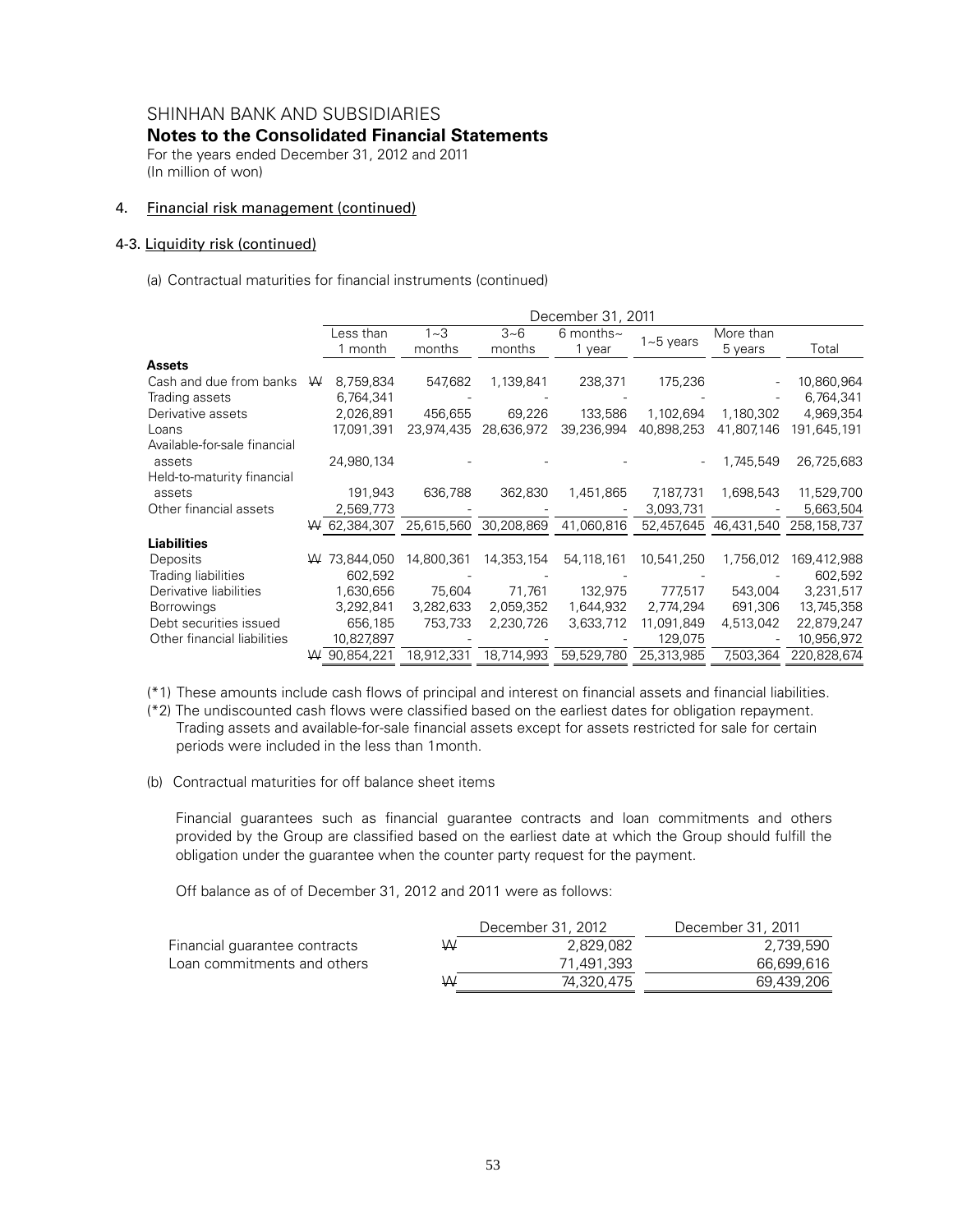For the years ended December 31, 2012 and 2011

## 4. Financial risk management (continued)

#### 4-4. Measurement of fair value

The fair value which the Group primarily uses for measurement of financial instruments are the published price quotations in an active market which are based on the market prices or the dealer price quotations of financial instruments traded in an active market where available, which is the best evidence of fair value.

If the market for a financial instrument is not active, fair value is established either by using a valuation technique or independent third-party valuation service. The Group uses diverse valuation techniques under reasonable assumptions which are based on the inputs observable in markets at the end of each reporting date.

Valuation techniques include using the recent arm's length market transactions between knowledgeable, willing parties, if available, reference to the current fair value of another instrument that is substantially the same, discounted cash flow analysis and option pricing models. For example, the fair value for interest swaps is the present value of estimated future cash flows, and fair value for foreign exchange forwards contracts is measured by using the published forward exchange rate at the end of each reporting date.

(a) The financial instruments measured at amortized cost

The method of measuring the fair value of financial instruments measured at amortized cost is as follows:

| Type                                 | Measurement methods of fair value                                                                                                                                                                                                                                                                                  |
|--------------------------------------|--------------------------------------------------------------------------------------------------------------------------------------------------------------------------------------------------------------------------------------------------------------------------------------------------------------------|
| Cash and due from banks              | The book amount and the fair value for cash are identical and most<br>deposits are floating interest rate deposits or next day deposits of a<br>short-term instrument. For this reason, the book amount approximates<br>fair value.                                                                                |
| Loans                                | The fair value of loans is measured by discounting the expected cash<br>flows at the market interest rate and credit risk, etc.                                                                                                                                                                                    |
| Held-to-maturity financial<br>assets | The fair value of held-to-maturity financial assets is determined by<br>applying the lesser of two quoted bond prices provided by two bond<br>pricing agencies as of the latest trading date.                                                                                                                      |
| Deposits and borrowings              | The book amount and the fair value for demand deposits, cash<br>management account deposits and call money as short-term instruments<br>are identical. The fair value of others is measured by discounting the<br>contractual cash flows at the market interest rate that takes into account<br>the residual risk. |
| Debt securities issued               | The fair value of deposits and borrowings is based on the published price<br>quotations in an active market. In case there is no data for an active<br>market price, it is measured by discounting the contractual cash flow at<br>the market interest rate that takes into account the residual risk.             |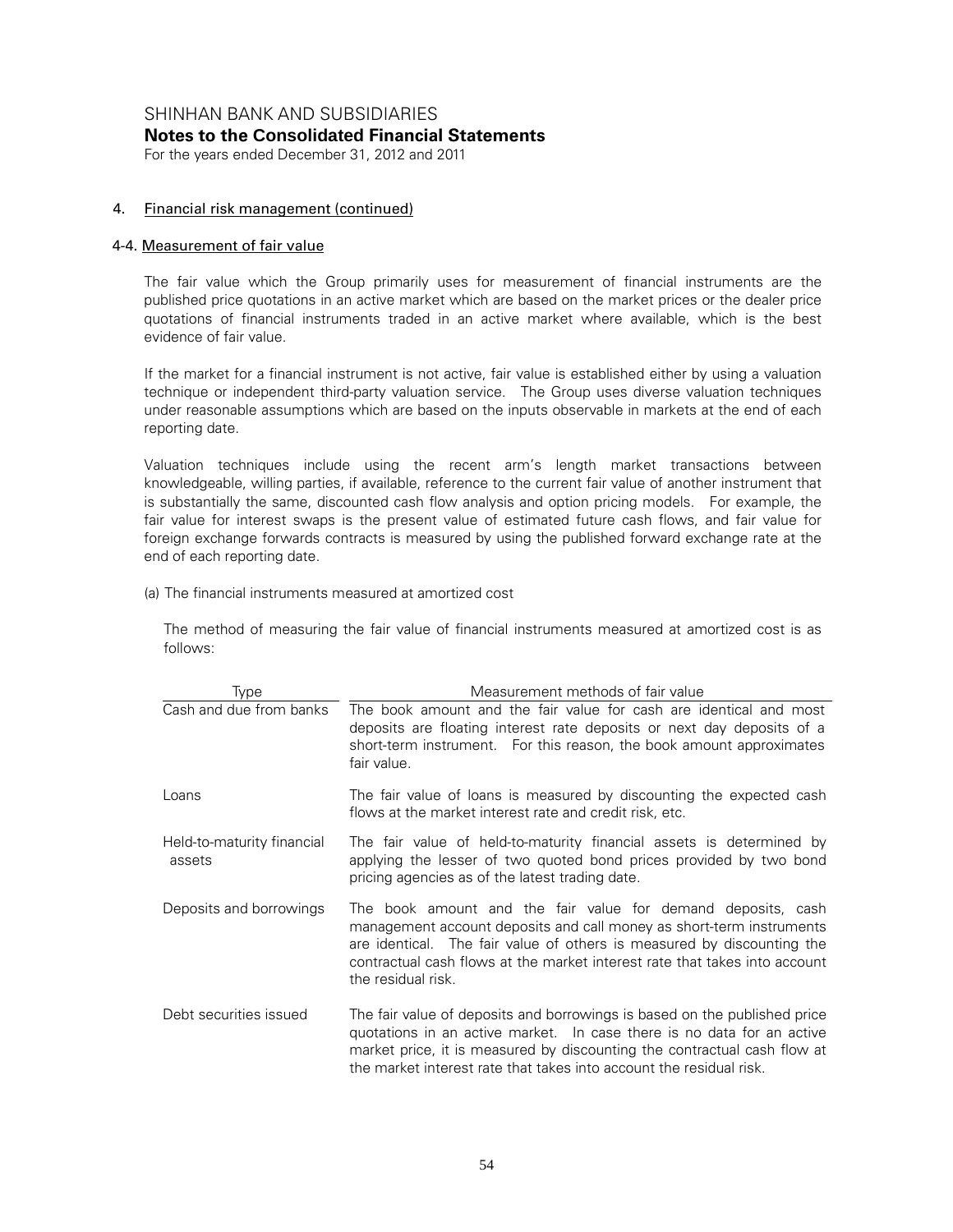#### 4. Financial risk management (continued)

#### 4-4. Measurement of fair value (continued)

## (a) The financial instruments measured at amortized cost

The book value and the fair value of financial instruments measured at amortized cost as of December 31, 2012 and 2011 were as follows:

|                                               |   |                          |                   | December 31, 2012         |                          |                          |
|-----------------------------------------------|---|--------------------------|-------------------|---------------------------|--------------------------|--------------------------|
|                                               |   |                          | Book value        |                           |                          |                          |
|                                               |   |                          | Unamortized       |                           |                          |                          |
|                                               |   | <b>Balance</b>           | balance           | Allowance                 | Total                    | Fair value               |
| <b>Assets</b>                                 |   |                          |                   |                           |                          |                          |
| Cash and due from banks:                      |   |                          |                   |                           |                          |                          |
| Cash and cash equivalent                      | W | 2,938,070                |                   |                           | 2,938,070                | 2,938,070                |
| Due from banks                                |   | 6,361,732                |                   | (4, 455)                  | 6,357,277                | 6,357,277                |
| Loans:                                        |   |                          |                   |                           |                          |                          |
| Household loans<br>Corporate loans            |   | 70,451,445<br>92,671,987 | 99,829<br>131,315 | (266, 537)<br>(1,467,866) | 70,284,737<br>91,335,436 | 70,671,092<br>92,314,680 |
| Public and other loans                        |   | 3,061,975                | 4,339             | (13, 736)                 | 3,052,578                | 3,071,211                |
| Loans to bank                                 |   | 4,477,129                |                   | (11, 432)                 | 4,465,697                | 4,483,004                |
| Card receivables                              |   | 2,474                    |                   |                           | 2,474                    | 2,474                    |
| Held-to-maturity financial assets:            |   |                          |                   |                           |                          |                          |
| Government bonds                              |   | 4,981,642                |                   |                           | 4,981,642                | 5,242,727                |
| Financial institutions bonds                  |   | 1,101,275                |                   |                           | 1,101,275                | 1,122,471                |
| Corporate bonds and others                    |   | 3,141,411                |                   |                           | 3,141,411                | 3,215,340                |
| Other financial assets                        |   | 7,709,607                | (78, 796)         | (61, 944)                 | 7,568,867                | 7,622,688                |
|                                               | W | 196,898,747              | 156,687           | (1,825,970)               | 195,229,464              | 197,041,034              |
| <b>Liabilities</b>                            |   |                          |                   |                           |                          |                          |
| Deposits:                                     |   |                          |                   |                           |                          |                          |
| Demand deposits                               | W | 51,721,627               |                   |                           | 51,721,627               | 51,721,627               |
| Time deposits                                 |   | 109, 131, 300            |                   |                           | 109,131,300              | 109,378,972              |
| Negotiable certificates of<br>deposits        |   | 1,273,333                |                   |                           | 1,273,333                | 1,303,483                |
| Note discount deposits                        |   | 3,013,376                |                   |                           | 3,013,376                | 3,013,147                |
| $CMA(*)$                                      |   | 1,626,061                |                   |                           | 1,626,061                | 1,626,061                |
| Others                                        |   | 54,623                   |                   |                           | 54,623                   | 54,662                   |
| Borrowings:                                   |   |                          |                   |                           |                          |                          |
| Call money                                    |   | 273,835                  |                   |                           | 273,835                  | 273,835                  |
| <b>Bill sold</b>                              |   | 55,397                   |                   |                           | 55,397                   | 55,023                   |
| Bonds sold under repurchase                   |   |                          |                   |                           |                          |                          |
| agreements                                    |   | 306,538                  |                   |                           | 306,538                  | 306,537                  |
| <b>Borrowings</b>                             |   | 10,057,440               | (2,842)           |                           | 10,054,598               | 10,073,308               |
| Due to Bank of Korea in foreign               |   |                          |                   |                           |                          |                          |
| currency                                      |   | 156,150                  |                   |                           | 156,150                  | 156,151                  |
| Debt securities issued:                       |   |                          |                   |                           |                          |                          |
| Debt securities issued in won                 |   | 14,675,818               | (22, 205)         |                           | 14,653,613               | 14,991,677               |
| Debt securities issued in foreign<br>currency |   | 3,862,622                | (15, 596)         |                           | 3,847,026                | 4,067,560                |
| Other financial liabilities                   |   | 14,814,060               | (4, 173)          |                           | 14,809,887               | 14,812,108               |
|                                               | W |                          |                   |                           |                          |                          |
|                                               |   | 211,022,180              | (44, 816)         | ÷,                        | 210,977,364              | 211,834,151              |

(\*) CMA: Cash management account deposits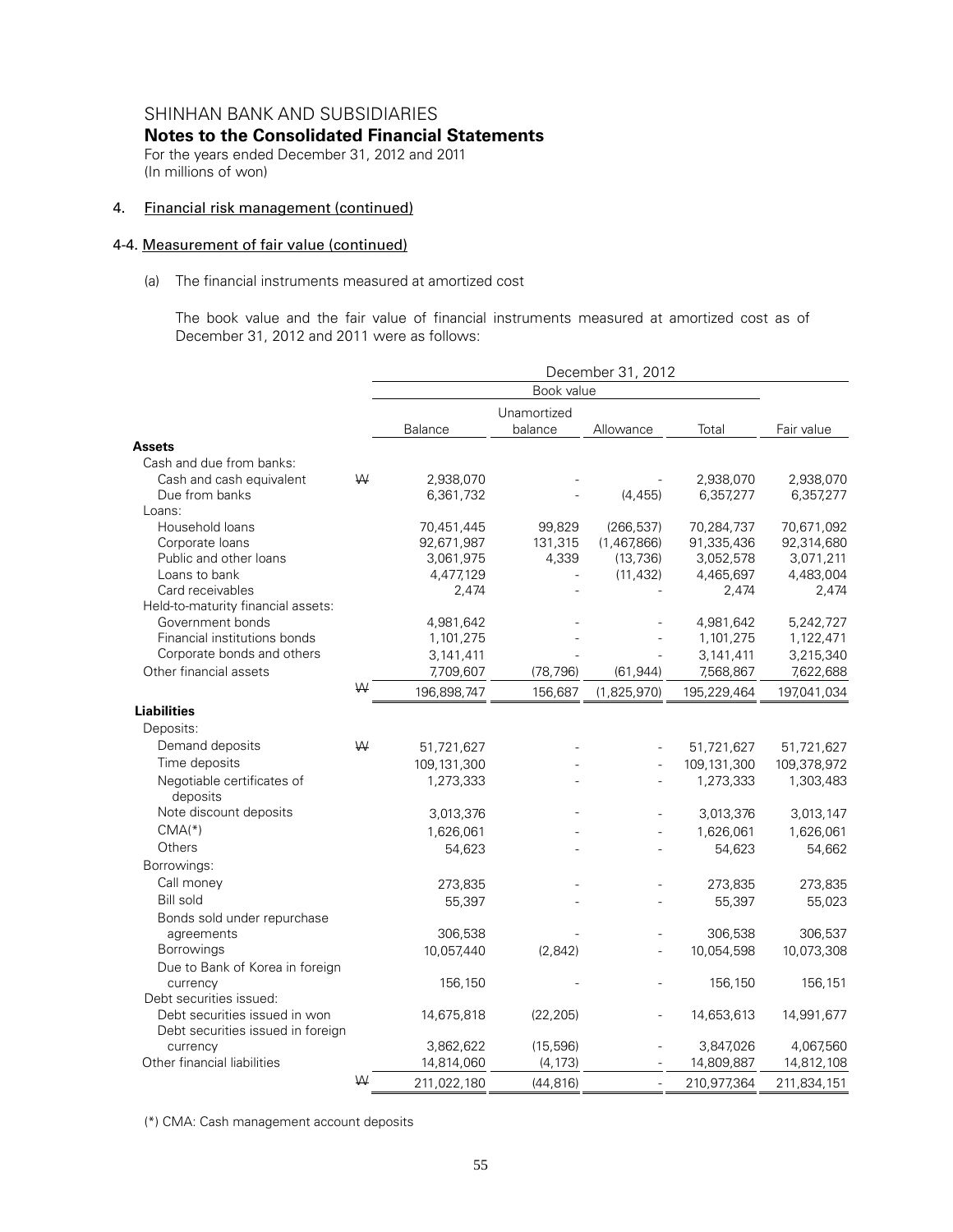# 4. Financial risk management (continued)

#### 4-4. Measurement of fair value (continued)

## (a) The financial instruments measured at amortized cost (continued)

|                                    |   |                |             | December 31, 2011        |             |             |
|------------------------------------|---|----------------|-------------|--------------------------|-------------|-------------|
|                                    |   |                | Book value  |                          |             |             |
|                                    |   |                | Unamortized |                          |             |             |
|                                    |   | <b>Balance</b> | balance     | Allowance                | Total       | Fair value  |
| <b>Assets</b>                      |   |                |             |                          |             |             |
| Cash and due from banks:           |   |                |             |                          |             |             |
| Cash and cash equivalent           | W | 2,079,573      |             |                          | 2,079,573   | 2,079,573   |
| Due from banks                     |   | 8,735,993      |             | (32, 163)                | 8,703,830   | 8,703,830   |
| Loans:                             |   |                |             |                          |             |             |
| Household loans                    |   | 66,051,757     | 128,090     | (204, 628)               | 65,975,219  | 66,352,805  |
| Corporate loans                    |   | 91,771,228     | 46,562      | (1,451,339)              | 90,366,451  | 92,164,851  |
| Public and other loans             |   | 4,885,462      | 404         | (19,082)                 | 4,866,784   | 4,900,583   |
| Loans to bank                      |   | 2,440,930      |             | (12, 979)                | 2,427,951   | 2,449,895   |
| Card receivables                   |   | 1,572          |             |                          | 1,572       | 1,572       |
| Held-to-maturity financial assets: |   |                |             |                          |             |             |
| Government bonds                   |   | 5,282,523      |             |                          | 5,282,523   | 5,498,291   |
| Financial institutions bonds       |   | 1,423,904      |             |                          | 1,423,904   | 1,495,532   |
| Corporate bonds and others         |   | 3,195,995      |             |                          | 3,195,995   | 3,224,181   |
| Other financial assets             |   | 5,663,226      | (88, 597)   | (76, 673)                | 5,497,956   | 5,596,786   |
|                                    | W | 191,532,163    | 86,459      | (1,796,864)              | 189,821,758 | 192,467,899 |
| <b>Liabilities</b>                 |   |                |             |                          |             |             |
| Deposits:                          |   |                |             |                          |             |             |
| Demand deposits                    | W | 49,705,260     |             |                          | 49,705,260  | 49,705,260  |
| Time deposits                      |   | 103,476,368    |             |                          | 103,476,368 | 103,447,613 |
| Negotiable certificates of         |   |                |             |                          |             |             |
| deposits                           |   | 2,888,198      |             |                          | 2,888,198   | 2,956,604   |
| Note discount deposits             |   | 4,823,802      |             | ÷.                       | 4,823,802   | 4,823,359   |
| $CMA(*)$                           |   | 1,617,547      |             |                          | 1,617,547   | 1,617,547   |
| Others                             |   | 71,153         |             |                          | 71,153      | 71,216      |
| Borrowings:                        |   |                |             |                          |             |             |
| Call money                         |   | 730,236        |             |                          | 730,236     | 730,236     |
| <b>Bill sold</b>                   |   | 99,207         |             |                          | 99,207      | 98,443      |
| Bonds sold under repurchase        |   |                |             |                          |             |             |
| agreements                         |   | 579,842        |             |                          | 579,842     | 579,842     |
| <b>Borrowings</b>                  |   | 11,779,125     | (4, 129)    |                          | 11,774,996  | 11,756,620  |
| Due to Bank of Korea in foreign    |   |                |             |                          |             |             |
| currency                           |   | 232,372        |             |                          | 232,372     | 232,557     |
| Debt securities issued:            |   |                |             |                          |             |             |
| Debt securities issued in won      |   | 15,804,405     | (41, 336)   |                          | 15,763,069  | 15,415,443  |
| Debt securities issued in foreign  |   |                |             |                          |             |             |
| currency                           |   | 3,301,239      | (9,701)     |                          | 3,291,538   | 3,139,902   |
| Other financial liabilities        |   | 11,006,781     | (2,464)     |                          | 11,004,317  | 10,987,369  |
|                                    | W | 206, 115, 535  | (57,630)    | $\overline{\phantom{a}}$ | 206,057,905 | 205,562,011 |

(\*) CMA: Cash management account deposits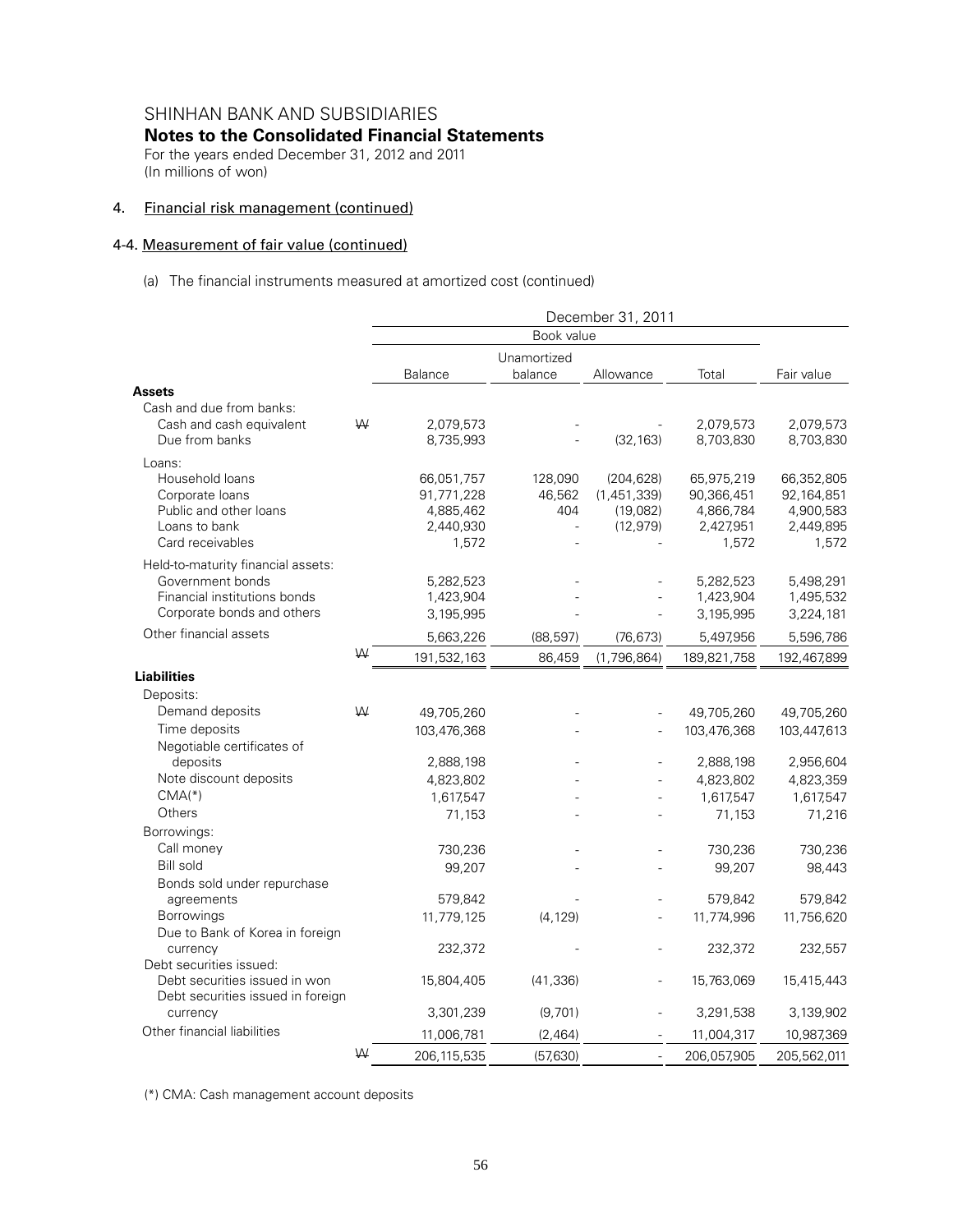#### 4. Financial risk management (continued)

#### 4-4. Measurement of fair value (continued)

(b) Financial instruments measured at the fair value

The Group classifies and discloses fair value of the financial instruments into the following threelevel hierarchy:

- (i) Level 1: Financial instruments measured at quoted prices from active markets are classified as fair value level 1.
- (ii) Level 2: Financial instruments measured using valuation techniques where all significant inputs are observable market data are classified as level 2.
- (iii) Level 3: Financial instruments measured using valuation techniques where one or more significant inputs are not based on observable market data are classified as level 3.

The table below analyzes financial instruments measured at the fair value as of December 31, 2012 and 2011 by the level in the fair value hierarchy into which the fair value measurement is categorized:

|                                      |   | December 31, 2012 |            |           |            |
|--------------------------------------|---|-------------------|------------|-----------|------------|
|                                      |   | Level 1           | Level 2    | Level 3   | Total      |
| <b>Assets</b>                        |   |                   |            |           |            |
| Trading assets:                      |   |                   |            |           |            |
| Debt securities                      | W |                   | 3,785,381  |           | 3,785,381  |
| Equity securities                    |   | 125,724           | 1,010,477  |           | 1,136,201  |
| Gold deposits                        |   | 437,928           |            |           | 437,928    |
| Derivative assets:                   |   |                   |            |           |            |
| Trading                              |   | 16                | 1,554,310  | 29,251    | 1,583,577  |
| Hedging                              |   |                   | 192,328    | 67,809    | 260,137    |
| Available-for-sale financial assets: |   |                   |            |           |            |
| Debt securities                      |   | 7,007,061         | 17,807,575 |           | 24,814,636 |
| Equity securities                    |   | 2,049,673         | 99,276     | 1,353,163 | 3,502,112  |
|                                      | W | 9,620,402         | 24,449,347 | 1,450,223 | 35,519,972 |
| <b>Liabilities</b>                   |   |                   |            |           |            |
| Trading liabilities:                 |   |                   |            |           |            |
| Gold deposits                        | ₩ | 484,061           |            |           | 484,061    |
| Derivative liabilities:              |   |                   |            |           |            |
| Trading                              |   |                   | 1,423,746  | 25,240    | 1,448,986  |
| Hedging                              |   |                   | 38,198     | 50,638    | 88,836     |
|                                      | W | 484.061           | 1,461,944  | 75,878    | 2,021,883  |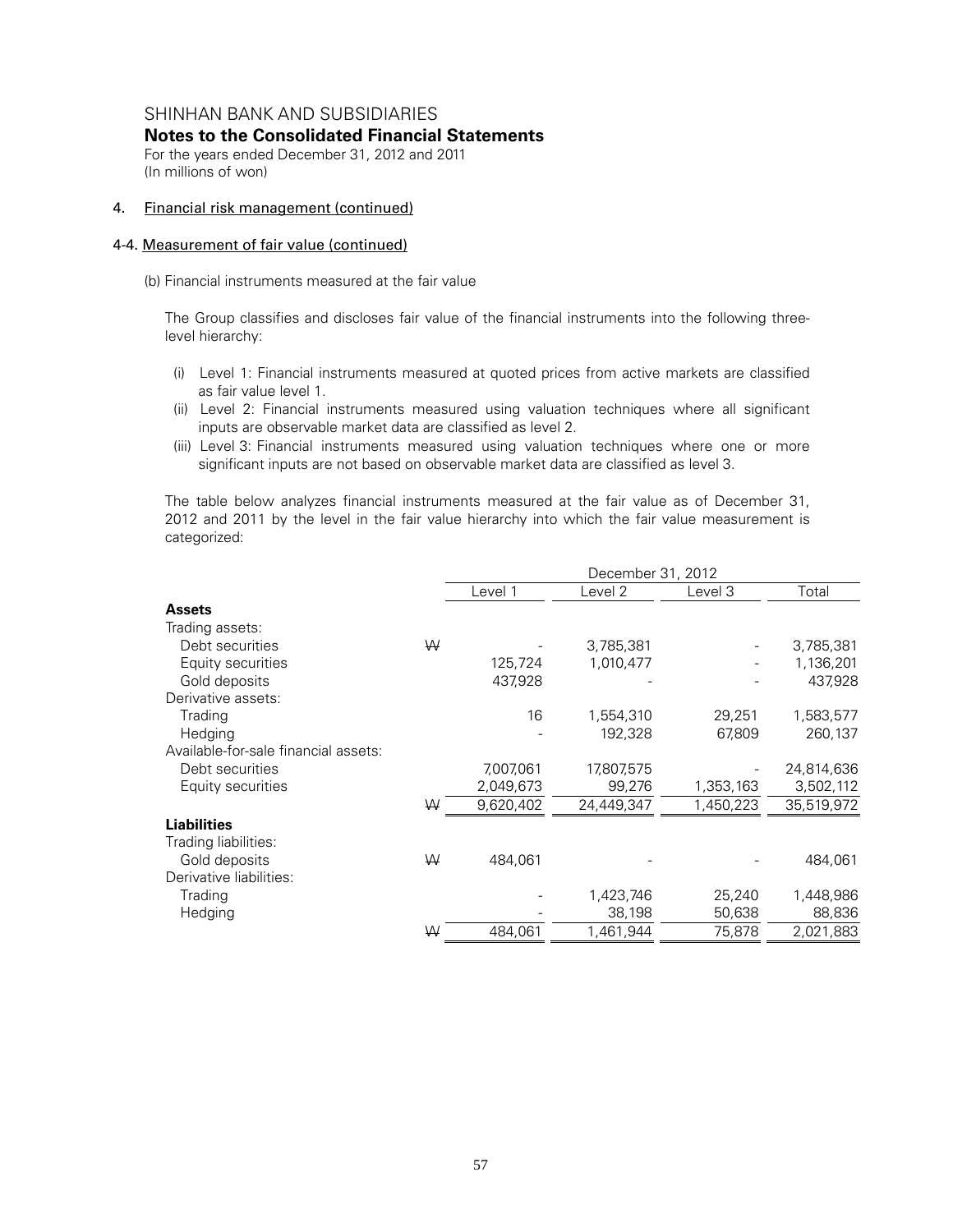# 4. Financial risk management (continued)

## 4-4. Measurement of fair value (continued)

(b) Financial instruments measured at the fair value (continued)

|                                      |   | December 31, 2011 |            |           |            |  |
|--------------------------------------|---|-------------------|------------|-----------|------------|--|
|                                      |   | Level 1           | Level 2    | Level 3   | Total      |  |
| <b>Assets</b>                        |   |                   |            |           |            |  |
| Trading assets:                      |   |                   |            |           |            |  |
| Debt securities                      | W | 389,215           | 5,039,770  |           | 5,428,985  |  |
| Equity securities                    |   | 92,272            | 901,650    |           | 993,922    |  |
| Gold deposits                        |   | 341,434           |            |           | 341,434    |  |
| Derivative assets:                   |   |                   |            |           |            |  |
| Trading                              |   | 16                | 1,643,768  | 244,210   | 1,887,994  |  |
| Hedging                              |   |                   | 206,438    | 59,392    | 265,830    |  |
| Available-for-sale financial assets: |   |                   |            |           |            |  |
| Debt securities                      |   | 6,380,324         | 16,656,498 |           | 23,036,822 |  |
| Equity securities                    |   | 2,198,743         | 151,097    | 1,339,021 | 3,688,861  |  |
|                                      | ₩ | 9,402,004         | 24,599,221 | 1,642,623 | 35,643,848 |  |
| <b>Liabilities</b>                   |   |                   |            |           |            |  |
| Trading liabilities:                 |   |                   |            |           |            |  |
| Debt securities                      | W | 188,504           |            |           | 188,504    |  |
| Gold deposits                        |   | 414,088           |            |           | 414,088    |  |
| Derivative liabilities:              |   |                   |            |           |            |  |
| Trading                              |   | 4                 | 1,577,434  | 33,328    | 1,610,766  |  |
| Hedging                              |   |                   | 48,885     | 67,067    | 115,952    |  |
|                                      | ₩ | 602,596           | 1,626,319  | 100,395   | 2,329,310  |  |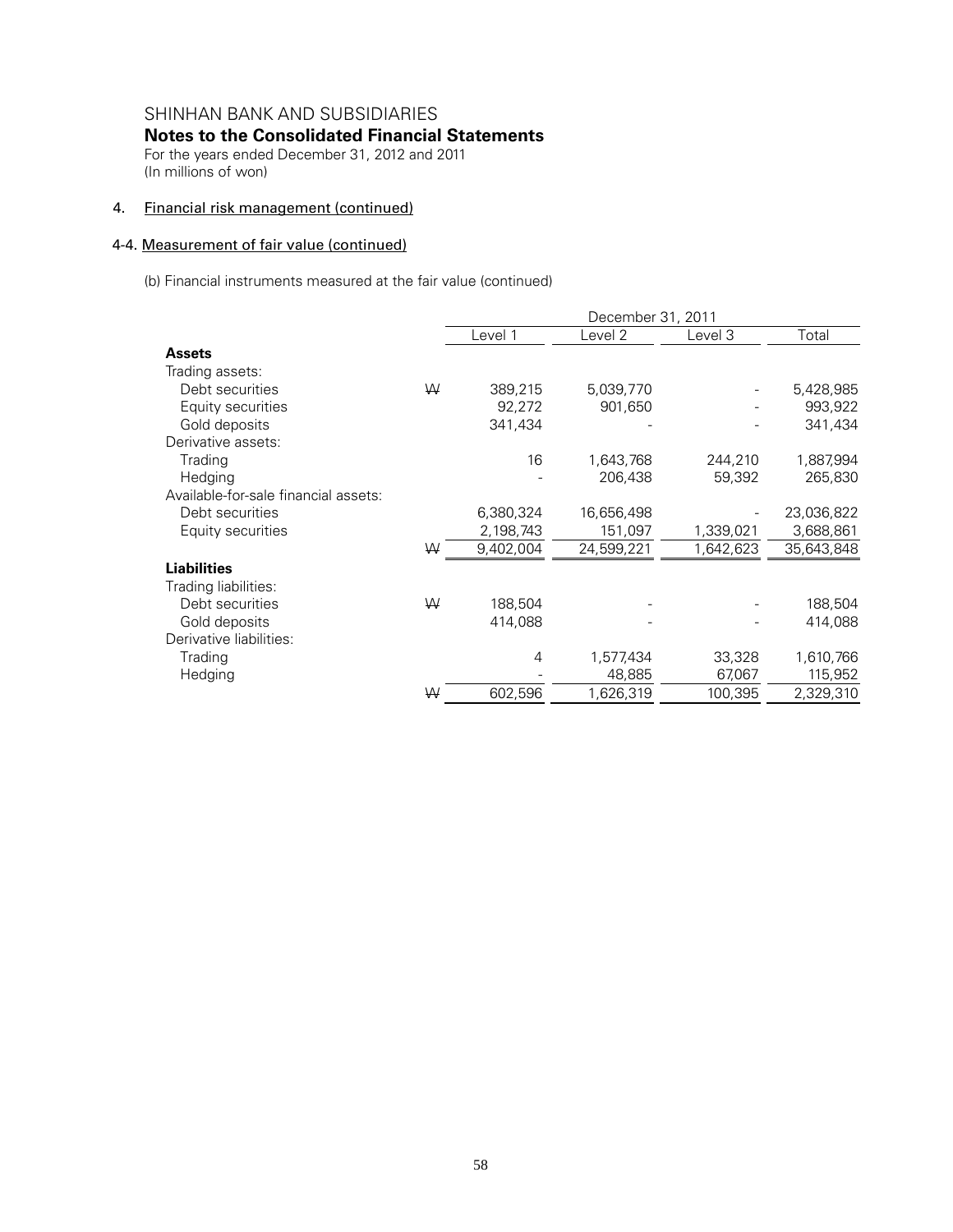### 4. Financial risk management (continued)

## 4-4. Measurement of fair value (continued)

# (c) Changes in level 3 of the fair value hierarchy

Changes in level 3 of the fair value hierarchy for the years ended December 31, 2012 and 2011 were as follows:

|                              |   |                    | 2012            |            |
|------------------------------|---|--------------------|-----------------|------------|
|                              |   | Available-for-sale | Net derivatives |            |
|                              |   | financial assets   | instruments     | Total      |
| Beginning balance            | ₩ | 1,339,021          | 203,207         | 1,542,228  |
| Total gain or loss:          |   |                    |                 |            |
| Recognized in profit or loss |   | 117,885            | 23.978          | 141,863    |
| Recognized in other          |   |                    |                 |            |
| comprehensive income         |   | (89.210)           |                 | (89, 210)  |
| Purchases                    |   | 140,560            | 306             | 140,866    |
| Settlements                  |   | (251, 595)         | (170, 870)      | (422, 465) |
| Transfers into (out of)      |   |                    |                 |            |
| level 3                      |   | 96,502             | (35, 439)       | 61,063     |
| Ending balance               | W | 1,353,163          | 21,182          | 1,374,345  |

|                                                     |   |                                                         | 2011                             |                           |            |
|-----------------------------------------------------|---|---------------------------------------------------------|----------------------------------|---------------------------|------------|
|                                                     |   | Financial assets<br>designated at<br>fair value through | Available-for-<br>sale financial | <b>Net</b><br>derivatives |            |
|                                                     |   | profit or loss                                          | assets                           | instruments               | Total      |
| Beginning balance                                   | W | 30,984                                                  | 1,560,906                        | 113,033                   | 1,704,923  |
| Total gain or loss:                                 |   |                                                         |                                  |                           |            |
| Recognized in profit or loss<br>Recognized in other |   | (1,671)                                                 | 301,061                          | 95,315                    | 394.705    |
| comprehensive income                                |   |                                                         | (176,152)                        |                           | (176, 152) |
| Purchases                                           |   |                                                         | 168,524                          | 32,198                    | 200,722    |
| Settlements                                         |   | (29, 313)                                               | (514, 200)                       | (109, 684)                | (653, 197) |
| Transfers into (out of)                             |   |                                                         |                                  |                           |            |
| level 3                                             |   |                                                         | (1, 118)                         | 72,345                    | 71,227     |
| Ending balance                                      | W |                                                         | 1.339.021                        | 203.207                   | 1.542.228  |

(d) There is no deferred amount to be recognized in day one gain or loss for the years ended December 31, 2012 and 2011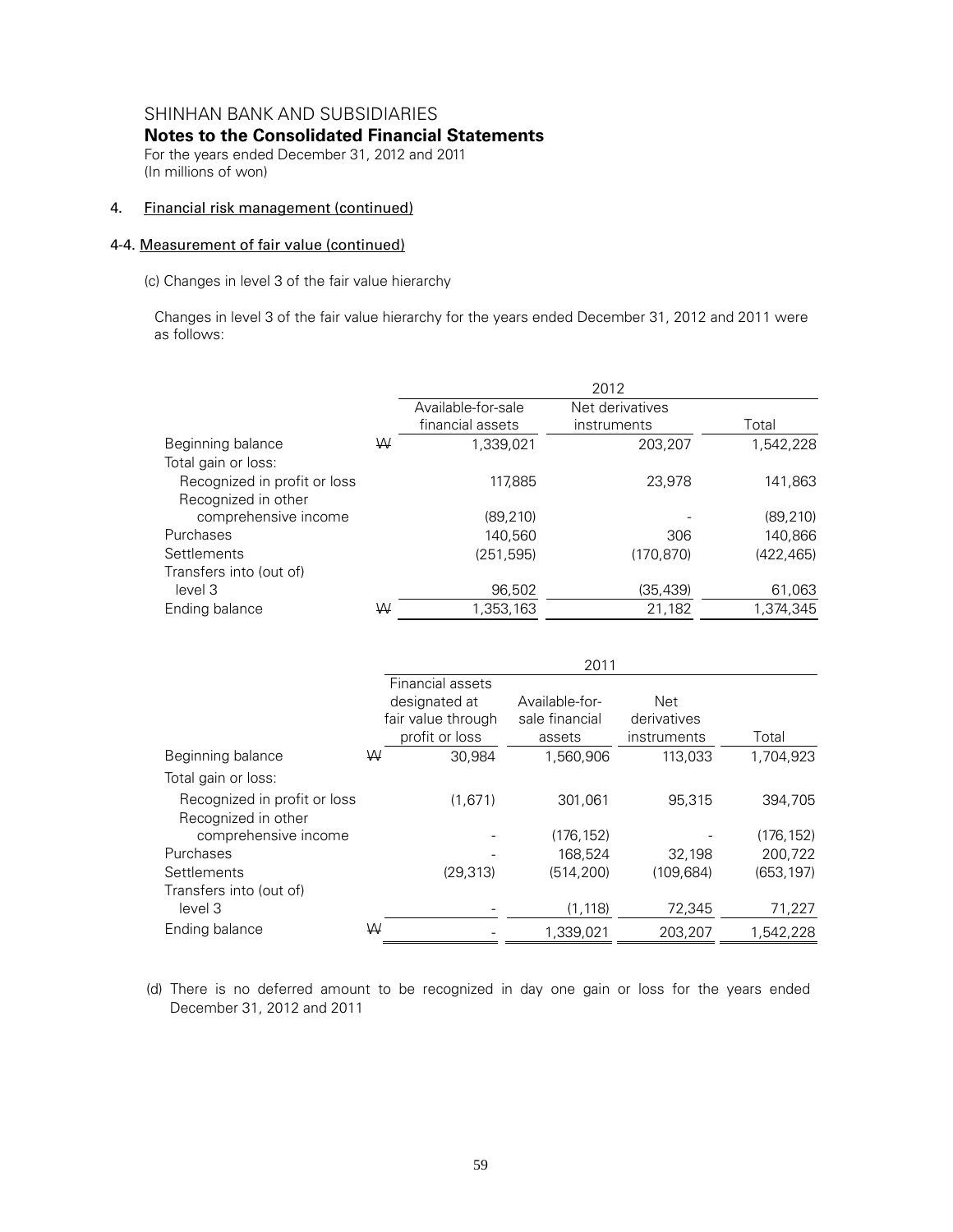#### 4. Financial risk management (continued)

## 4-4. Measurement of fair value (continued)

## (e) Classification by categories of financial instruments

Financial assets and liabilities were measured at fair value or amortized cost. The financial instruments measured at fair value or amortized costs were measured in accordance with the Group's valuation methodologies, which were described in note 3.

The carrying amounts of each category of financial assets and financial liabilities as of December 31, 2012 and 2011 were as follows:

|                                                            |   |           |            |           | December 31, 2012 |             |             |
|------------------------------------------------------------|---|-----------|------------|-----------|-------------------|-------------|-------------|
|                                                            |   |           | Available- | Held-to-  |                   |             |             |
|                                                            |   |           | for-sale   | maturity  |                   | Derivatives |             |
|                                                            |   | Trading   | financial  | financial | Loans and         | held        |             |
|                                                            |   | assets    | assets     | assets    | receivables       | for hedging | Total       |
| Assets                                                     |   |           |            |           |                   |             |             |
| Due from banks                                             | ₩ |           |            |           | 6,357,277         |             | 6,357,277   |
| Trading assets                                             |   | 5,359,510 |            |           |                   |             | 5,359,510   |
| Derivatives                                                |   | 1,583,577 |            |           |                   | 260,137     | 1,843,714   |
| Loans                                                      |   |           |            |           | 169,140,922       |             | 169.140.922 |
| Available-for-sale<br>financial assets<br>Held-to-maturity |   |           | 28,316,748 |           |                   |             | 28,316,748  |
| financial assets<br>Other financial                        |   |           |            | 9,224,328 |                   |             | 9,224,328   |
| assets                                                     |   |           |            |           | 7,568,867         |             | 7,568,867   |
|                                                            | W | 6.943.087 | 28,316,748 | 9,224,328 | 183,067,066       | 260,137     | 227,811,366 |

|                                |   |                     | December 31, 2012                                             |                                 |             |  |  |  |  |
|--------------------------------|---|---------------------|---------------------------------------------------------------|---------------------------------|-------------|--|--|--|--|
|                                |   | Trading liabilities | <b>Financial liabilities</b><br>measured at<br>amortized cost | Derivatives held<br>for hedging | Total       |  |  |  |  |
| <b>Liabilities</b>             |   |                     |                                                               |                                 |             |  |  |  |  |
| Deposits                       | ₩ |                     | 166,820,320                                                   |                                 | 166,820,320 |  |  |  |  |
| Trading liabilities            |   | 484.061             |                                                               |                                 | 484.061     |  |  |  |  |
| Derivatives                    |   | 1.448.986           |                                                               | 88,836                          | 1,537,822   |  |  |  |  |
| <b>Borrowings</b>              |   |                     | 10,846,518                                                    |                                 | 10,846,518  |  |  |  |  |
| Debt securities<br>issued      |   |                     | 18,500,639                                                    |                                 | 18,500,639  |  |  |  |  |
| Other financial<br>liabilities |   |                     | 14,809,887                                                    |                                 | 14,809,887  |  |  |  |  |
|                                | W | 1.933.047           | 210.977.364                                                   | 88.836                          | 212.999.247 |  |  |  |  |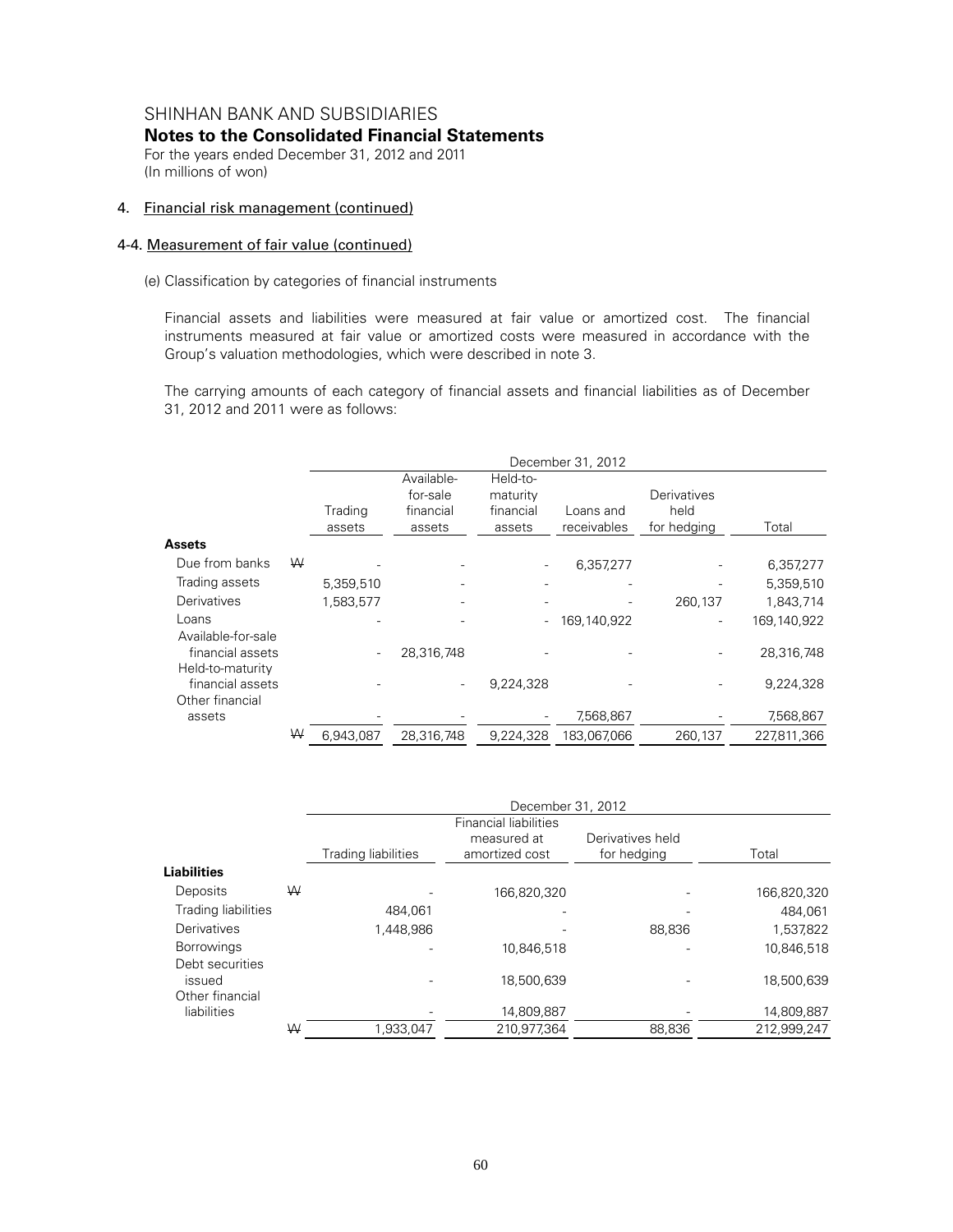# 4. Financial risk management (continued)

# 4-4. Measurement of fair value (continued)

(e) Classification by categories of financial instruments (continued)

|                                      |   |                          |                                               |                                             | December 31, 2011        |                                    |             |
|--------------------------------------|---|--------------------------|-----------------------------------------------|---------------------------------------------|--------------------------|------------------------------------|-------------|
|                                      |   | Trading<br>assets        | Available-<br>for-sale<br>financial<br>assets | Held-to-<br>maturity<br>financial<br>assets | Loans and<br>receivables | Derivatives<br>held<br>for hedging | Total       |
| <b>Assets</b>                        |   |                          |                                               |                                             |                          |                                    |             |
| Due from banks                       | W |                          |                                               |                                             | 8,703,830                |                                    | 8,703,830   |
| Trading assets                       |   | 6,764,341                |                                               |                                             |                          |                                    | 6,764,341   |
| Derivatives                          |   | 1,887,994                |                                               |                                             |                          | 265,830                            | 2,153,824   |
| Loans<br>Available-for-sale          |   |                          |                                               |                                             | 163,637,977              |                                    | 163,637,977 |
| financial assets<br>Held-to-maturity |   | $\overline{\phantom{a}}$ | 26,725,683                                    |                                             |                          |                                    | 26,725,683  |
| financial assets<br>Other financial  |   |                          |                                               | 9,902,422                                   |                          |                                    | 9,902,422   |
| assets                               |   |                          |                                               |                                             | 5,497,956                |                                    | 5,497,956   |
|                                      | W | 8.652.335                | 26,725,683                                    | 9,902,422                                   | 177,839,763              | 265,830                            | 223,386,033 |

|                                      |   |                     | December 31, 2011                                             |                                 |             |  |  |  |  |
|--------------------------------------|---|---------------------|---------------------------------------------------------------|---------------------------------|-------------|--|--|--|--|
|                                      |   | Trading liabilities | <b>Financial liabilities</b><br>measured at<br>amortized cost | Derivatives held<br>for hedging | Total       |  |  |  |  |
| Liabilities                          |   |                     |                                                               |                                 |             |  |  |  |  |
| Deposits                             | ₩ |                     | 162,582,328                                                   |                                 | 162,582,328 |  |  |  |  |
| Trading liabilities                  |   | 602.592             |                                                               |                                 | 602,592     |  |  |  |  |
| Derivatives                          |   | 1,686,452           |                                                               | 115,952                         | 1,802,404   |  |  |  |  |
| <b>Borrowings</b><br>Debt securities |   |                     | 13,416,653                                                    |                                 | 13,416,653  |  |  |  |  |
| issued<br>Other financial            |   |                     | 19,054,607                                                    |                                 | 19,054,607  |  |  |  |  |
| liabilities                          |   |                     | 11,004,317                                                    |                                 | 11,004,317  |  |  |  |  |
|                                      | W | 2,289,044           | 206,057,905                                                   | 115,952                         | 208,462,901 |  |  |  |  |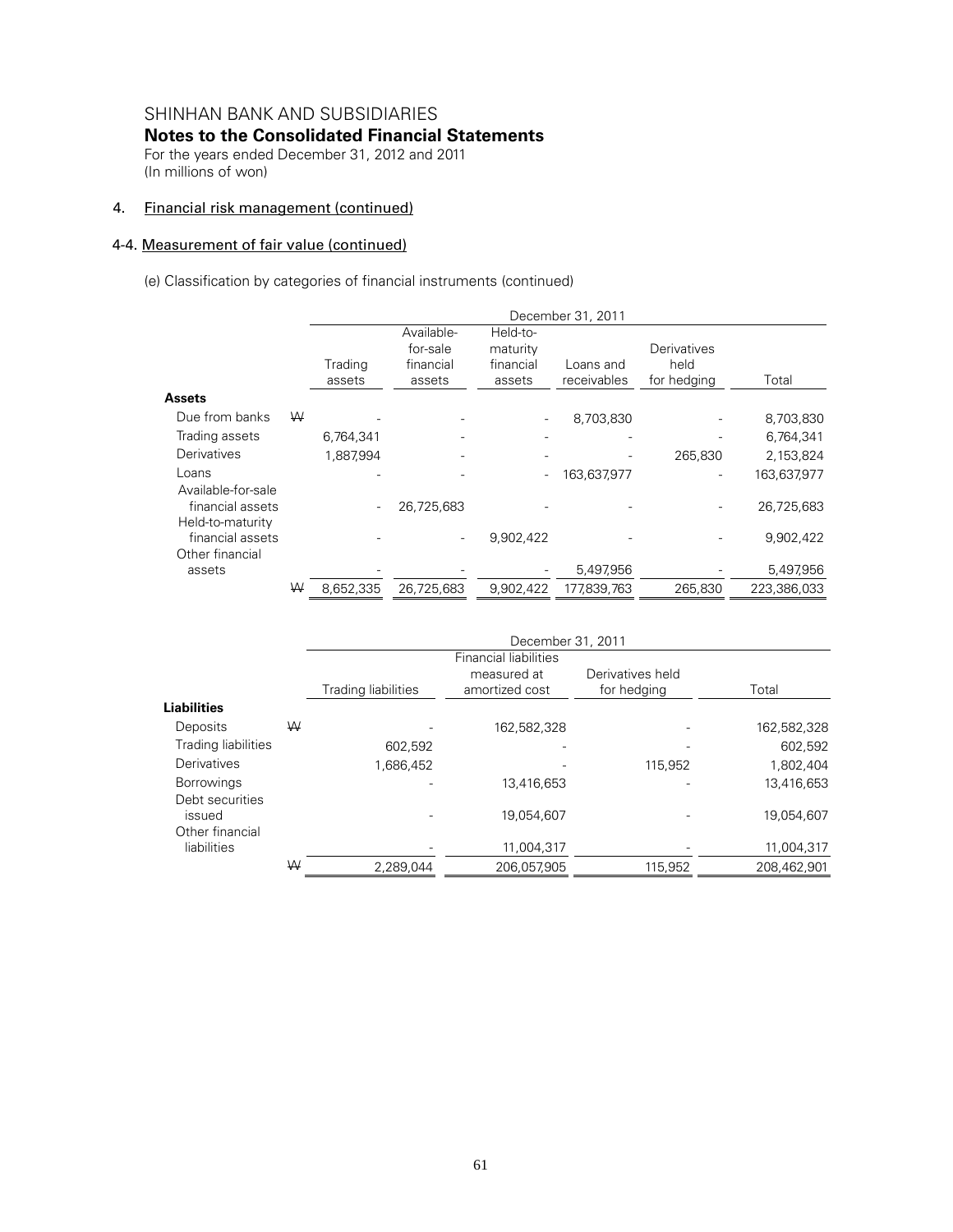# 4. Financial risk management (continued)

#### 4-4. Measurement of fair value (continued)

(f) Financial instruments income and costs by categories for the years ended December 31, 2012 and 2011 were as follows:

|                                                                    |   | 2012                            |                                               |                    |           |             |                                         |
|--------------------------------------------------------------------|---|---------------------------------|-----------------------------------------------|--------------------|-----------|-------------|-----------------------------------------|
|                                                                    |   | Interest<br>income<br>(expense) | Fees and<br>commission<br>income<br>(expense) | Impairment<br>loss | Others    | Total       | Other<br>comprehensive<br>income (loss) |
| Trading assets                                                     | W | 153,440                         | 6,180                                         |                    | 107,890   | 267,510     |                                         |
| Available-for-sale<br>financial assets<br>Held-to-maturity         |   | 925.745                         |                                               | (75, 742)          | 393,029   | 1,243,032   | (61, 617)                               |
| financial assets                                                   |   | 471,881                         |                                               |                    |           | 471,881     |                                         |
| Loans and receivable                                               |   | 8,767,044                       | 154,407                                       | (817,716)          | (12,066)  | 8,091,669   |                                         |
| Trading liabilities<br><b>Financial liabilities</b><br>measured at |   |                                 | (489)                                         |                    |           | (489)       |                                         |
| amortized cost<br>Net derivatives held for                         |   | (5, 567, 024)                   | (2)                                           | -                  | (15, 305) | (5,582,331) | 82,096                                  |
| hedging                                                            |   |                                 |                                               |                    | 19,840    | 19,840      |                                         |
|                                                                    | W | 4.751.086                       | 160.096                                       | (893.458)          | 493,388   | 4,511,112   | 20.479                                  |

|                                                                           |                | 2011                   |            |           |             |               |  |
|---------------------------------------------------------------------------|----------------|------------------------|------------|-----------|-------------|---------------|--|
|                                                                           | Interest       | Fees and<br>commission |            |           |             | Other         |  |
|                                                                           | income         | income                 | Impairment |           |             | comprehensive |  |
|                                                                           | (expense)      | (expense)              | loss       | Others    | Total       | loss          |  |
| Trading assets                                                            | ₩<br>209,459   | 5,604                  |            | 117,108   | 332,171     |               |  |
| Financial assets<br>designated at fair<br>value through profit            |                |                        |            |           |             |               |  |
| or loss                                                                   |                |                        |            | (357)     | (357)       |               |  |
| Available-for-sale                                                        |                |                        |            |           |             |               |  |
| financial assets<br>Held-to-maturity                                      | 811,551        |                        | (90, 146)  | 755,157   | 1,476,562   | (599, 986)    |  |
| financial assets                                                          | 524,703        |                        |            |           | 524,703     |               |  |
| Loans and receivable                                                      | 8,803,433      | 181,830                | (645, 659) | (11, 034) | 8,328,570   |               |  |
| <b>Trading liabilities</b><br><b>Financial liabilities</b><br>measured at |                | (1,483)                |            |           | (1,483)     |               |  |
| amortized cost                                                            | (5,378,519)    |                        |            | (55, 805) | (5,434,324) | (4,790)       |  |
| Net derivatives held for<br>hedging                                       |                |                        |            | 29,460    | 29,460      |               |  |
|                                                                           | ₩<br>4,970,627 | 185,951                | (735, 805) | 834,529   | 5,255,302   | (604, 776)    |  |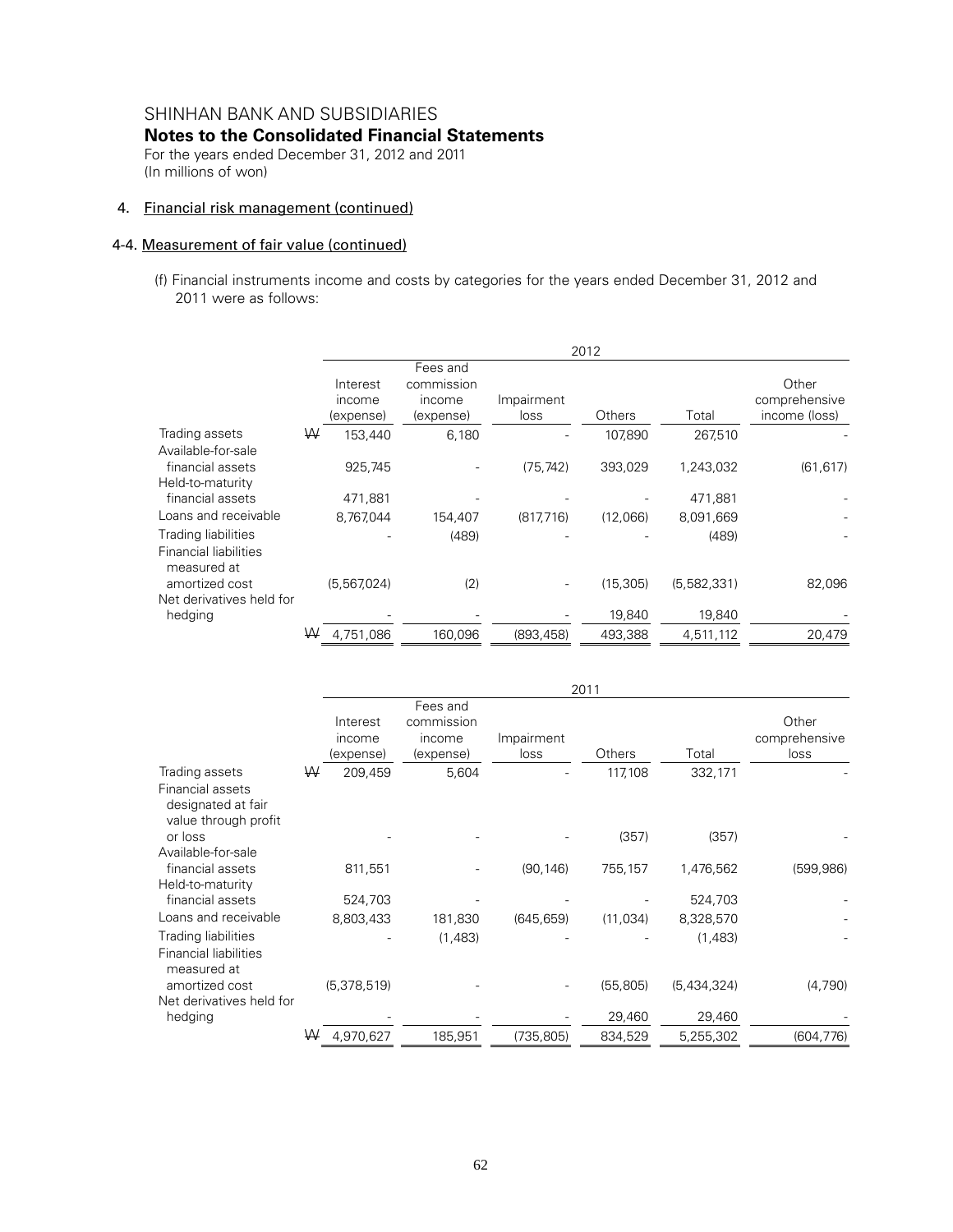4. Financial risk management (continued)

# 4-5. Capital risk management

Capital regulations applicable to banks were adopted in 1988, which focused primarily on capital adequacy and asset soundness as a measure of risk. Building upon the initial Basel Capital Accord of 1988, capital regulations were developed to reflect additional risks as well. For the purpose of improving risk management and increasing capital adequacy of banks, capital adequacy standards based on the new Basel Capital Accord (Basel II) was implemented by the Financial Services Commission regulations beginning in January 2008. Under these regulations, all domestic banks including us were required to maintain a capital adequacy ratio of 8% and report whether we meet the capital adequacy ratio to the Financial Services Commission.

Under the Banking Act, the capital of a bank is divided into two categories.

- (a) Tier I capital (core capital): Tier I capital (core capital) consists of stockholders' equity, capital surplus, retained earnings and equity representing new types of equity securities deemed to be functionally equivalent to capital which are designated by the Financial Services Commission.
- (b) Tier II capital (supplementary capital): Tier II capital (supplementary capital) consists of revaluation reserves, gain on valuation of investment in securities, allowance for bad debts set aside for loans classified as "normal" or "precautionary," perpetual subordinated debt, cumulative preferred shares, redeemable preferred shares (with a right to redeem after the fifth anniversary of the date of issuance) and certain other subordinated debt.

The capital adequacy ratio of the Group is calculated by ratios of Tier I and Tier II capital (less any capital deductions) to risk-weighted assets. Pursuant to Basel II, operational risk, such as inadequate procedures, loss risk by employees, internal systems, occurrence of unexpected events, as well as credit risk and market risk, is taken into account in calculating the risk-weighted assets.

The Group evaluates and manages the capital adequacy ratio pursuant to internally developed standards. It means that the Group assesses whether the level on ratio of soluble capital to economic capital is sufficient, or not. Economic capital is totalled taking into account in type of the risk (credit, market, operation, interest rate, liquidity, bias)

Details of capital categories and the capital adequacy ratio of the Group as of December 31, 2012 and 2011 were as follows:

| Category                       |   | December 31, 2012 | December 31, 2011 |
|--------------------------------|---|-------------------|-------------------|
| Capital:                       |   |                   |                   |
| Tier I capital                 | W | 16,325,436        | 15,342,524        |
| Tier II capital                |   | 4,123,117         | 3,483,915         |
|                                |   | 20,448,553        | 18,826,439        |
| Total risk-weighted assets     | W | 129, 146, 100     | 123,353,100       |
| Capital adequacy ratio:        |   |                   |                   |
| Tier I capital adequacy ratio  |   | 12.64%            | 12.44%            |
| Tier II capital adequacy ratio |   | 3.19%             | 2.82%             |
|                                |   | 15.83%            | 15.26%            |

The Group maintains the capital adequacy ratio of 8% as described in the above table.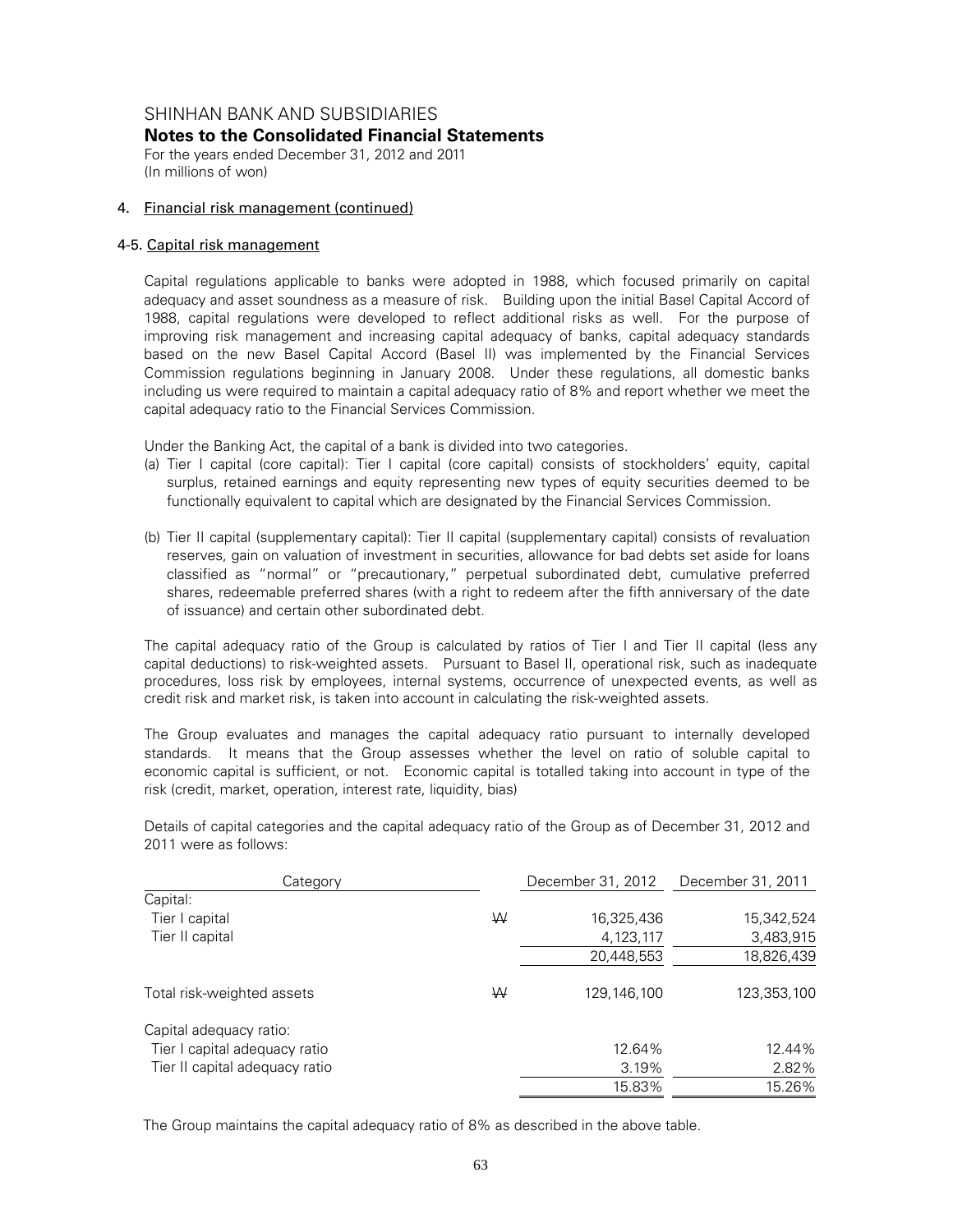## **Notes to the Consolidated Financial Statements**

For the years ended December 31, 2012 and 2011 (In millions of won)

## 4-6. The transaction as a transfer of financial asset

(a) Transfers financial assets that were not derecognized

i) Bonds sold under repurchase agreements as of December 31, 2012 and 2011 are as follows:

|                                        |   | December 31, 2012 | December 31, 2011 |
|----------------------------------------|---|-------------------|-------------------|
| Transferred asset:                     |   |                   |                   |
| Held-to-maturity financial assets      | W | 241.592           | 416.011           |
| Associated liabilities:                |   |                   |                   |
| Bonds sold under repurchase agreements |   | 214.220           | 345.990           |

ii) Securities loaned as of December 31, 2012 and 2011 were as follows:

|                              |   | December<br>31, 2012 | December<br>31, 2011 | Lender                                                        |
|------------------------------|---|----------------------|----------------------|---------------------------------------------------------------|
| Government bonds             | W | 343.850              | 272.411              | Korea Securities Finance Corp.,<br>Mitsui Sumitomo and others |
| Financial institutions bonds |   | 370.143              | 60.267               | Korea Securities Finance Corp.                                |
|                              | ₩ | 713.993              | 332.678              |                                                               |

(b) Qualify for derecognition and continuing involvement in financial assets

There are no financial assets that meets the conditions of the derecognition and in which the Group has continuing involvement as of December 31, 2012 and 2011.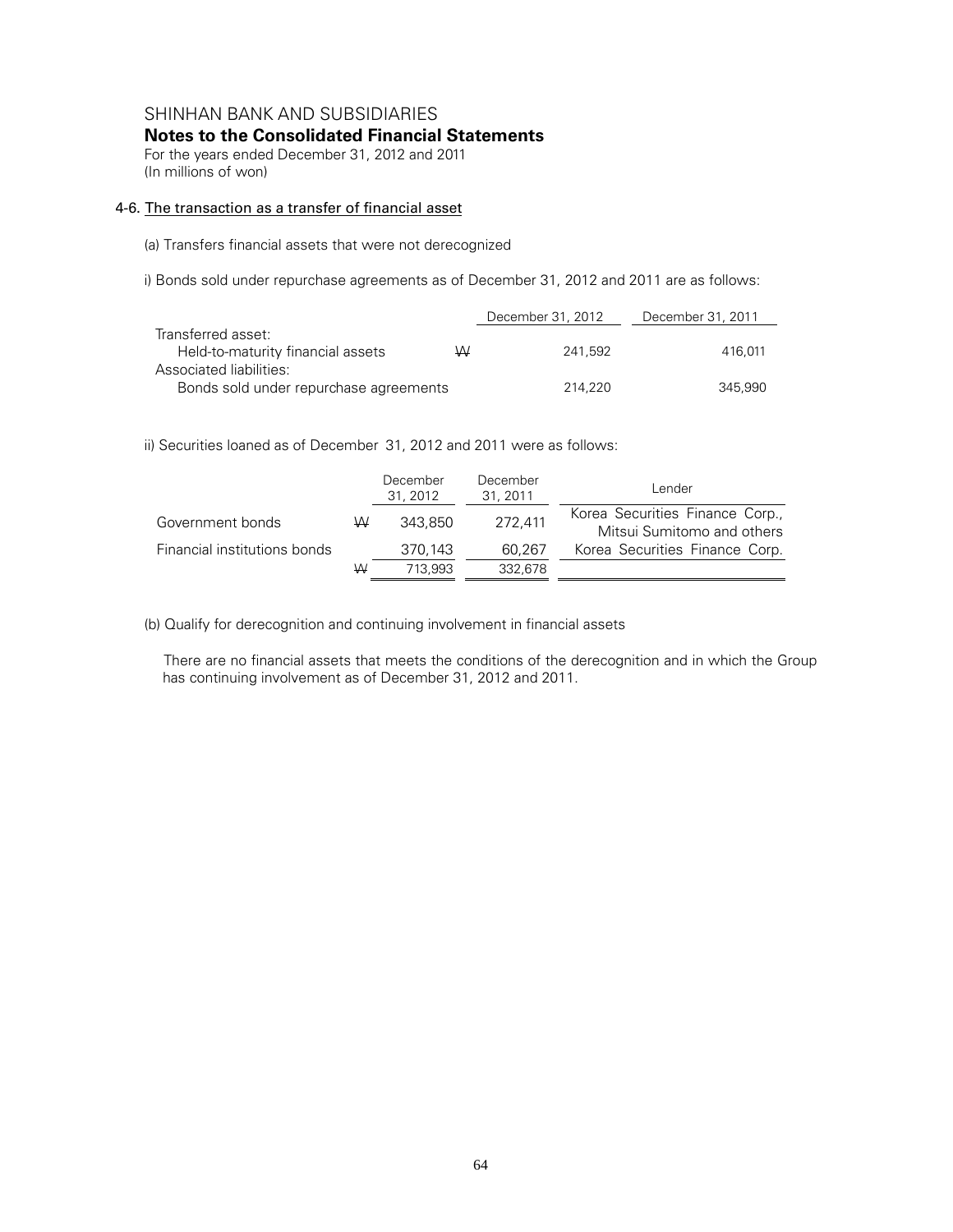For the years ended December 31, 2012 and 2011

## 5. Significant estimates and judgments

The preparation of consolidated financial statements requires the application of certain critical estimates and judgments relative to the future. Management's estimated outcomes may differ from actual outcomes. The change in an accounting estimate is recognized prospectively in profit or loss in the period of the change, if the change affects that period only, or the period of the change and future periods, if the change affects both.

#### (a) Goodwill

The Group assesses annually whether any objective evidence of impairment on goodwill exists in accordance with the accounting policy as described in note 3. The recoverable amount of an asset or cash-generating unit is the greater of its value-in-use and its fair value less costs to sell. Value-in-use is measured based on estimates.

#### (b) Income taxes

The Group is subject to tax laws from various countries. Within the normal business process, there are various types of transactions and different accounting methods that may add uncertainties to the decision of the final income taxes. The Group has recognized current and deferred tax that reflect tax consequences that would follow from the manner in which the entity expects, at the end of the reporting period, to recover or settle the carrying amount of its assets and liabilities. However, actual income taxes in the future may not be identical to the recognized deferred tax assets and liabilities, and this difference can affect current and deferred tax at the period when the final tax effect is conformed.

(c) Fair value of financial instruments

The fair values of financial instruments which are not actively traded in the market are determined by using valuation techniques. The Group determines valuation methods and assumptions based on significant market conditions at the end of each reporting period. Diverse valuation techniques are used to determine the fair value of financial instruments, from general market accepted valuation models to internally developed valuation models that incorporate various types of assumptions and variables.

(d) Allowances for loan losses, guarantees and unused loan commitments

The Group determines and recognizes allowances for losses on loans through impairment testing and recognizes a provision for guarantees and unused loan commitments. The accuracy of provisions of credit losses is determined by the methodology and assumptions used for estimating expected cash flows of the borrower for allowances on individual loans and collectively assessing allowances for groups of loans, guarantees and unused loan commitments.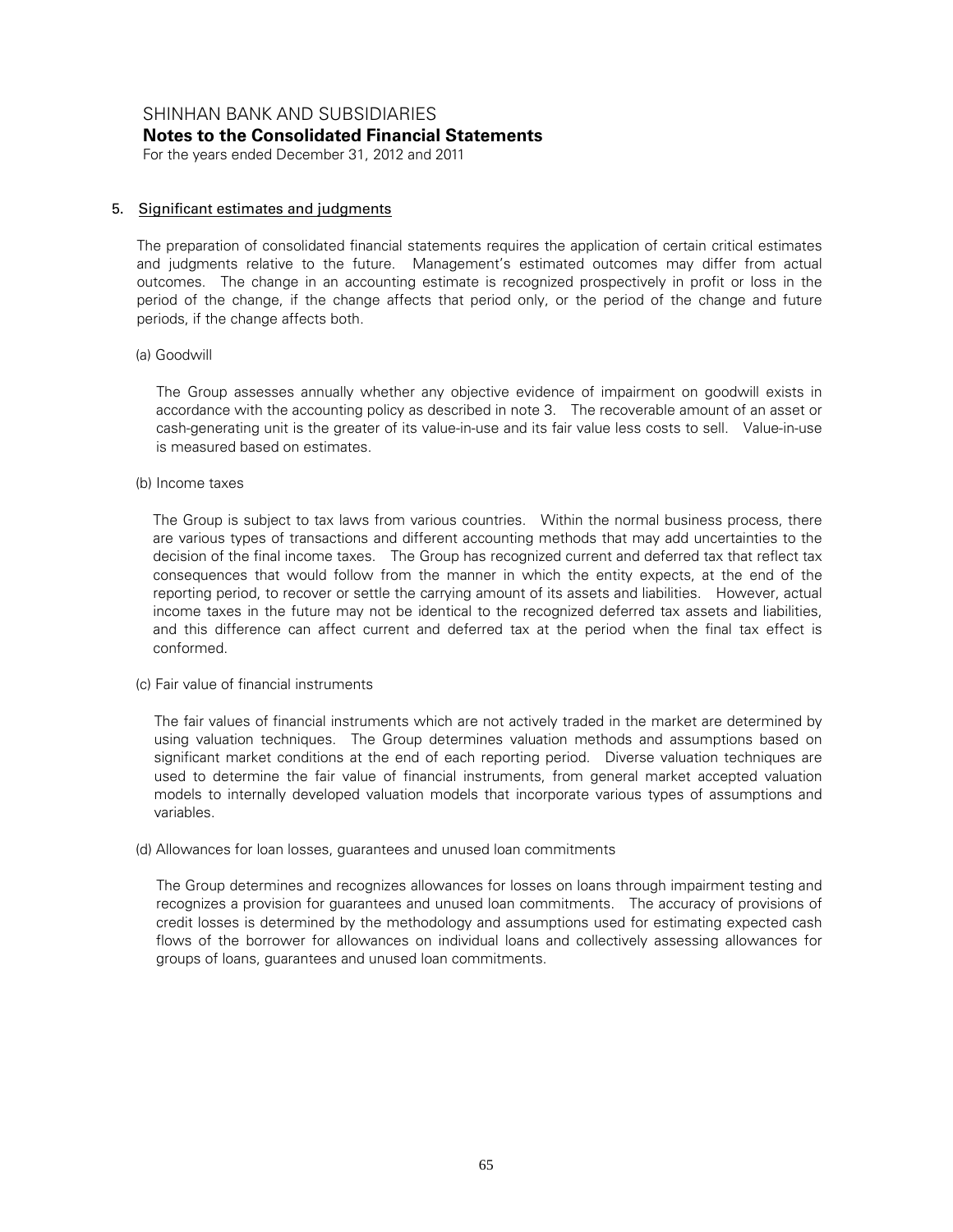For the years ended December 31, 2012 and 2011

#### 5. Significant estimate and judgment (continued)

(e) Defined benefit obligation

The present value of a defined benefit obligation that is measured by actuarial valuation methods uses various assumptions which can change according to various elements. The rate used to discount post-employment benefit obligations is determined by reference to market yields at the end of the reporting period on high quality corporate bonds. The currency and term of the corporate bonds are consistent with the currency and estimated term of the post-employment benefit obligations. Actuarial gains and losses including experience adjustments and the effects of changes in actuarial assumptions are recognized in profit or loss. Other significant assumptions related to defined benefit obligations are based on current market situations.

(f) Impairment of available-for-sale equity investments

When there is a significant or prolonged decline in the fair value of an investment in an equity instrument below its original cost, there is objective evidence that available-for-sale equity investments are impaired. Accordingly, the Group considers the decline in the fair value of more than 30% against the original cost as "significant decline" and the status when the market price for marketable equity less than the carrying amounts of instruments for a six consecutive months as a "prolonged decline". Since 2012, The Group changed its significant decline criteria from 50% to 30%, considering recent stock market volatility. In result, an additional W15,169 million of impairment loss on available-for-sale financial assets was recognized for the year ended December 31, 2012.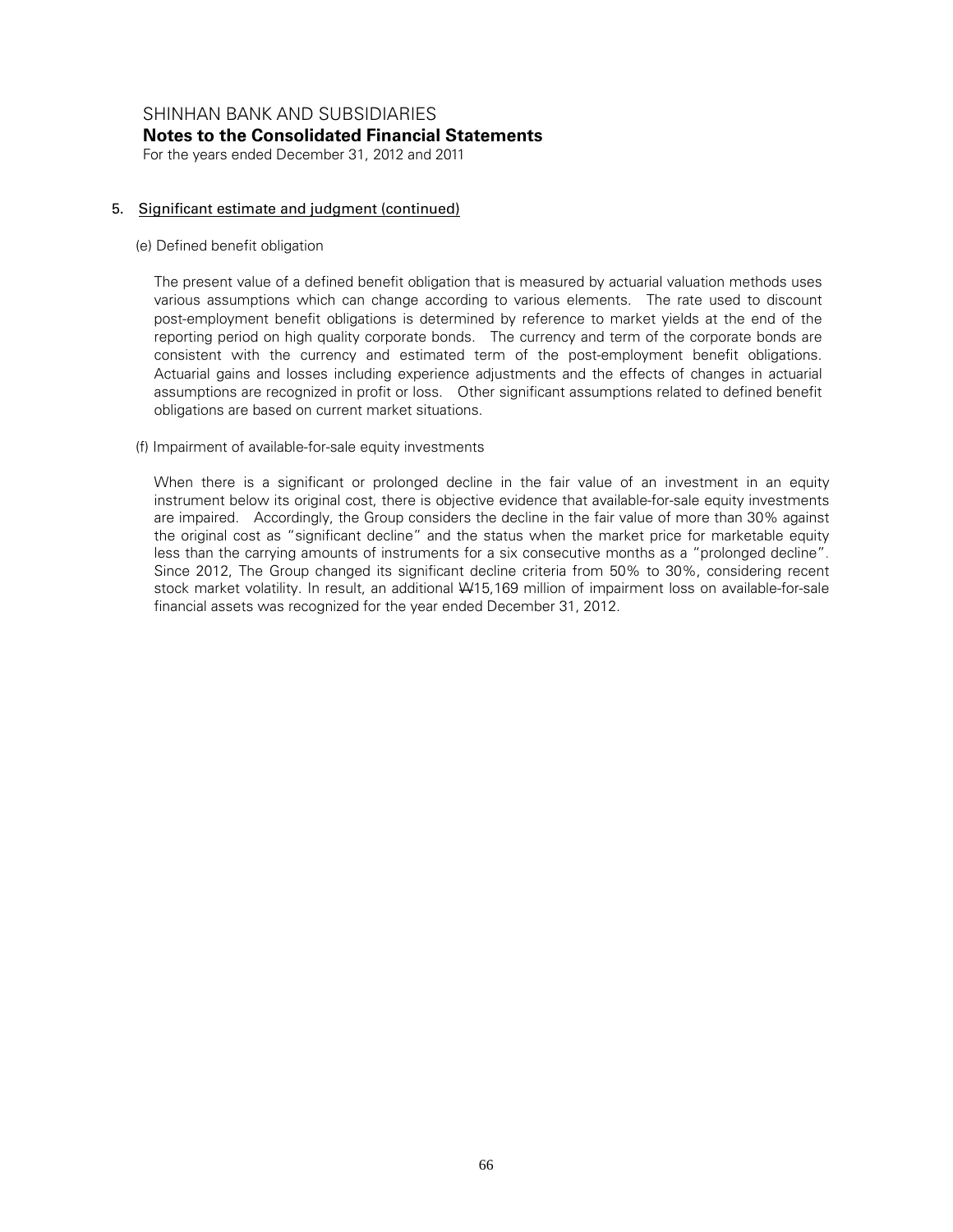For the years ended December 31, 2012 and 2011

#### 6. Operating segments

(a) The general descriptions of the Group's operating segments as of December 31, 2012 and 2011 were as follows:

| Description                       | Area of business                                                                                                                                                                                                                                                                             |  |  |  |  |
|-----------------------------------|----------------------------------------------------------------------------------------------------------------------------------------------------------------------------------------------------------------------------------------------------------------------------------------------|--|--|--|--|
| Retail banking                    | Loans to or deposits from individual customers, wealth management<br>customers, and institutions such as hospitals, airports and schools.                                                                                                                                                    |  |  |  |  |
| Corporate banking and<br>treasury | Loans to or deposits from corporations, including small or medium sized<br>companies and businesses related to investment banking.<br>Internal asset and liability management, trading of securities and<br>derivatives, investment portfolio management and other<br>related<br>businesses. |  |  |  |  |
| International Bank                | Supervision of overseas subsidiaries and branch operations and other<br>international businesses.                                                                                                                                                                                            |  |  |  |  |
| $Other(*)$                        | Administration of bank operations and Merchant Banking Account.                                                                                                                                                                                                                              |  |  |  |  |

(\*)The other segment include Shinhan Aitas classified as discontinued operation as of December 31, 2012.

The Group revised comparative information of the prior year, including for the years ended December 31, 2011, as a result of the Group restructing the composition of its operating segments.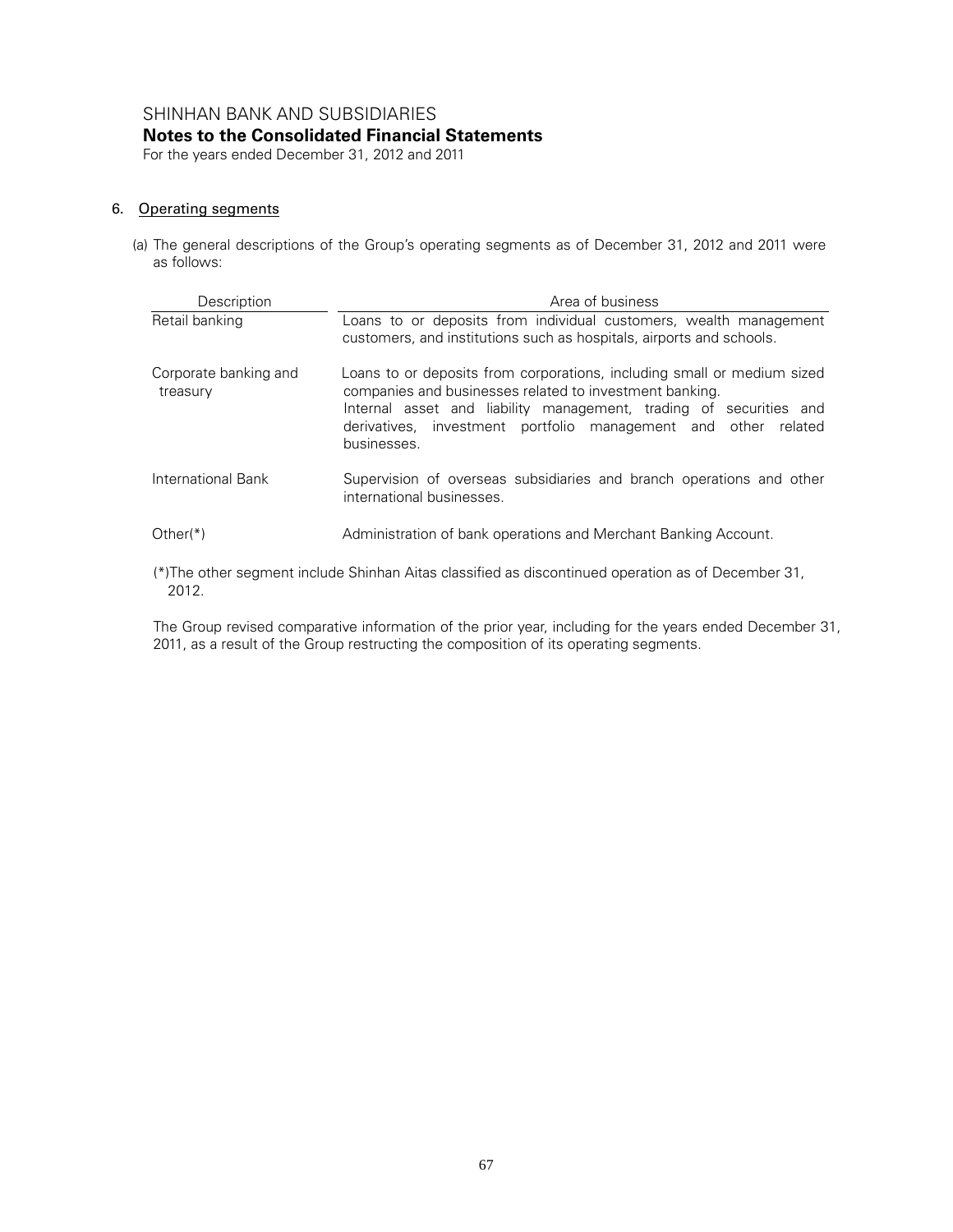# **Notes to the Consolidated Financial Statements**

For the years ended December 31, 2012 and 2011 (In millions of won)

# 6. Operating segments (continued)

(b) The following table financial performance for each operating segment for the years ended December 31, 2012 and 2011.

|                                                |   |             | 2012         |               |            |              |             |  |
|------------------------------------------------|---|-------------|--------------|---------------|------------|--------------|-------------|--|
|                                                |   |             | Corporate    | International |            | Consolidated |             |  |
|                                                |   | Retail      | and treasury | group         | Other      | adjustment   | Total       |  |
| Net interest income<br>Net fees and commission | ₩ | 2,428,399   | 1,049,010    | 288,688       | 969,717    | 15,272       | 4,751,086   |  |
| income (expense)                               |   | 589,043     | 275,065      | 47,578        | (83, 452)  | 7,909        | 836,143     |  |
| Net other expense                              |   | (2,349,673) | (436, 825)   | (125, 544)    | (496, 609) | (108, 040)   | (3,516,691) |  |
| Operating income                               |   | 667,769     | 887,250      | 210,722       | 389,656    | (84, 859)    | 2,070,538   |  |
| Other non-operating income<br>(expenses), net  |   | (13, 414)   | 5,501        | (1,692)       | 48,050     | (57, 279)    | (18, 834)   |  |
| Equity in income of associates                 |   |             |              |               |            | 21,897       | 21,897      |  |
| Income before income taxes                     |   | 654,355     | 892,751      | 209,030       | 437,706    | (120, 241)   | 2,073,601   |  |
| Income tax expenses                            |   | (132, 108)  | (181, 507)   | (53, 739)     | (90, 206)  | 33,618       | (423, 942)  |  |
| Income from continuing<br>operations           |   | 522,247     | 711,244      | 155,291       | 347,500    | (86, 623)    | 1,649,659   |  |
| Income from discontinued<br>operation          |   |             |              |               | 7,311      |              | 7,311       |  |
| Income for the year                            | ₩ | 522,247     | 711,244      | 155,291       | 354,811    | (86, 623)    | 1,656,970   |  |
| Attributable to:<br>Equity holder of the Group | ₩ | 522,247     | 711,244      | 155,291       | 354,811    | (86, 796)    | 1,656,797   |  |
|                                                |   |             |              |               |            |              |             |  |
| Non-controlling interests                      |   |             |              |               |            | 173          | 173         |  |
|                                                | W | 522,247     | 711,244      | 155,291       | 354,811    | (86, 623)    | 1,656,970   |  |

|                                                                  |   | 2011        |              |               |            |              |               |
|------------------------------------------------------------------|---|-------------|--------------|---------------|------------|--------------|---------------|
|                                                                  |   |             | Corporate    | International |            | Consolidated |               |
|                                                                  |   | Retail      | and treasury | group         | Other      | adjustment   | Total         |
| Net interest income<br>Net fees and commission                   | W | 2,587,324   | 1,013,951    | 259,548       | 1,048,984  | 60,820       | 4,970,627     |
| income (expense)                                                 |   | 610,569     | 279,177      | 45,580        | (70, 339)  | (2, 442)     | 862,545       |
| Net other expense                                                |   | (2,358,972) | (459, 041)   | (231, 861)    | (101, 588) | (8, 516)     | (3, 159, 978) |
| Operating income                                                 |   | 838,921     | 834,087      | 73,267        | 877,057    | 49,862       | 2,673,194     |
| Other non-operating income<br>(expenses), net                    |   | (15, 816)   | 1,639        | (1,832)       | (48, 784)  | 12,988       | (51, 805)     |
| Equity in income of associates                                   |   |             |              |               |            | 28,995       | 28,995        |
| Income before income taxes                                       |   | 823,105     | 835,726      | 71,435        | 828,273    | 91,845       | 2,650,384     |
| Income tax expenses                                              |   | (163, 452)  | (168, 205)   | (20,050)      | (167,093)  | (16,016)     | (534, 816)    |
| Income from continuing<br>operations<br>Income from discontinued |   | 659,653     | 667,521      | 51,385        | 661,180    | 75,829       | 2,115,568     |
| operation                                                        |   |             |              |               | 3,347      |              | 3,347         |
| Income for the year                                              | ₩ | 659,653     | 667,521      | 51,385        | 664,527    | 75,829       | 2,118,915     |
| Attributable to:                                                 |   |             |              |               |            |              |               |
| Equity holder of the Group                                       | ₩ | 659,653     | 667,521      | 51,385        | 664,527    | 75,335       | 2,118,421     |
| Non-controlling interests                                        |   |             |              |               |            | 494          | 494           |
|                                                                  | ₩ | 659,653     | 667,521      | 51,385        | 664,527    | 75,829       | 2,118,915     |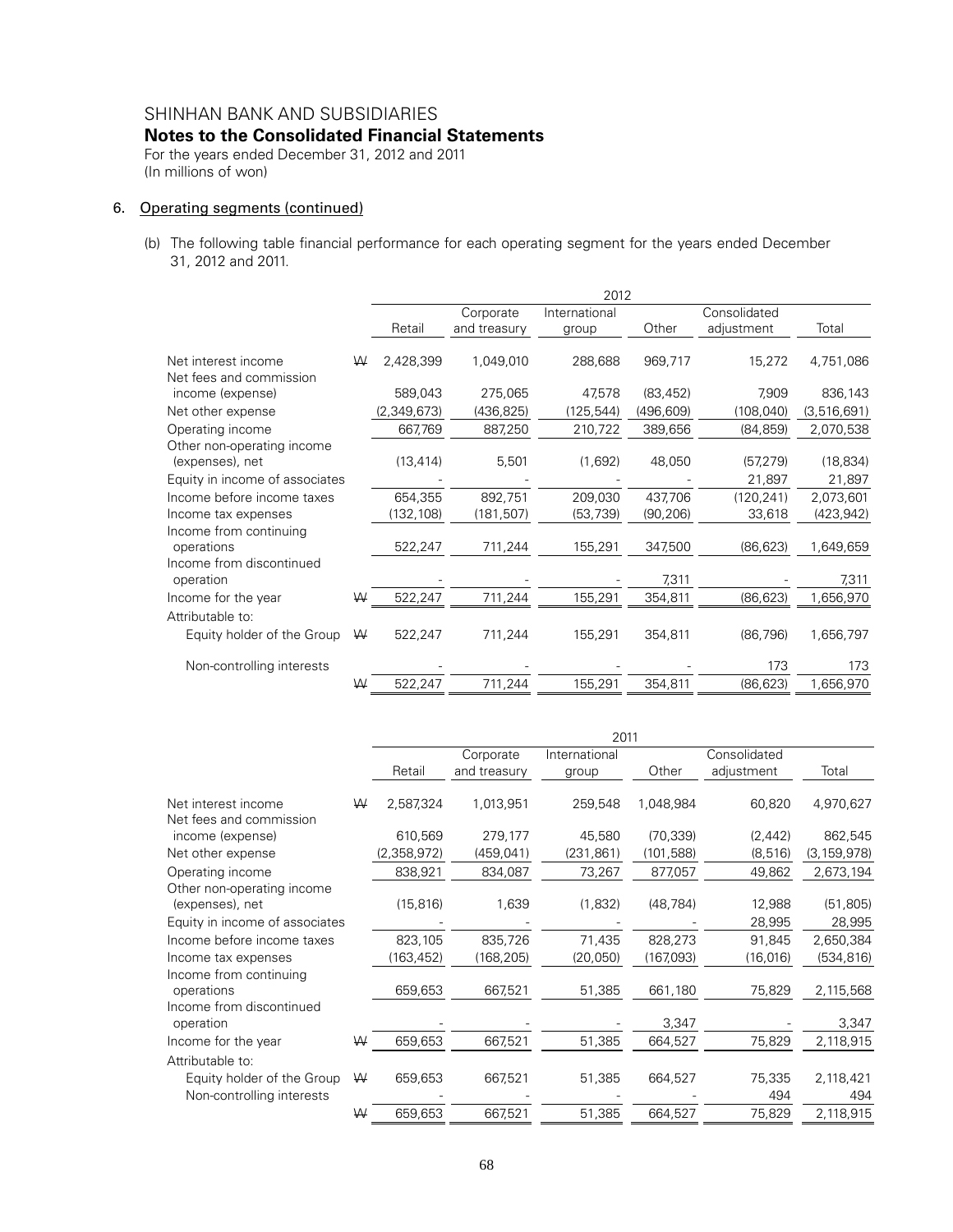#### **Notes to the Consolidated Financial Statements**

For the years ended December 31, 2012 and 2011 (In millions of won)

#### 6. Operating segments (continued)

(c) The following table provides information of the main assets for each operating segment as of December 31, 2012 and 2011.

|                                      |   | December 31, 2012 |                           |                        |           |                            |             |
|--------------------------------------|---|-------------------|---------------------------|------------------------|-----------|----------------------------|-------------|
|                                      |   | Retail            | Corporate<br>and treasury | International<br>group | Other     | Consolidated<br>adjustment | Total       |
| Trading assets                       | ₩ |                   | 5,606,443                 |                        | 329,266   | (576.199)                  | 5,359,510   |
| Loans<br>Available-for-sale          |   | 101,709,757       | 58.446.375                | 8.645.957              | 1.930.038 | (1,591,205)                | 169.140.922 |
| financial assets<br>Held-to-maturity |   |                   | 25,030,962                | 871.999                | 2.664.564 | (250, 777)                 | 28,316,748  |
| financial assets                     |   |                   | 8,789,842                 | 434,486                |           |                            | 9,224,328   |
|                                      | W | 101,709,757       | 97,873,622                | 9.952.442              | 4,923,868 | (2, 418, 181)              | 212,041,508 |

|                                      |   |            | December 31, 2011         |                        |           |                            |             |
|--------------------------------------|---|------------|---------------------------|------------------------|-----------|----------------------------|-------------|
|                                      |   | Retail     | Corporate<br>and treasury | International<br>group | Other     | Consolidated<br>adjustment | Total       |
| Trading assets                       | ₩ | ٠          | 7.479.525                 | ۰                      | 332.897   | (1,048,081)                | 6,764,341   |
| Loans<br>Available-for-sale          |   | 97,773,938 | 57.229.149                | 8,058,557              | 2,098,758 | (1.522.425)                | 163,637,977 |
| financial assets<br>Held-to-maturity |   |            | 23,609,648                | 726.981                | 2,874,480 | (485.426)                  | 26,725,683  |
| financial assets                     |   |            | 9.447.411                 | 454,979                | 32        |                            | 9,902,422   |
|                                      | ₩ | 97.773.938 | 97,765,733                | 9.240.517              | 5,306,167 | (3,055,932)                | 207,030,423 |

- (d) Financial information of geographical area
	- (i) The following table provides information of operating income by geographical area for the years ended December 31, 2012 and 2011.

|          |   | Operating revenue from<br>external consumers |            |            | Operating expense from<br>external consumers |           | Operating income from<br>external consumers |  |  |
|----------|---|----------------------------------------------|------------|------------|----------------------------------------------|-----------|---------------------------------------------|--|--|
|          |   | 2012                                         | 2011       | 2012       | 2011                                         | 2012      | 2011                                        |  |  |
| Domestic | W | 17,384,402                                   | 18,313,656 | 15,504,440 | 15,724,510                                   | 1,879,962 | 2,589,146                                   |  |  |
| Overseas |   | 1,188,408                                    | 464,604    | 997,832    | 380,556                                      | 190,576   | 84,048                                      |  |  |
|          | ₩ | 18,572,810                                   | 18,778,260 | 16,502,272 | 16,105,066                                   | 2,070,538 | 2,673,194                                   |  |  |

(ii) The following table provides information of non-current assets by geographical area as of December 31, 2012 and 2011.

|          |   | December 31, 2012 | December 31, 2011 |
|----------|---|-------------------|-------------------|
| Domestic | ₩ | 2.889.489         | 2,917,160         |
| Overseas |   | 51.554            | 62.172            |
|          | W | 2.941.043         | 2,979,332         |

(\*) Non-current assets as of December 31, 2012 and 2011 include property and equipment, intangible assets and investment properties.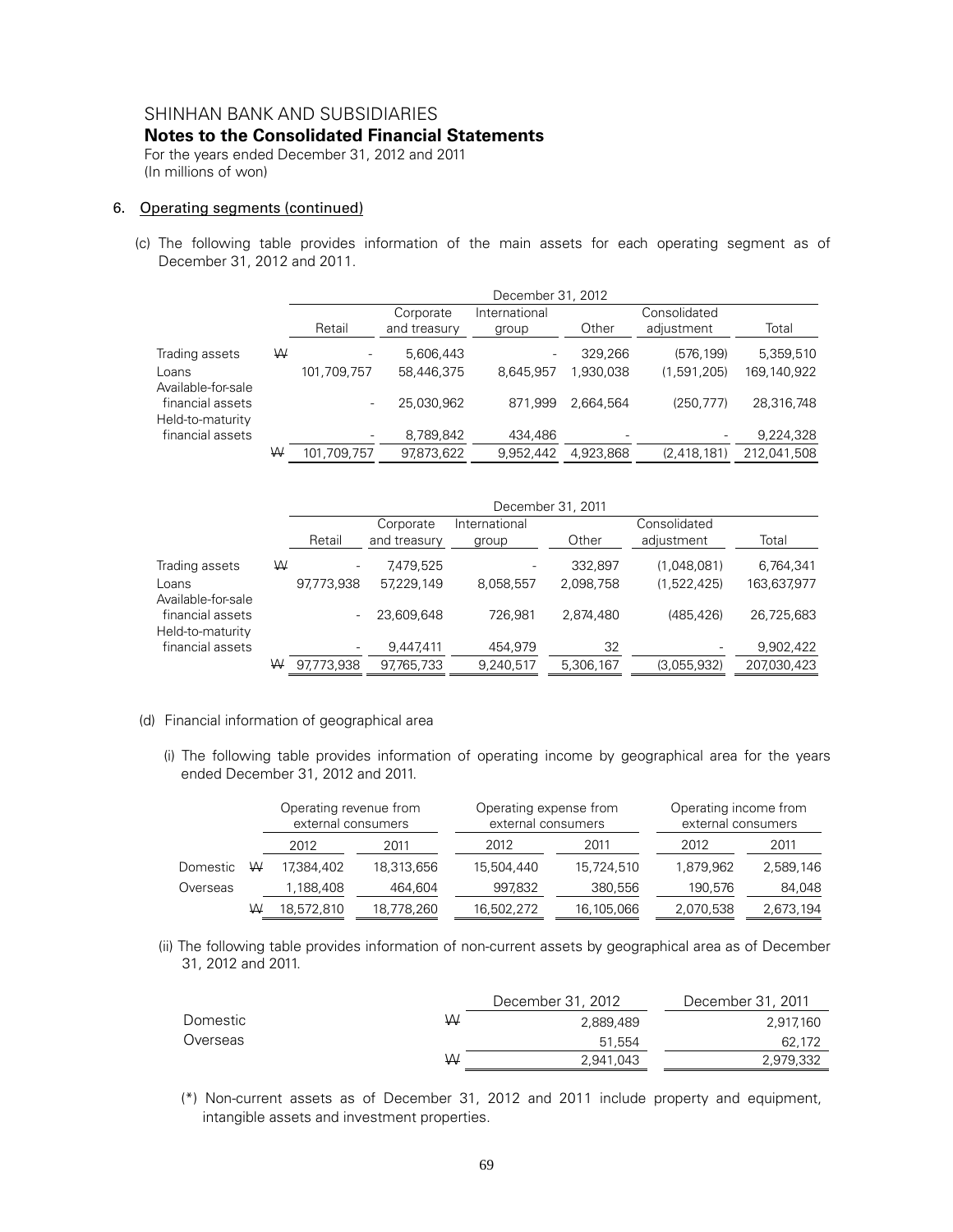# **Notes to the Consolidated Financial Statements**

For the years ended December 31, 2012 and 2011 (In millions of won)

## 7. Cash and due from banks

(a) Cash and due from banks as of December 31, 2012 and 2011 were as follows:

|                               |   | December 31, 2012 | December 31, 2011 |
|-------------------------------|---|-------------------|-------------------|
| Cash                          | W | 2,938,070         | 2,079,573         |
| Deposits in won:              |   |                   |                   |
| Reserve deposits              |   | 2,731,008         | 3,322,294         |
| Others                        |   | 775,767           | 2,102,225         |
|                               |   | 3,506,775         | 5,424,519         |
| Deposits in foreign currency: |   |                   |                   |
| Deposits                      |   | 1,555,138         | 1,431,164         |
| Time deposits                 |   | 1,147,638         | 1,627,044         |
| Others                        |   | 152,181           | 253,266           |
|                               |   | 2,854,957         | 3,311,474         |
| Allowance for impairment      |   | (4, 455)          | (32,163)          |
|                               | W | 9.295.347         | 10,783,403        |

(b) Restricted due from banks as of December 31, 2012 and 2011 were as follows:

|                               |   | December 31, 2012 | December 31, 2011 |
|-------------------------------|---|-------------------|-------------------|
| Deposits in won:              |   |                   |                   |
| Reserve deposits              | ₩ | 2,731,008         | 3,322,294         |
| <b>Others</b>                 |   | 740,738           | 1,201,546         |
|                               |   | 3,471,746         | 4,523,840         |
| Deposits in foreign currency: |   |                   |                   |
| Deposits                      |   | 403,370           | 658,642           |
| Time deposits                 |   | 14.101            | 11,425            |
| <b>Others</b>                 |   | 70,116            | 91,569            |
|                               |   | 487,587           | 761,636           |
|                               | W | 3,959,333         | 5,285,476         |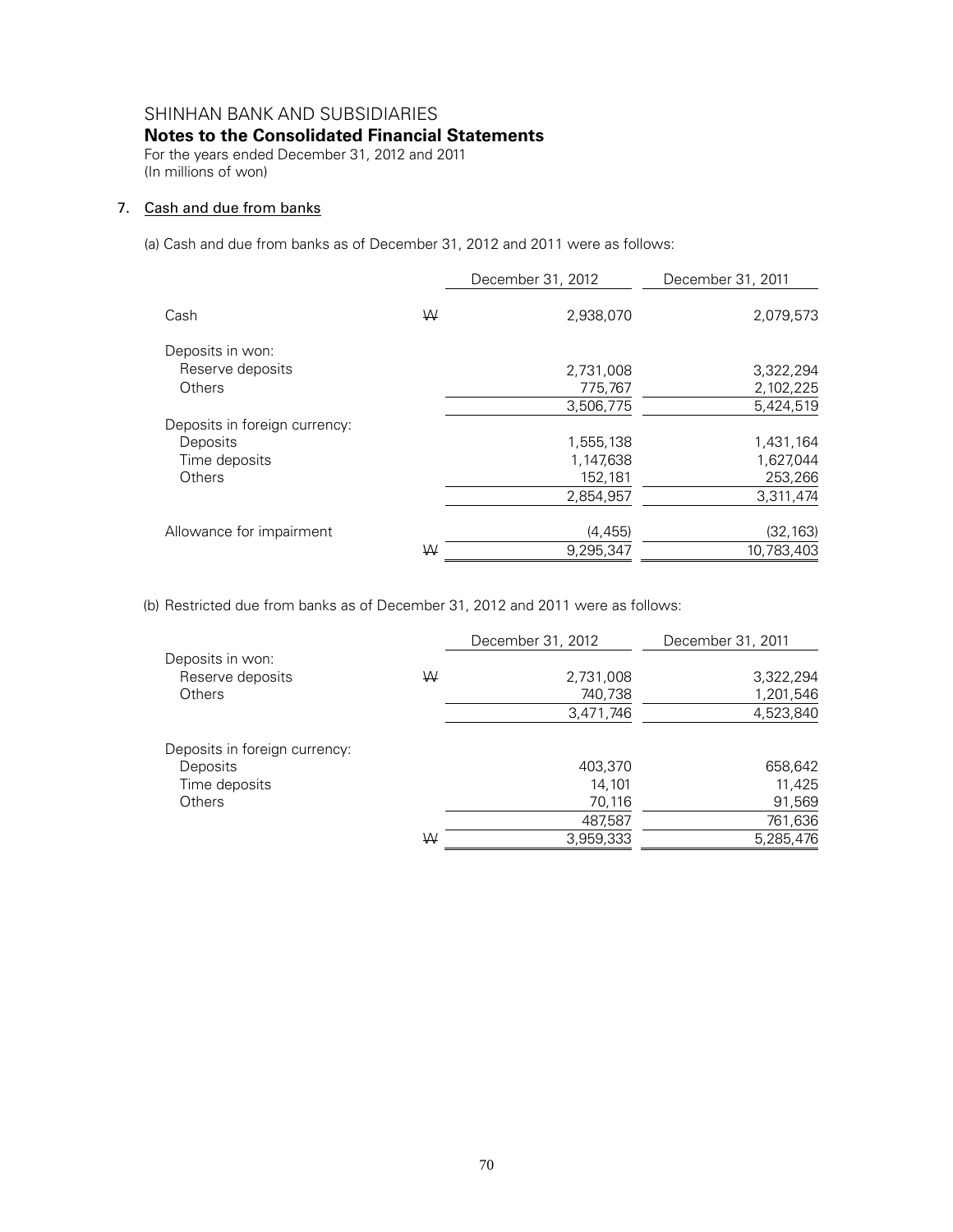## **Notes to the Consolidated Financial Statements**

For the years ended December 31, 2012 and 2011 (In millions of won)

## 8. Trading assets

Trading assets as of December 31, 2012 and 2011 were as follows:

|                          |   | December 31, 2012 | December 31, 2011 |
|--------------------------|---|-------------------|-------------------|
| Debt securities:         |   |                   |                   |
| Government               | W |                   | 197,371           |
| Financial institutions   |   |                   | 664,990           |
| Corporate bonds          |   |                   | 96,190            |
| Bills bought             |   | 2,766,861         | 3,005,346         |
| $CMA(*)$                 |   | 1,018,520         | 1,465,088         |
|                          |   | 3,785,381         | 5,428,985         |
| Equity securities:       |   |                   |                   |
| <b>Stocks</b>            |   | 125.724           | 92.272            |
| Beneficiary certificates |   | 1,010,477         | 901,650           |
|                          |   | 1,136,201         | 993,922           |
| Other:                   |   |                   |                   |
| Gold deposits            |   | 437,928           | 341,434           |
|                          | W | 5,359,510         | 6,764,341         |
|                          |   |                   |                   |

(\*) CMA: Cash management account deposits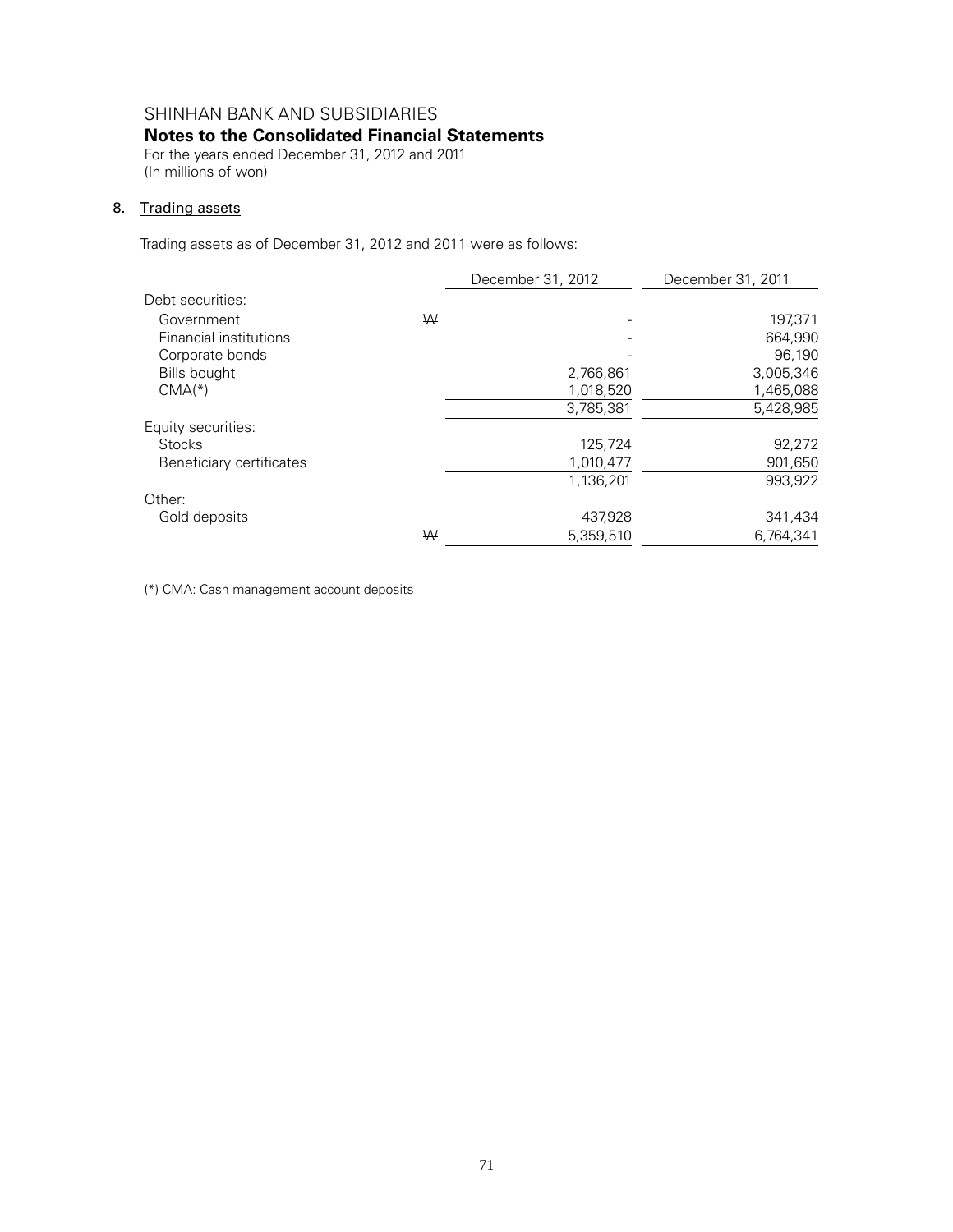## **Notes to the Consolidated Financial Statements**

For the years ended December 31, 2012 and 2011 (In millions of won)

## 9. Derivatives

(a) The notional amounts of derivatives as of December 31, 2012 and 2011 were as follows:

|                                               |   | December 31, 2012 | December 31, 2011 |
|-----------------------------------------------|---|-------------------|-------------------|
|                                               |   |                   |                   |
| Foreign currency related<br>Over the counter: |   |                   |                   |
| Currency forwards                             | W | 32,294,582        | 41,471,819        |
| Currency swaps                                |   | 11,688,685        | 12,572,854        |
| Currency options                              |   | 366,153           | 1,671,521         |
|                                               |   | 44,349,420        | 55,716,194        |
| Exchange traded:                              |   |                   |                   |
| Currency futures                              |   | 87,295            | 113,254           |
|                                               |   | 44,436,715        | 55,829,448        |
| Interest rates related                        |   |                   |                   |
| Over the counter:                             |   |                   |                   |
| Interest rate swaps                           |   | 77,650,591        | 86,905,640        |
| Interest rate options                         |   | 5,776,662         | 8,803,485         |
|                                               |   | 83,427,253        | 95,709,125        |
| Exchange traded:                              |   |                   |                   |
| Interest rate futures                         |   |                   | 41,860            |
|                                               |   | 83,427,253        | 95,750,985        |
| <b>Equity related</b>                         |   |                   |                   |
| Over the counter:                             |   |                   |                   |
| Equity options                                |   | 571,079           | 5,312,708         |
| Exchange traded:                              |   |                   |                   |
| Equity futures                                |   | 64,529            | 6,323             |
| Equity options                                |   | 2,606             | 23,475            |
|                                               |   | 67,135            | 29,798            |
|                                               |   | 638,214           | 5,342,506         |
| <b>Commodity related</b>                      |   |                   |                   |
| Over the counter:                             |   |                   |                   |
| Swaps and forwards                            |   |                   | 10,101            |
| Commodity options                             |   | 27,995            | 58,788            |
|                                               |   | 27,995            | 68,889            |
| Hedge                                         |   |                   |                   |
| Fair value hedge:                             |   |                   |                   |
| Interest rate swaps                           |   | 8,264,998         | 8,887,426         |
|                                               | W | 136,795,175       | 165,879,254       |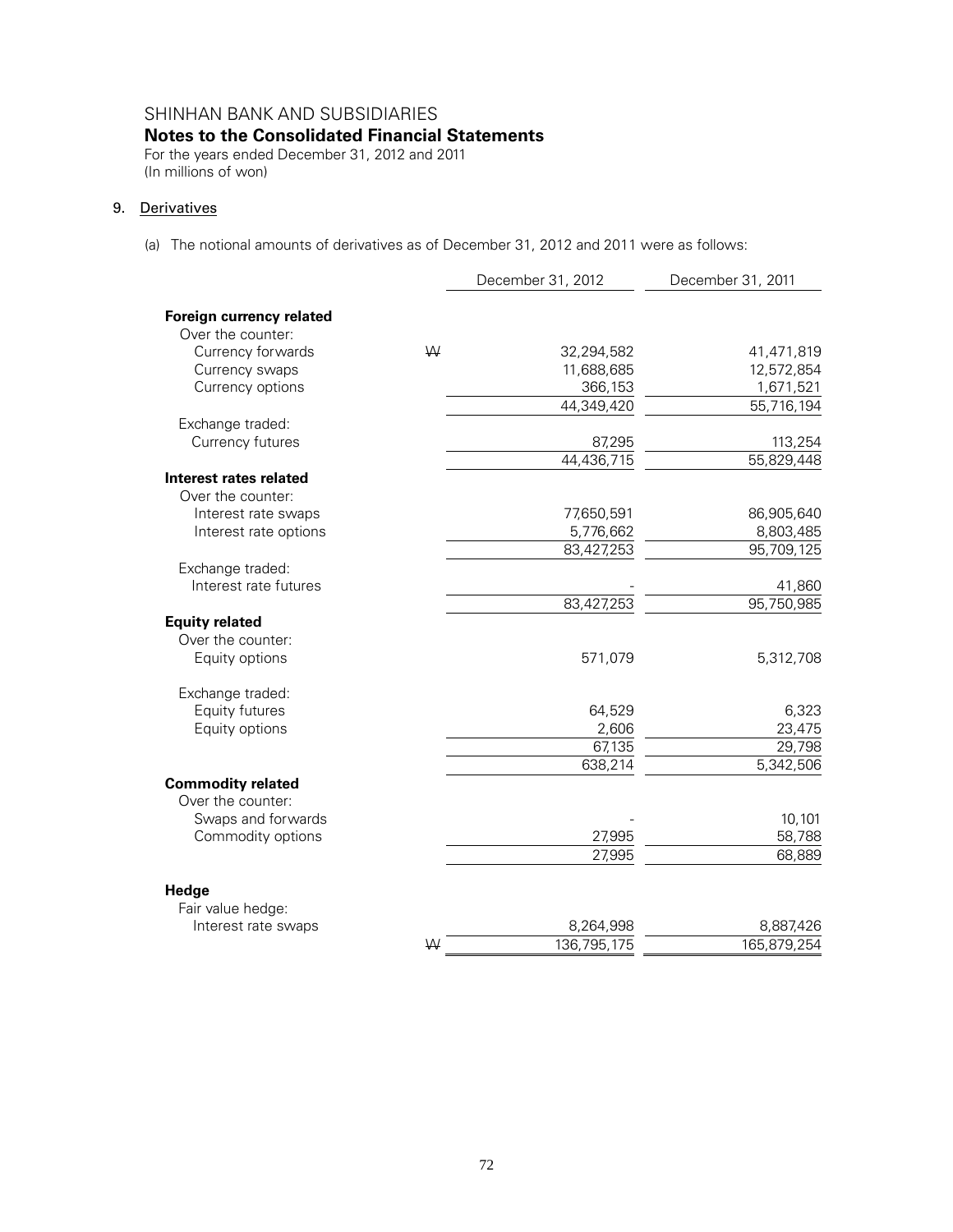## **Notes to the Consolidated Financial Statements**

For the years ended December 31, 2012 and 2011 (In millions of won)

#### 9. Derivatives (continued)

(b) Fair values of derivative instruments as of December 31, 2012 and 2011 were as follows:

|                          |   | December 31, 2012 |             | December 31, 2011 |             |
|--------------------------|---|-------------------|-------------|-------------------|-------------|
|                          |   | Assets            | Liabilities | Assets            | Liabilities |
| Foreign currency related |   |                   |             |                   |             |
| Over the counter:        |   |                   |             |                   |             |
| Currency forwards        | W | 507,243           | 611,723     | 623,710           | 433,652     |
| Currency swaps           |   | 360,967           | 256,162     | 450,006           | 567,011     |
| Currency options         |   | 24,955            | 11          | 113,241           | 7,798       |
|                          |   | 893,165           | 867,896     | 1,186,957         | 1,008,461   |
| Interest rates related   |   |                   |             |                   |             |
| Over the counter:        |   |                   |             |                   |             |
| Interest rate swaps      |   | 652,262           | 541,396     | 642,675           | 544,953     |
| Interest rate options    |   | 23,921            | 33,297      | 32,998            | 36,611      |
|                          |   | 676,183           | 574,693     | 675,673           | 581,564     |
| <b>Equity related</b>    |   |                   |             |                   |             |
| Over the counter:        |   |                   |             |                   |             |
| Equity options           |   | 13,842            | 6,026       | 23,090            | 18,479      |
| Exchange traded:         |   |                   |             |                   |             |
| Equity options           |   | 16                |             | 16                | 4           |
|                          |   | 13,858            | 6,026       | 23,106            | 18,483      |
| <b>Commodity related</b> |   |                   |             |                   |             |
| Over the counter:        |   |                   |             |                   |             |
| Swaps and forwards       |   |                   |             | 1,191             | 1,191       |
| Commodity options        |   | 371               | 371         | 1,067             | 1,067       |
|                          |   | 371               | 371         | 2,258             | 2,258       |
| Hedge                    |   |                   |             |                   |             |
| Fair value hedge:        |   |                   |             |                   |             |
| Interest rate swaps      |   | 260,137           | 88,836      | 265,830           | 115,952     |
|                          | W | 1,843,714         | 1,537,822   | 2,153,824         | 1,726,718   |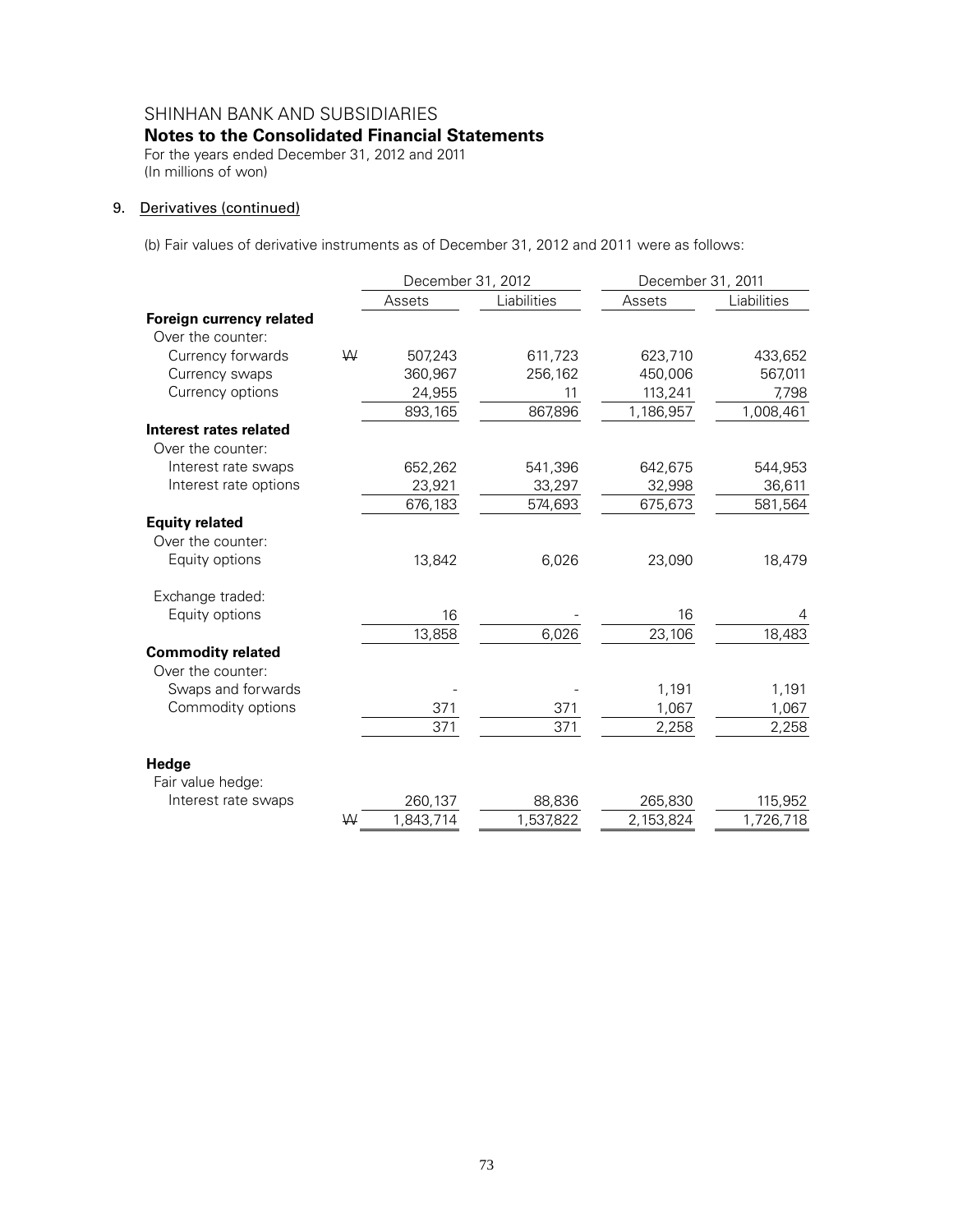## **Notes to the Consolidated Financial Statements**

For the years ended December 31, 2012 and 2011 (In millions of won)

## 9. Derivatives (continued)

(c) Net gain (loss) on valuation of derivatives for the years ended December 31, 2012 and 2011 were as follows:

|                         |    | 2012       | 2011       |
|-------------------------|----|------------|------------|
| <b>Foreign currency</b> |    |            |            |
| Over the counter:       |    |            |            |
| Currency forwards       | W. | (166, 320) | 178,066    |
| Currency swaps          |    | 185,693    | (101, 656) |
| Currency options        |    | (9,407)    | 6,244      |
|                         |    | 9,966      | 82,654     |
| Interest rates          |    |            |            |
| Over the counter:       |    |            |            |
| Interest rate swaps     |    | (11, 835)  | 42,539     |
| Interest rate options   |    | 985        | (3,502)    |
|                         |    | (10, 850)  | 39,037     |
| <b>Equity</b>           |    |            |            |
| Over the counter:       |    |            |            |
| Equity options          |    | 6,999      | 2,235      |
| Exchange traded:        |    |            |            |
| Equity options          |    | (6)        | (18)       |
|                         |    | 6,993      | 2,217      |
| <b>Commodity</b>        |    |            |            |
| Over the counter:       |    |            |            |
| Swaps and forwards      |    |            | 3          |
| Commodity options       |    | 46         | 327        |
|                         |    | 46         | 330        |
| Hedge                   |    |            |            |
| Fair value hedge:       |    |            |            |
| Interest rate swaps     |    | 19,202     | 44,377     |
|                         | W  | 25,357     | 168,615    |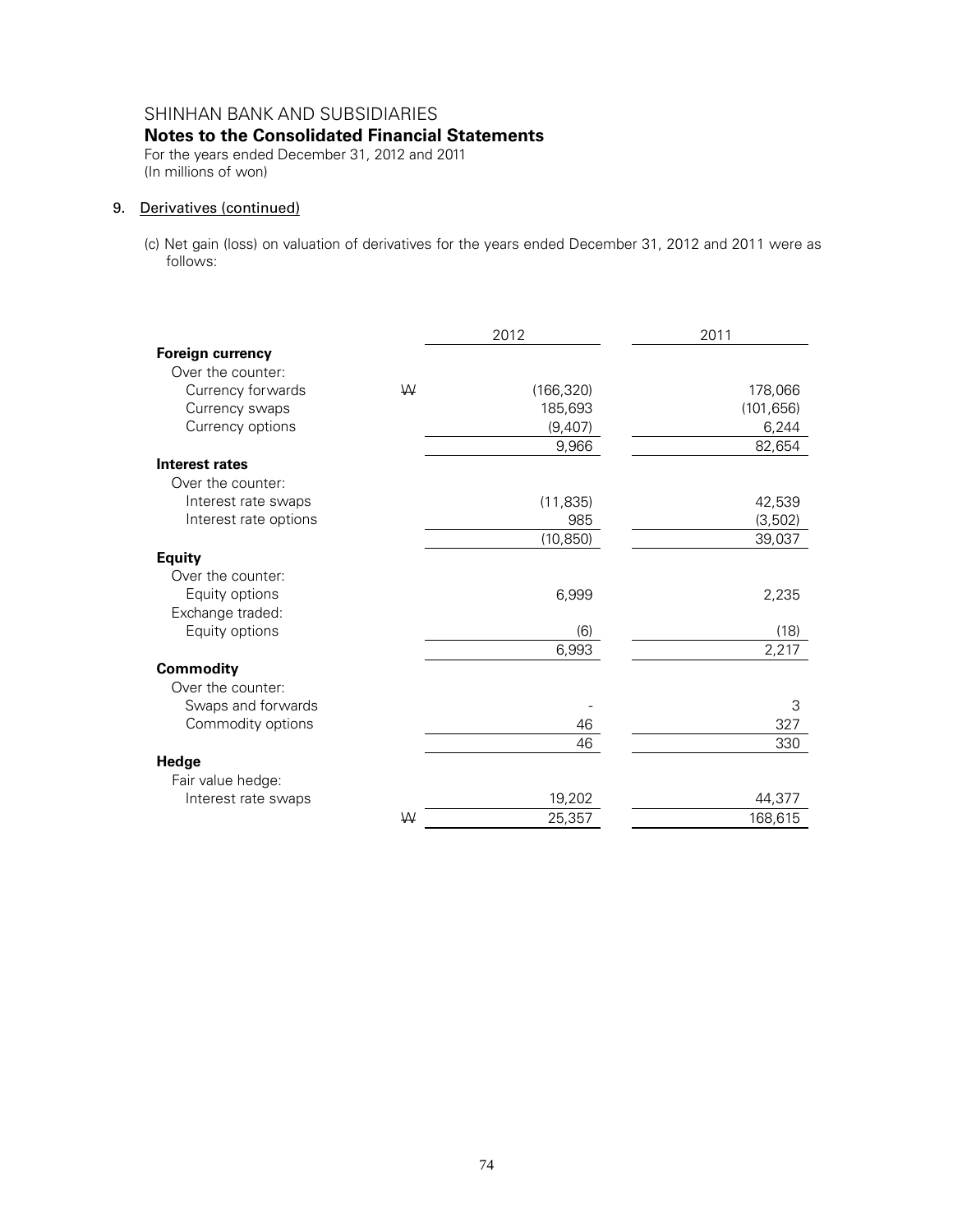## **Notes to the Consolidated Financial Statements**

For the years ended December 31, 2012 and 2011 (In millions of won)

#### 9. Derivatives (continued)

(d) Gain or loss on fair value hedges for the years ended December 31, 2012 and 2011 were as follows:

|                     |   | 2012      | 2011      |
|---------------------|---|-----------|-----------|
| Hedged items        | ₩ | (18, 662) | (51, 283) |
| Hedging instruments |   | 19,840    | 29,460    |
|                     | W | 1.178     | (21, 823) |

#### (e) Hedge of net investment in foreign operations

For some of net investments in foreign operations, the hedge accounting is applied. The gain or loss on the hedging instruments which is reflected to overseas operations translation for the years ended December 31, 2012 and 2011 were as follows:

|                                            |   | 2012   | 2011    |
|--------------------------------------------|---|--------|---------|
| Borrowings in foreign currency             | W | 56.314 | (4.790) |
| Debt securities issued in foreign currency |   | 25,782 |         |
|                                            | W | 82.096 | (4.790) |

#### 10. Loans

(a) Loans as of December 31, 2012 and 2011 were as follows

|                                          |   | December 31, 2012 | December 31, 2011 |
|------------------------------------------|---|-------------------|-------------------|
| Household loans                          | W | 70.451.445        | 66,051,757        |
| Corporate Ioans                          |   | 92,671,987        | 91,771,228        |
| Public and other                         |   | 3,061,975         | 4,885,462         |
| Loans to banks                           |   | 4,477,129         | 2,440,930         |
| Card receivables                         |   | 2,474             | 1,572             |
|                                          |   | 170,665,010       | 165,150,949       |
| Deferred loan origination costs and fees |   | 235,483           | 175,056           |
|                                          |   | 170,900,493       | 165,326,005       |
| Allowance for impairment                 |   | (1,759,571)       | (1,688,028)       |
|                                          | W | 169,140,922       | 163,637,977       |
|                                          |   |                   |                   |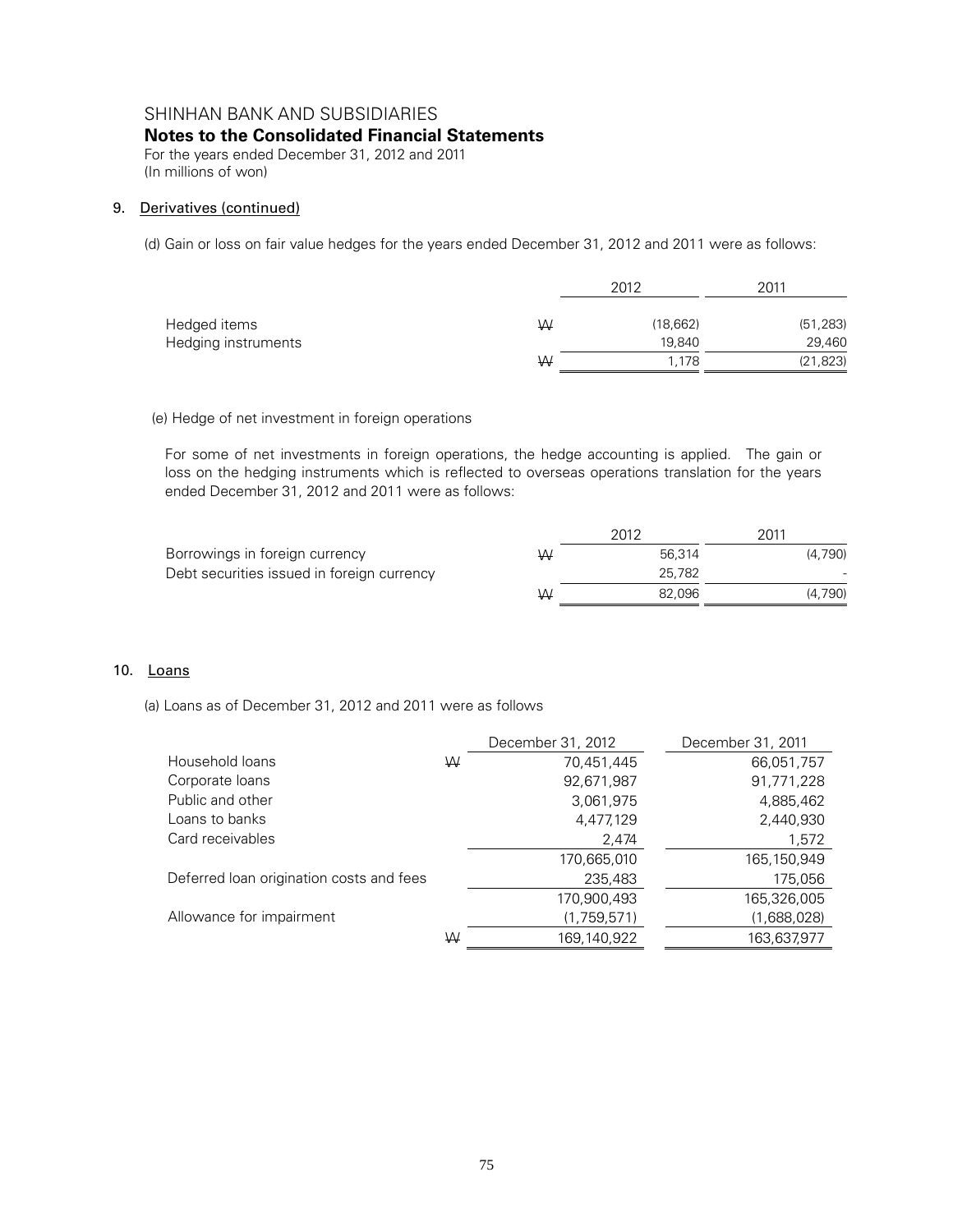#### **Notes to the Consolidated Financial Statements**

For the years ended December 31, 2012 and 2011 (In millions of won)

#### 10. Loans (continued)

(b) Changes in the allowance for impairment for the years ended December 31, 2012 and 2011 were as follows:

|                         |   | 2012          |            |            |         |                 |            |
|-------------------------|---|---------------|------------|------------|---------|-----------------|------------|
|                         |   | Due           |            | Loans      |         |                 |            |
|                         |   | from<br>banks | Household  | Corporate  | Other   | Other<br>assets | Total      |
| Beginning balance       | ₩ | 32.163        | 204.628    | 1,451,339  | 32,061  | 76,673          | 1,796,864  |
| Provision for (reversal |   |               |            |            |         |                 |            |
| of) allowance           |   | (27,708)      | 157,503    | 698,391    | (6,893) | (3.577)         | 817,716    |
| Write-offs              |   |               | (108, 482) | (604, 851) |         | (590)           | (713, 923) |
| Effect of discounting   |   |               |            | (60.341)   |         |                 | (60.341)   |
| Allowance related to    |   |               |            |            |         |                 |            |
| loans transferred       |   |               | (17, 222)  | (83, 212)  |         |                 | (100, 434) |
| Recoveries              |   |               | 30,110     | 65,635     |         | 93              | 95,838     |
| $Others(*)$             |   |               |            | 905        |         | (10, 655)       | (9,750)    |
| Ending balance          | ₩ | 4.455         | 266.537    | 1.467.866  | 25.168  | 61,944          | 1.825.970  |

(\*) Other changes were due to debt restructuring, debt-equity swap, foreign exchange rate and disposal of subsidiary, etc.

|                         |   | 2011   |           |            |          |          |            |
|-------------------------|---|--------|-----------|------------|----------|----------|------------|
|                         |   | Due    |           | Loans      |          |          |            |
|                         |   | from   |           |            |          | Other    |            |
|                         |   | banks  | Household | Corporate  | Other    | assets   | Total      |
| Beginning balance       | W | 14,107 | 179.357   | 1,665,182  | 47,111   | 88.564   | 1,994,321  |
| Provision for (reversal |   |        |           |            |          |          |            |
| of) allowance           |   | 18,056 | 59,870    | 589,831    | (15,050) | (7.048)  | 645,659    |
| Write-offs              |   |        | (64.090)  | (733, 514) |          | (2,649)  | (800, 253) |
| Effect of discounting   |   |        |           | (54,673)   |          |          | (54, 673)  |
| Allowance related to    |   |        |           |            |          |          |            |
| loans transferred       |   |        | (11,090)  | (125, 448) |          |          | (136, 538) |
| Recoveries              |   |        | 40.581    | 88,562     |          | 205      | 129,348    |
| $Others(*)$             |   |        |           | 21,399     |          | (2, 399) | 19,000     |
| Ending balance          | ₩ | 32,163 | 204,628   | 1,451,339  | 32,061   | 76,673   | 1,796,864  |

(\*) Other changes were due to debt restructuring, debt-equity swap and foreign exchange rate, etc.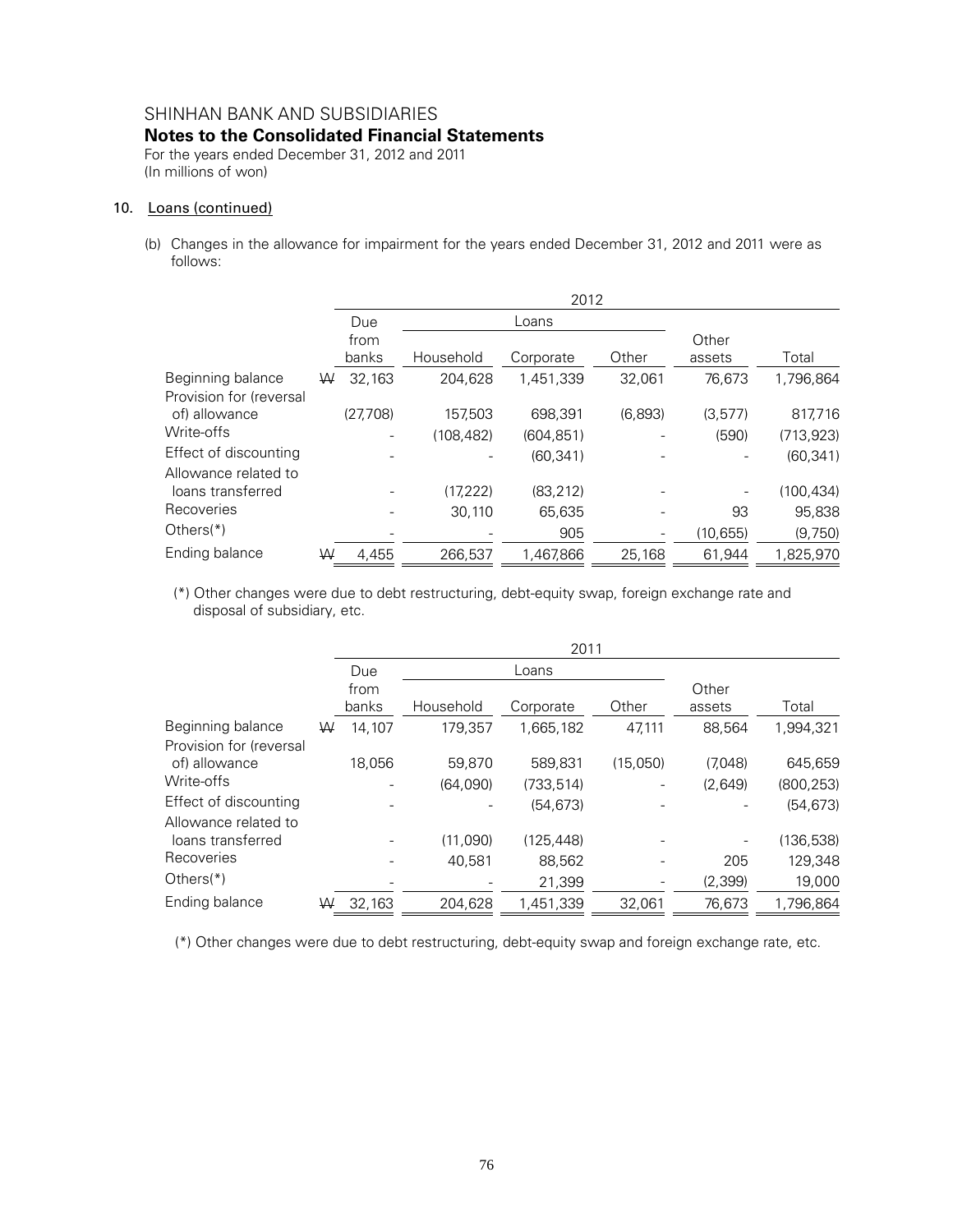# **Notes to the Consolidated Financial Statements**

For the years ended December 31, 2012 and 2011 (In millions of won)

#### 10. Loans (continued)

(c) Finance lease receivables was fully recovered as of December 31, 2012 and finance lease receivables as of December 31, 2011 was as follows:

|                    |   | December 31, 2011 |                |                  |                |  |
|--------------------|---|-------------------|----------------|------------------|----------------|--|
|                    |   |                   |                | Present value of |                |  |
|                    |   | Gross             | Unearned       | minimum lease    | Unguaranteed   |  |
|                    |   | investment        | finance income | payment          | residual value |  |
| Less than one year | W | 22,996            | 1.113          | 9.950            | 11,933         |  |

(d) Changes in deferred loan origination costs for the years ended December 31, 2012 and 2011 were as follows:

|                   |   | 2012      | 2011     |
|-------------------|---|-----------|----------|
| Beginning balance | W | 175.056   | 51.787   |
| Loan originations |   | 185.247   | 156.348  |
| Amortization      |   | (124.820) | (33,079) |
| Ending balance    | W | 235,483   | 175,056  |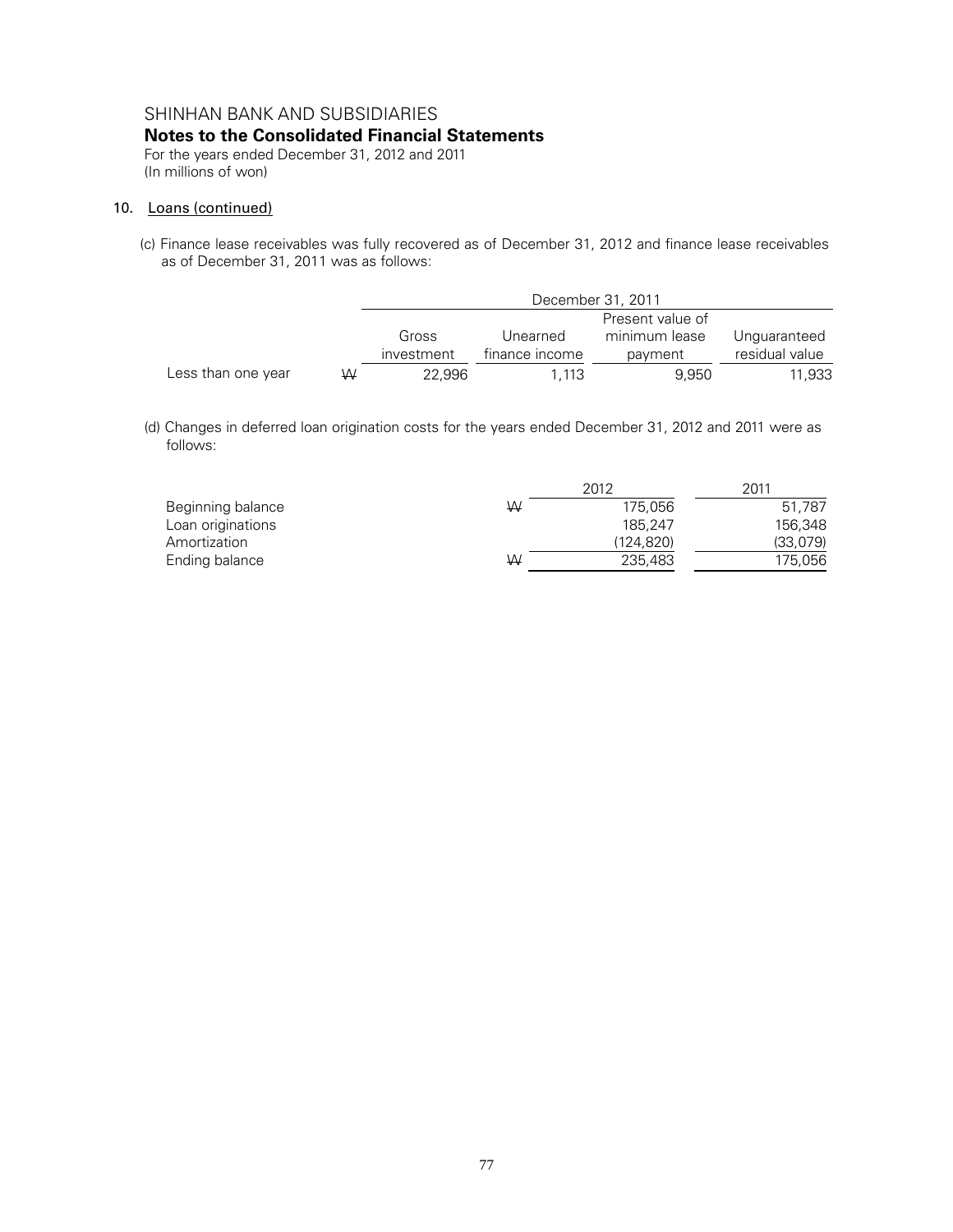#### **Notes to the Consolidated Financial Statements**

For the years ended December 31, 2012 and 2011 (In millions of won)

#### 11. Available-for-sale financial assets and held-to-maturity financial assets

(a) Details of available-for-sale financial assets and held-to-maturity financial assets as of December 31, 2012 and 2011 were as follows:

|                                      |   | December 31, 2012 | December 31, 2011 |
|--------------------------------------|---|-------------------|-------------------|
| Available-for-sale financial assets: |   |                   |                   |
| Debt securities:                     |   |                   |                   |
| Government bonds                     | W | 3,951,526         | 3,369,906         |
| Financial institutions bonds         |   | 11,849,658        | 11,786,976        |
| Corporate bonds and others           |   | 9,013,452         | 7,839,942         |
| <b>Others</b>                        |   |                   | 39,998            |
|                                      |   | 24,814,636        | 23,036,822        |
| Equity securities(*):                |   |                   |                   |
| <b>Stocks</b>                        |   | 2,879,823         | 3,120,251         |
| Equity investments                   |   | 402,837           | 377,444           |
| Beneficiary certificates             |   | 195,778           | 151,096           |
| <b>Others</b>                        |   | 23,674            | 40,070            |
|                                      |   | 3,502,112         | 3,688,861         |
|                                      | W | 28,316,748        | 26,725,683        |
| Held-to-maturity financial assets:   |   |                   |                   |
| Debt securities:                     |   |                   |                   |
| Government bonds                     | W | 4,981,642         | 5,282,523         |
| Financial institutions bonds         |   | 1,101,275         | 1,423,904         |
| Corporate bonds and others           |   | 3,141,411         | 3,195,995         |
|                                      | ₩ | 9,224,328         | 9,902,422         |

(\*) Equity securities with no quoted market prices in active markets and for which the fair value cannot be measured reliably are recorded at cost of W61,720 million, W276,077 million as of December 31, 2012 and 2011, respectively.

(b) Gain or loss on sale of available-for-sale financial assets for the years ended December 31, 2012 and 2011 were as follows:

|                                                     |   | 2012     | 2011     |
|-----------------------------------------------------|---|----------|----------|
| Gain on sale of available-for-sale financial assets | ₩ | 327.679  | 657.929  |
| Loss on sale of available-for-sale financial assets |   | (14.041) | (15.205) |
|                                                     | W | 313.638  | 642.724  |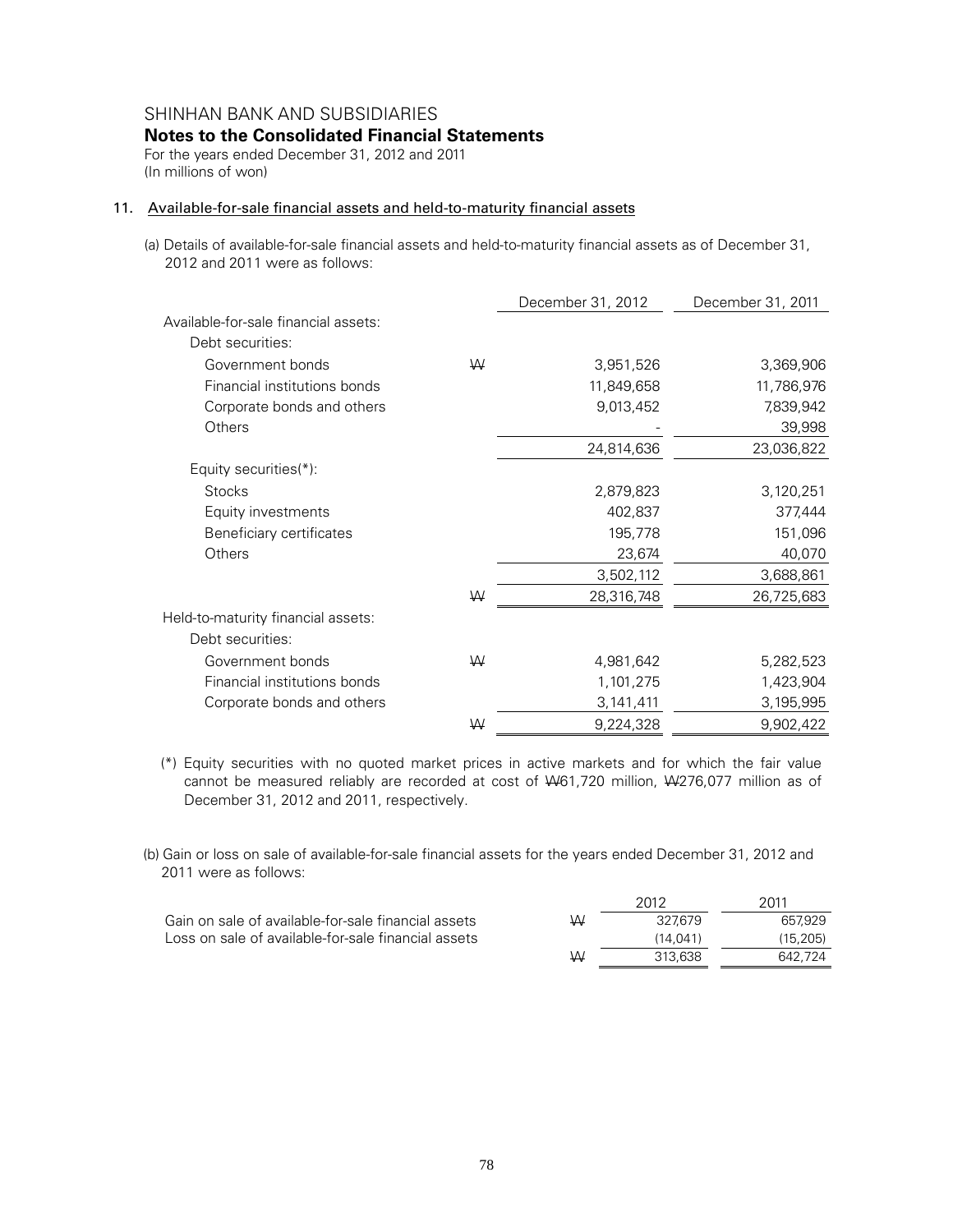## **Notes to the Consolidated Financial Statements**

For the years ended December 31, 2012 and 2011 (In millions of won)

#### 12. Property and equipment

(a) Property and equipment as of December 31, 2012 and 2011 were as follows:

|   | December 31, 2012 |               |            |  |  |
|---|-------------------|---------------|------------|--|--|
|   |                   | Accumulated   |            |  |  |
|   | Acquisition cost  | depreciation  | Book value |  |  |
| W | 1,267,928         |               | 1,267,928  |  |  |
|   | 727,692           | (80,980)      | 646,712    |  |  |
|   | 1,445,690         | (1, 145, 282) | 300,408    |  |  |
| W | 3,441,310         | (1,226,262)   | 2,215,048  |  |  |
|   |                   |               |            |  |  |

|                  |   | December 31, 2011<br>Accumulated |              |            |  |  |
|------------------|---|----------------------------------|--------------|------------|--|--|
|                  |   |                                  |              |            |  |  |
|                  |   | Acquisition cost                 | depreciation | Book value |  |  |
| Land             | W | 1,264,745                        |              | 1,264,745  |  |  |
| <b>Buildings</b> |   | 699,792                          | (53,684)     | 646,108    |  |  |
| <b>Others</b>    |   | 1,379,842                        | (1,124,608)  | 255,234    |  |  |
|                  | W | 3,344,379                        | (1,178,292)  | 2,166,087  |  |  |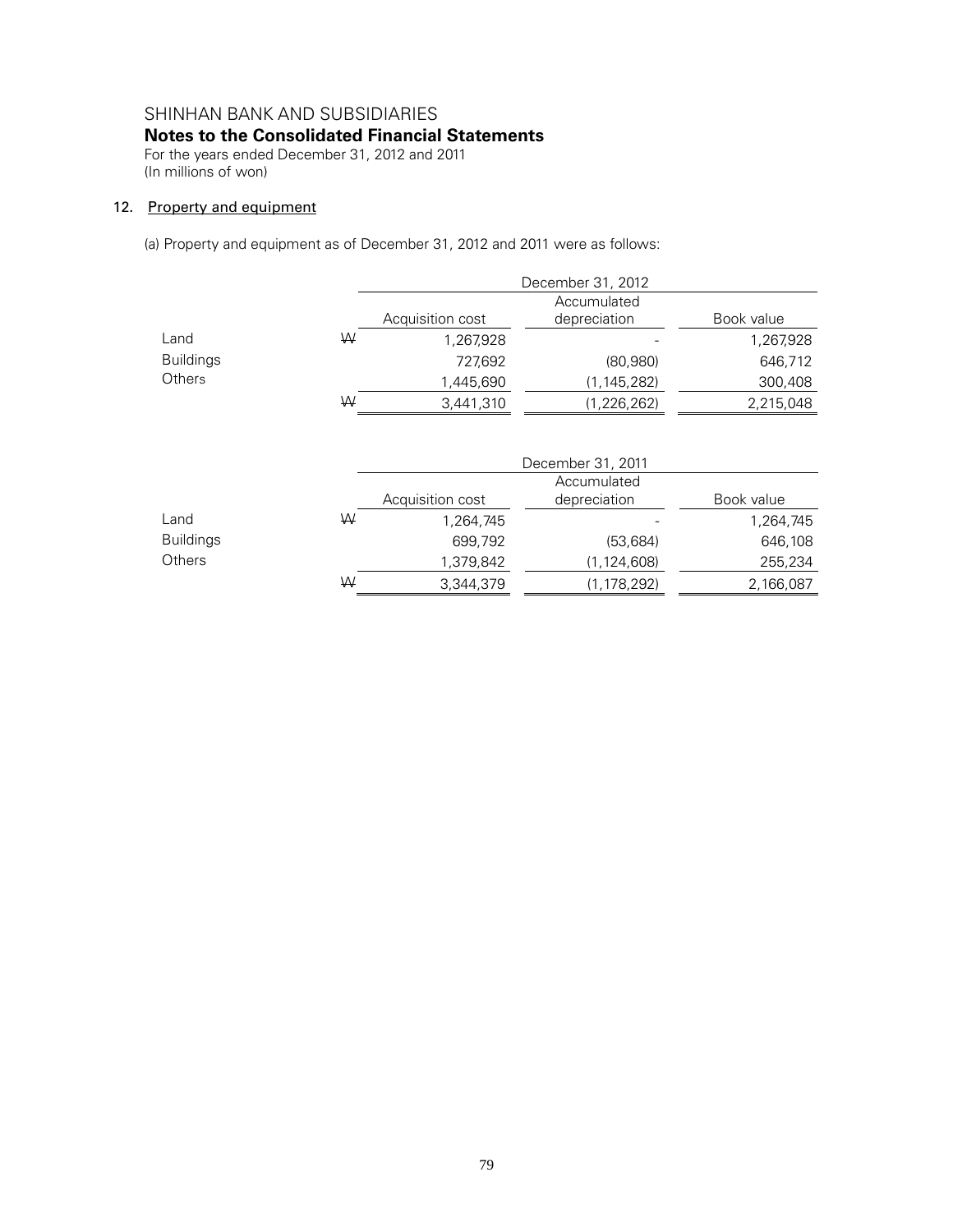#### **Notes to the Consolidated Financial Statements**

For the years ended December 31, 2012 and 2011 (In millions of won)

#### 12. Property and equipment (continued)

(b) Changes in property and equipment for the years ended December 31, 2012 and 2011 were as follows :

|                               |   | 2012      |                  |            |            |
|-------------------------------|---|-----------|------------------|------------|------------|
|                               |   | Land      | <b>Buildings</b> | Others     | Total      |
| Beginning balance             | W | 1,264,745 | 646,108          | 255,234    | 2,166,087  |
| Acquisitions (*1,2,4)         |   | 1,700     | 40.957           | 174,773    | 217,430    |
| Disposals(*1,3)               |   | (180)     | (7, 191)         | (12, 449)  | (19, 820)  |
| Depreciation                  |   |           | (28, 360)        | (113, 243) | (141, 603) |
| Amounts transferred from (to) |   |           |                  |            |            |
| investment properties         |   | 3.241     | (682)            |            | 2,559      |
| Effects of foreign currency   |   |           |                  |            |            |
| movements                     |   | (180)     | (1,401)          | (2,724)    | (4,305)    |
| Disposal of subsidiary        |   | (1,398)   | (2,719)          | (1, 183)   | (5,300)    |
| Ending balance                | W | 1.267.928 | 646.712          | 300,408    | 2.215.048  |

(\*1) W13,651 million transferred from construction-in progress was included.

(\*2) W960 million of provision for the asset retirement related to newly acquired assets was included.

(\*3) W513 million of write-off was included.

(\*4) Regarding discontinued operation, W1,025 million of acquisitions and W636 million of depreciation were included.

|                                                                                  |   | 2011      |                  |            |            |
|----------------------------------------------------------------------------------|---|-----------|------------------|------------|------------|
|                                                                                  |   | Land      | <b>Buildings</b> | Other      | Total      |
| Beginning balance                                                                | W | 1,280,374 | 647,129          | 235,475    | 2,162,978  |
| Acquisitions (*1,2)                                                              |   | 6.571     | 46,747           | 167,289    | 220,607    |
| $Disposals(*1)$                                                                  |   | (6, 470)  | (9.088)          | (24.024)   | (39.582)   |
| Depreciation(*2)                                                                 |   |           | (27,074)         | (126, 132) | (153, 206) |
| Amounts transferred to<br>investment properties<br>Amounts transferred from (to) |   | (17, 108) | (11,004)         |            | (28, 112)  |
| assets held for sale                                                             |   | 1.327     | (1.064)          |            | 263        |
| Effects of foreign currency<br>movements                                         |   | 51        | 462              | 836        | 1,349      |
| Acquisitions from business<br>combinations                                       |   |           |                  | 1,790      | 1,790      |
| Ending balance                                                                   | W | 1.264.745 | 646.108          | 255.234    | 2.166.087  |

(\*1) W13,546 million transferred from construction-in progress was included.

(\*2) Regarding discontinued operation, W216 million of acquisitions and W1,213 million of depreciation were included.

(c) There is no significant difference between the carrying amount of those property and equipment and their fair value.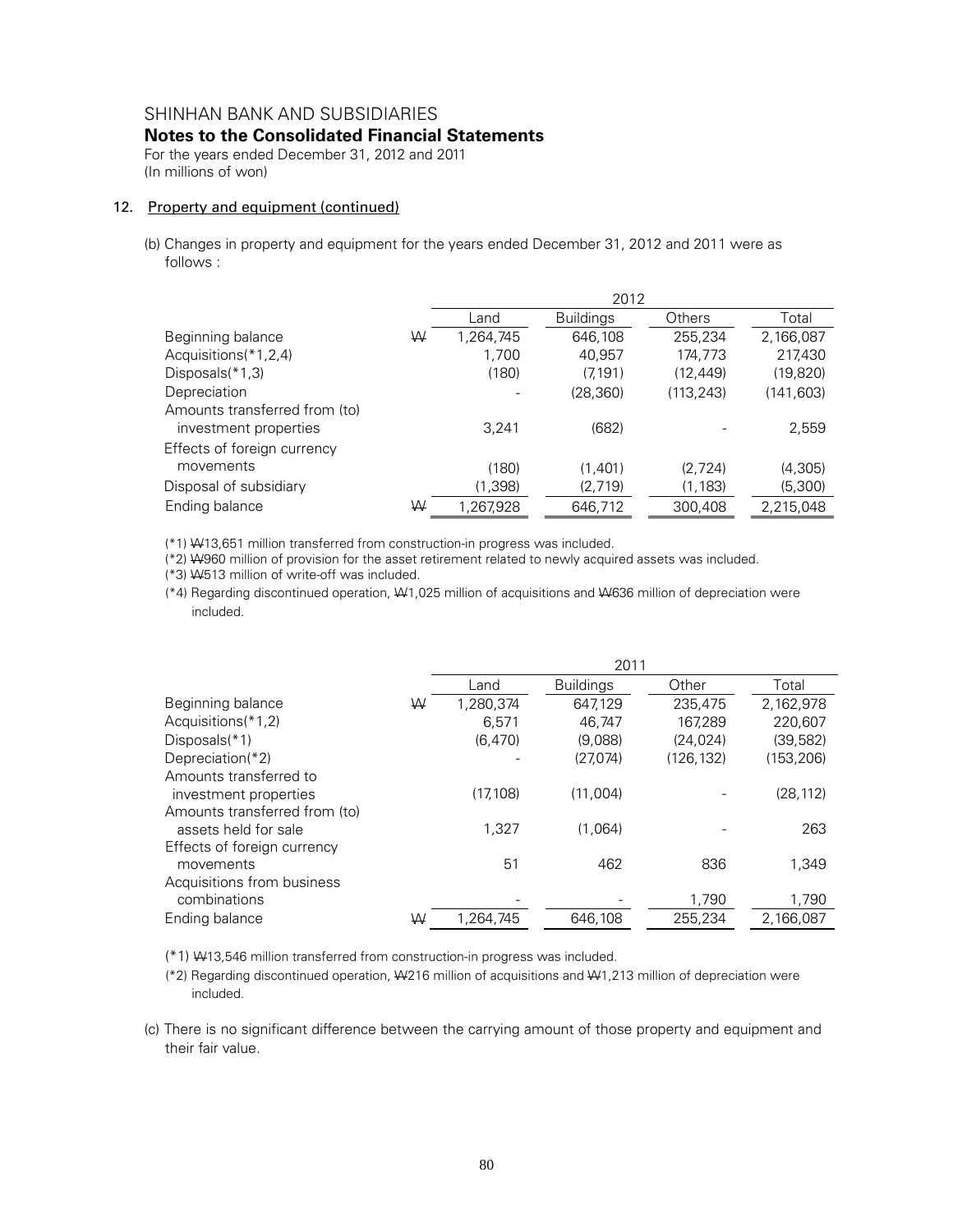**Notes to the Consolidated Financial Statements** 

For the years ended December 31, 2012 and 2011 (In millions of won)

#### 13. Intangible assets

(a) Changes in intangible assets for the years ended December 31, 2012 and 2011 were as follows:

|                                |   |           |           | 2012        |          |                          |           |
|--------------------------------|---|-----------|-----------|-------------|----------|--------------------------|-----------|
|                                |   |           |           | Development | Member   |                          |           |
|                                |   | Goodwill  | Software  | cost        | -ship    | Other                    | Total     |
| Beginning                      |   |           |           |             |          |                          |           |
| balance                        | W | 61,574    | 41,747    | 39,471      | 44,352   | 72,789                   | 259,933   |
| Acquisitions(*2)               |   |           | 15,285    | 14,657      | 3,833    | 3,983                    | 37,758    |
| $Disposals(*3)$                |   |           |           |             | (1, 258) | (231)                    | (1,489)   |
| $Impairment(*1)$               |   | (43.840)  |           |             | (665)    | $\overline{\phantom{0}}$ | (44,505)  |
| Amortization(*2)               |   |           | (14, 290) | (16,057)    |          | (20, 681)                | (51, 028) |
| Effects of foreign<br>currency |   |           |           |             |          |                          |           |
| movements                      |   |           | (590)     |             | (133)    | (40)                     | (763)     |
| Disposal of                    |   |           |           |             |          |                          |           |
| subsidiary                     |   | (17, 734) | (1,065)   |             | (544)    |                          | (19,343)  |
| Ending balance                 | W |           | 41,087    | 38.071      | 45.585   | 55,820                   | 180,563   |

(\*1) The Group recognized impairment losses from golf and condo memberships with indefinite useful life by comparing its recoverable amount with its carrying amount.

(\*2) Regarding discontinued operation, W588 million of acquisitions and W261 million of depreciation were included.

(\*3) W61 million of write-off was included.

|                                        |   |           |          | 2011                |                 |          |           |
|----------------------------------------|---|-----------|----------|---------------------|-----------------|----------|-----------|
|                                        |   | Goodwill  | Software | Development<br>cost | Member<br>-ship | Other    | Total     |
| <b>Beginning</b><br>balance            | ₩ | 17,734    | 30,343   | 40,143              | 42,478          | 7,262    | 137,960   |
| Acquisitions(*2)<br><b>Business</b>    |   |           | 21,318   | 12,031              | 2,480           | 65,731   | 101,560   |
| Combination                            |   | 75,383    |          |                     |                 | 17,685   | 93,068    |
| Disposals                              |   |           |          |                     |                 | (16)     | (16)      |
| Impairment(*1)                         |   | (31, 543) |          |                     | (718)           |          | (32, 261) |
| Amortization(*2)<br>Effects of foreign |   |           | (9, 915) | (12, 703)           |                 | (17,880) | (40, 498) |
| currency<br>movements                  |   |           |          |                     | 112             | 7        | 120       |
| Ending balance                         | W | 61,574    | 41,747   | 39,471              | 44,352          | 72,789   | 259,933   |

(\*1) The Group recognized impairment losses from golf and condo memberships with indefinite useful life by comparing its recoverable amount with its carrying amount.

(\*2) Regarding discontinued operation, W243 million of acquisitions and W284 million of depreciation were included.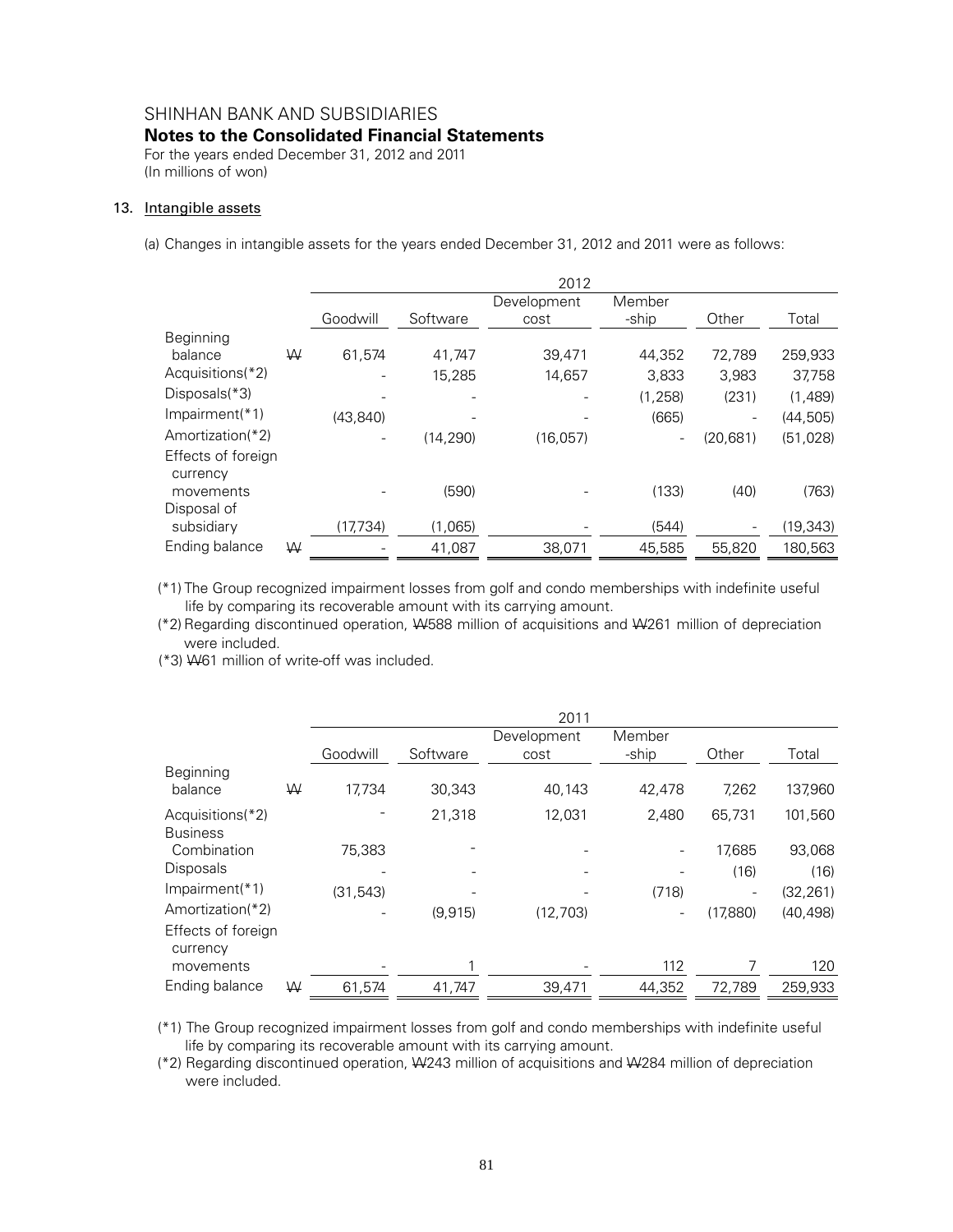#### **Notes to the Consolidated Financial Statements**

For the years ended December 31, 2012 and 2011 (In millions of won)

#### 13. Intangible assets (continued)

(b) Goodwill impairment

i) Goodwill as of December 31, 2012 and 2011 were as follows:

|                   |   | December 31, 2012 | December 31, 2011 |
|-------------------|---|-------------------|-------------------|
| International CGU | W | -                 | 43.840            |
| Other CGU         |   | -                 | 17.734            |
|                   |   | -                 | 61.574            |

ii) The changes in goodwill for the years ended December 31, 2012 and 2011 were as follows:

|                                  |   | 2012                     | 2011      |
|----------------------------------|---|--------------------------|-----------|
| Beginning balance                | W | 61.574                   | 17,734    |
| Acquisition of subsidiary $(*1)$ |   | -                        | 75,383    |
| $Disposals(*2)$                  |   | (17.734)                 |           |
| Impairment                       |   | (43, 840)                | (31, 543) |
| Ending balance                   | W | $\overline{\phantom{0}}$ | 61.574    |

(\*1) The adjustment of goodwill was from the result of the acquisition of Shinhan Vina Bank which belongs to international CGU.

(\*2) The adjustment of goodwill was from the result of the disposals of Shinhan Aitas which belongs to other CGU.

#### iii) Goodwill impairment test

The recoverable amounts of all CGUs to which goodwill has been allocated was based on its value in use and was determined by discounting the estimated future cash flows to be generated from the continuing use of the CGU.

① The date of valuation and projected period

The date of valuation to measure the recoverable amount was September 30, 2012. The Group has conducted the impairment test for CGUs, to which goodwill has been allocated. The recoverable amount of CGUs has been determined by using estimated future cash flows which cover a 5.25-year period (October 1, 2012 through December 31, 2017) from the date of valuation with a terminal value applied thereafter.

② Discount rates and terminal growth rate

The discount rates applied have been determined based on the cost of equity which was comprised of a risk-free interest rate, a market risk premium and systemic risk (beta factor). The expected terminal growth rate of estimated future cash flows was on the basis of inflation rates.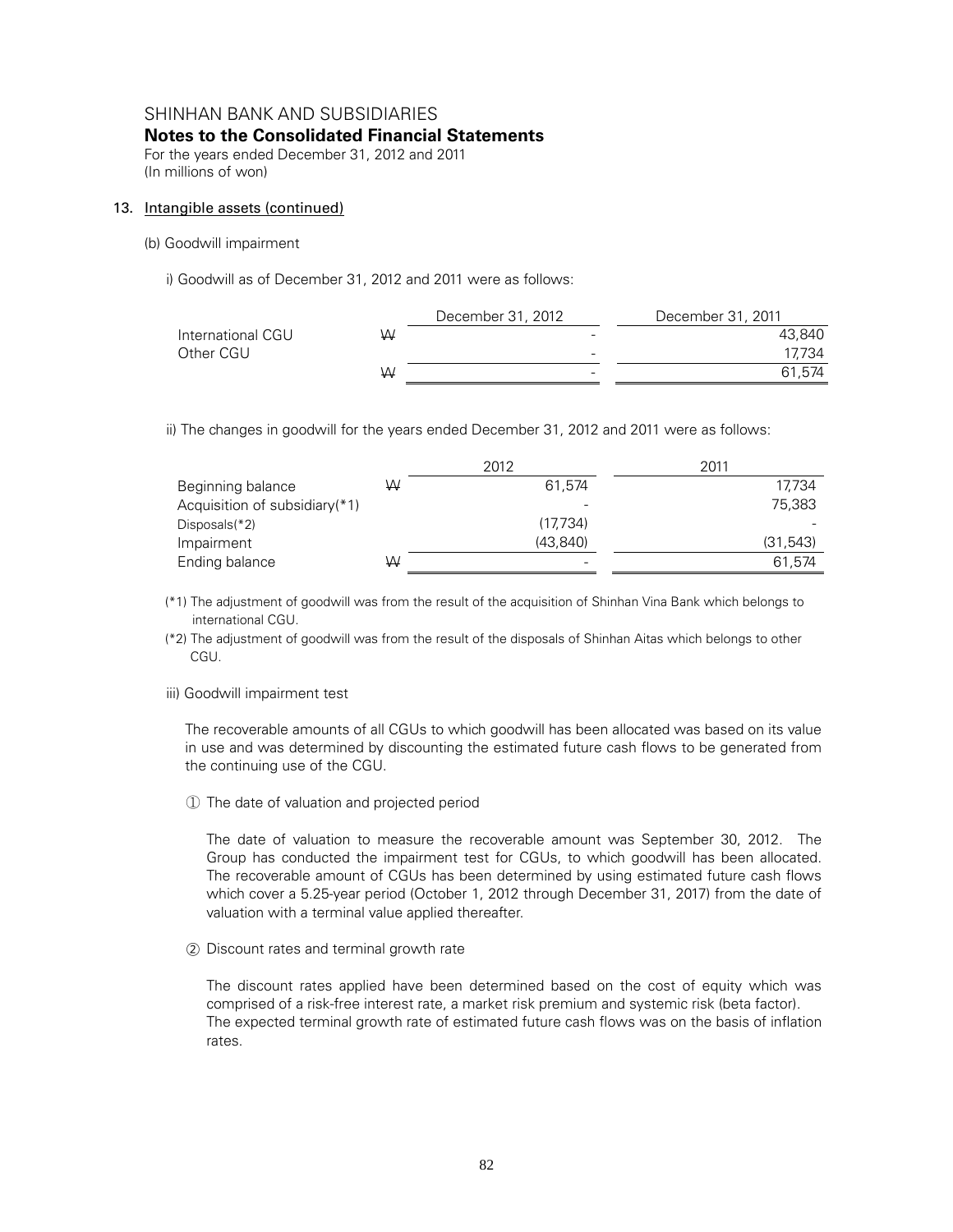# SHINHAN BANK AND SUBSIDIARIES **Notes to the Consolidated Financial Statements**  For the years ended December 31, 2012 and 2011

(In millions of won)

#### 13. Intangible assets (continued)

#### (b) Goodwill impairment (continued)

Discount rates and the terminal growth rate applied to CGUs were as follows:

|                   | Discount rates |       | Terminal growth rate |      |
|-------------------|----------------|-------|----------------------|------|
|                   | 2012           | 2011  | 2012                 | 2011 |
| International CGU | $11.2\%$       | 12.8% | 2.9%                 | 2.3% |
| Other CGU         | $11.2\%$       | 12.8% | 2.9%                 | 2.3% |

③ Key assumptions used in the discounted cash flow calculations of CGUs were as follows:

|                          | December 31, 2012 |                                     |         |         |  |  |  |
|--------------------------|-------------------|-------------------------------------|---------|---------|--|--|--|
|                          | 2013              | 2016 and thereafter<br>2014<br>2015 |         |         |  |  |  |
| CPI growth               | $1.9\%$           | 2.8%                                | $3.3\%$ | $3.2\%$ |  |  |  |
| Real retail sales growth | 2.7%              | 3.0%                                | $3.7\%$ | $3.6\%$ |  |  |  |
| Real GDP growth          | $1.9\%$           | 3.3%                                | 3.9%    | 3.6%    |  |  |  |

|                          | December 31, 2011 |                                     |         |         |  |  |  |  |
|--------------------------|-------------------|-------------------------------------|---------|---------|--|--|--|--|
|                          | 2012              | 2015 and thereafter<br>2014<br>2013 |         |         |  |  |  |  |
| CPI growth               | $2.1\%$           | $2.2\%$                             | $1.6\%$ | 2.3%    |  |  |  |  |
| Real retail sales growth | 3.5%              | 5.3%                                | $4.0\%$ | 2.9%    |  |  |  |  |
| Real GDP growth          | 3.9%              | $4.2\%$                             | $3.6\%$ | $4.2\%$ |  |  |  |  |

iv) Recoverable amount and book value of CGUs, to which goodwill has been allocated, as of December 31, 2011 was as follows:

|                    |   | International CGU | Other CGU(*) |
|--------------------|---|-------------------|--------------|
| Recoverable amount | W | 1.833.186         | 55.023       |
| Carrying amount    |   | 1,833,186         | 43.483       |
|                    | W | -                 | 11.540       |

(\*) The amount was from Shinhan Aitas.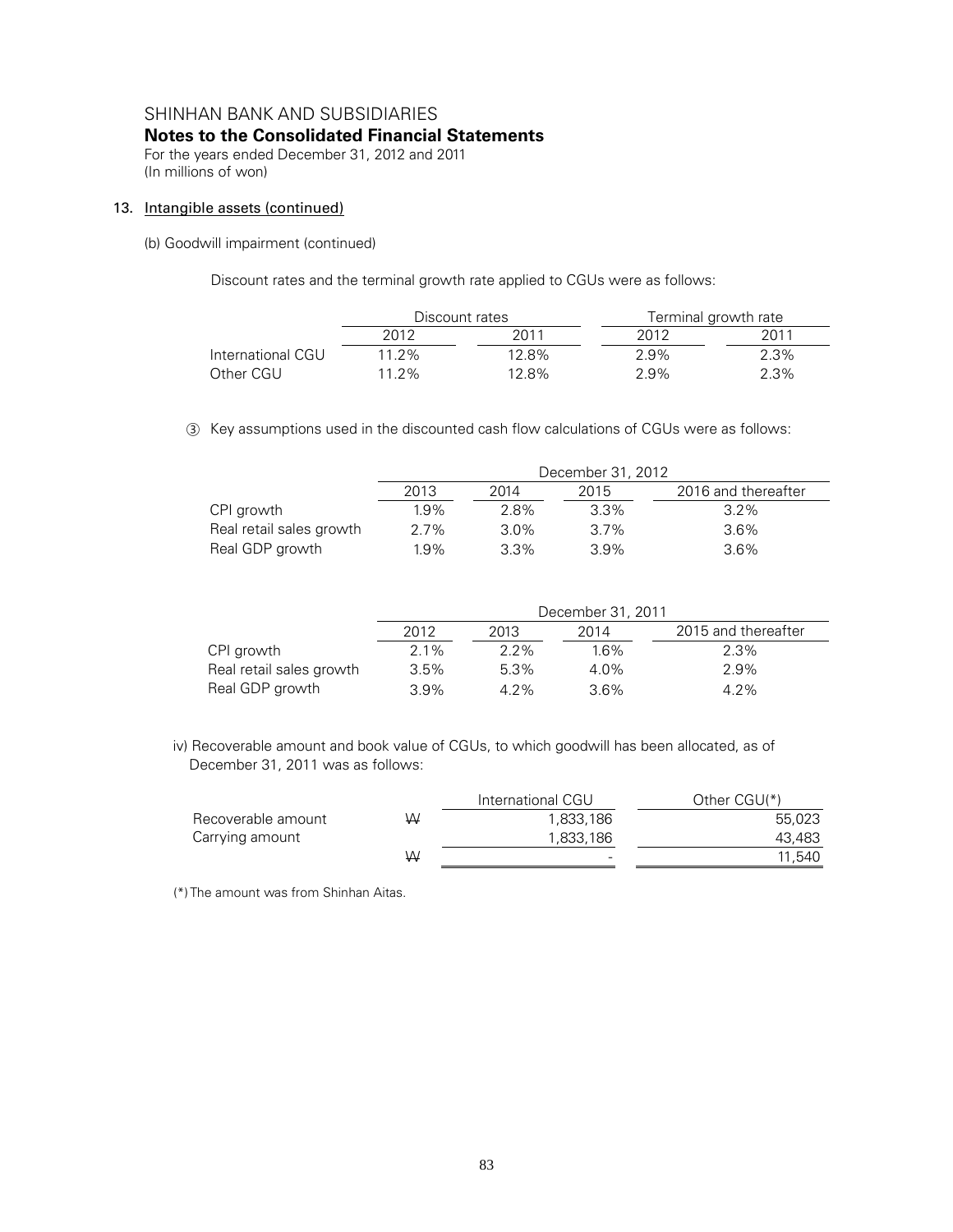#### **Notes to the Consolidated Financial Statements**

For the years ended December 31, 2012 and 2011 (In millions of won, except per share data)

#### 14. Investments in associates

(a) Investments in associates as of December 31, 2012 and 2011 were as follows:

|                                                                      |         |                | Ownership (%) |          |
|----------------------------------------------------------------------|---------|----------------|---------------|----------|
|                                                                      |         |                | December      | December |
| Investees                                                            | Country | Reporting date | 31, 2012      | 31, 2011 |
| Macquarie Shinhan Infrastructure                                     |         |                |               |          |
| Management(*1)                                                       | Korea   | September 30   |               | 35.18    |
| Aju Capital Co., Ltd.(*2,3,7)                                        | Korea   | September 30   | 12.85         | 12.85    |
| Cardif Life Insurance(*4)                                            | Korea   | September 30   | 14.99         | 14.99    |
| UAMCO., Ltd.                                                         | Korea   | December 31    | 17.50         | 17.50    |
| Shinhan Corporate Restructuring Fund 7 <sup>th</sup> <sup>(*6)</sup> | Korea   | December 31    | 58.82         | 58.82    |
| Pohang TechnoPark 2PFV(*3)                                           | Korea   | December 31    | 14.90         | 14.90    |
| DAEWONTOS Co., Ltd.(*5)                                              | Korea   | December 31    | 36.33         | 36.33    |

(\*1) Considered by common share except preferred shares.

- (\*2) Financial statement as of September 30, 2012 were used for the equity method and significant transactions or events between September 30 and December 31, 2012 were properly considered.
- (\*3) Although the ownership interests in Aju Capital Co., Ltd. and Pohang TechnoPark 2PFV are less than 15%, the Group used the equity method of accounting as the Group has significant influence on electing board members who are able to influence the entity's financial and operating policy decisions.
- (\*4) Although the ownership interest in Cardif Life Insurance Co., Ltd. was less than 15%, the Group used the equity method of accounting as the Group has significant influence through substantive operating transactions.
- (\*5) The Group reclassified available-for-sale financial assets that were acquired by debt-equity swap to investment in associates since vergleich procedure were completed and voting right were restored.
- (\*6) Although the ownership interest in Shinhan Corporate Restructuring Fund  $7<sup>th</sup>$  was more than 50%, the Group used the equity method of accounting as the Group does not have control with its limited partner status.
- (\*7) The shares of Aju Capital Co., Ltd. were marketable investment securities and their market value was W29,654 million as of December 31, 2012 based on the quoted market price (W4,010 per share) at that date.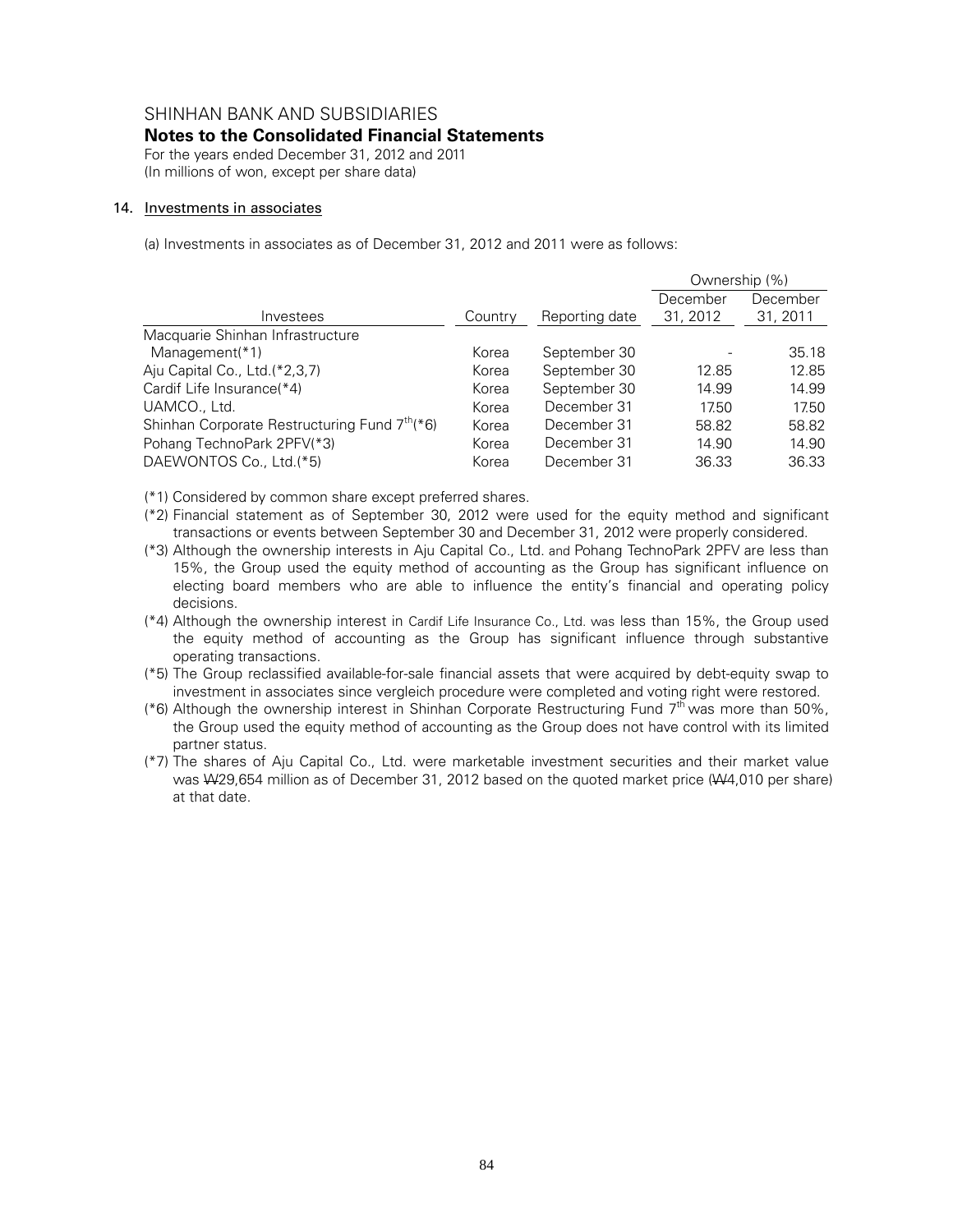# SHINHAN BANK AND SUBSIDIARIES **Notes to the Consolidated Financial Statements**  For the years ended December 31, 2012 and 2011

(In millions of won)

#### 14. Investments in associates (continued)

(b) Changes in investments in associates for the years ended December 31, 2012 and 2011 were as follows:

|                                                         | 2012 |                     |                      |                             |                                               |                                                               |                    |                              |                   |
|---------------------------------------------------------|------|---------------------|----------------------|-----------------------------|-----------------------------------------------|---------------------------------------------------------------|--------------------|------------------------------|-------------------|
| Investees                                               |      | Acquisition<br>cost | Beginning<br>balance | Acquisition<br>(Redemption) | Equity<br>method<br>income<br>$(\text{loss})$ | Changes in<br>accumulated<br>other<br>comprehensive<br>income | Impairment<br>loss | <b>Dividends</b><br>received | Ending<br>balance |
| Macquarie Shinhan<br>Infrastructure Management          | W    |                     | 3,248                | (2,742)                     |                                               | (401)                                                         |                    | (105)                        |                   |
| Aju Capital Co., Ltd.                                   |      | 36,971              | 33,946               | ۰                           | 5,506                                         | 492                                                           | (8,441)            | (1.849)                      | 29,654            |
| Cardif Life Insurance Co., Ltd.                         |      | 26,280              | 26,801               | 9.750                       | 421                                           | 6,705                                                         | ٠                  | (52)                         | 43,625            |
| UAMCO., Ltd.                                            |      | 12.250              | 104,240              | ۰                           | 16,650                                        | 25                                                            |                    |                              | 120,915           |
| Shinhan Corporate<br>Restructuring Fund 7 <sup>th</sup> |      | ۰                   | 13                   |                             |                                               |                                                               |                    |                              | 13                |
| Pohang<br>TechnoPark 2PFV                               |      | 4,470               | 3,697                |                             | (802)                                         |                                                               |                    | ۰                            | 2,895             |
| DAEWONTOS CO., LTD.                                     |      |                     |                      |                             | 122                                           |                                                               |                    |                              | 122               |
|                                                         | W    | 79,971              | 171.945              | 7,008                       | 21,897                                        | 6,821                                                         | (8, 441)           | (2,006)                      | 197,224           |

|                                                                   |   | 2011        |           |              |                 |               |            |                  |         |
|-------------------------------------------------------------------|---|-------------|-----------|--------------|-----------------|---------------|------------|------------------|---------|
|                                                                   |   |             |           |              |                 | Changes in    |            |                  |         |
|                                                                   |   |             |           |              | Equity          | accumulated   |            |                  |         |
|                                                                   |   |             |           |              | method          | other         |            |                  |         |
|                                                                   |   | Acquisition | Beginning | Acquisition  | income          | comprehensive | Impairment | <b>Dividends</b> | Ending  |
| Investees                                                         |   | cost        | balance   | (Redemption) | $(\text{loss})$ | income        | loss       | received         | balance |
| Macquarie Shinhan                                                 |   |             |           |              |                 |               |            |                  |         |
| Infrastructure Management                                         | ₩ | 420         | 3,045     |              | 3,118           | 405           |            | (3,320)          | 3,248   |
| Aju Capital Co., Ltd.                                             |   | 36,971      | 34,904    | (470)        | 4,577           | (494)         | (4, 351)   | (220)            | 33,946  |
| Cardif Life Insurance Co., Ltd.                                   |   | 16,530      | 16,456    | 9,750        | 2,300           | (1,705)       |            |                  | 26,801  |
| <b>Westend Corporate</b>                                          |   |             |           |              |                 |               |            |                  |         |
| Restructuring Fund                                                |   | 381         | 5,131     | (4,657)      | 1,163           |               |            | (1,637)          |         |
| UAMCO., Ltd.                                                      |   | 12,250      | 86,481    | ٠            | 17,784          | (25)          |            |                  | 104,240 |
| Shinhan Vina Bank                                                 |   | ٠           | 57,833    | (61, 695)    | 928             | 2,934         |            |                  |         |
| Shinhan Corporate<br>Restructuring Fund 7 <sup>th</sup><br>Pohang |   |             | 162       |              | (124)           |               | ٠          | (25)             | 13      |
| TechnoPark 2PFV                                                   |   | 4,470       |           | 4,470        | (751)           | (22)          |            |                  | 3,697   |
|                                                                   | W | 71,022      | 204,012   | (52, 602)    | 28,995          | 1,093         | (4, 351)   | (5, 202)         | 171,945 |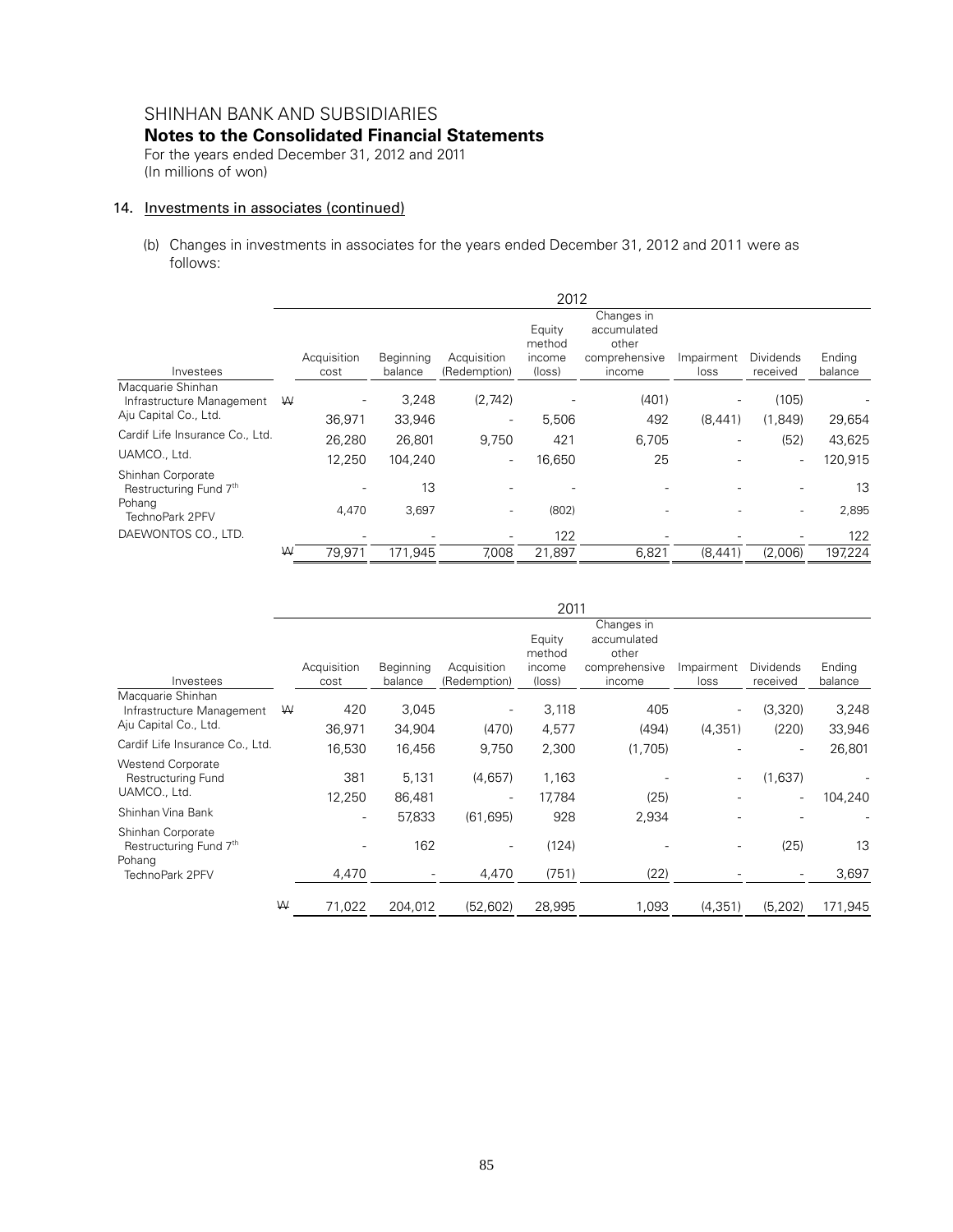## SHINHAN BANK AND SUBSIDIARIES **Notes to the Consolidated Financial Statements**  For the years ended December 31, 2012 and 2011

(In millions of won)

#### 14. Investments in associates (continued)

#### (c) Condensed financial statements of associates

i) The assets and liabilities as of December 31, 2012 and 2011 were as follows:

|                                                      |   | December 31, 2012 |             | December 31, 2011 |             |
|------------------------------------------------------|---|-------------------|-------------|-------------------|-------------|
| Investees                                            |   | Assets            | Liabilities | Assets            | Liabilities |
| Macquarie Shinhan Infrastructure Management          | ₩ |                   |             | 17.294            | 6,559       |
| Aju Capital Co., Ltd.                                |   | 5,857,903         | 5, 153, 149 | 5,200,373         | 4,523,282   |
| Cardif Life Insurance                                |   | 2,993,361         | 2,765,496   | 2,361,638         | 2,180,638   |
| UAMCO., Ltd.                                         |   | 4,906,009         | 4,215,061   | 3,738,326         | 3,146,227   |
| Shinhan Vina Bank                                    |   |                   |             | 426,868           | 308,057     |
| Shinhan Corporate Restructuring Fund 7 <sup>th</sup> |   | 19                |             | 19                |             |
| Pohang TechnoPark 2PFV                               |   | 20,993            | 1.564       | 35,415            | 10,603      |
| DAEWONTOS CO., LTD.                                  |   | 5.314             | 4,979       |                   |             |
|                                                      | ₩ | 13.783.599        | 12.140.249  | 11.779.933        | 10,175,366  |

ii) The operating revenue and net income (loss) for the years ended December 31, 2012 and 2011 were as follows:

|                                             |   | 2012      |                 | 2011      |                 |
|---------------------------------------------|---|-----------|-----------------|-----------|-----------------|
|                                             |   | Operating | Net income      | Operating | Net income      |
| Investees                                   |   | revenue   | $(\text{loss})$ | revenue   | $(\text{loss})$ |
| Macquarie Shinhan Infrastructure Management | ₩ |           |                 | 16.797    | 8.865           |
| Aju Capital Co., Ltd.                       |   | 775,227   | 40,353          | 730,272   | 35,423          |
| Cardif Life Insurance                       |   | 798.918   | 2,497           | 646.812   | 4,915           |
| Westend Corporate Restructuring Fund(*1)    |   |           |                 | 2.360     | 939             |
| UAMCO., Ltd.                                |   | 599,570   | 95.828          | 468,220   | 101.624         |
| Shinhan Vina Bank(*2)                       |   |           |                 | 48.534    | 1.857           |
| Shinhan Corporate Restructuring Fund 7th    |   |           |                 |           | (211)           |
| Pohang TechnoPark 2PFV                      |   |           | (5.440)         |           | (5,038)         |
| DAEWONTOS CO., LTD.                         |   | 24,397    | 243             |           |                 |
|                                             | W | 2,198,112 | 133,481         | 1,912,996 | 148,374         |

(\*1) Westend Corporate Restructuring Fund has been terminated for the year ended December 31, 2011.

(\*2) Shinhan Vina Bank was merged by Shinhan Vietnam Bank for the year ended December 31, 2011.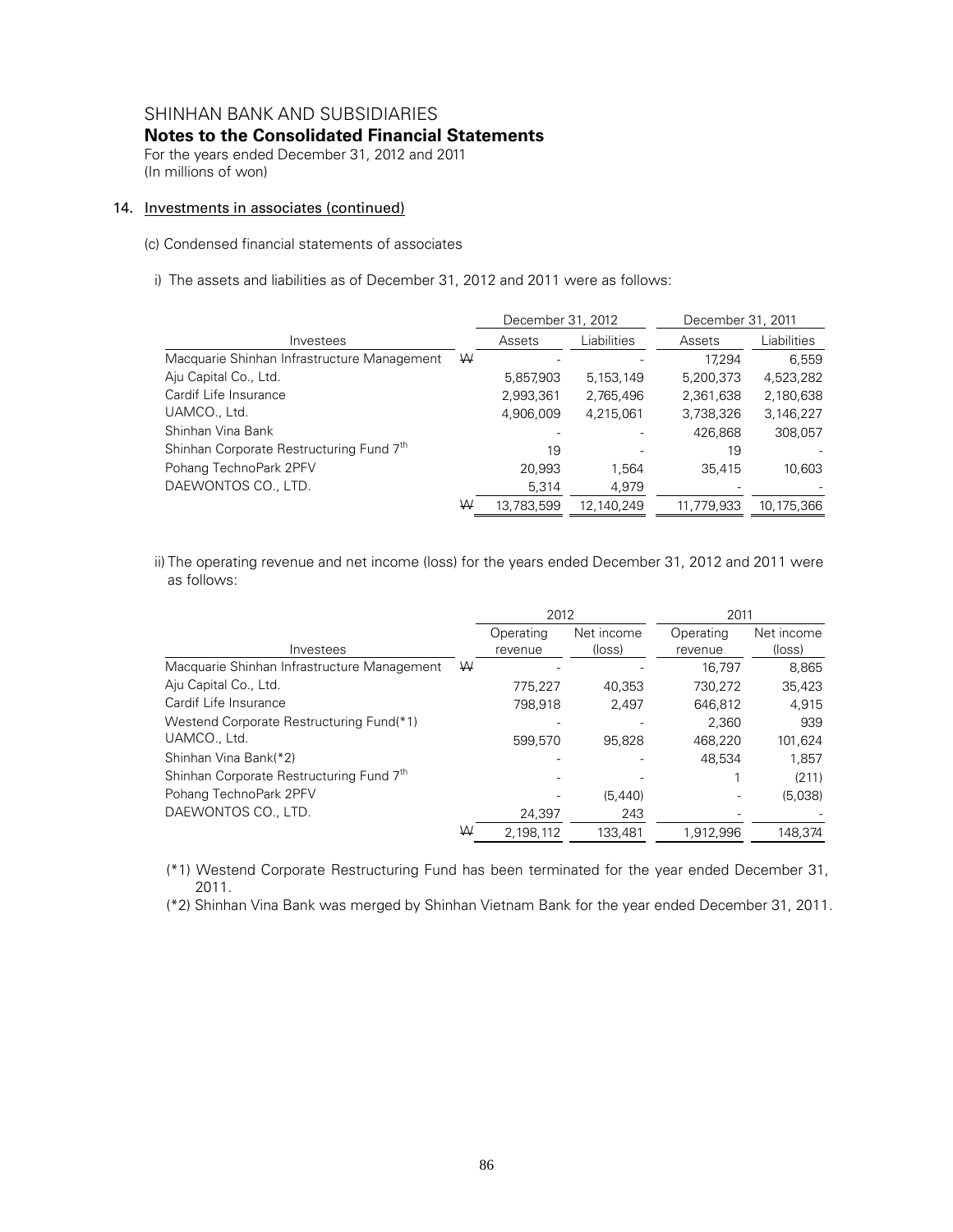## **Notes to the Consolidated Financial Statements**

For the years ended December 31, 2012 and 2011 (In millions of won)

#### 15. Investment properties

(a) Investment properties as of December 31, 2012 and 2011 were as follows:

|                  |   |                  | December 31, 2012 |            |
|------------------|---|------------------|-------------------|------------|
|                  |   |                  |                   |            |
|                  |   | Acquisition cost | depreciation      | Book value |
| Land             | W | 437,301          |                   | 437,301    |
| <b>Buildings</b> |   | 123,684          | (15,553)          | 108,131    |
|                  | W | 560,985          | (15,553)          | 545,432    |

|         | December 31, 2011 |              |
|---------|-------------------|--------------|
|         | Accumulated       |              |
|         |                   | Book value   |
| 440.542 |                   | 440,542      |
| 123,118 | (10, 348)         | 112,770      |
| 563,660 | (10,348)          | 553,312      |
|         | Acquisition cost  | depreciation |

Market transactions between knowledgeable and willing partners.

(b) Changes in investment properties for the years ended December 31, 2012 and 2011 were as follows:

|                               |   |         | 2012             |         |
|-------------------------------|---|---------|------------------|---------|
|                               |   | Land    | <b>Buildings</b> | Total   |
| Beginning balance             | W | 440.542 | 112,770          | 553,312 |
| Depreciation                  |   |         | (5,306)          | (5,306) |
| Amounts transferred from (to) |   |         |                  |         |
| property and equipment        |   | (3.241) | 682              | (2,559) |
| Effects of foreign currency   |   |         |                  |         |
| movements                     |   |         | (15)             | (15)    |
| Ending balance                | W | 437.301 | 108,131          | 545.432 |

|                                                    |   |         | 2011             |          |
|----------------------------------------------------|---|---------|------------------|----------|
|                                                    |   | Land    | <b>Buildings</b> | Total    |
| Beginning balance                                  | W | 425,216 | 107,603          | 532,819  |
| <b>Disposals</b>                                   |   | (1,782) | (519)            | (2, 301) |
| Depreciation                                       |   |         | (5, 331)         | (5, 331) |
| Amounts transferred from property<br>and equipment |   | 17.108  | 11.004           | 28,112   |
| Effects of foreign currency                        |   |         |                  |          |
| movements                                          |   |         | 13               | 13       |
| Ending balance                                     | W | 440,542 | 112,770          | 553,312  |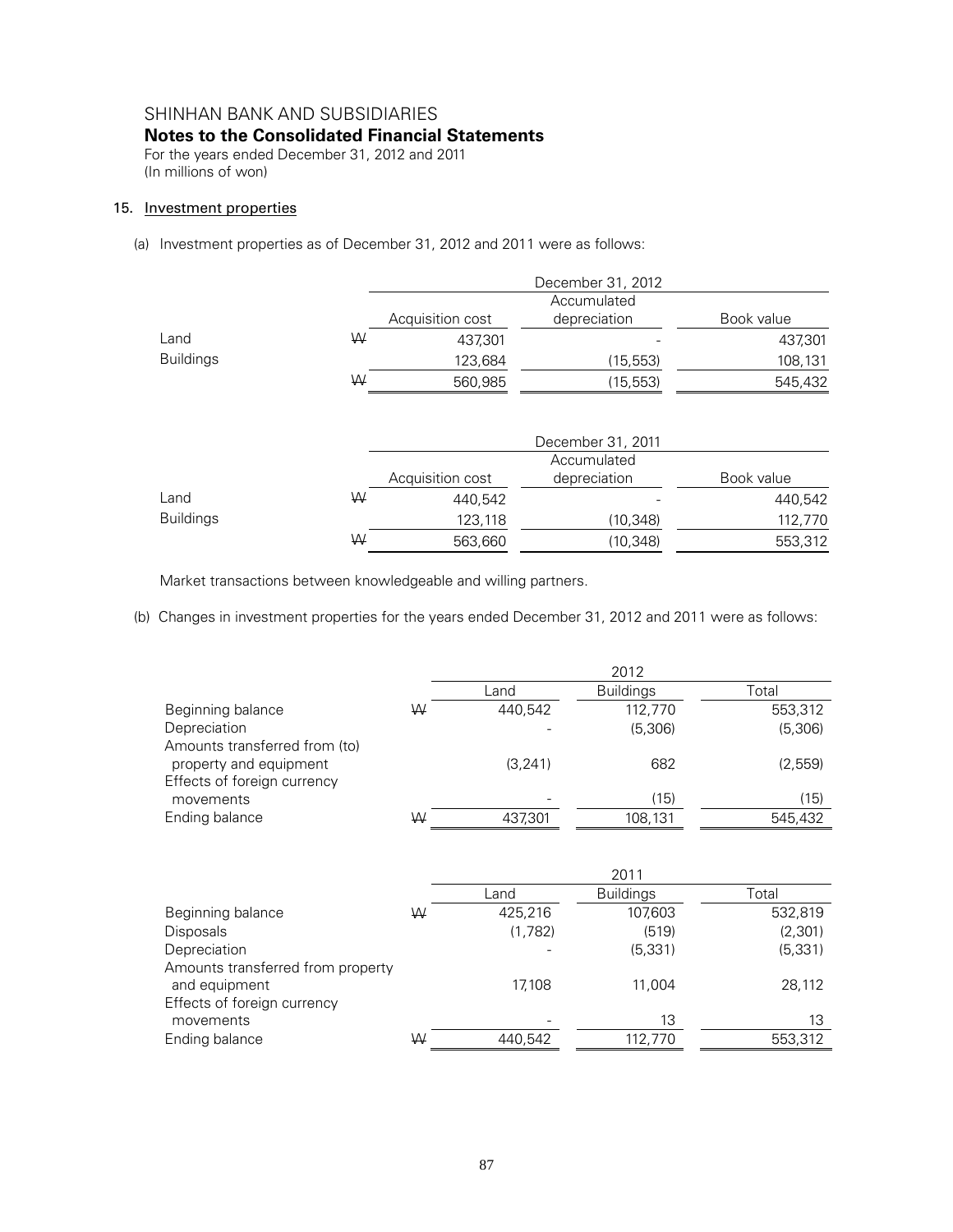#### **Notes to the Consolidated Financial Statements**

For the years ended December 31, 2012 and 2011 (In millions of won)

#### 15. Investment properties (continued)

(c) Income and expenses on investment properties for the years ended December 31, 2012 and 2011 were as follows:

|                                                                                     |   | 2012   | 2011   |
|-------------------------------------------------------------------------------------|---|--------|--------|
| Rental Income                                                                       | W | 21.170 | 18.819 |
| Direct operating expenses for investment properties<br>that generated rental income |   | 4.643  | 4.385  |

(d) The fair value of investment properties as of December 31, 2012 and 2011 were as follows:

|                          | December 31, 2012  December 31, 2011 |         |
|--------------------------|--------------------------------------|---------|
| Land and buildings $(*)$ | 559.827                              | 559,188 |

(\*) Valuation was based on the recent arm's length market transactions between knowledgeable and willing parties.

#### 16. Other assets

Other assets as of December 31, 2012 and 2011 were as follows:

|                                             |   | December 31, 2012 | December 31, 2011 |
|---------------------------------------------|---|-------------------|-------------------|
| Unsettled trades and other financial assets | ₩ | 3,356,235         | 1,436,023         |
| Domestic exchange settlement debit          |   | 1,981,228         | 1,747,420         |
| Guarantee deposits                          |   | 1,216,501         | 1,183,086         |
| Accrued income                              |   | 1,023,791         | 1,133,472         |
| Prepaid expense                             |   | 86.459            | 92.069            |
| Suspense payments                           |   | 83.463            | 118,545           |
| Sundry assets                               |   | 135,650           | 135,388           |
| <b>Others</b>                               |   | 194               | 987               |
| Present value discount                      |   | (78, 796)         | (88, 597)         |
| Allowances for impairment                   |   | (61,944)          | (76,673)          |
|                                             | ₩ | 7.742.781         | 5,681,720         |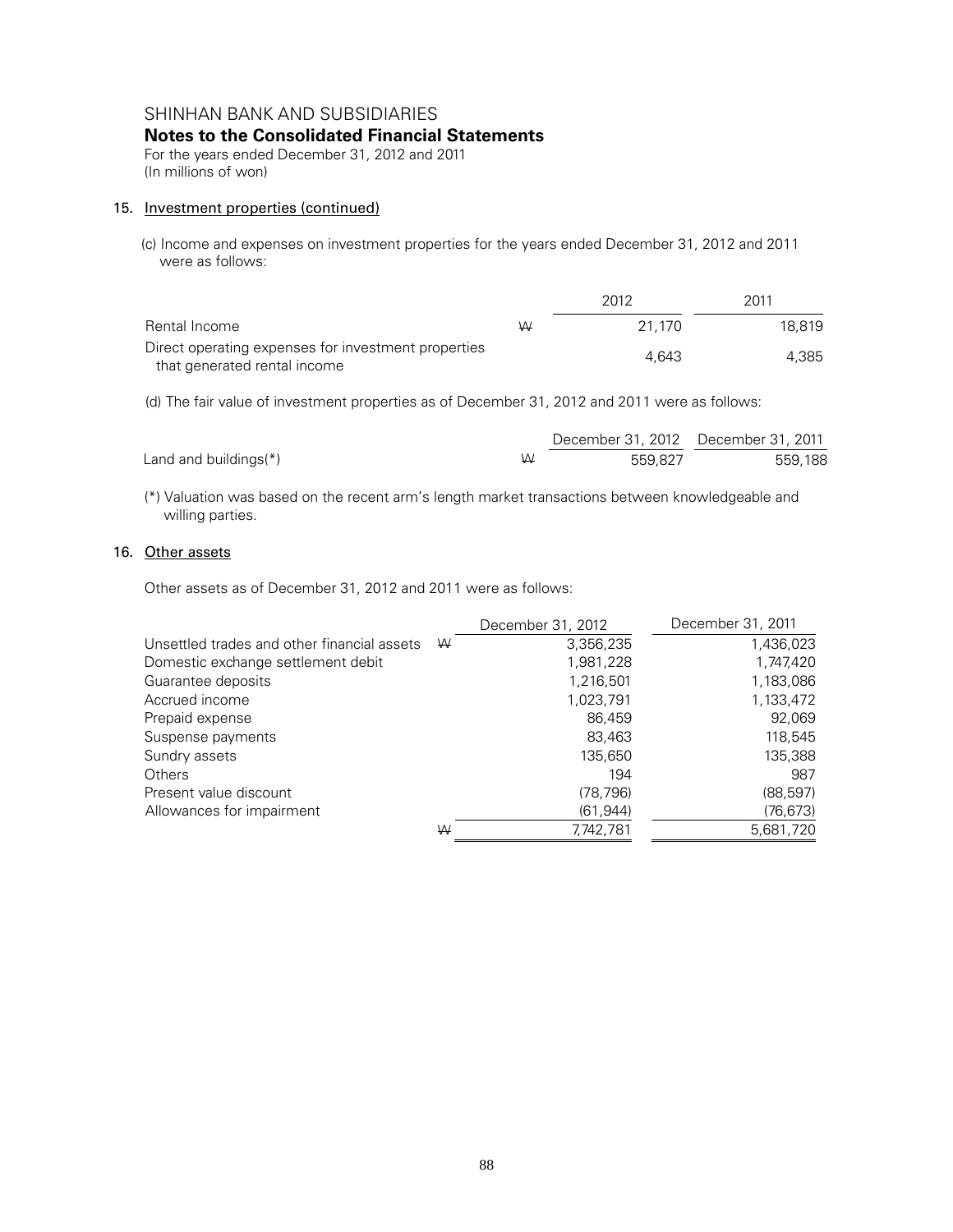## **Notes to the Consolidated Financial Statements**

For the years ended December 31, 2012 and 2011 (In millions of won)

#### 17. Pledged assets

(a) Assets pledged as collateral as of December 31, 2012 and 2011 were as follows:

|                                     |   | December 31, 2012 | December 31, 2011 |
|-------------------------------------|---|-------------------|-------------------|
| Loans                               | W | 127.589           | 154.424           |
| Securities(*):                      |   |                   |                   |
| Available-for-sale financial assets |   | 465,267           | 1,138,166         |
| Held-to-maturity financial assets   |   | 5,528,274         | 5,513,027         |
|                                     |   | 5,993,541         | 6,651,193         |
| Real estate                         |   | 7.249             | 7,873             |
|                                     | W | 6,128,379         | 6,813,490         |
|                                     |   |                   |                   |

(\*) The carrying amounts of assets pledged as collateral for transferred assets that the transferees had the right to sell or repledge regardless of the Group's default as of December 31, 2012 and 2011 were W370,501million, W1,046,735 million, respectively.

(b) The fair value of collateral held that the Group has the right to sell or repledge regardless of pledger's default as of December 31, 2012 and 2011 was as follows:

|                   |   |                    | December 31, 2012               | December 31, 2011  |                                 |  |
|-------------------|---|--------------------|---------------------------------|--------------------|---------------------------------|--|
|                   |   | Collateral<br>held | Collateral sold<br>or repledged | Collateral<br>held | Collateral sold<br>or repledged |  |
| <b>Securities</b> | W | 2.679.618          | -                               | 781.902            |                                 |  |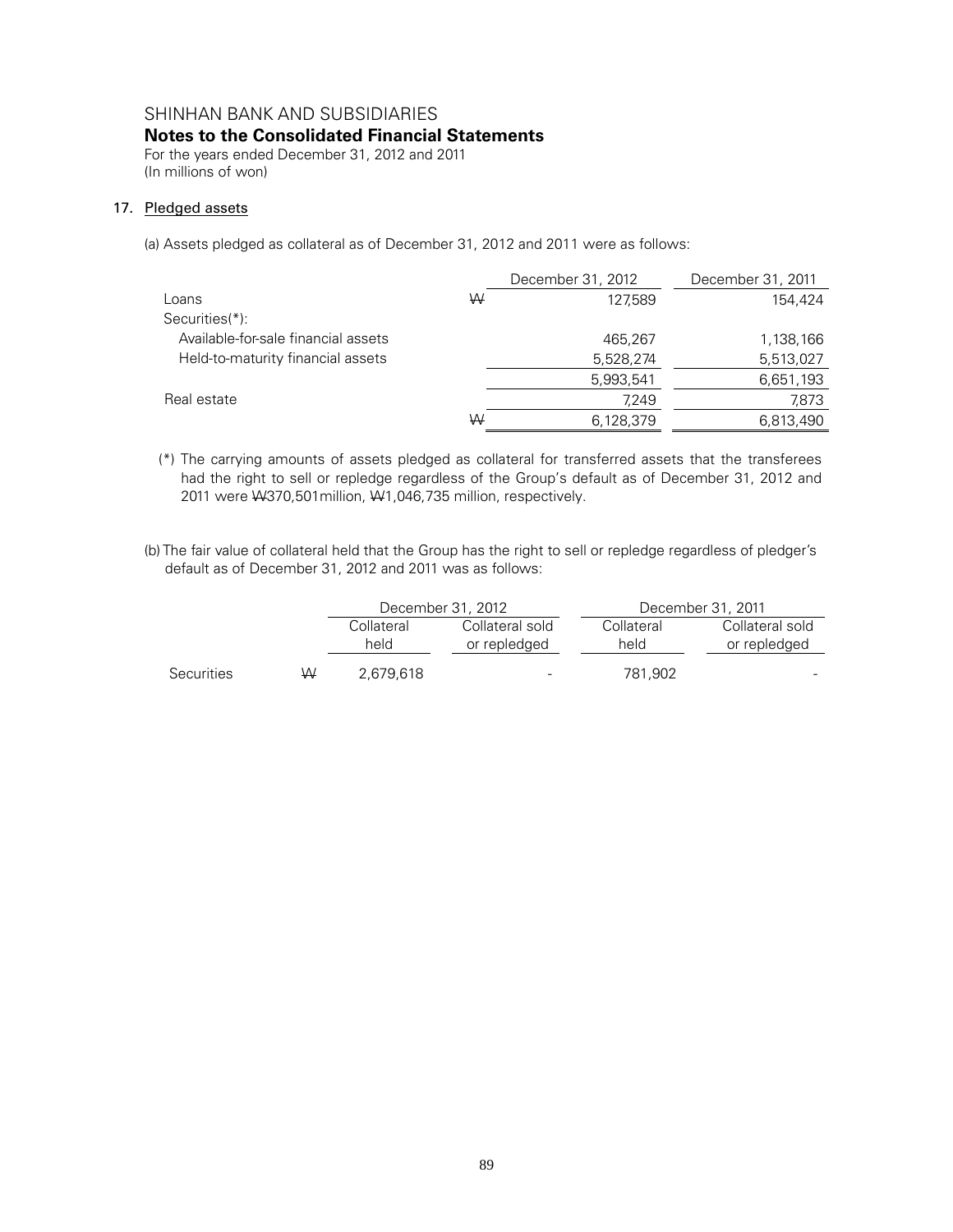## **Notes to the Consolidated Financial Statements**

For the years ended December 31, 2012 and 2011 (In millions of won)

### 18. Deposits

Deposits as of December 31, 2012 and 2011 were as follows:

|                                     |   | December 31, 2012 | December 31, 2011 |
|-------------------------------------|---|-------------------|-------------------|
| Demand deposits:                    |   |                   |                   |
| Korean won                          | W | 47,134,850        | 45,755,852        |
| Foreign currency                    |   | 4,586,777         | 3,949,408         |
|                                     |   | 51,721,627        | 49,705,260        |
| Time deposits:                      |   |                   |                   |
| Korean won                          |   | 100,138,890       | 95,204,033        |
| Foreign currency                    |   | 9,010,545         | 8,270,185         |
| Loss(Gain) on fair value hedge      |   | (18, 136)         | 2,150             |
|                                     |   | 109, 131, 299     | 103,476,368       |
| Negotiable certificates of deposits |   | 1,273,333         | 2,888,198         |
| Note discount deposits              |   | 3,013,376         | 4,823,802         |
| $CMA(*)$                            |   | 1,626,061         | 1,617,547         |
| Others                              |   | 54,624            | 71,153            |
|                                     | W | 166,820,320       | 162,582,328       |

(\*) CMA: Cash management account deposits

## 19. Trading liabilities

Trading liabilities as of December 31, 2012 and 2011 were as follows:

|                      |                          | December 31, 2012 |         |                  | December 31, 2011 |         |  |
|----------------------|--------------------------|-------------------|---------|------------------|-------------------|---------|--|
|                      | Interest rate $(\%)$     |                   | Amount  | Interest rate(%) |                   | Amount  |  |
| Debt securities sold | $\overline{\phantom{a}}$ | ₩                 |         | $3.00 - 5.75$    | ₩                 | 188.504 |  |
| Gold deposits        | -                        |                   | 484.061 |                  |                   | 414,088 |  |
|                      |                          | W                 | 484.061 |                  | W                 | 602.592 |  |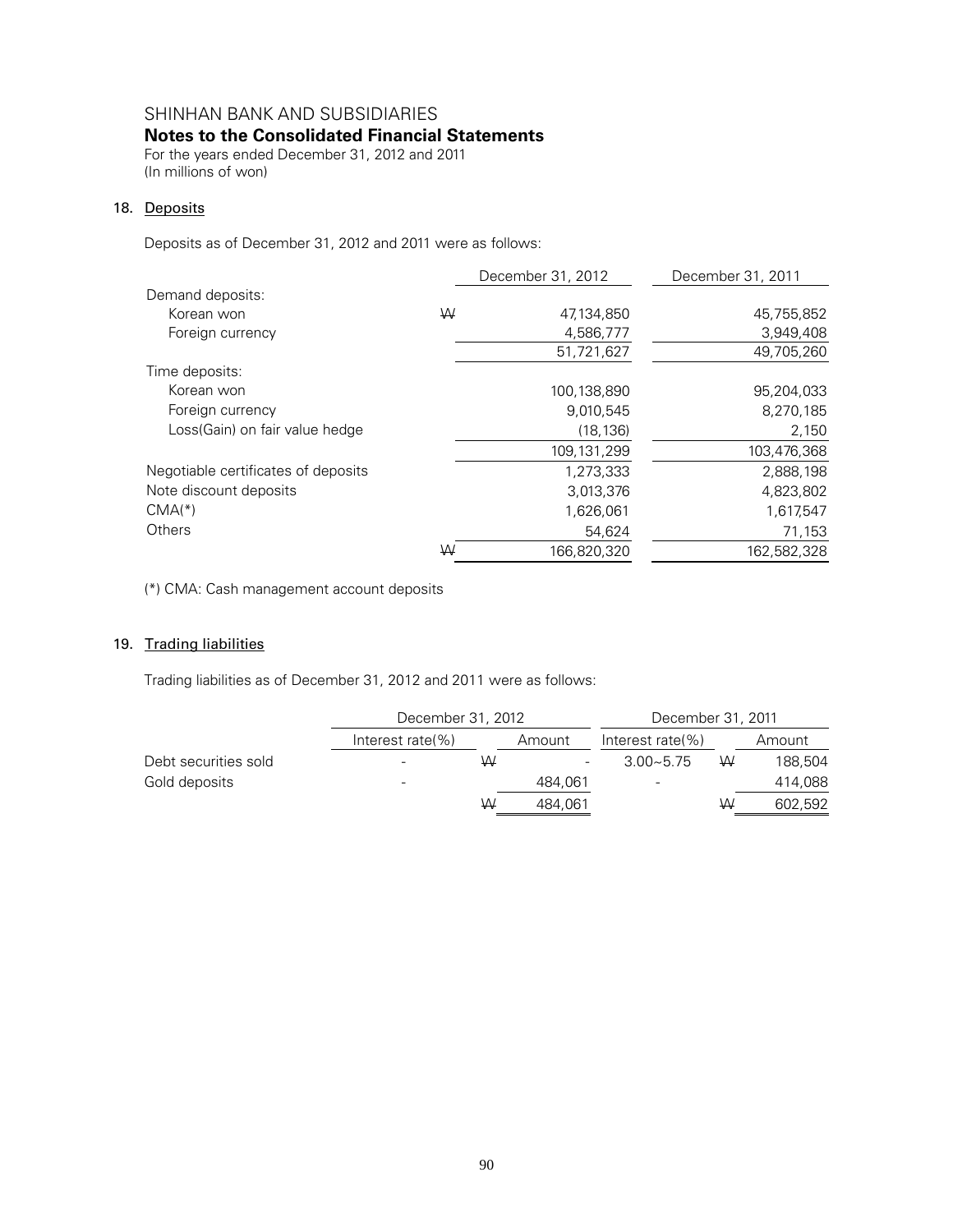## **Notes to the Consolidated Financial Statements**

For the years ended December 31, 2012 and 2011 (In millions of won)

## 20. Borrowings

(a) Borrowings as of December 31, 2012 and 2011 were as follows:

|                                                                | December 31, 2012     |   | December 31, 2011 |                        |   |            |
|----------------------------------------------------------------|-----------------------|---|-------------------|------------------------|---|------------|
|                                                                | Interest<br>$rate$ %) |   | Amount            | Interest<br>$rate(\%)$ |   | Amount     |
| Call money:                                                    |                       |   |                   |                        |   |            |
| Korean won                                                     | $2.57 - 2.70$         | W | 16,600            | $3.05 - 3.18$          | W | 174,100    |
| Foreign currency                                               | $0.07 - 9.00$         |   | 257,235           | $0.14 - 5.20$          |   | 556,136    |
|                                                                |                       |   | 273,835           |                        |   | 730,236    |
| <b>Bill sold</b><br>Bonds sold under repurchase<br>agreements: | $1.70 - 3.80$         |   | 55,397            | $1.70 - 4.30$          |   | 99,207     |
| Korean won                                                     | 2.50                  |   | 24,262            | $0.10 - 3.74$          |   | 56,754     |
| Foreign currency                                               | $1.02 - 3.65$         |   | 282,276           | $0.90 - 3.45$          |   | 523,088    |
|                                                                |                       |   | 306,538           |                        |   | 579,842    |
| Borrowings in won:                                             |                       |   |                   |                        |   |            |
| Borrowings from Bank of Korea                                  | $1.25 - 1.50$         |   | 1,321,751         | 1.50                   |   | 754,221    |
| Others                                                         | $0.00 - 5.68$         |   | 3,011,572         | $0.00 - 5.40$          |   | 2,802,703  |
|                                                                |                       |   | 4,333,323         |                        |   | 3,556,924  |
| Borrowings in foreign currency:                                |                       |   |                   |                        |   |            |
| Overdraft due to banks                                         | 0.63                  |   | 155,212           | $0.89 - 2.98$          |   | 1,021,187  |
| Borrowings from banks                                          | $0.08 - 3.88$         |   | 3,045,123         | $0.60 - 9.26$          |   | 3,928,986  |
| Others                                                         | $0.30 - 1.86$         |   | 2,523,782         | $0.70 - 5.90$          |   | 3,272,028  |
|                                                                |                       |   | 5,724,117         |                        |   | 8,222,201  |
| Due to Bank of Korea in                                        |                       |   |                   |                        |   |            |
| foreign currency                                               | 0.10                  |   | 156,150           | 0.10                   |   | 232,372    |
| Deferred origination costs                                     |                       |   | (2, 842)          |                        |   | (4, 129)   |
|                                                                |                       |   | 10,846,518        |                        | ₩ | 13,416,653 |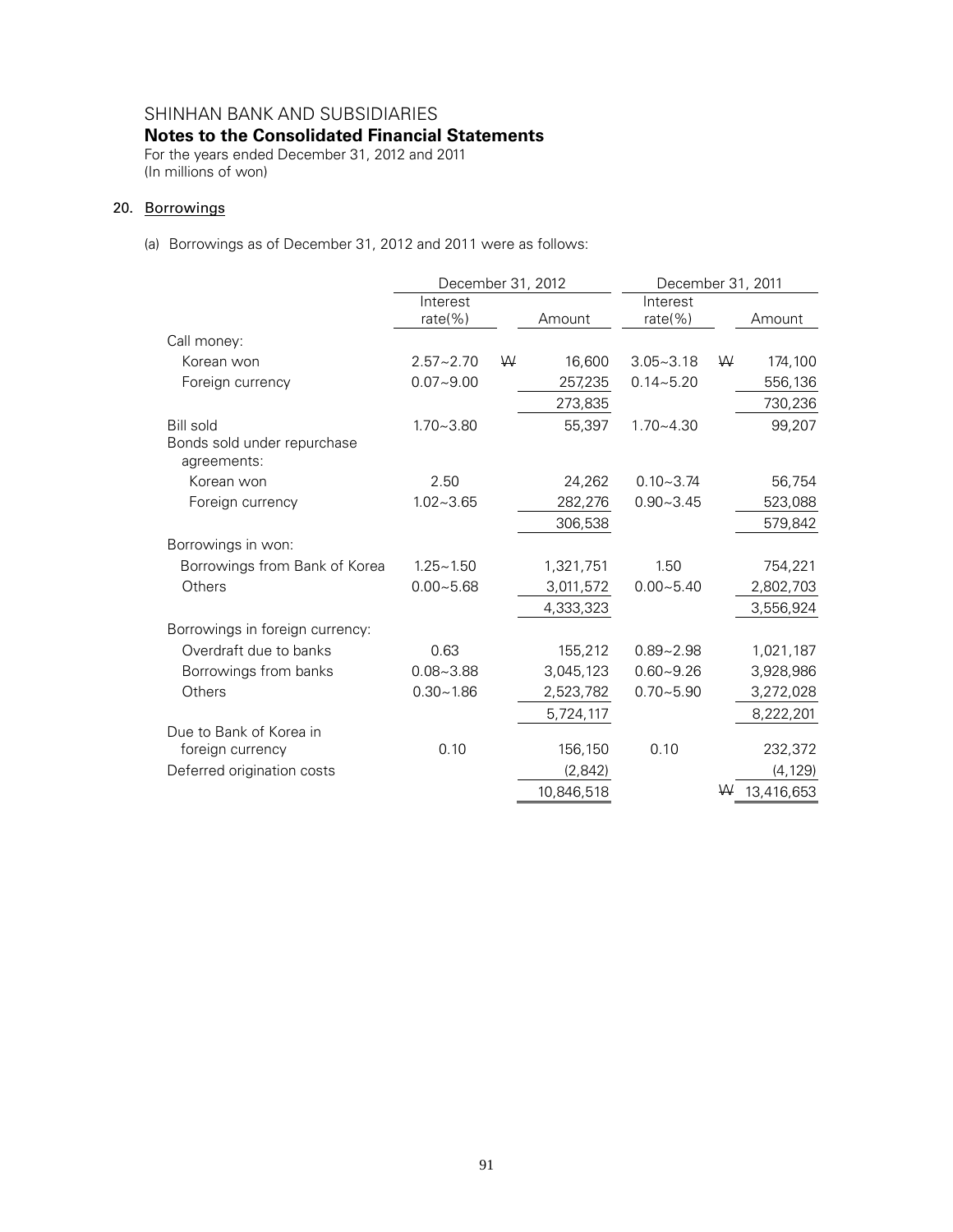## **Notes to the Consolidated Financial Statements**

For the years ended December 31, 2012 and 2011 (In millions of won)

#### 20. Borrowings (continued)

(b) Borrowings from other financial institution as of December 31, 2012 and 2011 were as follows:

|                                             |   | December 31, 2012 |            |             |           |  |  |
|---------------------------------------------|---|-------------------|------------|-------------|-----------|--|--|
|                                             |   |                   |            | Other       |           |  |  |
|                                             |   | Bank of           | Commercial | financial   |           |  |  |
|                                             |   | Korea             | banks      | institution | Total     |  |  |
| Call money                                  | W |                   | 3,600      | 270,235     | 273,835   |  |  |
| Bonds sold under repurchase agreements      |   |                   | 68,056     | 214,220     | 282,276   |  |  |
| Borrowings in won                           |   | 1,321,751         | 341,797    | 143,101     | 1,806,649 |  |  |
| Borrowings in foreign currency              |   |                   | 3,703,041  | 2,021,076   | 5,724,117 |  |  |
| Due to Bank of Korea<br>in foreign currency |   | 156,150           |            |             | 156,150   |  |  |
|                                             | W | 1.477.901         | 4.116.494  | 2,648,632   | 8.243.027 |  |  |

|                                        |   | December 31, 2011 |            |             |            |  |  |
|----------------------------------------|---|-------------------|------------|-------------|------------|--|--|
|                                        |   |                   |            | Other       |            |  |  |
|                                        |   | Bank of           | Commercial | financial   |            |  |  |
|                                        |   | Korea             | banks      | institution | Total      |  |  |
| Call money                             | W |                   | 526,833    | 203,403     | 730,236    |  |  |
| Bonds sold under repurchase agreements |   |                   | 257,176    | 266,412     | 523,588    |  |  |
| Borrowings in won                      |   | 754.221           | 516,411    | 78.832      | 1,349,464  |  |  |
| Borrowings in foreign currency         |   |                   | 5,216,495  | 3,005,706   | 8,222,201  |  |  |
| Due to Bank of Korea                   |   |                   |            |             |            |  |  |
| in foreign currency                    |   | 232,372           |            |             | 232,372    |  |  |
|                                        | W | 986,593           | 6,516,915  | 3,554,353   | 11,057,861 |  |  |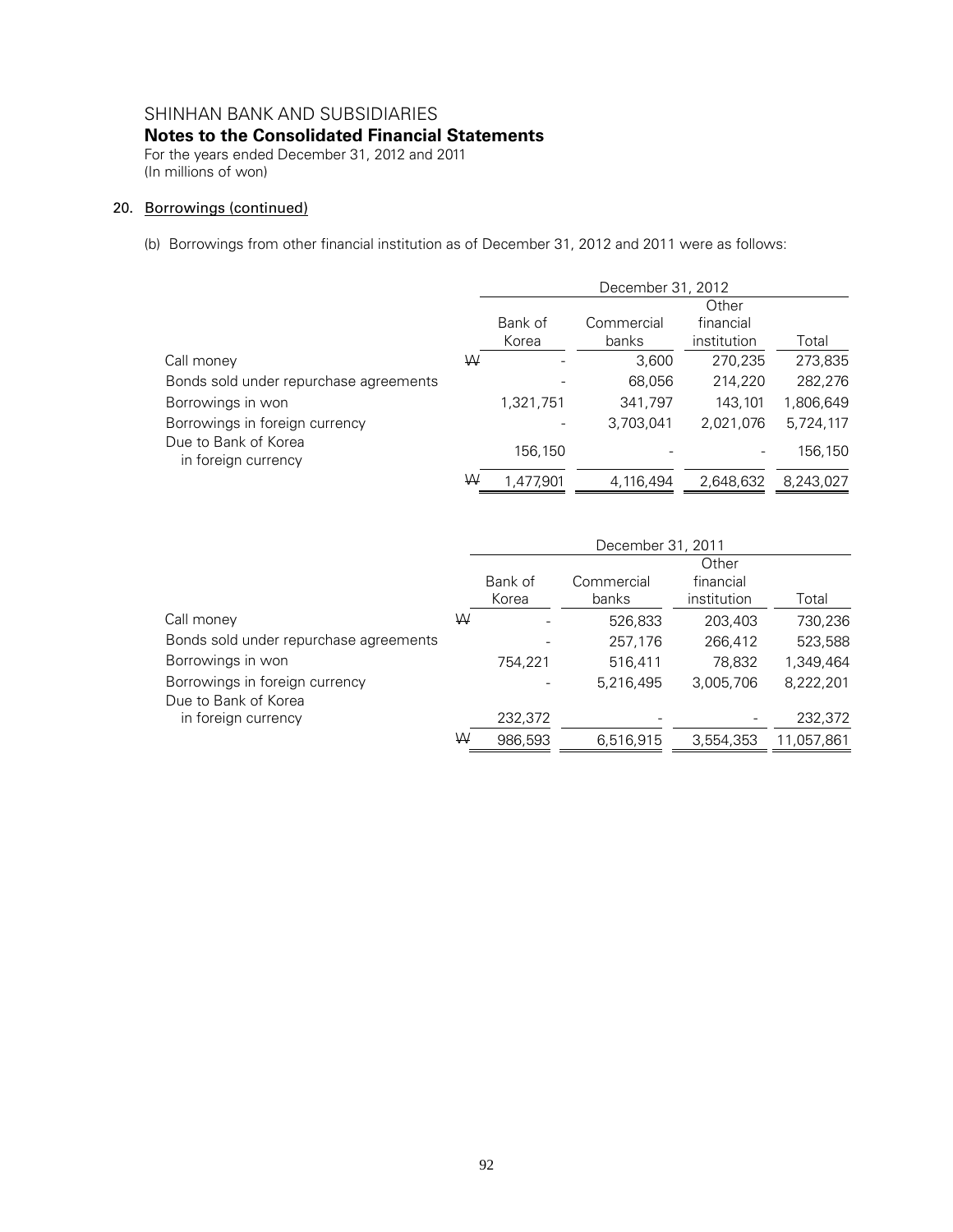## **Notes to the Consolidated Financial Statements**

For the years ended December 31, 2012 and 2011 (In millions of won)

## 21. Debt securities issued

Debt securities issued as of December 31, 2012 and 2011 were as follows:

|                                     | December 31, 2012       |   |            | December 31, 2011       |   |            |
|-------------------------------------|-------------------------|---|------------|-------------------------|---|------------|
|                                     | Interest<br>rate $(\%)$ |   | Amount     | Interest<br>rate $(\%)$ |   | Amount     |
| Debt securities issued in won:      |                         |   |            |                         |   |            |
| Debt securities issued              | $0.00 - 9.00$           | ₩ | 9,537,969  | $0.00 - 11.95$ W        |   | 11,848,071 |
| Subordinated debt securities issued | $3.41 - 7.70$           |   | 5,030,290  | $4.25 - 14.45$          |   | 3,868,677  |
| Loss on fair value hedges           |                         |   | 107,559    |                         |   | 87,657     |
| Discount on debt securities issued  |                         |   | (22, 205)  |                         |   | (41, 336)  |
|                                     |                         |   | 14,653,613 |                         |   | 15,763,069 |
| Debt securities issued in foreign:  |                         |   |            |                         |   |            |
| Debt securities issued              | $0.72 - 8.13$           |   | 3,745,525  | $1.05 - 8.13$           |   | 3,200,523  |
| Loss on fair value hedges           |                         |   | 117.097    |                         |   | 100,716    |
| Discount on debt securities issued  |                         |   | (15, 596)  |                         |   | (9,701)    |
|                                     |                         |   | 3,847,026  |                         |   | 3,291,538  |
|                                     |                         | ₩ | 18,500,639 |                         | ₩ | 19.054.607 |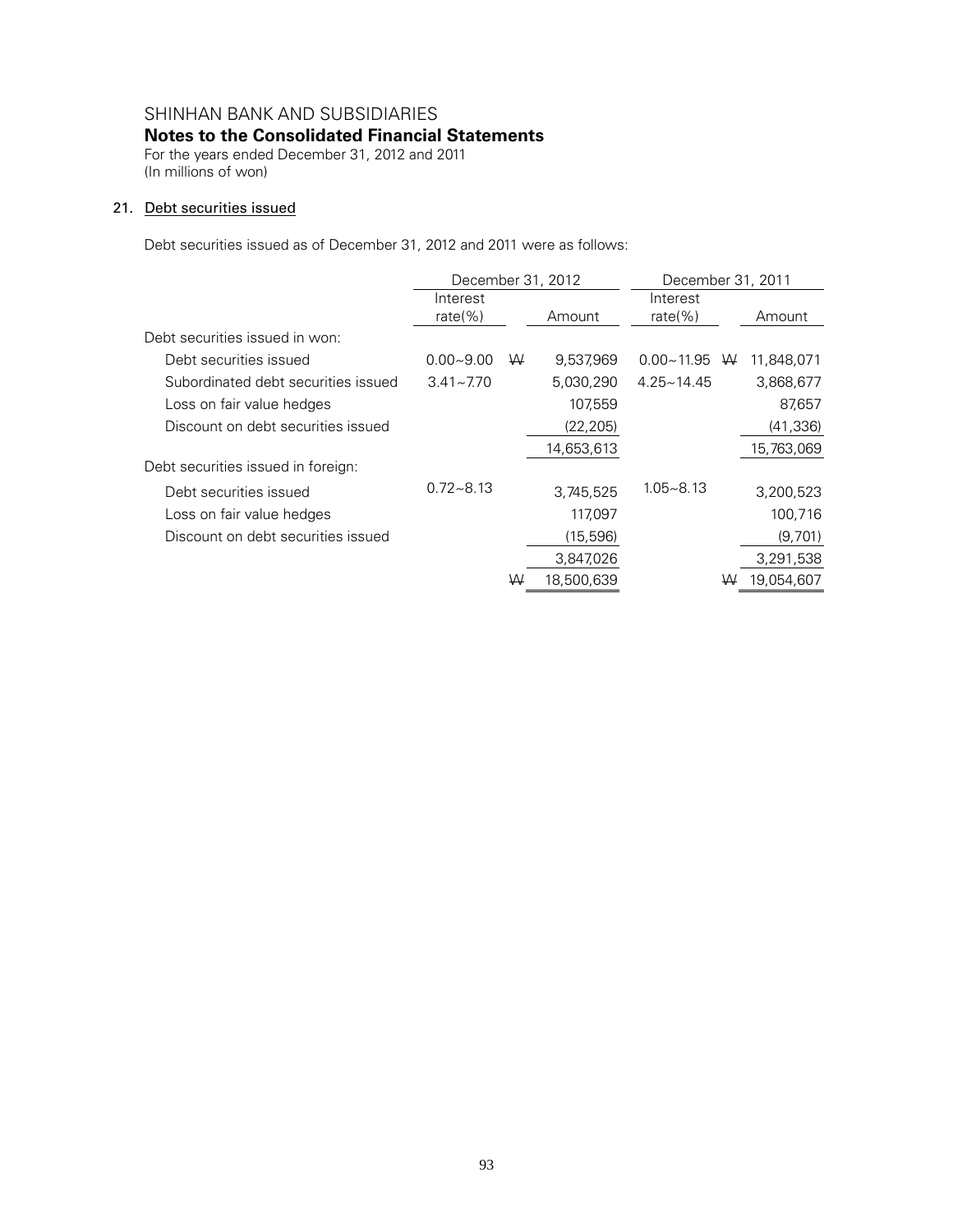## SHINHAN BANK AND SUBSIDIARIES **Notes to the Consolidated Financial Statements**  For the years ended December 31, 2012 and 2011

(In millions of won)

#### 22. Employee benefits

(a) Defined benefit plan assets and liabilities

The Group provides a defined benefit plan for qualified employees at the headquarters and the domestic subsidiaries. Plan assets are managed by trust companies, funds, and other similar companies that are regulated by local regulation and each country's business environment.

Defined benefit plan assets and liabilities as of December 31, 2012 and 2011 were as follows:

|                                                       |   | December 31, 2012 | December 31, 2011 |
|-------------------------------------------------------|---|-------------------|-------------------|
| Present value of defined benefit obligation           | W | 748.324           | 644.814           |
| Fair value of plan assets                             |   | (583.656)         | (445, 806)        |
| Recognized liabilities for defined benefit obligation | ₩ | 164.668           | 199.008           |

(b) Changes in the present value of defined benefit obligation for the years ended December 31, 2012 and 2011 were as follows:

|                                       |   | 2012      | 2011      |
|---------------------------------------|---|-----------|-----------|
| Beginning balance                     | ₩ | 644,814   | 448,453   |
| Current service cost                  |   | 99,752    | 74,675    |
| Interest expense                      |   | 33,072    | 27,377    |
| <b>Actuarial losses</b>               |   | 399       | 111,314   |
| Effects of foreign currency movements |   | 46        | 437       |
| Benefits paid by the plan             |   | (31, 519) | (19, 194) |
| Others                                |   | 1,760     | 1,752     |
| Ending balance                        | W | 748,324   | 644.814   |

(c) Changes in the fair value of plan assets for the years ended December 31, 2012 and 2011 were as follows:

|                                  |   | 2012    | 2011     |
|----------------------------------|---|---------|----------|
| Beginning balance                | ₩ | 445.806 | 322,048  |
| Expected return on plan assets   |   | 19.832  | 13,654   |
| Actuarial gains (losses)         |   | (998)   | 233      |
| Contributions paid into the plan |   | 124,000 | 120,300  |
| Benefits paid by the plan        |   | (4.984) | (10,429) |
| Ending balance                   | W | 583,656 | 445,806  |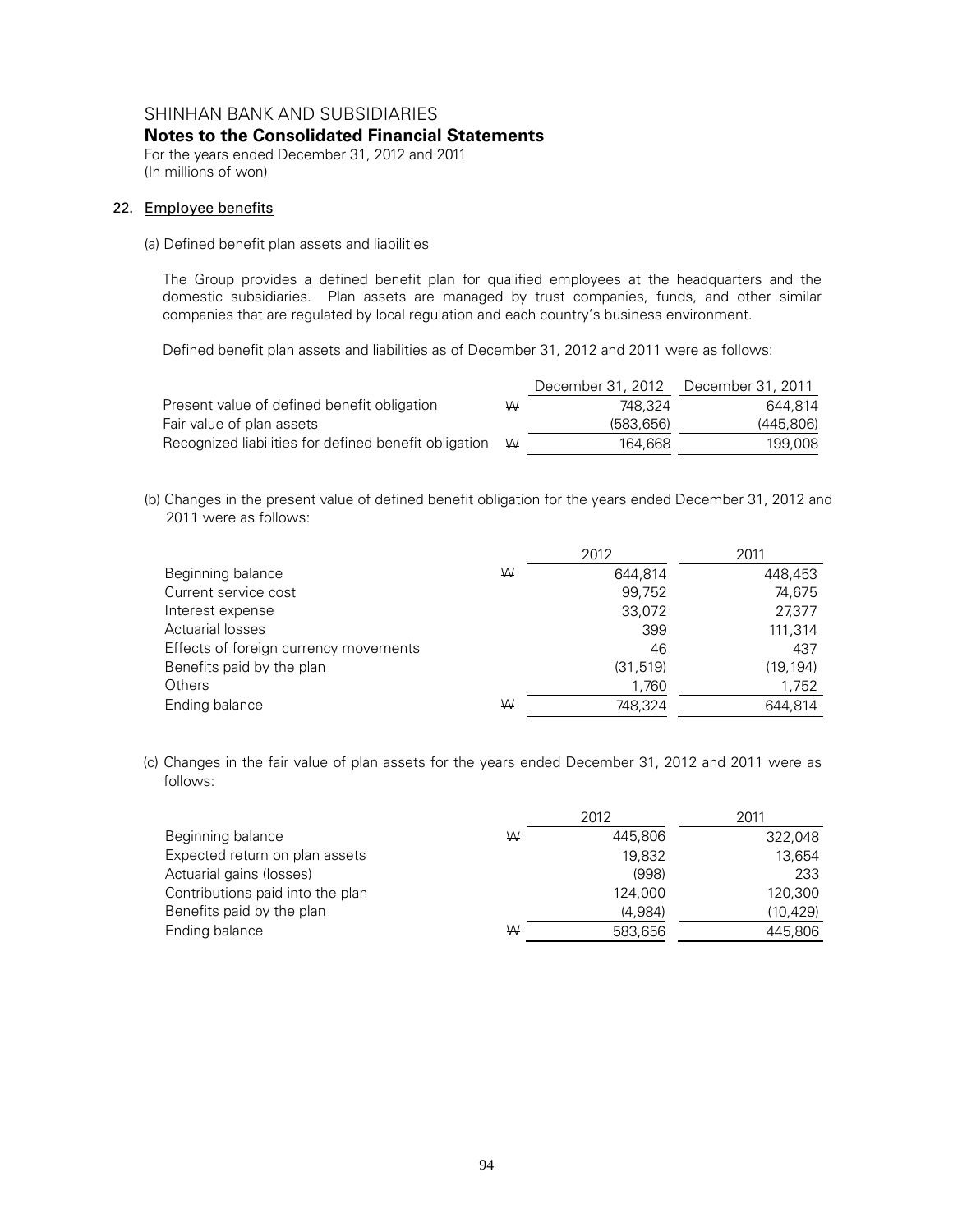#### **Notes to the Consolidated Financial Statements**

For the years ended December 31, 2012 and 2011 (In millions of won)

#### 22. Employee benefits (continued)

(d) Expenses recognized in profit or loss

Expenses recognized in profit or loss for the years ended December 31, 2012 and 2011 were as follows:

|                                 |   | 2012      | 2011     |
|---------------------------------|---|-----------|----------|
| Defined benefit plans:          |   |           |          |
| Current service costs           | W | 99,752    | 74.675   |
| Interest expense                |   | 33,072    | 27,377   |
| Expected return on plan assets  |   | (19, 832) | (13,654) |
| Actuarial losses                |   | 1.397     | 111,081  |
| Defined contribution plans: (*) |   |           |          |
| Severance benefits              |   | 740       | 587      |
|                                 | W | 115,129   | 200,066  |
| Actual return on plan assets    | W | 18.834    | 13,887   |

(\*) Total amount is related to the discontinued operation.

(e) Historical information of defined benefit plan assets and liabilities recognized for the current and previous years are as follows:

|                                             |   | December  | December   | December  | January    |
|---------------------------------------------|---|-----------|------------|-----------|------------|
|                                             |   | 31,2012   | 31,2011    | 31,2010   | 1,2010     |
| Present value of defined benefit obligation | ₩ | 748.324   | 644.814    | 448.453   | 329.267    |
| Fair value of plan assets(*)                |   | (583,656) | (445, 806) | (322,048) | (202, 829) |
| Deficit in the plan                         | ₩ | 164.668   | 199.008    | 126.405   | 126.438    |
| Adjustments to defined benefit obligation   | W | 399       | 111.314    | 42,747    |            |
| Adjustments to plan assets                  |   | 998       | (233)      | (285)     |            |

(\*) Plan assets were recorded as due from bank, etc.

(f) Actuarial assumptions as of December 31, 2012 and 2011 were as follows:

|                                | Assumptions                         |                            | <b>Descriptions</b>                    |
|--------------------------------|-------------------------------------|----------------------------|----------------------------------------|
|                                | December 31, 2012 December 31, 2011 |                            |                                        |
| Discount rate                  | 4.44%                               | 5.37%                      | AA0 Corporate bond yields              |
| Expected return on plan assets | 4.07%                               | 4.38%                      | Weighted average yield for<br>the past |
| Future salary increasing rate  | $1.88\% + Upgrade$<br>rate          | $2.00\% + Upgrade$<br>rate | Average for 5 years                    |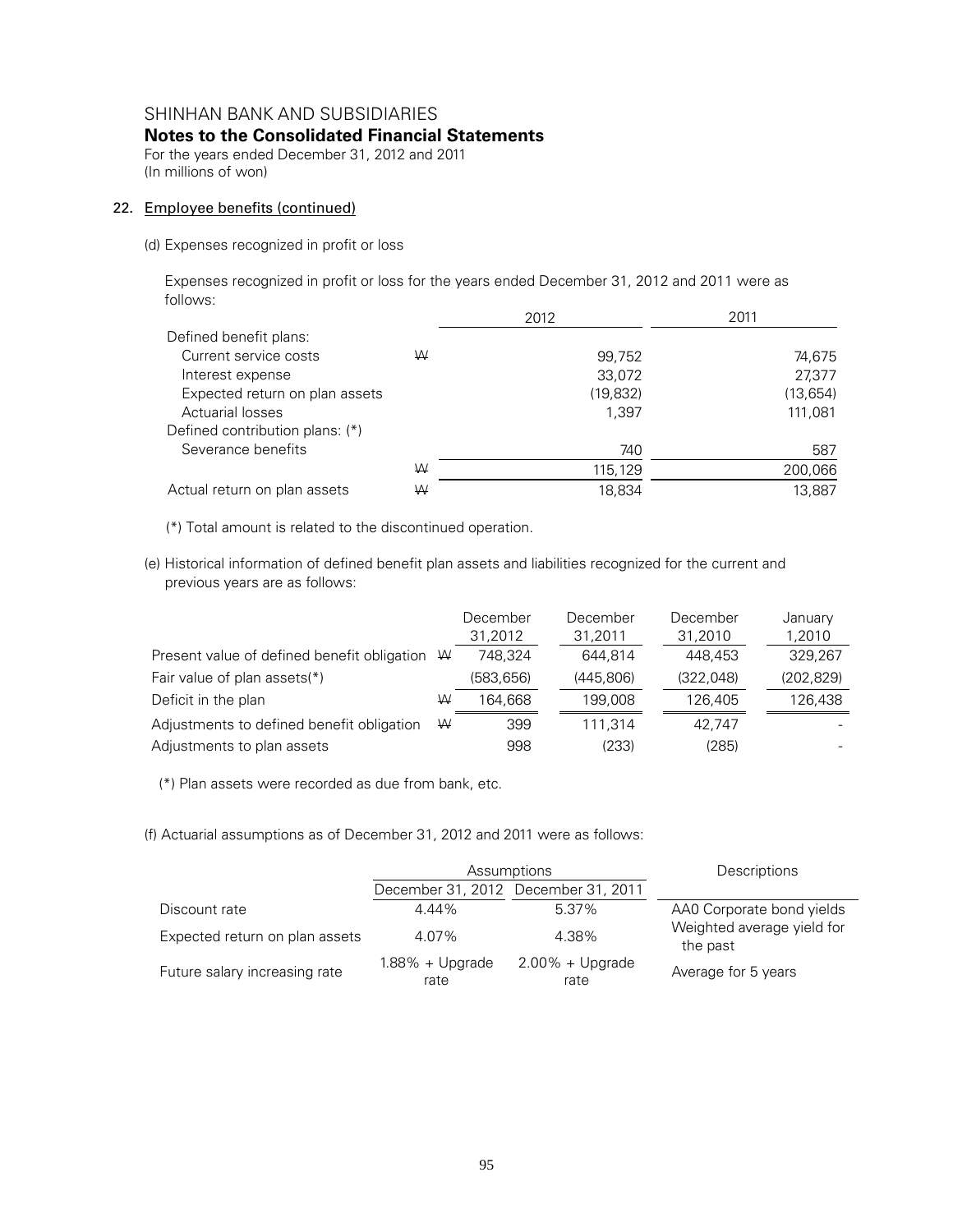**Notes to the Consolidated Financial Statements** 

For the years ended December 31, 2012 and 2011 (In millions of won)

#### 23. Provisions

(a) Changes in provisions for the years ended December 31, 2012 and 2011 were as follows:

|                      |   | 2012       |            |           |                          |              |            |  |
|----------------------|---|------------|------------|-----------|--------------------------|--------------|------------|--|
|                      |   | Asset      |            | Unused    |                          |              |            |  |
|                      |   | retirement | Litigation | credit    | Guarantee                | Other $(*2)$ | Total      |  |
| Beginning balance    | ₩ | 21.470     | 181,254    | 98,717    | 84.377                   | 54,506       | 440,324    |  |
| Provision (reversal) |   | 681        | 4.121      | (10, 185) | 7,960                    | 11.116       | 13,693     |  |
| Provision used       |   | (88)       | (87, 874)  |           | $\overline{\phantom{a}}$ | (16, 236)    | (104, 198) |  |
| Foreign exchange     |   |            |            |           |                          |              |            |  |
| translation          |   |            | (460)      | (2.650)   | (2,429)                  | (644)        | (6, 183)   |  |
| Others $(*1)$        |   | 960        |            |           | (13,017)                 |              | (12, 057)  |  |
| Ending balance       | W | 23,023     | 97.041     | 85,882    | 76,891                   | 48.742       | 331,579    |  |

|                      |   | 2011       |            |        |           |                          |           |  |  |
|----------------------|---|------------|------------|--------|-----------|--------------------------|-----------|--|--|
|                      |   | Asset      |            | Unused |           |                          |           |  |  |
|                      |   | retirement | Litigation | credit | Guarantee | Other $(*2)$             | Total     |  |  |
| Beginning balance    | ₩ | 20,258     | 75.244     | 94,536 | 170.378   | 60,592                   | 421,008   |  |  |
| Provision (reversal) |   | 677        | 112,314    | 3.317  | (70.844)  | (6,086)                  | 39,378    |  |  |
| Provision used       |   | (214)      | (6.304)    |        |           |                          | (6, 518)  |  |  |
| Foreign exchange     |   |            |            |        |           |                          |           |  |  |
| translation          |   |            |            | 864    | 1.227     | $\overline{\phantom{a}}$ | 2.091     |  |  |
| Others $(*1)$        |   | 749        |            |        | (16, 384) | $\overline{\phantom{a}}$ | (15, 635) |  |  |
| Ending balance       | W | 21.470     | 181,254    | 98.717 | 84.377    | 54,506                   | 440.324   |  |  |

- (\*1) Other changes were due to originations and maturities of financial guarantees recognized initially at their fair value, effect of discount rate change and acquisition cost of new leased properties relating to asset retirement.
- (\*2) Provision for dormant deposit of W40,817 million and W22,761 million are included as of December 31, 2012 and 2011, respectively.
- (b) Asset retirement obligation liabilities represent the estimated cost to restore the existing leased properties which was discounted to the present value using the appropriate discount rate at the end of the reporting period. Disbursements of such costs were expected to incur at the end of the lease contract. Such costs were reasonably estimated using the average lease period and the average restoration expenses. The average lease period was calculated based on the past ten-year historical data of the expired leases. The average restoration expense was calculated based on the actual costs incurred for the past three years using the three-year average inflation rate.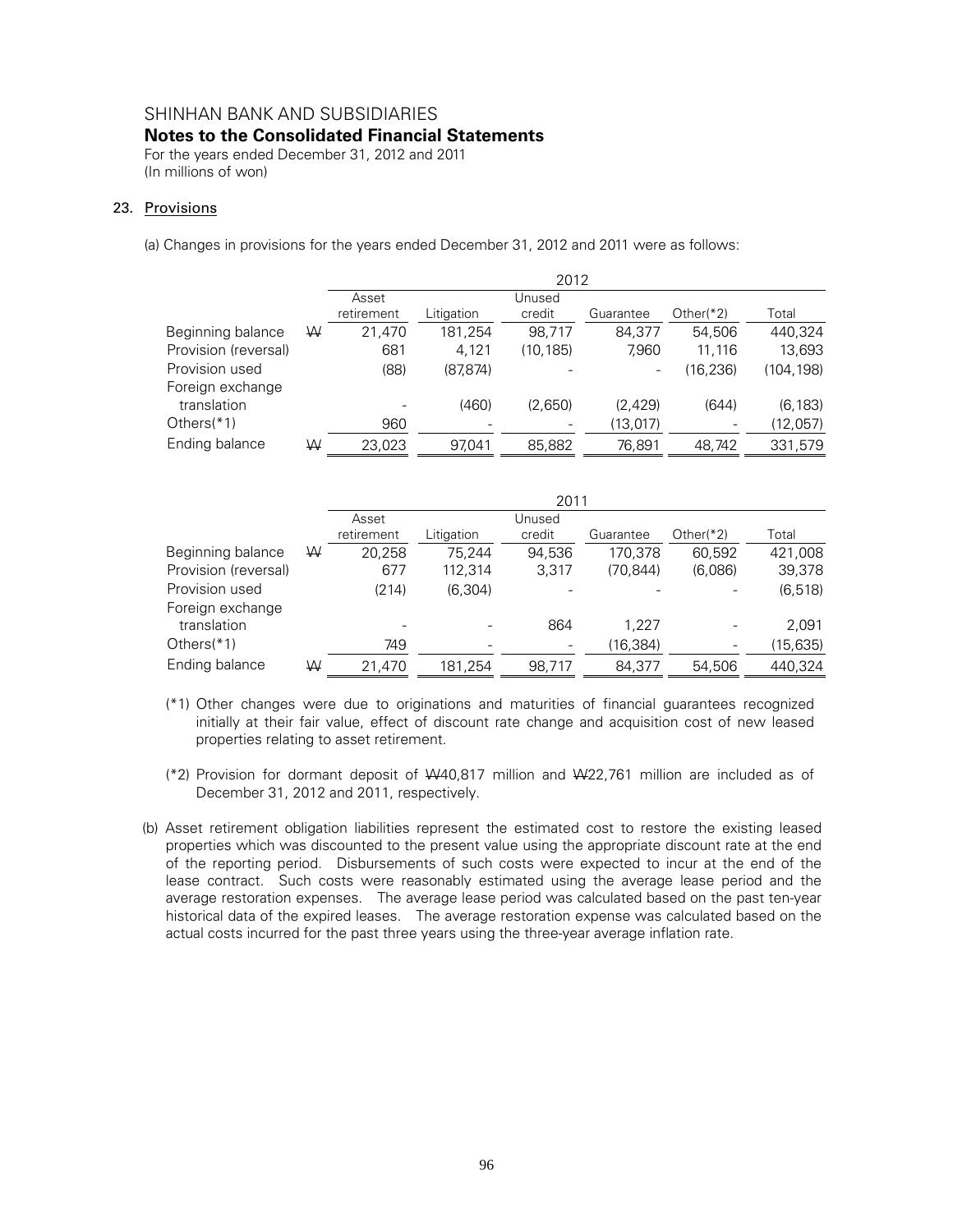## **Notes to the Consolidated Financial Statements**

For the years ended December 31, 2012 and 2011 (In millions of won)

## 24. Other liabilities

Other liabilities as of December 31, 2012 and 2011 were as follows:

|                                                  |   | December 31, 2012 | December 31, 2011 |
|--------------------------------------------------|---|-------------------|-------------------|
| Unsettled trades and other financial liabilities | W | 3,276,244         | 1,319,153         |
| Sundry liabilities                               |   | 154,506           | 56,927            |
| Borrowing from trust account                     |   | 2,420,734         | 2,008,134         |
| Accrued expenses                                 |   | 2,737,182         | 2,913,047         |
| Domestic exchange remittances pending            |   | 2,843,480         | 1,974,620         |
| Due to agencies for Bank of Korea                |   | 1,950,737         | 1,306,603         |
| Due to agencies for other institutions           |   | 650,667           | 392,055           |
| Security deposits received                       |   | 397,319           | 422,891           |
| Foreign exchange remittances pending             |   | 208,782           | 202,364           |
| Suspense payable                                 |   | 98,684            | 160,559           |
| Unearned income                                  |   | 75,107            | 89,855            |
| Withholding value-added tax and other taxes      |   | 89,975            | 91,055            |
| Dividend payable                                 |   | 18,131            | 19,017            |
| Others                                           |   | 321               | 6,135             |
| Present value discount account                   |   | (4, 173)          | (2,464)           |
|                                                  | W | 14,917,696        | 10,959,951        |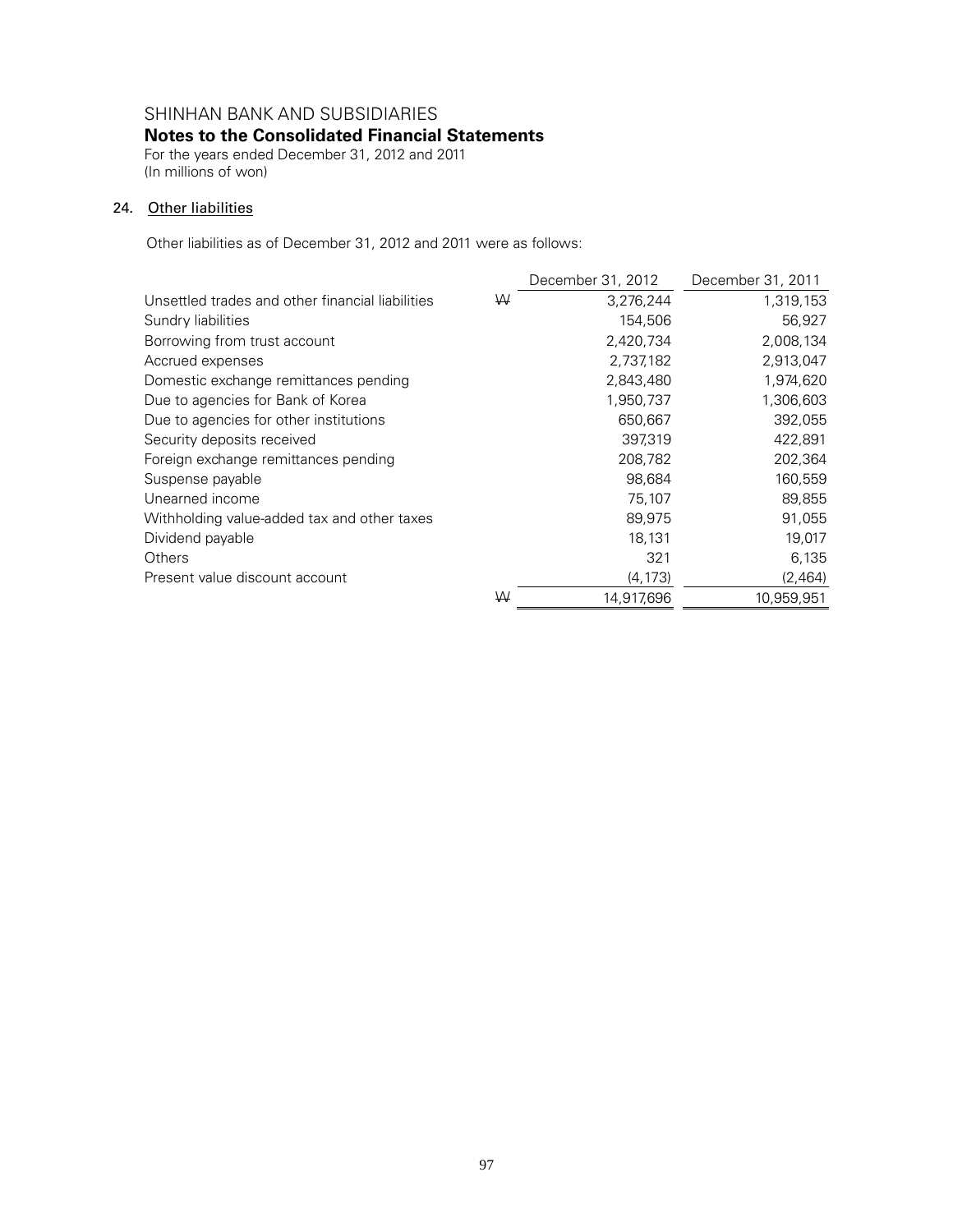#### **Notes to the Consolidated Financial Statements**

For the years ended December 31, 2012 and 2011 (In millions of won)

#### 25. Equity

(a) Equity as of December 31, 2012 and 2011 was as follows:

|                                                                                           |   | December 31, 2012 | December 31, 2011 |
|-------------------------------------------------------------------------------------------|---|-------------------|-------------------|
| Capital stock:                                                                            |   |                   |                   |
| Common stock                                                                              | W | 7,928,078         | 7,928,078         |
| Other equity instruments:                                                                 |   |                   |                   |
| Hybrid bonds                                                                              |   | 2,329,760         | 2,329,760         |
| Capital surplus:                                                                          |   |                   |                   |
| Share premium                                                                             |   | 398,080           | 398,080           |
| Others                                                                                    |   | 5,084             | 5,084             |
|                                                                                           |   | 403,164           | 403,164           |
| Capital adjustments:                                                                      |   |                   |                   |
| Stock options                                                                             |   | 2,011             | 1,034             |
| Accumulated other comprehensive income:<br>Net change in fair value of available-for-sale |   |                   |                   |
| financial assets<br>Equity in other comprehensive income (loss) of                        |   | 868,708           | 915,895           |
| associates, net<br>Foreign currency translation differences for                           |   | 7,868             | 1,042             |
| foreign operations                                                                        |   | (94, 943)         | (3,775)           |
|                                                                                           |   | 781,633           | 913,162           |
| Retained earnings:                                                                        |   |                   |                   |
| Legal reserve(*1)                                                                         |   | 933,299           | 732,810           |
| Voluntary reserve(*2)                                                                     |   | 6,275,187         | 4,232,167         |
| Other reserve(*3)                                                                         |   | 55,579            | 40,994            |
| Retained earnings(*4)                                                                     |   | 1,560,672         | 2,705,959         |
|                                                                                           |   | 8,824,737         | 7,711,930         |
| Non-controlling interests                                                                 |   | 2,628             | 2,692             |
|                                                                                           | W | 20,272,011        | 19,289,820        |

(\*1) According to the article 40 of the Banking Act, the bank was required to appropriate a legal reserve in an amount equal to at least 10% of cash dividends for each accounting period until the reserve equals 100% of stated capital. The legal reserve may be used to reduce a deficit or may be transferred to common stocks in connection with a free issue of shares.

- (\*2) The amounts include a regulatory reserve for loan losses of W1,677,061 million and asset revaluation surplus of W355,898 million as of December 31, 2012.
- (\*3) Other reserve was established according to the oversea branch (Singapore, Mumbai)'s laws and it was only used to reduce overseas branch's deficit.

(\*4) The amounts include an estimated regulatory reserve for loan losses of W35,059 million, W1,677,061 million as of December 31, 2012 and 2011, respectively.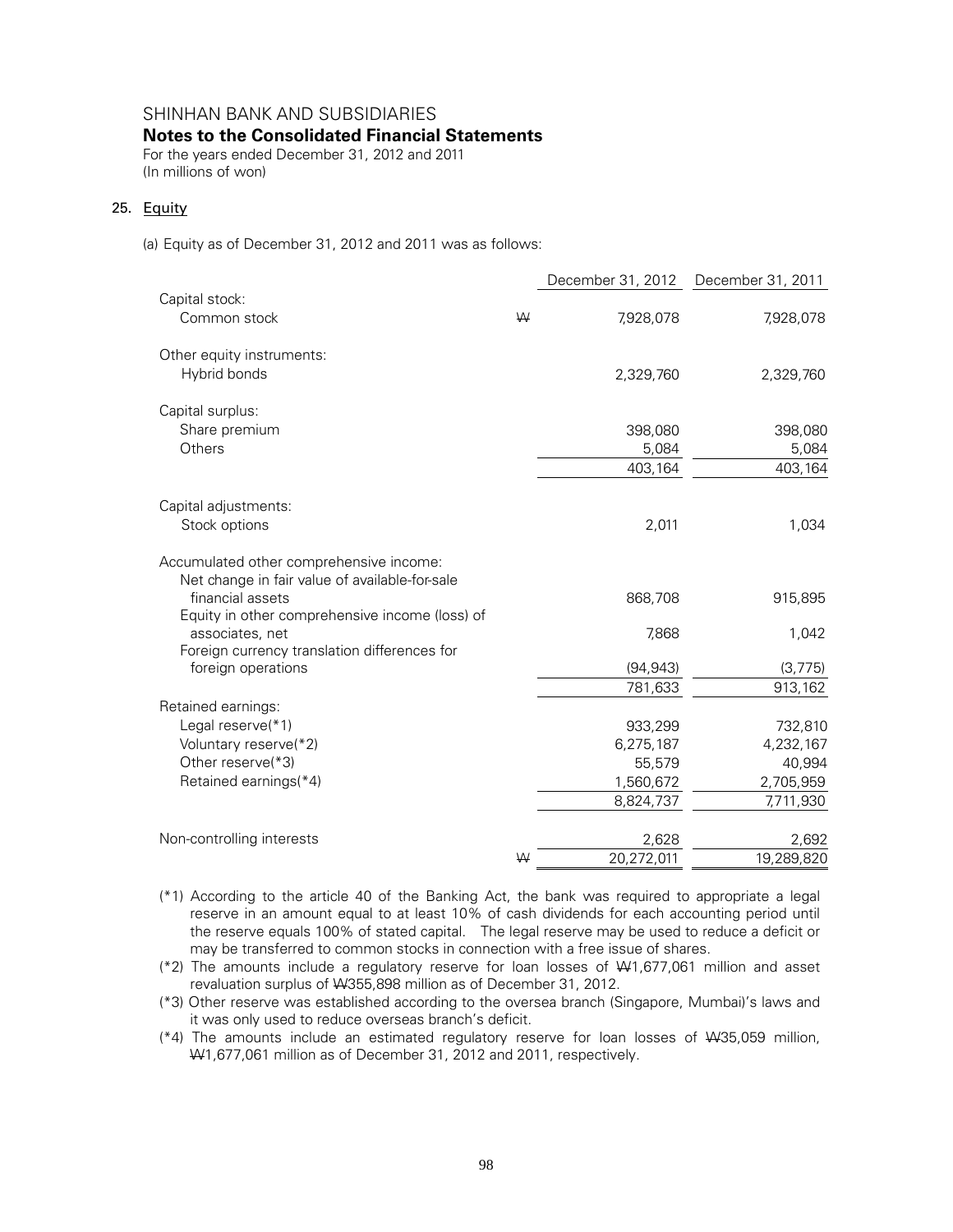## **Notes to the Consolidated Financial Statements**

For the years ended December 31, 2012 and 2011 (In millions of won, except per share data)

#### 25. Equity (continued)

(b) Capital stock

Capital stock of the Bank as of December 31, 2012 and 2011 were as follows:

| Number of authorized shares .       |   | 2,000,000,000 |
|-------------------------------------|---|---------------|
| Par value per share in won          | ₩ | 5.000         |
| Number of issued shares outstanding |   | 1,585,615,506 |

#### (c) Hybrid bonds

Hybrid bonds as of December 31, 2012 and 2011 were as follows:

|                                  |                    |   | <b>Book Value</b>    |                      |                         |
|----------------------------------|--------------------|---|----------------------|----------------------|-------------------------|
| Date of issue                    | Date of expiration |   | December 31,<br>2012 | December 31,<br>2011 | Interest<br>rate $(\%)$ |
| In foreign currency:             |                    |   |                      |                      |                         |
| March 2, 2005                    | March 2, 2035      | ₩ | 298,951              | 298,951              | 5.66                    |
| September 20, 2006               | September 20, 2036 |   | 94,761               | 94,761               | 6.82                    |
| September 20, 2006               | September 20, 2036 |   | 237,144              | 237,144              | 6.82                    |
| In won:                          |                    |   |                      |                      |                         |
| March 21, 2008                   | March 21, 2038     |   | 19,978               | 19,978               | 6.83                    |
| March 21, 2008                   | March 21, 2038     |   | 119,878              | 119.878              | 7.30                    |
| March 25, 2008                   | March 25, 2038     |   | 49,948               | 49.948               | 7.30                    |
| March 28, 2008                   | March 28, 2038     |   | 510,000              | 510,000              | 7.02                    |
| June 5, 2009                     | June 5, 2039       |   | 699,370              | 699,370              | 5.95                    |
| June 29, 2009                    | June 29, 2039      |   | 299,730              | 299,730              | 5.95                    |
|                                  |                    | W | 2,329,760            | 2,329,760            |                         |
| Dividends on hybrid bond holders |                    | ₩ | 153,990              | 154,719              |                         |
| Weighted average interest rate   |                    |   | 6.61%                | 6.64%                |                         |

(\*) The above hybrid bonds can be repaid early after 5 years or 10 years from date of issuance, and the maturity can be extended under the same condition. In addition, if no dividend is paid for common shares, the agreed interest is also not paid.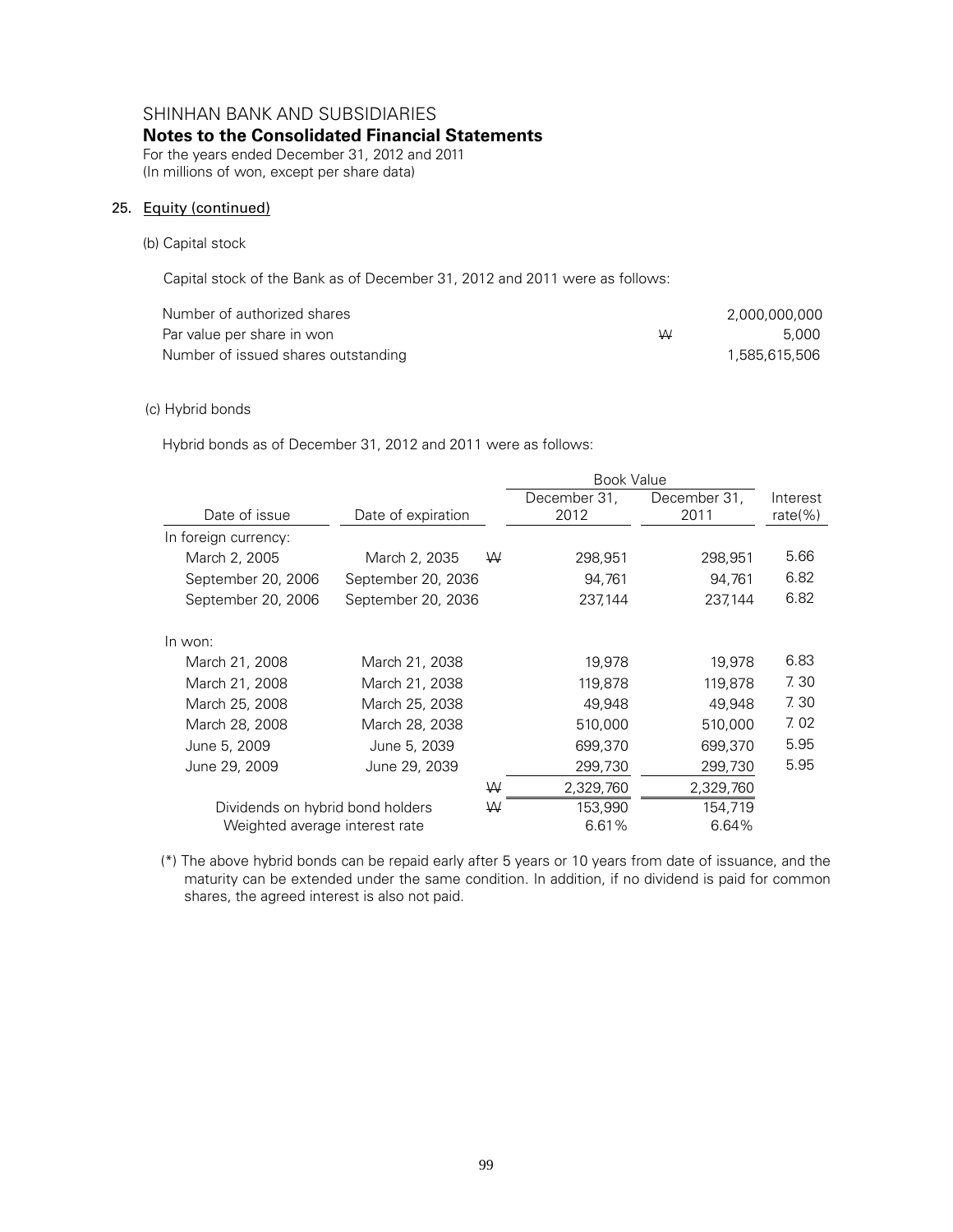## **Notes to the Consolidated Financial Statements**

For the years ended December 31, 2012 and 2011 (In millions of won)

#### 25. Equity (continued)

(d) Changes in accumulated other comprehensive income for the years ended December 31, 2012 and 2011 were as follows:

|                                                                            |   |                                                                          | 2012                                                                 |                                                                          |            |
|----------------------------------------------------------------------------|---|--------------------------------------------------------------------------|----------------------------------------------------------------------|--------------------------------------------------------------------------|------------|
|                                                                            |   | Net change<br>in fair value<br>of available-for-sale<br>financial assets | Equity in the other<br>comprehensive<br>income of<br>associates, net | Foreign currency<br>translation<br>differences for<br>foreign operations | Total      |
| Beginning balance                                                          | W | 915,895                                                                  | 1,042                                                                | (3,775)                                                                  | 913,162    |
| Change due to fair value<br>Change due to other<br>comprehensive income of |   | 143,795                                                                  |                                                                      |                                                                          | 143,795    |
| associates                                                                 |   |                                                                          | 7,225                                                                |                                                                          | 7,225      |
| Change due to impairment                                                   |   | (365)                                                                    |                                                                      |                                                                          | (365)      |
| Change due to disposal                                                     |   | (200, 345)                                                               | (404)                                                                |                                                                          | (200, 749) |
| Effect of hedge accounting<br>Effect of foreign currency                   |   | (3,861)                                                                  |                                                                      | 82,096                                                                   | 78,235     |
| movements                                                                  |   | (841)                                                                    |                                                                      | (158, 210)                                                               | (159,051)  |
| Effect of deferred tax                                                     |   | 14,430                                                                   | 5                                                                    | (15,054)                                                                 | (619)      |
| Ending balance                                                             | W | 868,708                                                                  | 7,868                                                                | (94, 943)                                                                | 781,633    |

|                                                                            |   |                                                                          | 2011                                                                 |                                                                          |            |
|----------------------------------------------------------------------------|---|--------------------------------------------------------------------------|----------------------------------------------------------------------|--------------------------------------------------------------------------|------------|
|                                                                            |   | Net change<br>in fair value<br>of available-for-sale<br>financial assets | Equity in the other<br>comprehensive<br>income of<br>associates, net | Foreign currency<br>translation<br>differences for<br>foreign operations | Total      |
| Beginning balance                                                          | W | 1,414,126                                                                | (51)                                                                 | (17,022)                                                                 | 1,397,053  |
| Change due to fair value<br>Change due to other<br>comprehensive income of |   | (167, 292)                                                               |                                                                      |                                                                          | (167, 292) |
| associates                                                                 |   |                                                                          | 1,093                                                                |                                                                          | 1,093      |
| Change due to impairment                                                   |   | (54, 752)                                                                |                                                                      |                                                                          | (54, 752)  |
| Change due to disposal                                                     |   | (369, 641)                                                               |                                                                      |                                                                          | (369, 641) |
| Effect of hedge accounting<br>Effect of foreign currency                   |   | (8,318)                                                                  |                                                                      | (4,790)                                                                  | (13, 108)  |
| movements                                                                  |   | 17                                                                       |                                                                      | 13,306                                                                   | 13,323     |
| Effect of deferred tax                                                     |   | 101,755                                                                  |                                                                      | 4,731                                                                    | 106,486    |
| Ending balance                                                             | W | 915,895                                                                  | 1,042                                                                | (3,775)                                                                  | 913,162    |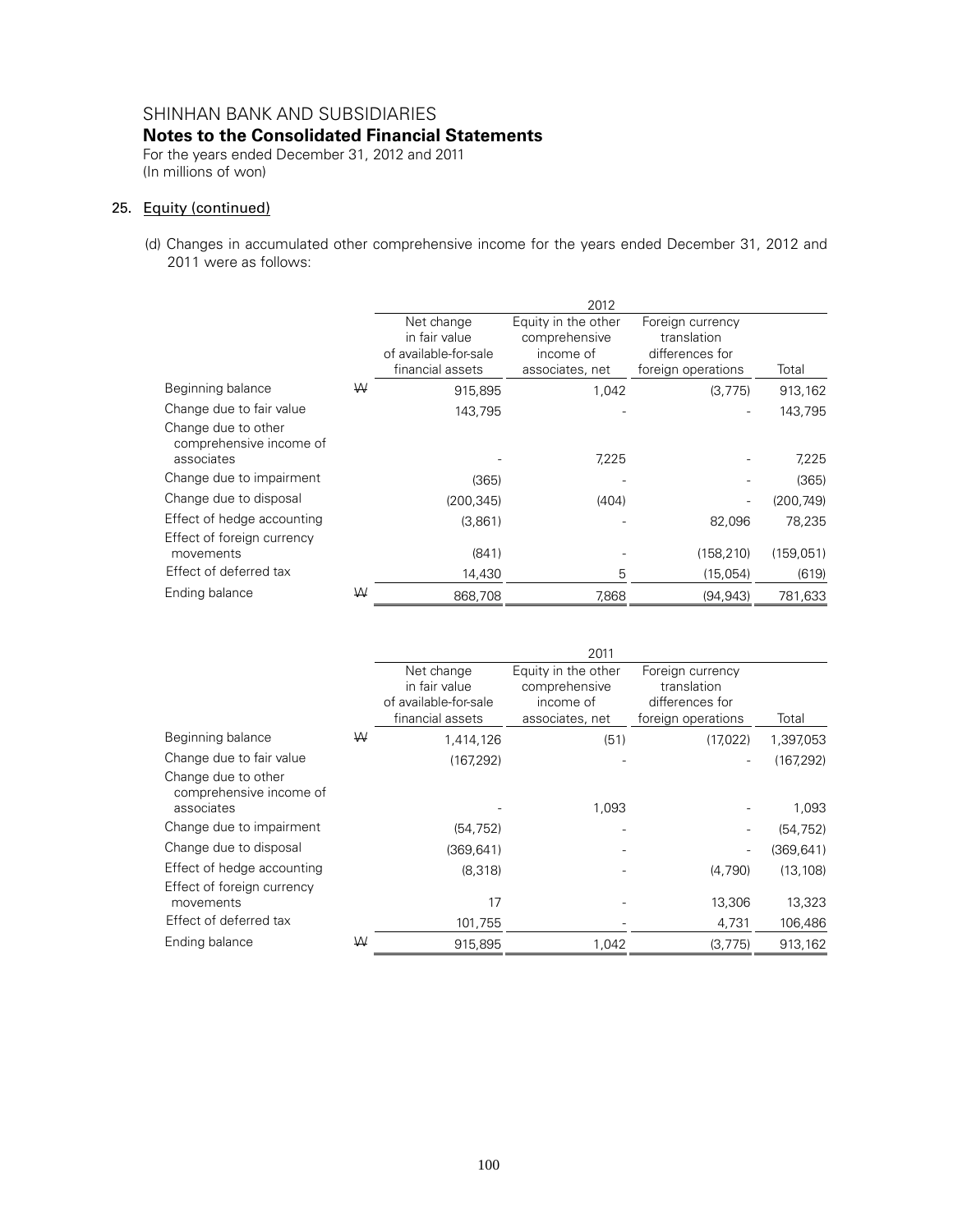## **Notes to the Consolidated Financial Statements**

For the years ended December 31, 2012 and 2011 (In millions of won)

#### 25. Equity (continued)

#### (e) Appropriation of retained earnings

Appropriation of retained earnings for the years ended December 31, 2012 and 2011 are as follows:

|                                                |   | 2012                                     | 2011                                   |
|------------------------------------------------|---|------------------------------------------|----------------------------------------|
|                                                |   | Date of appropriation:<br>March 27, 2013 | Date of disposition:<br>March 27, 2012 |
| Unappropriated retained earnings:              |   |                                          |                                        |
| Balance at beginning of year                   | W |                                          | 1,147,932                              |
| Interim dividends                              |   |                                          | (350,000)                              |
| Interest on hybrid bond                        |   | (153,990)                                | (154, 719)                             |
| Net income                                     |   | 1,649,571                                | 2,004,881                              |
|                                                |   | 1,495,581                                | 2,648,094                              |
| Transfer from reserves:                        |   |                                          |                                        |
| Other reserve                                  |   | 13,171                                   | 3,679                                  |
| Voluntary reserve                              |   | 3,963,379                                | 4,232,167                              |
|                                                |   | 3,976,550                                | 4,235,846                              |
|                                                |   | 5,472,131                                | 6,883,940                              |
| Appropriation of retained earnings:            |   |                                          |                                        |
| Legal reserve                                  |   | 164,958                                  | 200,489                                |
| Regulatory reserve for loan loss               |   | 16,164                                   | 1,677,061                              |
| Asset revaluation surplus                      |   |                                          | 634,747                                |
| Other reserve                                  |   | 8,992                                    | 18,264                                 |
| Voluntary reserves                             |   | 4,832,017                                | 3,963,379                              |
| <b>Dividends</b>                               |   |                                          |                                        |
| Dividends on common stock                      |   | 450,000                                  | 390,000                                |
| Dividends per share in won:                    |   |                                          |                                        |
| Current year \\$283.80 (5.68%)                 |   |                                          |                                        |
| W245.96 (4.92%)<br>Last year                   |   |                                          |                                        |
|                                                |   | 5,472,131                                | 6,883,940                              |
| Unappropriated retained earnings to be carried |   |                                          |                                        |
| over to subsequent year                        | W |                                          |                                        |

(\*) These statements of appropriation of retained earnings were based on the separate financial statements of the Bank.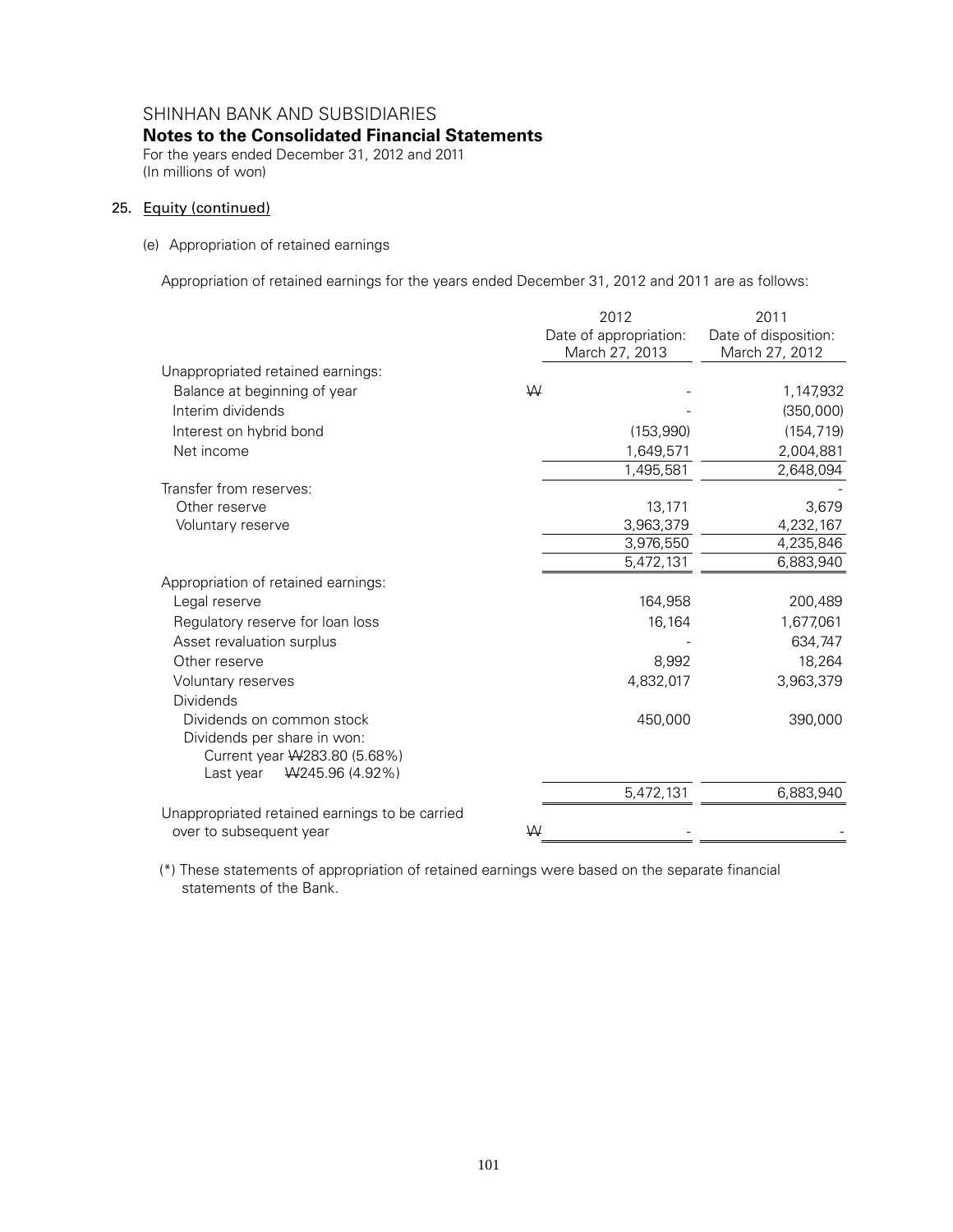## **Notes to the Consolidated Financial Statements**

For the years ended December 31, 2012 and 2011 (In millions of won, except per share data)

#### 25. Equity (continued)

(f) Dividends

.

Dividends of common stock for the years ended December 31, 2012 and 2011 were as follows:

|                                     |   | $2012$ (*1)   | $2011$ (*2)   |
|-------------------------------------|---|---------------|---------------|
| Number of issued shares outstanding |   | 1.585.615.506 | 1.585.615.506 |
| Par value per share in won          | W | 5.000         | 5.000         |
| Dividend rate per share (%)         |   | 5.68%         | 9.33%         |
| Dividend per share in won           | W | 283.80        | 466.70        |

- (\*1) Dividends for the year ended December 31, 2012 includes dividends to holders not recognized since they were not confirmed through general meeting of stockholders, even though it was proposed prior to the date of financial statements publication.
- (\*2) Dividends for the year ended December 31, 2011 includes interim dividends.
- (g) Dividends payout ratio

Dividends payout ratio for the years ended December 31, 2012 and 2011 were as follows:

|                                              | 2012      | 2011      |
|----------------------------------------------|-----------|-----------|
| W<br><b>Dividends</b>                        | 450.000   | 740.000   |
| Net income                                   | 1.656.797 | 2,118,421 |
| Dividends payout ratio to net income         | 27.16%    | 34.93%    |
| Net income adjusted for regulatory reserve W | 1,621,738 | 1.634.844 |
| Dividends to net income                      | 27.75%    | 45.26%    |

(\*) Net income and net income adjusted for regulatory reserve are calculated on the basis of the amount attributable equity holder of the Bank.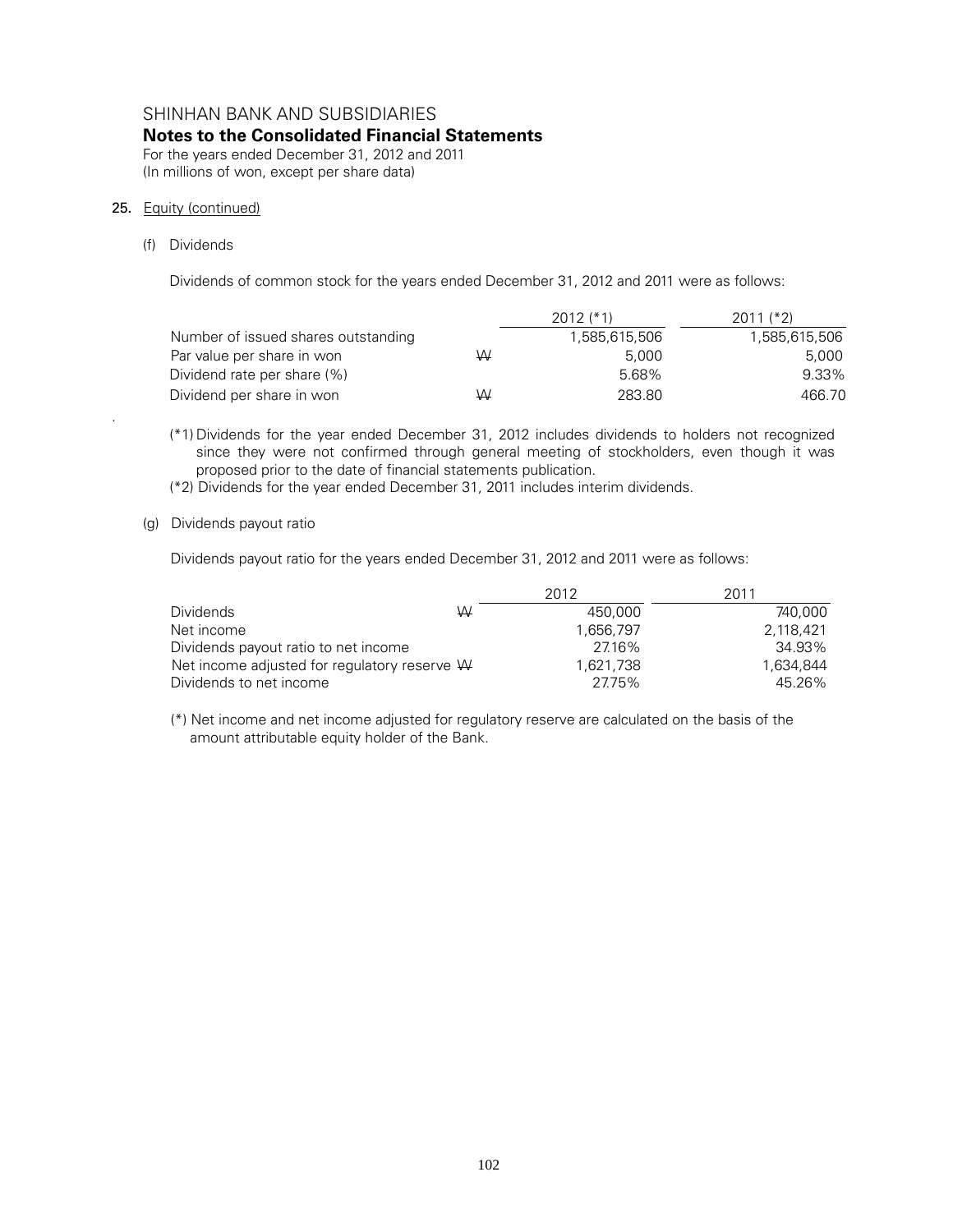#### **Notes to the Consolidated Financial Statements**

For the years ended December 31, 2012 and 2011 (In millions of won, except per share data)

#### 26. Regulatory reserve for loan loss

The Group should calculate and disclose regulatory reserve for loan loss, in accordance with Article 29-1 and 29-2 of Regulation on Supervision of Banking Business.

(a) The regulatory reserve for loan loss as of December 31, 2012 and 2011 was as follows:

|                                            |   | December 31, 2012 | December 31, 2011 |
|--------------------------------------------|---|-------------------|-------------------|
| Regulatory reserve for loan loss           | W | 1.677.061         |                   |
| Estimated regulatory reserve for loan loss |   | 35,059            | 1,677,061         |
|                                            | W | 1.712.120         | 1.677.061         |

(b) Net income adjusted for regulatory reserve for loan loss and earnings per share adjusted for regulatory reserve for loan loss for the years ended December 31, 2012 and 2011 were as follows:

|                                                       |   | 2012      | 2011      |
|-------------------------------------------------------|---|-----------|-----------|
| Provision for regulatory reserve for loan loss        | W | 35.059    | 483.577   |
| Net income adjusted for regulatory reserve            |   | 1.621.911 | 1.635.338 |
| Earnings per share adjusted for regulatory reserve in |   |           |           |
| won                                                   | W | 926       | 934       |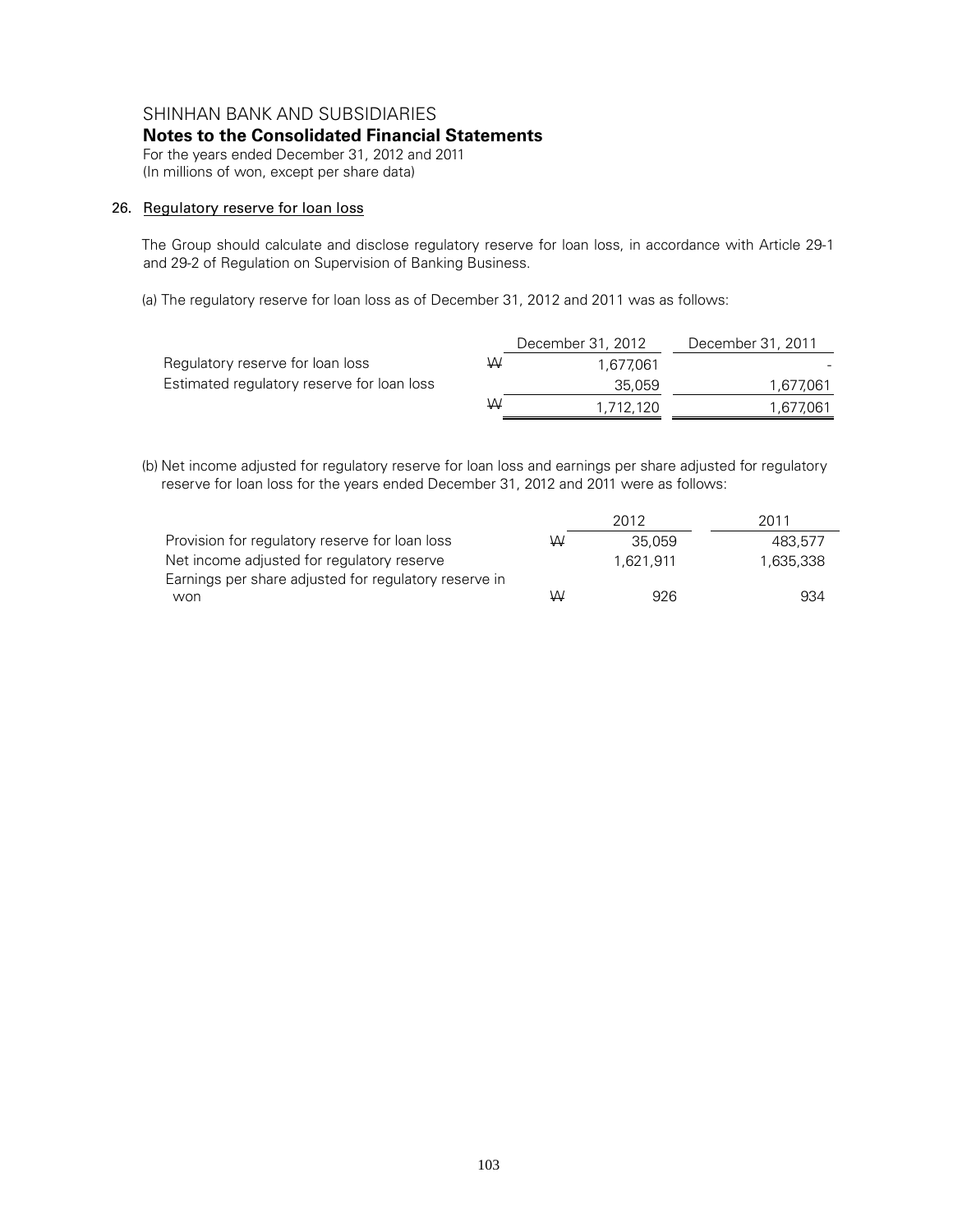## **Notes to the Consolidated Financial Statements**

For the years ended December 31, 2012 and 2011 (In millions of won)

#### 27. Net interest income

(a) Net interest income for the years ended December 31, 2012 and 2011 were as follows:

|                                     |   | 2012        | 2011          |
|-------------------------------------|---|-------------|---------------|
| Interest income:                    |   |             |               |
| Cash and due from banks             | W | 98,584      | 96,373        |
| Trading assets                      |   | 153,440     | 209,459       |
| Available-for-sale financial assets |   | 925,745     | 811,551       |
| Held-to-maturity financial assets   |   | 471,881     | 524,703       |
| Loans                               |   | 8,529,813   | 8,569,292     |
| Others                              |   | 138,647     | 138,149       |
|                                     |   | 10,318,110  | 10,349,527    |
| Interest expense:                   |   |             |               |
| Deposits                            |   | (4,423,310) | (4, 157, 026) |
| <b>Borrowings</b>                   |   | (279, 625)  | (284, 487)    |
| Debt securities issued              |   | (796, 761)  | (864, 209)    |
| Others                              |   | (67, 328)   | (73, 178)     |
|                                     |   | (5,567,024) | (5,378,900)   |
| Net interest income                 | W | 4,751,086   | 4,970,627     |

(b) Interest income recognized on impaired financial assets for the years ended December 31, 2012 and 2011 were as follows:

|                 |   | 2012   | 2011   |  |
|-----------------|---|--------|--------|--|
| Interest income | W | 60.341 | 54.673 |  |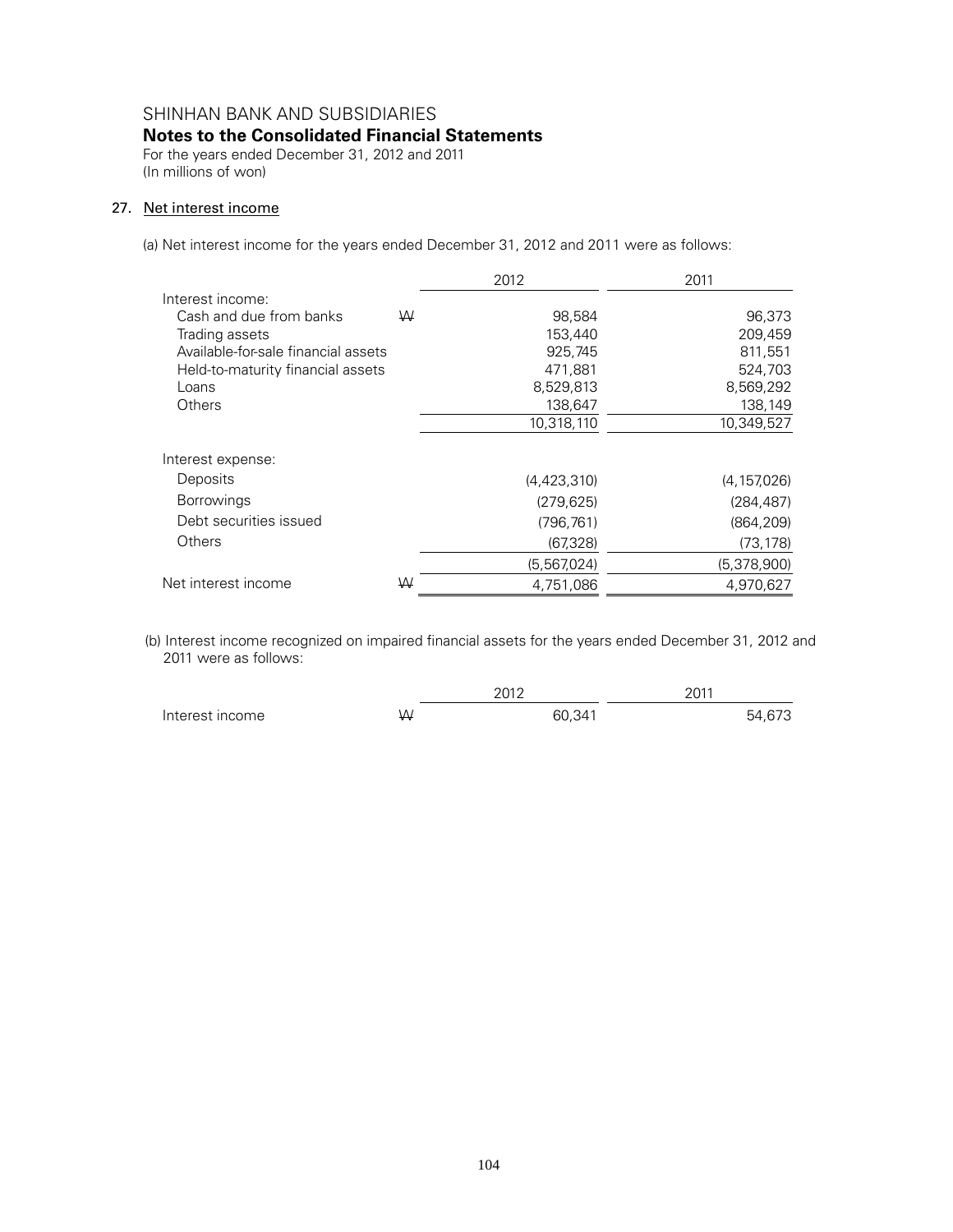## **Notes to the Consolidated Financial Statements**

For the years ended December 31, 2012 and 2011 (In millions of won)

#### 28. Net fees and commission income

Net fees and commission income for the years ended December 31, 2012 and 2011 were as follows:

|                                                    |   | 2012      | 2012       |
|----------------------------------------------------|---|-----------|------------|
| Fees and commission income:                        |   |           |            |
| Credit placement fees                              | W | 52,202    | 44,723     |
| Commission received as electronic charge receipt   |   | 132,699   | 144,363    |
| Brokerage fees                                     |   | 122,606   | 166,103    |
| Commission received as agency                      |   | 368,462   | 319,185    |
| Investment banking fees                            |   | 55,346    | 64,596     |
| Commission received in foreign exchange activities |   | 143,255   | 156,238    |
| Asset management fee from trust accounts           |   | 60,684    | 62,198     |
| Gold service                                       |   | 305       | 706        |
| Guarantee fees                                     |   | 52,812    | 50,059     |
| Others                                             |   | 47,426    | 44,561     |
|                                                    |   | 1,035,797 | 1,052,732  |
| Fees and commission expense:                       |   |           |            |
| Credit-related fee                                 |   | (26, 351) | (12, 958)  |
| Brand-related fee                                  |   | (84, 361) | (91, 937)  |
| Service-related fees                               |   | (13,636)  | (6, 565)   |
| Trading and brokerage fees                         |   | (5, 521)  | (6,029)    |
| Commission paid in foreign exchange activities     |   | (20, 048) | (19, 534)  |
| Guarantee fees                                     |   | (9,266)   | (10,030)   |
| Others                                             |   | (40, 471) | (43, 134)  |
|                                                    |   | (199,654) | (190, 187) |
| Net fees and commission income                     | ₩ | 836,143   | 862,545    |

#### 29. Dividend income

Dividend income for the years ended December 31, 2012 and 2011 were as follows:

|                                     |   | 2012   | 2011    |
|-------------------------------------|---|--------|---------|
| Trading assets                      | W | 1.545  | 784     |
| Available-for-sale financial assets |   | 79.048 | 107.911 |
|                                     | W | 80.593 | 108,695 |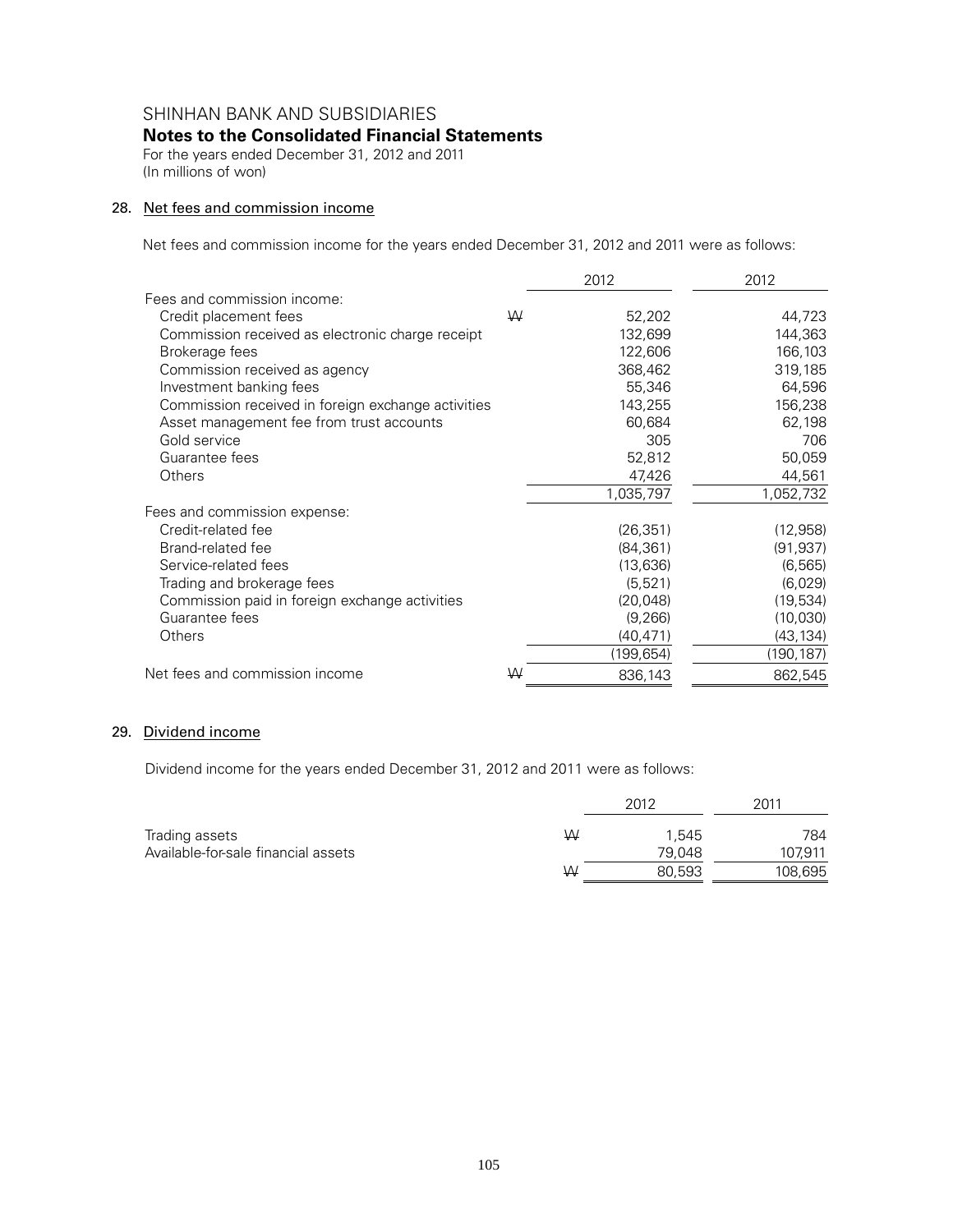## **Notes to the Consolidated Financial Statements**

For the years ended December 31, 2012 and 2011 (In millions of won)

#### 30. Net trading income

Net trading income for the years ended December 31, 2012 and 2011 were as follows:

|                                               |   | 2012      | 2011      |
|-----------------------------------------------|---|-----------|-----------|
| <b>Trading assets and trading liabilities</b> |   |           |           |
| Debt:                                         |   |           |           |
| Gain on valuation of debt securities          | W | 3,080     | 2,539     |
| Gain on sale of debt securities               |   | 17,358    | 35,686    |
| Loss on valuation of debt securities          |   | (146)     | (1,794)   |
| Loss on sale of debt securities               |   | (18, 550) | (42, 582) |
|                                               |   | 1,742     | (6, 151)  |
| Equity:                                       |   |           |           |
| Gain on valuation of equity securities        |   | 24,363    | 1,974     |
| Gain on sale of equity securities             |   | 48,728    | 16,315    |
| Loss on valuation of equity securities        |   | (2,055)   | (9, 555)  |
| Loss on sale of equity securities             |   | (18, 468) | (43, 818) |
|                                               |   | 52,568    | (35,084)  |
| Gold:                                         |   |           |           |
| Gain on valuation of gold deposit             |   | 4,978     | 23,938    |
| Gain on sale of gold deposit                  |   | 3,299     | 6,746     |
| Loss on valuation of gold deposit             |   | (6, 228)  | (29, 671) |
| Loss on sale of gold deposit                  |   | (355)     | (1,438)   |
|                                               |   | 1,694     | (425)     |
|                                               |   | 56,004    | (41,660)  |
| <b>Derivatives</b>                            |   |           |           |
| Foreign exchange:                             |   |           |           |
| Gain on valuation and transaction, net        |   | 44,208    | 112,823   |
| Interest rates:                               |   |           |           |
| Gain on valuation and transaction, net        |   | 4,090     | 39,919    |
| Equity:                                       |   |           |           |
| Gain on valuation and transaction, net        |   | 1,993     | 4,812     |
| Commodity:                                    |   | 49        | 430       |
| Gain on valuation and transaction, net        |   | 50,340    |           |
|                                               |   |           | 157,984   |
| <b>Net trading income</b>                     | W | 106,344   | 116,324   |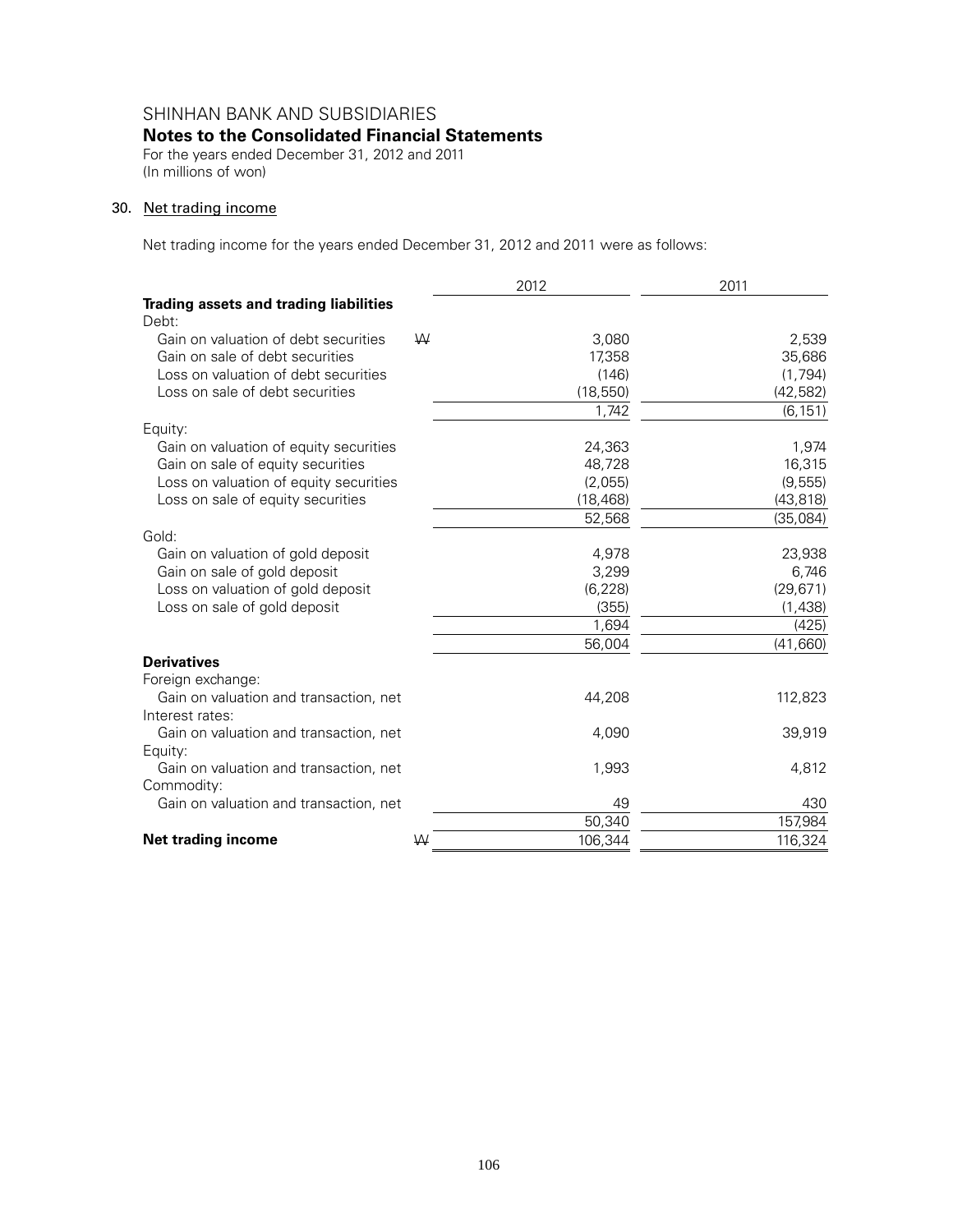## **Notes to the Consolidated Financial Statements**

For the years ended December 31, 2012 and 2011 (In millions of won)

### 31. Net loss on financial instruments designated at fair value through profit or loss

Details of net loss on financial instruments designated at fair value through profit or loss for the years ended December 31, 2012 and 2011 were as follows:

|                             |   | 2012 |   | 2011 |       |
|-----------------------------|---|------|---|------|-------|
| Assets                      |   |      |   |      |       |
| Debt securities:            |   |      |   |      |       |
| Loss on sale and redemption | W |      | - |      | (357) |

### 32. Net impairment loss on financial assets

Net impairment loss on financial assets for the years ended December 31, 2012 and 2011 were as follows:

|                                     |   | 2012    | 2011    |
|-------------------------------------|---|---------|---------|
| Impairment loss:                    |   |         |         |
| Due from banks and loans            | W | 817,716 | 645,659 |
| Available-for-sale financial assets |   | 75,742  | 90,194  |
|                                     |   | 893,458 | 735,853 |
| Reversal of impairment loss:        |   |         |         |
| Available-for-sale financial assets |   |         | 48      |
|                                     | ₩ | 893,458 | 735,805 |
|                                     |   |         |         |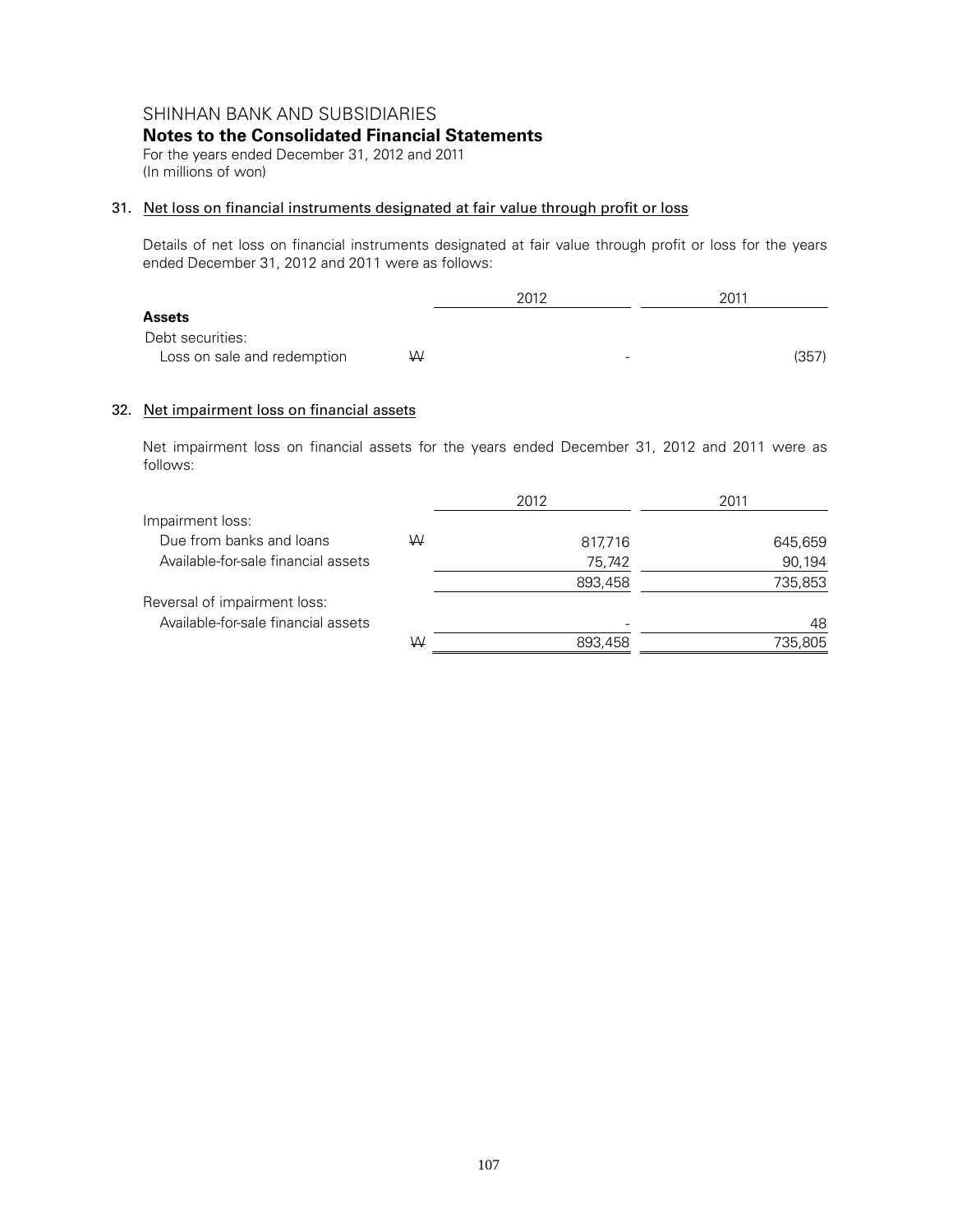## **Notes to the Consolidated Financial Statements**

For the years ended December 31, 2012 and 2011 (In millions of won)

## 33. General and administrative expenses

General and administrative expenses for the years ended December 31, 2012 and 2011 were as follows:

|                                       |   | 2012      | 2011      |
|---------------------------------------|---|-----------|-----------|
| Employee benefits:                    |   |           |           |
| Short and long term employee benefits | W | 1,369,327 | 1,374,923 |
| Post-employee benefits                |   | 114,389   | 199,479   |
| Termination benefits                  |   | 43,100    | 72,672    |
|                                       |   | 1,526,816 | 1,647,074 |
| Depreciation and amortization:        |   |           |           |
| Depreciation                          |   | 140,967   | 151,993   |
| Amortization of intangible assets     |   | 50,767    | 40,214    |
|                                       |   | 191,734   | 192,207   |
| Other general and administrative:     |   |           |           |
| Employee fringe benefits              |   | 115,556   | 91,057    |
| Rent                                  |   | 254,301   | 235,960   |
| Service contract expenses             |   | 234,058   | 209,442   |
| Taxes and dues                        |   | 93,496    | 90,146    |
| Advertising                           |   | 57,805    | 60,492    |
| Electronic data processing expenses   |   | 60,559    | 53,783    |
| Others                                |   | 172,363   | 220,816   |
|                                       |   | 988,138   | 961,696   |
|                                       | W | 2,706,688 | 2,800,977 |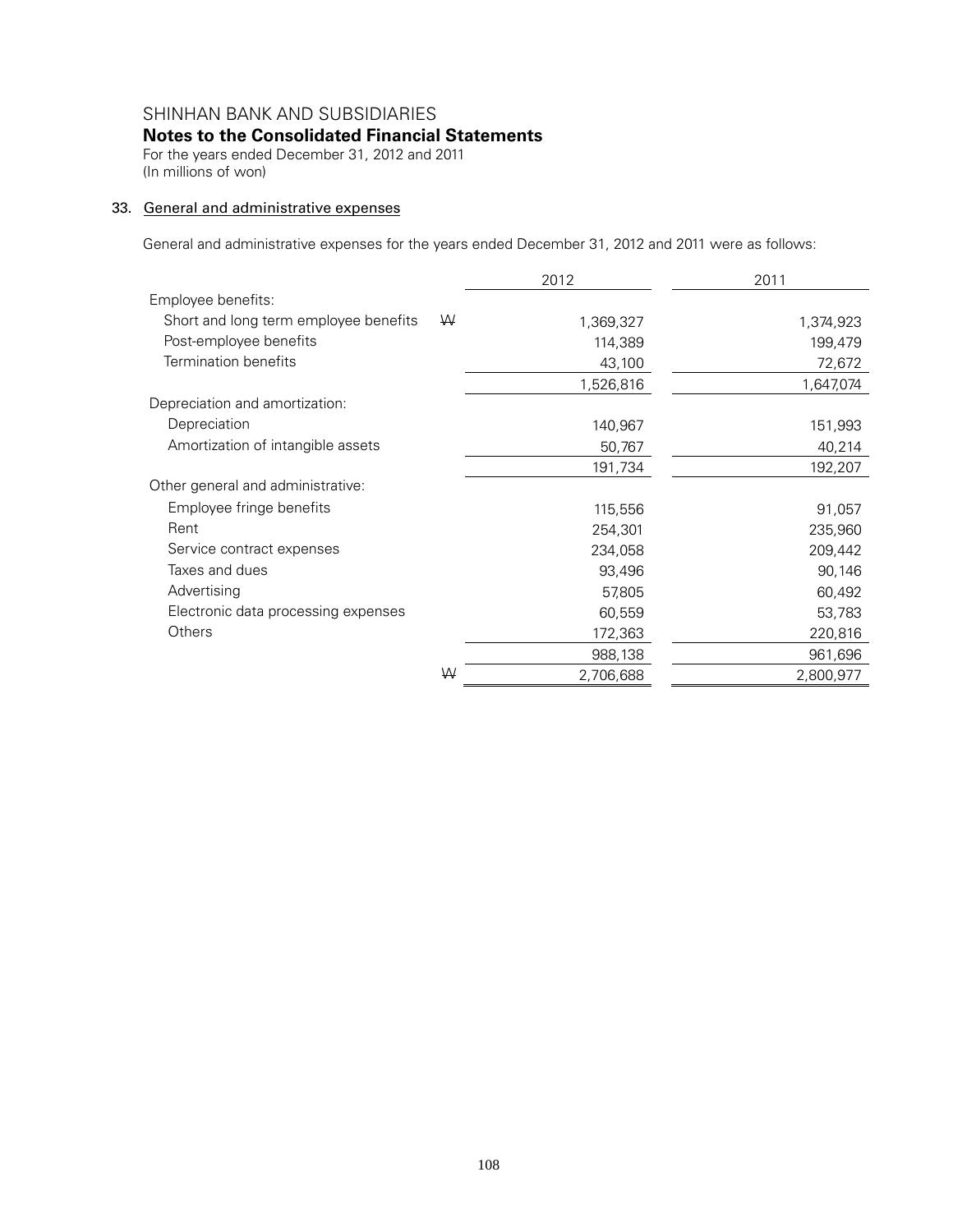## **Notes to the Consolidated Financial Statements**

For the years ended December 31, 2012 and 2011 (In won)

#### 34. Share based payments

(a) Cash-settled stock options as of December 31, 2012 were as follows:

|                                                                 | 4th grant                                             | 5th grant                                             | 6th grant                                             | 7th grant                                             |
|-----------------------------------------------------------------|-------------------------------------------------------|-------------------------------------------------------|-------------------------------------------------------|-------------------------------------------------------|
| Grant date<br>Exercise price in won<br>Number of shares granted | March 30, 2005<br>₩ 28,006<br>1,871,400               | March 21, 2006<br>W 38,829<br>2,143,800               | March 20, 2007<br>W 54,560<br>715,500                 | March 19, 2008<br>W 49,053<br>314,700                 |
| Contractual exercise period                                     | Within 4<br>years after<br>3 years<br>from grant date | Within 4<br>years after<br>3 years<br>from grant date | Within 4<br>years after<br>3 years<br>from grant date | Within 4<br>years after<br>3 years<br>from grant date |
| Changes in number of shares granted:<br>Outstanding at          |                                                       |                                                       |                                                       |                                                       |
| December 31, 2011<br>Exercised<br>Outstanding at                | 477,431<br>(384,005)                                  | 1,208,643<br>(19, 254)                                | 542,161                                               | 247,873                                               |
| December 31, 2012(*1)<br>Exercisable at                         | 93,426                                                | 1,189,389                                             | 542,161                                               | 247,873                                               |
| December 31, 2012                                               | 93,426                                                | 1,189,389                                             | 542,161                                               | 247,873                                               |
| Valuation method for<br>the liability:                          | Fair value                                            | Fair value                                            | Fair value                                            | Fair value                                            |
| Valuation model                                                 | <b>Black-Scholes Model</b>                            | Black-Scholes Model                                   | Black-Scholes Model Black-Scholes Model               |                                                       |
| Stock price in won                                              | W 38,850                                              | W 38,850                                              | W 38,850                                              | W 38,850                                              |
| Expected stock price volatility                                 |                                                       | 20.11%                                                | 21.88%                                                | 26.25%                                                |
| Expected exercise period                                        |                                                       | 0.11 years                                            | 0.61 years                                            | 1.11 years                                            |
| Expected dividends rate                                         |                                                       | 1.82%                                                 | 1.82%                                                 | 1.61%                                                 |
| Risk-free interest rate                                         |                                                       | 2.74%                                                 | 2.74%                                                 | 2.74%                                                 |
| Fair value in won:                                              | W 10,844                                              | W 1,059                                               | W-74                                                  | W1,409                                                |

(\*1) The weighted average exercise price for 2,072,849 options outstanding as of December 31, 2012 was W43,678.

(b) Equity-settled share based payments

i) Equity-settled share based payments as of December 31, 2012 were as follows:

Content

Type Equity-settled share based payment Service period Upon appointment and promotion since April 1, 2010 (Within 3 years from grant date) Performance conditions **Increase rate of stock price and** achievement of target ROE(\*)

(\*) ROE: Return on equity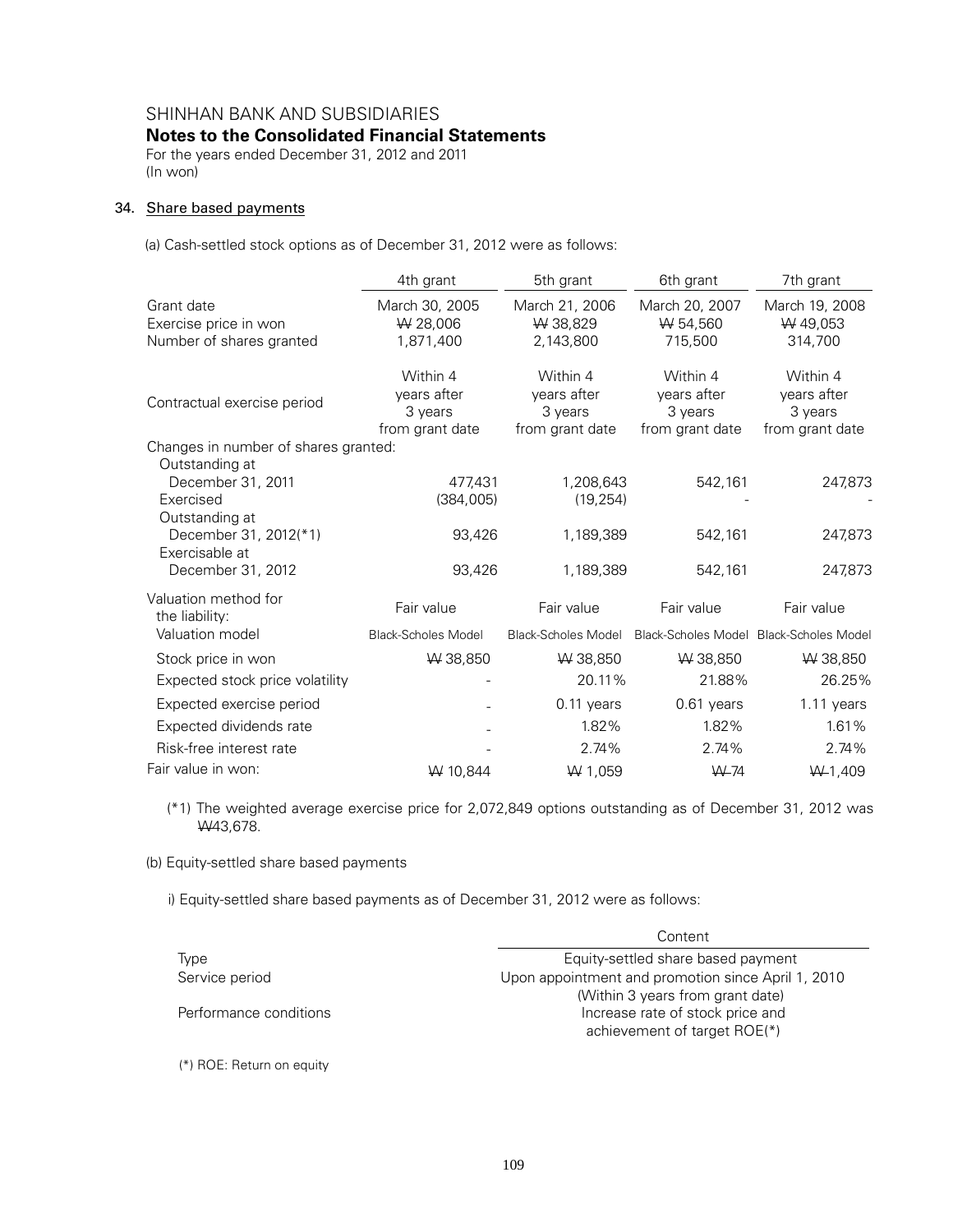## **Notes to the Consolidated Financial Statements**

For the years ended December 31, 2012 and 2011 (In millions of won, except per share data)

#### 34. Share based payment (continued)

(b) Equity-settled share based payments (continued)

ii) Granted shares and the fair value of grant date as of December 31, 2012 were as follows:

|                   | Fair value <sup>(*1)</sup> |   |          |                      |
|-------------------|----------------------------|---|----------|----------------------|
| Grant date        | Grant shares               |   | (in won) | Estimated shares(*2) |
| April 1, 2010     | 306,400                    | ₩ | 45,150   | 134,785              |
| July 21, 2010     | 3,800                      |   | 46.800   | 1.978                |
| August 30, 2010   | 12.400                     |   | 46.500   | 8,758                |
| November 4, 2010  | 3,800                      |   | 44,000   | 2,317                |
| December 30, 2010 | 42,800                     |   | 52,900   | 29,121               |
| January 11, 2011  | 65,200                     |   | 51,500   | 40.760               |
| January 28, 2011  | 49,500                     |   | 50,700   | 31,910               |
| February 10, 2011 | 3,300                      |   | 49.700   | 2,104                |
| April 18, 2011    | 15.400                     |   | 46,800   | 8,851                |
| January 26, 2012  | 49.200                     |   | 44.300   | 15,288               |
| February 8, 2012  | 30.900                     |   | 46.650   | 9,244                |
| March 27, 2012    | 4,100                      |   | 44.550   | 1,046                |
| August 24, 2012   | 10,800                     |   | 36,150   | 1,280                |
| October 15, 2012  | 4,100                      |   | 37,200   | 290                  |
|                   | 601.700                    |   |          | 287.732              |
|                   |                            |   |          |                      |

- (\*1) The fair value per share was evaluated based on the closing price of Shinhan Financial Group at each grant date.
- (\*2) Grant shares at grant date were adjusted pursuant to increase rate of stock price (33.4%) and achievement of target ROE (66.6%) based on standard quantity applicable to the days of service among specified period of service, which allows for the determination of acquired quantity at the end of the operation period.
- (\*3) The amount that the Bank must pay to the Shinhan Financial Group according to commitment was recognized in liabilities after directly deducting the fair value evaluated by Shinhan Financial Group from equity. As of December 31, 2012, the fair value per share data evaluated by Shinhan Financial Group amounted to W38,850.
- (c) Stock compensation costs calculated for the years ended December 31, 2012 and 2011 were as follows:

|                                                         |   | 2012   | 2011     |
|---------------------------------------------------------|---|--------|----------|
| Reversal of compensation costs recorded for<br>the year | W | 473    | (23.269) |
| Residual compensation costs recorded after              |   |        |          |
| the year                                                |   | 14.440 | 15.168   |
| Accrued expenses                                        |   | 16.338 | 22.045   |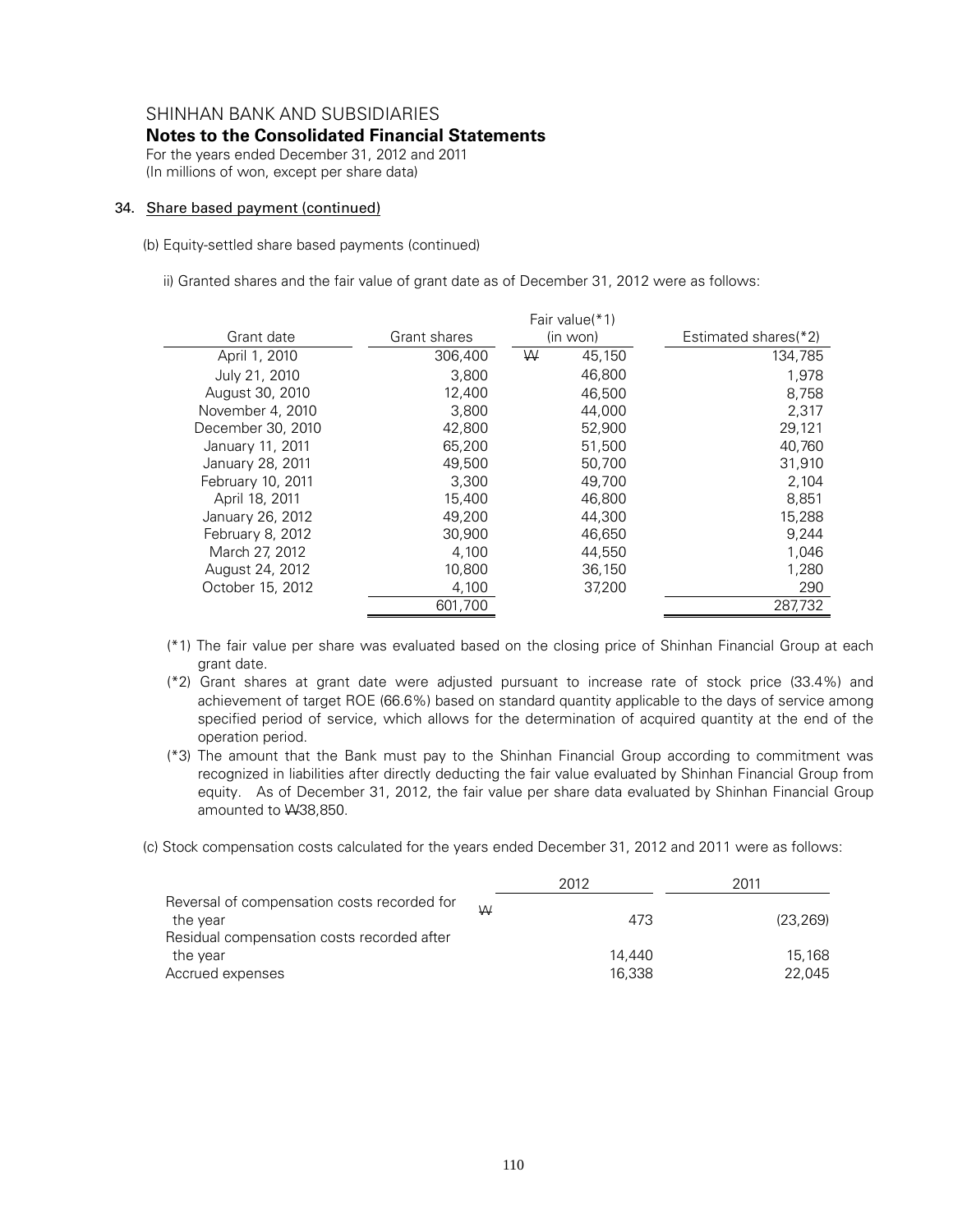## **Notes to the Consolidated Financial Statements**

For the years ended December 31, 2012 and 2011 (In millions of won)

### 35. Net other operating expenses

Net other operating expenses for the years ended December 31, 2012 and 2011 were as follows:

|                                                  | 2012       | 2011       |
|--------------------------------------------------|------------|------------|
| <b>Other operating income</b>                    |            |            |
| Gain on sale of assets:                          |            |            |
| W<br>Loans                                       | 28,205     | 43,062     |
| Written off loans                                | 33,681     | 48,088     |
|                                                  | 61,886     | 91,150     |
| Others:                                          |            |            |
| Gain on hedge activity from<br>hedged items      | 85,745     | 101,836    |
| Gain on hedge activity from                      |            |            |
| hedging instruments<br>Reversal of allowance for | 102,311    | 138,930    |
| acceptances and guarantee                        |            | 70,844     |
| Others                                           | 19,079     | 13,812     |
|                                                  | 207,135    | 325,422    |
|                                                  | 269,021    | 416,572    |
| <b>Other operating expenses</b>                  |            |            |
| Loss on sale of assets:                          |            |            |
| Loans                                            | (40, 271)  | (54,096)   |
| Others:                                          |            |            |
| Loss on hedge activity from                      |            |            |
| hedged items                                     | (104, 407) | (153, 119) |
| Loss on hedge activity from                      |            |            |
| hedging instruments                              | (82, 471)  | (109, 470) |
| Loss on allowance for                            |            |            |
| acceptances and guarantee                        | (7,960)    |            |
| Loss on other allowance                          | (5,733)    | (110, 222) |
| Contribution to fund                             | (247, 108) | (234, 929) |
| Insurance fee<br>Others                          | (223, 491) | (211, 860) |
|                                                  | (83, 866)  | (94, 842)  |
|                                                  | (755, 036) | (914, 442) |
| W                                                | (795, 307) | (968, 538) |
| Net other operating expenses                     | (526, 286) | (551, 966) |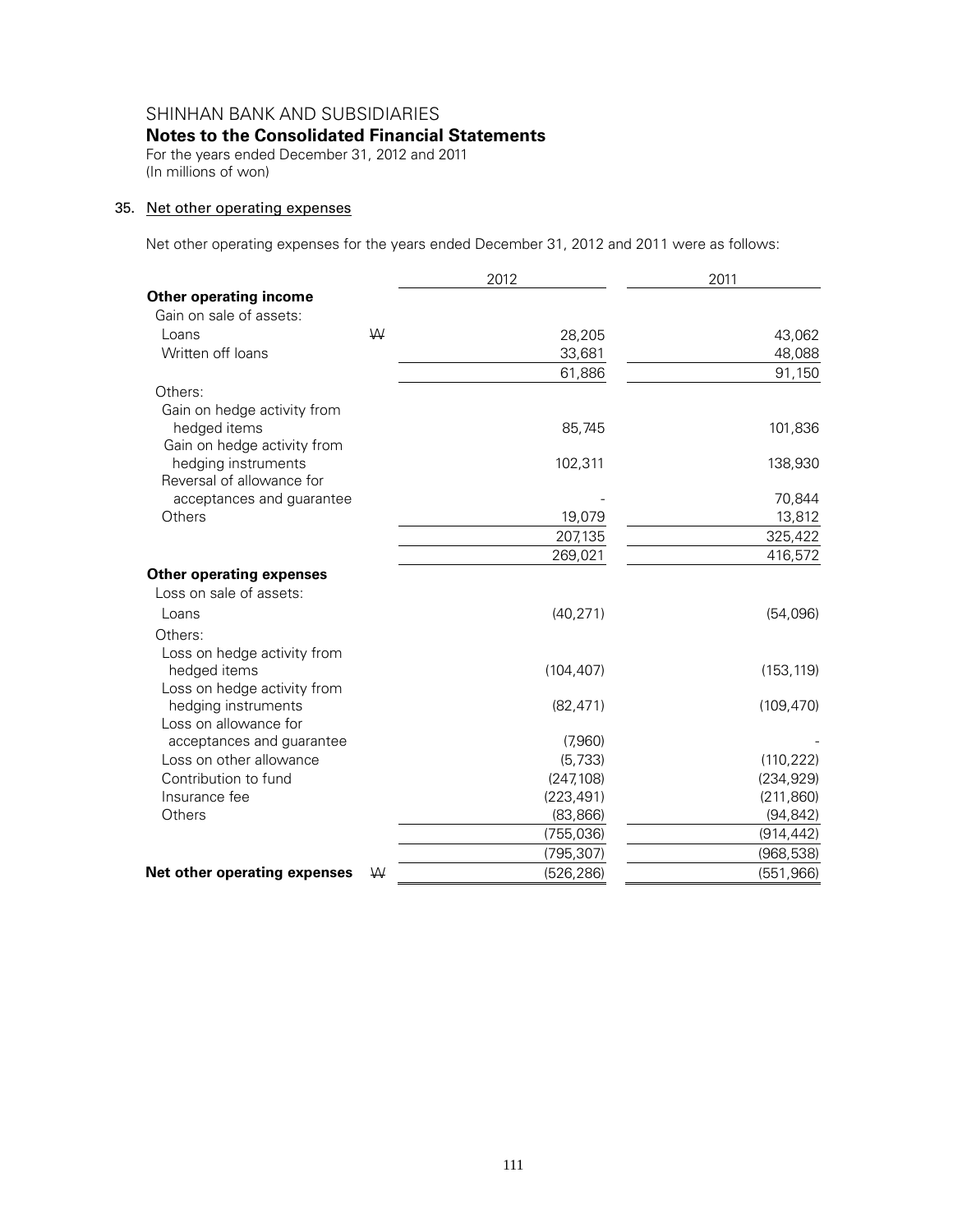## **Notes to the Consolidated Financial Statements**

For the years ended December 31, 2012 and 2011 (In millions of won)

## 36. Net non-operating expenses

Net non-operating expenses for the years ended December 31, 2012 and 2011 were as follows:

|                                      |   | 2012       | 2011       |
|--------------------------------------|---|------------|------------|
| <b>Non-operating income</b>          |   |            |            |
| Gain on sale of assets:              |   |            |            |
| Property and equipment               | W | 359        | 423        |
| Intangible assets                    |   | 3          |            |
| Investment properties                |   |            | 5          |
| Assets held for sale                 |   |            | 1          |
|                                      |   | 362        | 429        |
| Others:                              |   |            |            |
| Rental income on investment property |   | 21,170     | 18,819     |
| Others                               |   | 81,032     | 75,782     |
|                                      |   | 102,202    | 94,601     |
| Investments in associates:           |   |            |            |
| Gain from disposition                |   | 25,258     | 44,243     |
|                                      |   | 127,822    | 139,273    |
| <b>Non-operating expenses</b>        |   |            |            |
| Loss on sale of assets:              |   |            |            |
| Property and equipment               |   | (61)       | (1, 247)   |
| Impairment loss on intangible assets |   | (17)       | (16)       |
| Assets held for sale                 |   |            | (1,531)    |
|                                      |   | (78)       | (2,794)    |
| Others:                              |   |            |            |
| Investment properties depreciation   |   | (5,306)    | (5, 331)   |
| Donations                            |   | (56, 546)  | (84, 335)  |
| Impaired loss on intangible assets   |   | (44, 504)  | (32, 261)  |
| Others                               |   | (31, 781)  | (61, 536)  |
|                                      |   | (138, 137) | (183, 463) |
| Investments in associates:           |   |            |            |
| Loss from disposition                |   |            | (470)      |
| Impairment loss                      |   | (8, 441)   | (4, 351)   |
|                                      |   | (8, 441)   | (4,821)    |
|                                      |   | (146, 656) | (191, 078) |
| <b>Net non-operating expenses</b>    | W | (18, 834)  | (51, 805)  |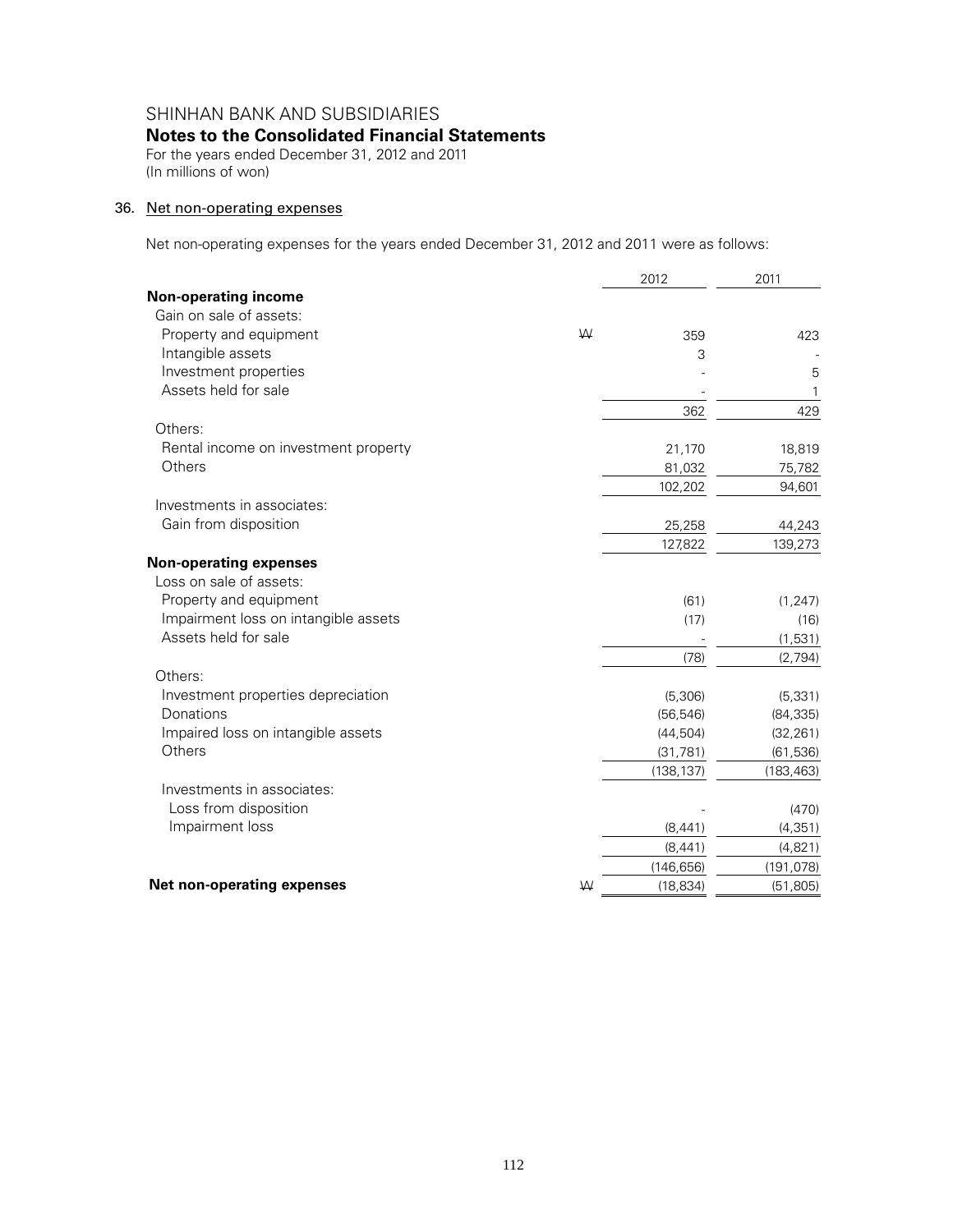# **Notes to the Consolidated Financial Statements**

For the years ended December 31, 2012 and 2011 (In millions of won)

#### 37. Income tax expense

(a) The components of income tax expense of the Group for the years ended December 31, 2012 and 2011 were as follows:

|                                      |   | 2012       | 2011      |
|--------------------------------------|---|------------|-----------|
| Current income tax expense           | W | 546.534    | 588,745   |
| Changes in deferred tax arising from |   |            |           |
| temporary differences                |   | (120, 964) | (158,716) |
| Deferred income tax adjustment       |   |            |           |
| charged or credited directly to      |   |            |           |
| equity                               |   | (931)      | 106,002   |
| Income tax expenses from             |   |            |           |
| discontinued operation               |   | (697)      | (1, 215)  |
| Income tax expense                   | W | 423,942    | 534,816   |

(b) The income tax expense calculated by applying statutory tax rates to the Group's taxable income differs from the actual tax expense in the consolidated statements of income for the years ended December 31, 2012 and 2011 were as follows:

|                                                     |   | 2012      | 2011      |
|-----------------------------------------------------|---|-----------|-----------|
| Income before income taxes                          | W | 2,073,601 | 2,650,384 |
| Statutory tax rate                                  |   | 24.20%    | 24.20%    |
| Income taxes at statutory tax rates                 |   | 501.349   | 640,931   |
| Adjustments:                                        |   |           |           |
| Non-taxable income                                  |   | (40, 564) | (46, 402) |
| Non-deductible expense                              |   | 4.235     | 4,196     |
| Tax credit                                          |   | (1,093)   | (893)     |
| Decrease resulting from consolidated corporate      |   |           |           |
| tax system                                          |   | (38.062)  | (25, 220) |
| Refund due to adjustments of prior year tax returns |   | (21, 871) | (32, 697) |
| Others                                              |   | 19,948    | (5,099)   |
| Income tax expense                                  | W | 423,942   | 534,816   |
| Effective tax rate                                  |   | 20.44%    | 20.18%    |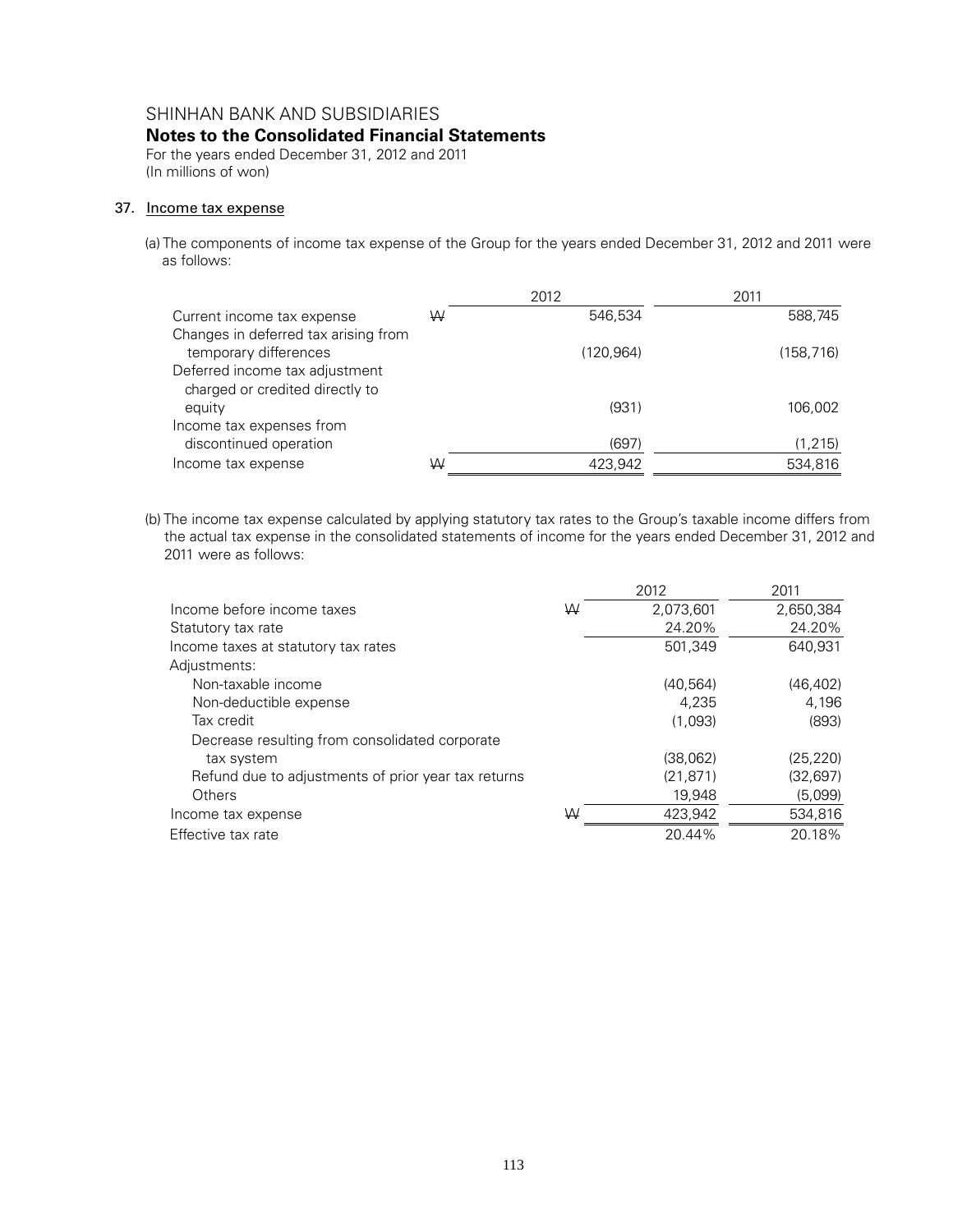### **Notes to the Consolidated Financial Statements**

For the years ended December 31, 2012 and 2011 (In millions of won)

#### 37. Income tax expense (continued)

(c) Changes in temporary differences and deferred tax assets (liabilities) for the years ended December 31, 2012 and 2011.

|                                                                                                              |                      |               | 2012          |                   |                                               |
|--------------------------------------------------------------------------------------------------------------|----------------------|---------------|---------------|-------------------|-----------------------------------------------|
|                                                                                                              | Beginning<br>balance | Decreases     | Increases     | Ending<br>balance | Deferred tax<br>assets<br>$(liabilities)(*1)$ |
| Accrued income                                                                                               | W<br>(415, 834)      | (415, 834)    | (508, 335)    | (508, 335)        | (123, 017)                                    |
| Accounts receivable                                                                                          | (74, 850)            | (74, 850)     | (53, 882)     | (53, 882)         | (13,040)                                      |
| Trading assets                                                                                               | (1, 186)             | (1, 186)      | (14, 401)     | (14, 401)         | (3,485)                                       |
| Available-for-sale financial assets                                                                          | 1,068,957            | 119,490       | 345,627       | 1,295,094         | 313,413                                       |
| Investments in associates(*2)<br>Deferred loan origination costs and                                         | (23, 714)            | (3,634)       | (22, 829)     | (42, 909)         | (10, 384)                                     |
| fees<br>Revaluation and depreciation<br>on                                                                   | 69,561               | 2,269         | (295, 434)    | (228, 142)        | (55, 210)                                     |
| property and equipment                                                                                       | (495, 963)           | (49, 164)     | 8,172         | (438, 627)        | (106, 148)                                    |
| Derivative assets (liabilities)                                                                              | (155, 151)           | (228, 845)    | (172, 294)    | (98, 600)         | (23, 861)                                     |
| Deposits                                                                                                     | 154,993              | 154,993       | 132,232       | 132,232           | 32,000                                        |
| Accrued expenses                                                                                             | 197,134              | 197,134       | 182,339       | 182,339           | 44,126                                        |
| Defined benefit obligations                                                                                  | 374,224              |               | 337,021       | 711,245           | 172,121                                       |
| Plan assets                                                                                                  | (374, 224)           |               | (98,006)      | (472, 230)        | (114, 280)                                    |
| Other provisions                                                                                             | 318,701              | 318,701       | 254,688       | 254,688           | 61,634                                        |
| Allowance<br>for<br>quarantees<br>and<br>acceptance                                                          | 109,458              | 109,458       | 76,891        | 76,891            | 18,608                                        |
| Allowance for advanced<br>depreciation                                                                       | (181,096)            |               |               | (181,096)         | (43, 825)                                     |
| Allowance for expensing                                                                                      |                      |               |               |                   |                                               |
| depreciation                                                                                                 | (3, 314)             | (232)         |               | (3,082)           | (746)                                         |
| Deemed dividends                                                                                             | 5,513                |               |               | 5,513             | 1,334                                         |
| Net change in fair value of available-<br>for-sale financial assets                                          | (1, 196, 487)        | (1, 196, 487) | (1, 146, 055) | (1, 146, 055)     | (277, 345)                                    |
| Donation payables                                                                                            | 82,185               | 82,185        | 54,925        | 54,925            | 13,292                                        |
| Allowance and bad debt                                                                                       | (181, 851)           | (181, 851)    | 152,851       | 152,851           | 42,507                                        |
| Compensation expenses associated                                                                             |                      |               |               |                   |                                               |
| with stock option                                                                                            | 9,975                | 9,897         | 2,662         | 2,740             | 663                                           |
| Fictitious dividends                                                                                         | 3,990                | 37            |               | 3,953             | 957                                           |
| Others                                                                                                       | (80, 503)            | (222, 205)    | (106, 586)    | 35,116            | 8,497                                         |
|                                                                                                              | (789, 482)           | (1,380,124)   | (870, 414)    | (279, 772)        | (62, 189)                                     |
| Temporary differences not qualified for deferred tax assets or liabilities:<br>Investments in associates(*2) | (42.822)             |               | 31.476        | (11.346)          | (2.746)                                       |

(\*1) Deferred tax assets from international subsidiaries has increased by W244 million due to the effect of foreign currency differences and deferred tax liabilities has decreased by W85 million due to disposal of Shinhan Aitas.

W (746,660) (1,380,124) (901,890) (268,426) (59,443)

(\*2) The effect of income taxes by the valuation of equity method was rationally estimated based on the both plausibility and the applicable amount of deferred income tax belong to each associate investee.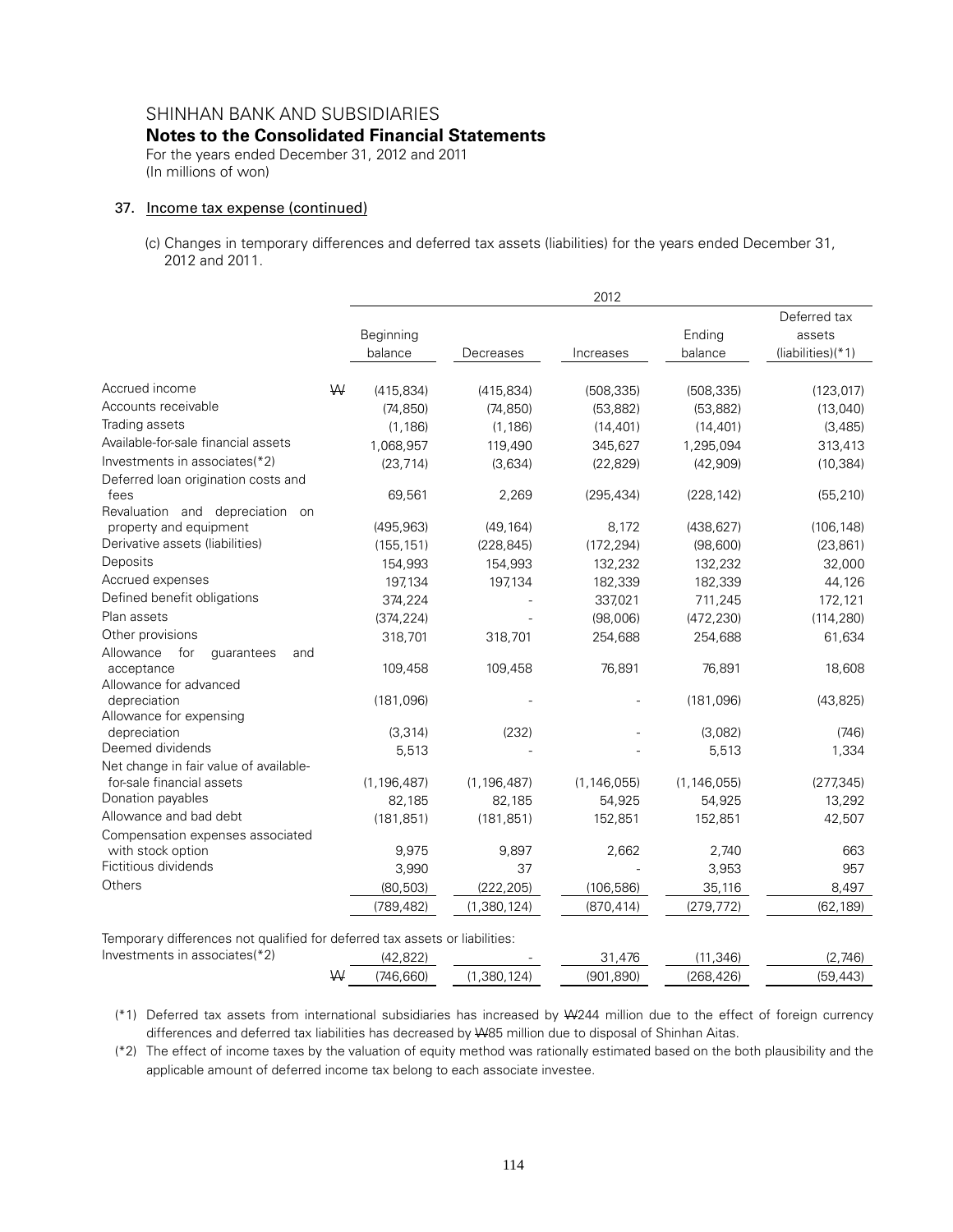### **Notes to the Consolidated Financial Statements**

For the years ended December 31, 2012 and 2011 (In millions of won)

#### 37. Income tax expense (continued)

(c) Changes in temporary differences and deferred tax assets (liabilities) for the years ended December 31, 2012 and 2011. (continued)

|                                                                             |   | 2011        |             |               |               |                     |  |  |
|-----------------------------------------------------------------------------|---|-------------|-------------|---------------|---------------|---------------------|--|--|
|                                                                             |   |             |             |               |               | Deferred tax        |  |  |
|                                                                             |   | Beginning   |             |               | Ending        | assets              |  |  |
|                                                                             |   | balance     | Decreases   | Increases     | balance       | $(liabilities)(*1)$ |  |  |
| Accrued income                                                              | W | (314, 184)  | (314, 184)  | (415, 834)    | (415, 834)    | (100, 632)          |  |  |
| Accounts receivable                                                         |   | (109, 075)  | (109, 075)  | (74, 850)     | (74, 850)     | (18, 114)           |  |  |
| Trading assets                                                              |   | 262         | 151         | (1, 297)      | (1, 186)      | (287)               |  |  |
| Available-for-sale financial                                                |   |             |             |               |               |                     |  |  |
| assets                                                                      |   | 967,100     | 192,691     | 294,548       | 1,068,957     | 258,688             |  |  |
| Investments in associates(*2)                                               |   | (31, 956)   |             | 8,242         | (23, 714)     | (5,739)             |  |  |
| Deferred loan origination<br>costs and fees                                 |   | 81,815      | 65,747      | 53,493        | 69,561        | 16,834              |  |  |
| Revaluation and depreciation                                                |   |             |             |               |               |                     |  |  |
| on Property and equipment                                                   |   | (484, 133)  |             | (11, 830)     | (495, 963)    | (120, 023)          |  |  |
| Derivative assets (liabilities)                                             |   | 344,973     | 344,973     | (155, 151)    | (155, 151)    | (37,547)            |  |  |
| Deposits                                                                    |   | 120,097     | 120,097     | 154,993       | 154,993       | 37,508              |  |  |
| Accrued expenses                                                            |   | 74,995      | 65,202      | 187,341       | 197,134       | 47,706              |  |  |
| Defined benefit obligations                                                 |   | 339,622     | 95,854      | 130,456       | 374,224       | 90,562              |  |  |
| Plan assets                                                                 |   | (251, 880)  | (8, 112)    | (130, 456)    | (374, 224)    | (90, 562)           |  |  |
| Other provisions                                                            |   | 217,803     | 217,803     | 318,701       | 318,701       | 77,126              |  |  |
| Allowance for guarantees and                                                |   |             |             |               |               |                     |  |  |
| acceptance                                                                  |   | 208,736     | 208,736     | 109,458       | 109,458       | 26,489              |  |  |
| Allowance for advanced                                                      |   |             |             |               |               |                     |  |  |
| depreciation<br>Allowance for expensing                                     |   | (181, 104)  | (8)         |               | (181, 096)    | (43, 825)           |  |  |
| depreciation                                                                |   | (3,546)     | (232)       |               | (3, 314)      | (802)               |  |  |
| Deemed dividends                                                            |   | 44,594      | 39,081      |               | 5,513         | 1,334               |  |  |
| Net change in fair value of<br>available-for-sale financial                 |   |             |             |               |               |                     |  |  |
| assets                                                                      |   | (1,807,656) | (1,807,656) | (1, 196, 487) | (1, 196, 487) | (289, 550)          |  |  |
| Donation payables                                                           |   | 43,954      | 43,954      | 82,185        | 82,185        | 19,889              |  |  |
| Provisions on derivatives                                                   |   | 49,576      | 49,576      |               |               |                     |  |  |
| Allowance and bad debt                                                      |   | (740, 861)  | (822, 819)  | (263, 809)    | (181, 851)    | (43, 750)           |  |  |
| Compensation expenses                                                       |   |             |             |               |               |                     |  |  |
| associated with stock option                                                |   | 48,077      | 16,319      | (21, 783)     | 9,975         | 2,414               |  |  |
| Fictitious dividends                                                        |   | 4,613       | 648         | 25            | 3,990         | 965                 |  |  |
| Others                                                                      |   | (80, 769)   | (18, 624)   | (18, 358)     | (80, 503)     | (19, 783)           |  |  |
|                                                                             |   | (1,458,947) | (1,619,878) | (950, 413)    | (789, 482)    | (191,099)           |  |  |
| Temporary differences not qualified for deferred tax assets or liabilities: |   |             |             |               |               |                     |  |  |
| Investments in associates(*2)                                               |   | (53, 017)   | (10, 195)   |               | (42, 822)     | (10, 363)           |  |  |
|                                                                             | W | (1,405,930) | (1,609,683) | (950, 413)    | (746, 660)    | (180, 736)          |  |  |

(\*1) Deferred tax assets from international subsidiaries has increased by W588 million due to the effect of foreign currency differences.

(\*2) The effect of income taxes by the valuation of equity method was rationally estimated based on the both plausibility and the applicable amount of deferred income tax belong to each associate investee.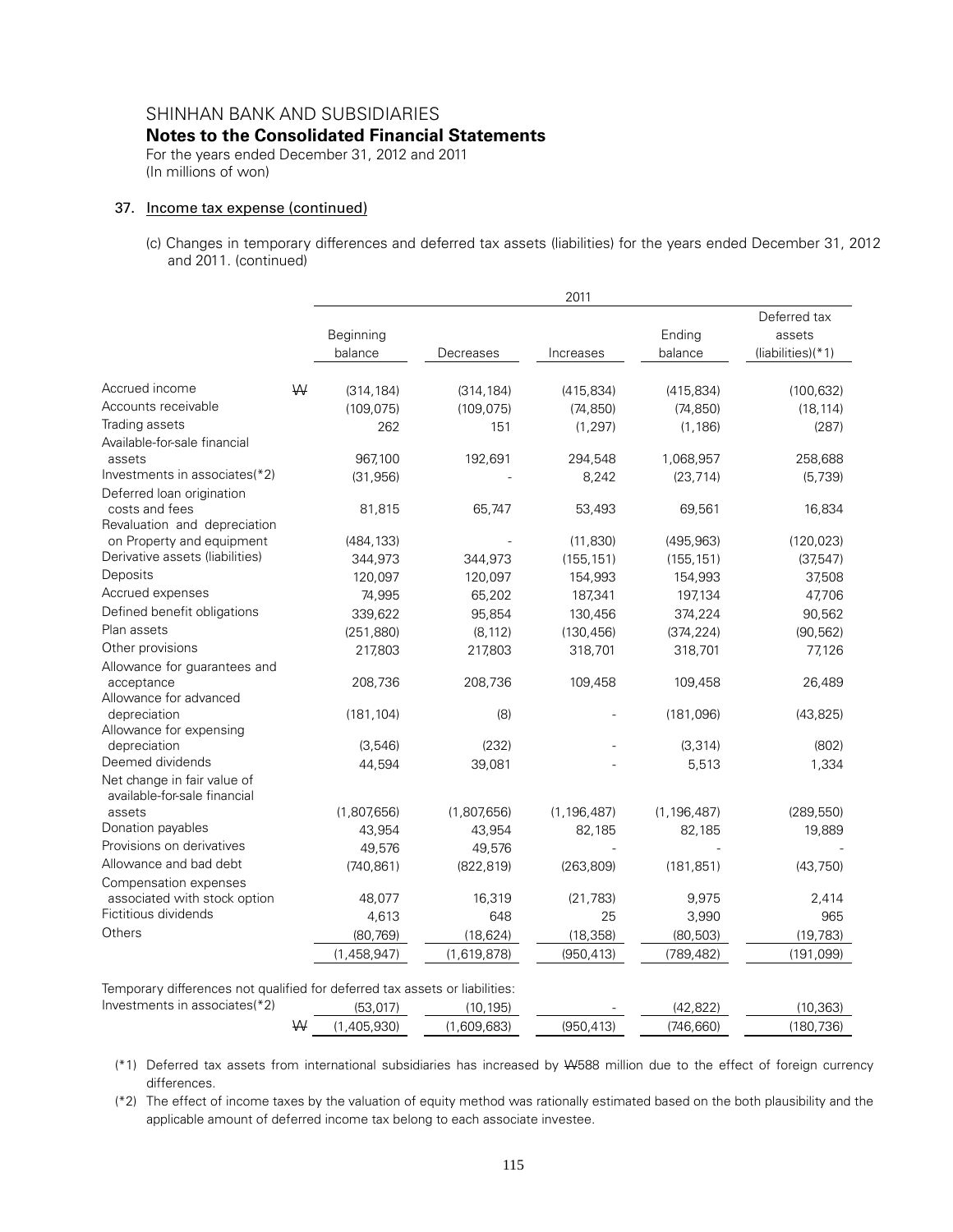## **Notes to the Consolidated Financial Statements**

For the years ended December 31, 2012 and 2011 (In millions of won)

## 37. Income tax expense (continued)

(d) Changes in deferred tax assets (liabilities) that were directly charged or credited to equity for the years ended December 31, 2012 and 2011 were as follows:

|                                                                                                               |   |                         | December 31, 2012                                         | December 31, 2011       | Changes in                                                   |                                                       |  |
|---------------------------------------------------------------------------------------------------------------|---|-------------------------|-----------------------------------------------------------|-------------------------|--------------------------------------------------------------|-------------------------------------------------------|--|
|                                                                                                               |   | Temporary<br>difference | Deferred tax<br>assets (liabilities)                      | Temporary<br>difference | Deferred tax<br>assets<br>(liabilities)                      | deferred tax<br>assets<br>(liabilities)               |  |
| Net change in fair<br>value of available-<br>for-sale financial<br>assets<br>Equity in other<br>comprehensive | W | 1,146,055               | (277, 345)                                                | 1,207,670               | (291, 775)                                                   | 14,430                                                |  |
| income of<br>associates<br>Foreign currency<br>translation<br>differences for                                 |   | 7,862                   | 5                                                         | 1,042                   |                                                              | 5                                                     |  |
| foreign operations                                                                                            |   | (84, 540)               | (10, 404)                                                 | (8, 425)                | 4,650                                                        | (15,054)                                              |  |
| Other (stock option)                                                                                          |   | 2,653                   | (642)                                                     | 1,364                   | (330)                                                        | (312)                                                 |  |
|                                                                                                               | W | 1,072,030               | (288, 386)                                                | 1,201,651               | (287, 455)                                                   | (931)                                                 |  |
|                                                                                                               |   | Temporary<br>difference | December 31, 2011<br>Deferred tax<br>assets (liabilities) | Temporary<br>difference | December 31, 2010<br>Deferred tax<br>assets<br>(liabilities) | Changes in<br>deferred tax<br>assets<br>(liabilities) |  |
| Net change in fair<br>value of available-<br>for-sale financial<br>assets<br>Equity in other                  | W | 1,207,670               | (291, 775)                                                | 1,807,656               | (393, 530)                                                   | 101,755                                               |  |
| comprehensive<br>loss of associates<br>Foreign currency<br>translation<br>differences for                     |   | 1,042                   |                                                           | (51)                    |                                                              |                                                       |  |
| foreign operations                                                                                            |   | (8, 425)                | 4,650                                                     | (16, 941)               | (81)                                                         | 4,731                                                 |  |
| Other (stock option)                                                                                          |   | 1,364                   | (330)                                                     | (700)                   | 154                                                          | (484)                                                 |  |
|                                                                                                               | W | 1,201,651               | (287, 455)                                                | 1,789,964               | (393, 457)                                                   | 106,002                                               |  |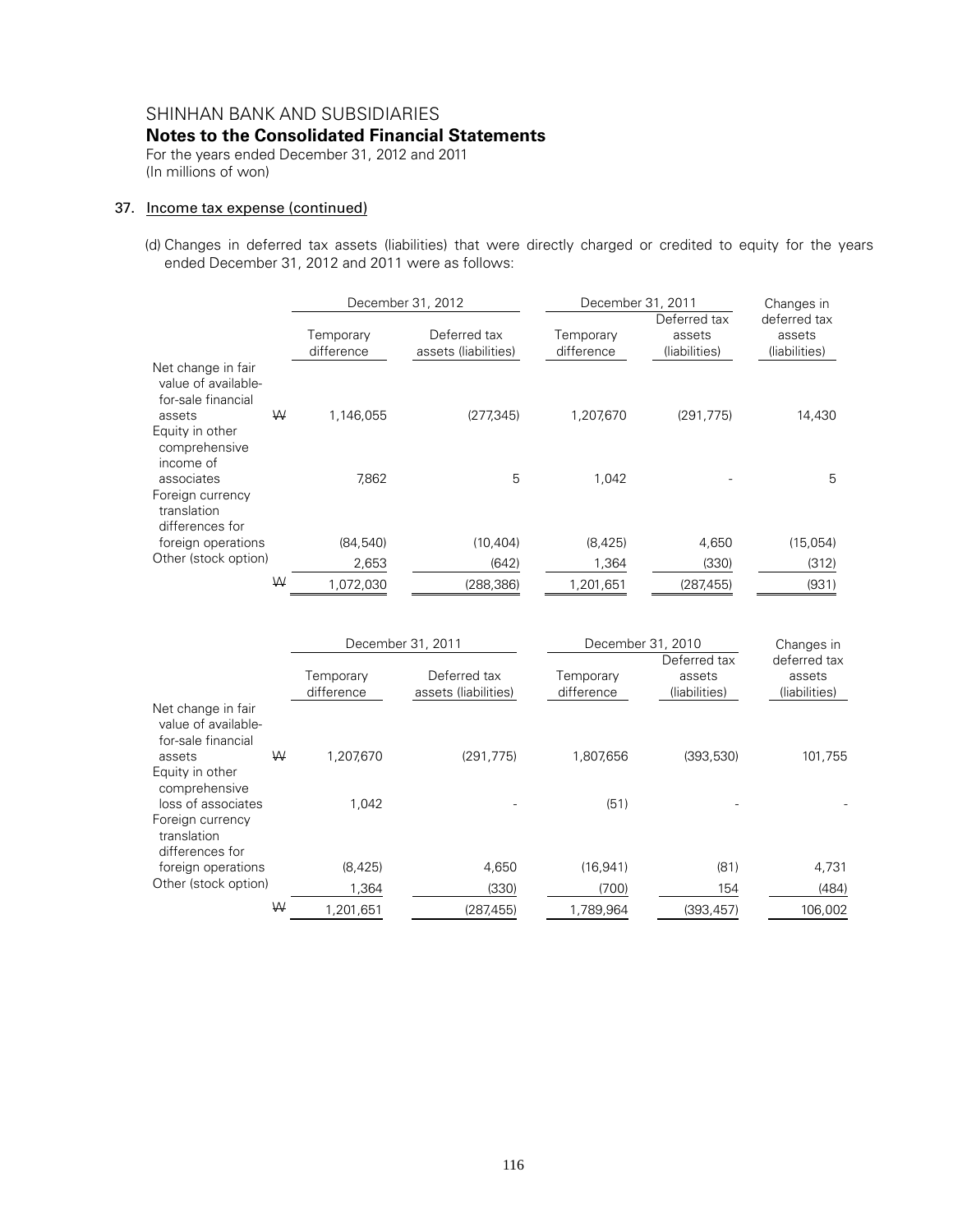## **Notes to the Consolidated Financial Statements**

For the years ended December 31, 2012 and 2011 (In millions of won)

### 37. Income tax expense (continued)

(e) The current tax assets and current tax liabilities as of December 31, 2012 and 2011 were as follows:

|                                        |   | December 31, 2012 | December 31, 2011 |
|----------------------------------------|---|-------------------|-------------------|
| Current tax assets:                    |   |                   |                   |
| Income taxes paid                      | W | 13.673            | 8.819             |
| Current tax liabilities :              |   |                   |                   |
| Payable due to consolidated tax system |   | 142.930           | 342.078           |
| Income taxes payables                  |   | 7.673             | 30.428            |
|                                        | W | 150,603           | 372.506           |

(f) The current tax assets (liabilities) and deferred tax assets (liabilities) presented on a gross basis prior to any offsetting as of December 31, 2012 and 2011 were as follows:

|                          | December 31, 2012 | December 31, 2011 |
|--------------------------|-------------------|-------------------|
| Deferred tax assets<br>W | 1.113.523         | 1.220.570         |
| Deferred tax liabilities | 1.172.966         | 1.401.306         |
| Current tax assets       | 336.593           | 282.854           |
| Current tax liabilities  | 473.523           | 646.541           |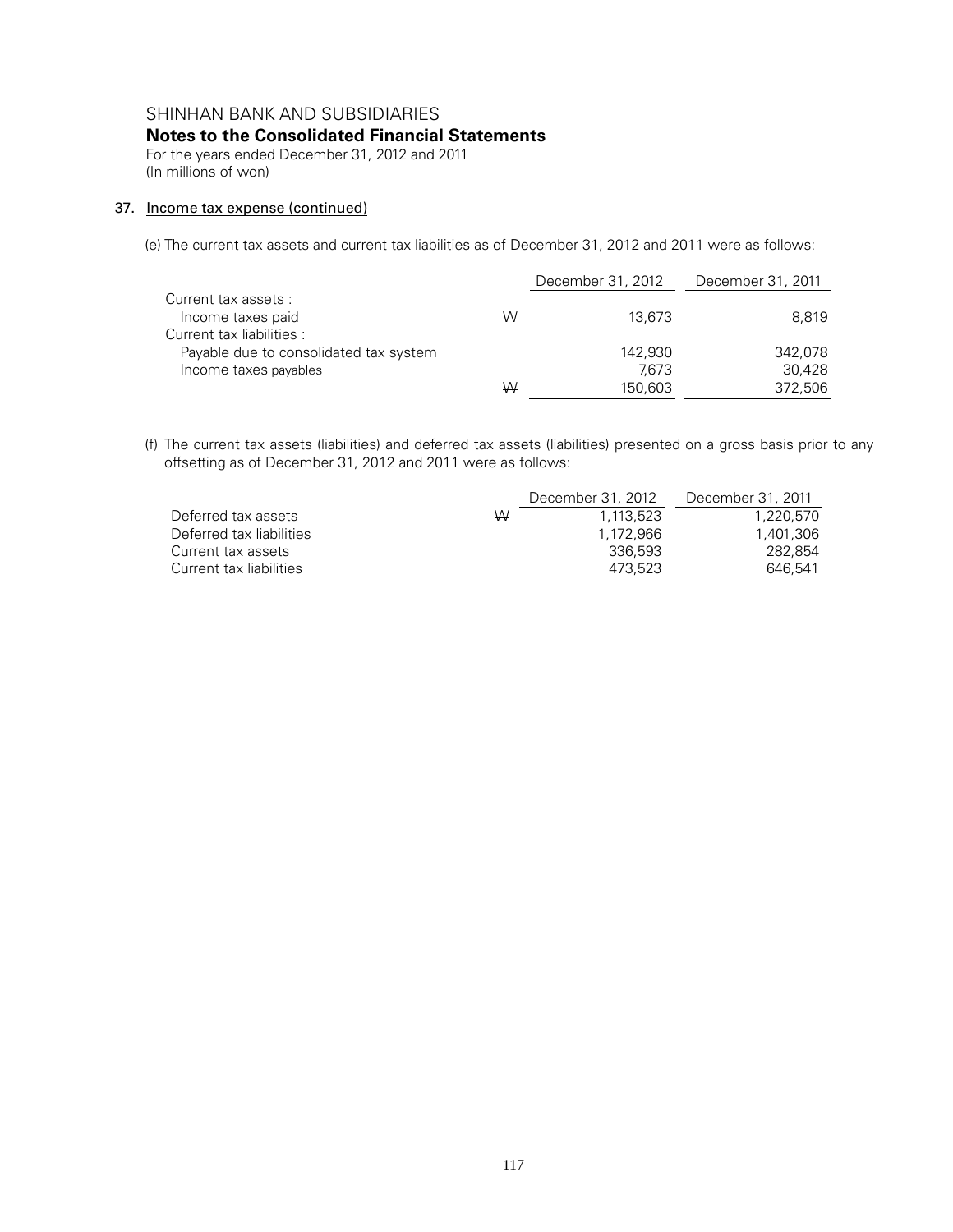# SHINHAN BANK AND SUBSIDIARIES **Notes to the Consolidated Financial Statements**

For the years ended December 31, 2012 and 2011 (In millions of won)

#### 38. Discontinued operation

The group disposed all the investment on Shinhan Aitas to improve management efficiency controlled by Shinhan Financial Group. As such, gain and loss from Shinhan Aitas are presented as discontinued operation.

#### (a) Income from discontinued operation

Income from discontinued operation for the years ended December 31, 2012 and 2011 were as follows:

|                                       |   | 2012     | 2011      |
|---------------------------------------|---|----------|-----------|
| Net interest income                   | W | 514      | 483       |
| Net fees and commission income        |   | 20,425   | 23,057    |
| Net foreign currency transaction loss |   | (6)      |           |
| General and administrative expenses   |   | (18,049) | (18, 911) |
| Non-operating income(expenses)        |   | 112      | (67)      |
| Income before income tax expenses     |   | 2,996    | 4,562     |
| Income tax expense                    |   | (697)    | (1, 215)  |
| Gain on the sale of Shinhan Aitas     |   | 5,012    |           |
|                                       | W | 7.311    | 3.347     |

### (b) Cash flows from discontinued operation

Cash flows from discontinued operation for the years ended December 31, 2012 and 2011 were as follows: were as follows:

|                                              |   | 2012    | 2011    |
|----------------------------------------------|---|---------|---------|
| Net cash flows from operating activities     | W | 7.628   | 7.929   |
| Net cash flows from investing activities (*) |   | 44.928  | (1.573) |
| Net cash flows from financing activities     |   | (1.580) | (29)    |
|                                              | W | 50.976  | 6.327   |

(\*) Cash flows from the disposal of Shinhan Aitas were included.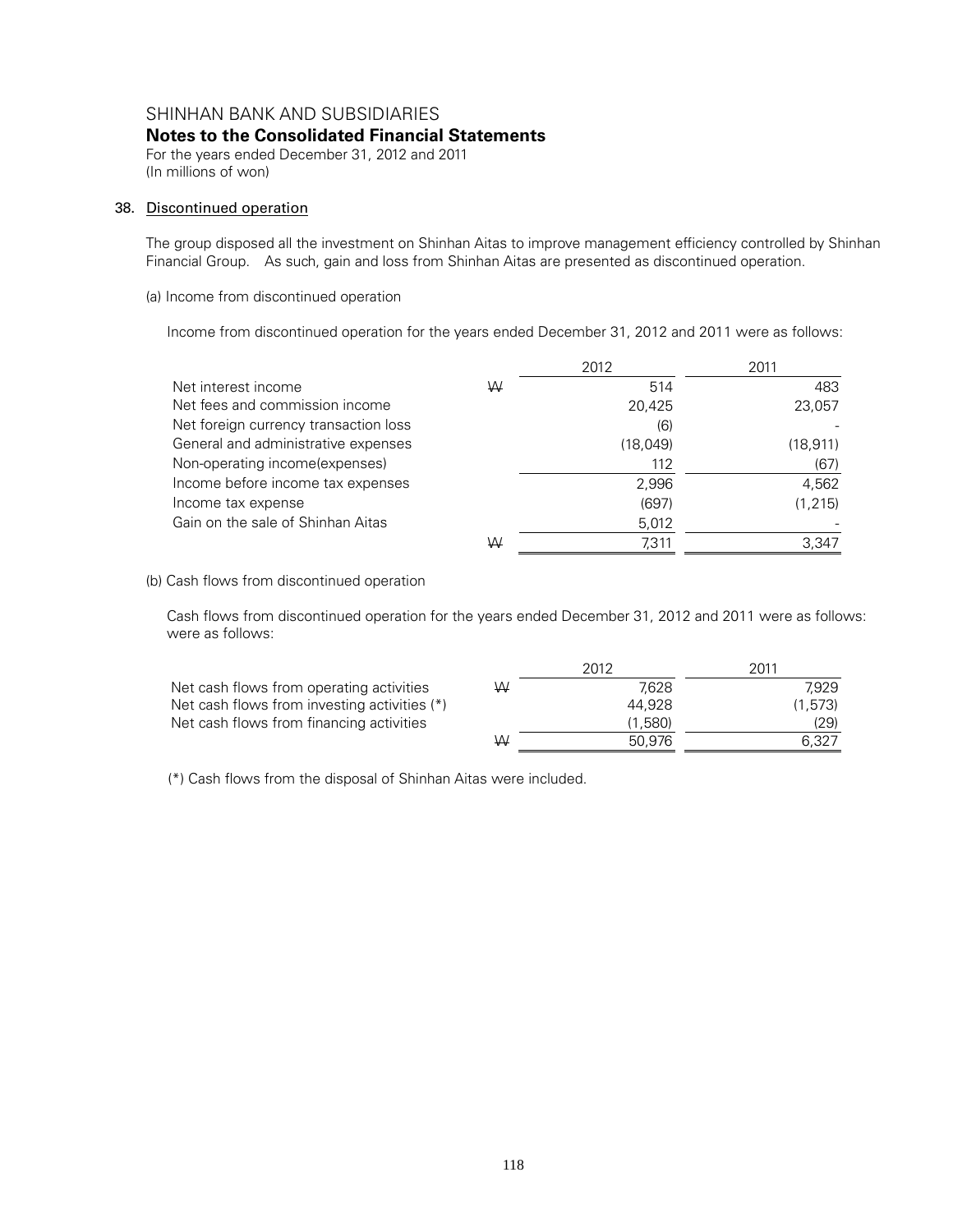# **Notes to the Consolidated Financial Statements**

For the years ended December 31, 2012 and 2011 (In millions of won, except earnings per share)

### 39. Earnings per share

Earnings per share for the years ended December 31, 2012 and 2011 were as follows:

|                                       |   | 2012          | 2011          |
|---------------------------------------|---|---------------|---------------|
| Net income for the year               | W | 1,656,797     | 2,118,421     |
| Less: dividends on other capital      |   |               |               |
| instruments                           |   | (153,990)     | (154, 720)    |
| Net income available for common stock |   | 1,502,807     | 1,963,701     |
| Weighted average number of common     |   |               |               |
| shares outstanding                    |   | 1,585,615,506 | 1,585,615,506 |
| Earnings per share in won             | W | 948           | 1,238         |

Considering that the Group had no dilutive potential ordinary shares and stock options were not included in the calculation of diluted earnings per share because they were anti-dilutive for the reporting periods presented diluted earnings per share equal basic earnings per share for the years ended December 31, 2012 and 2011.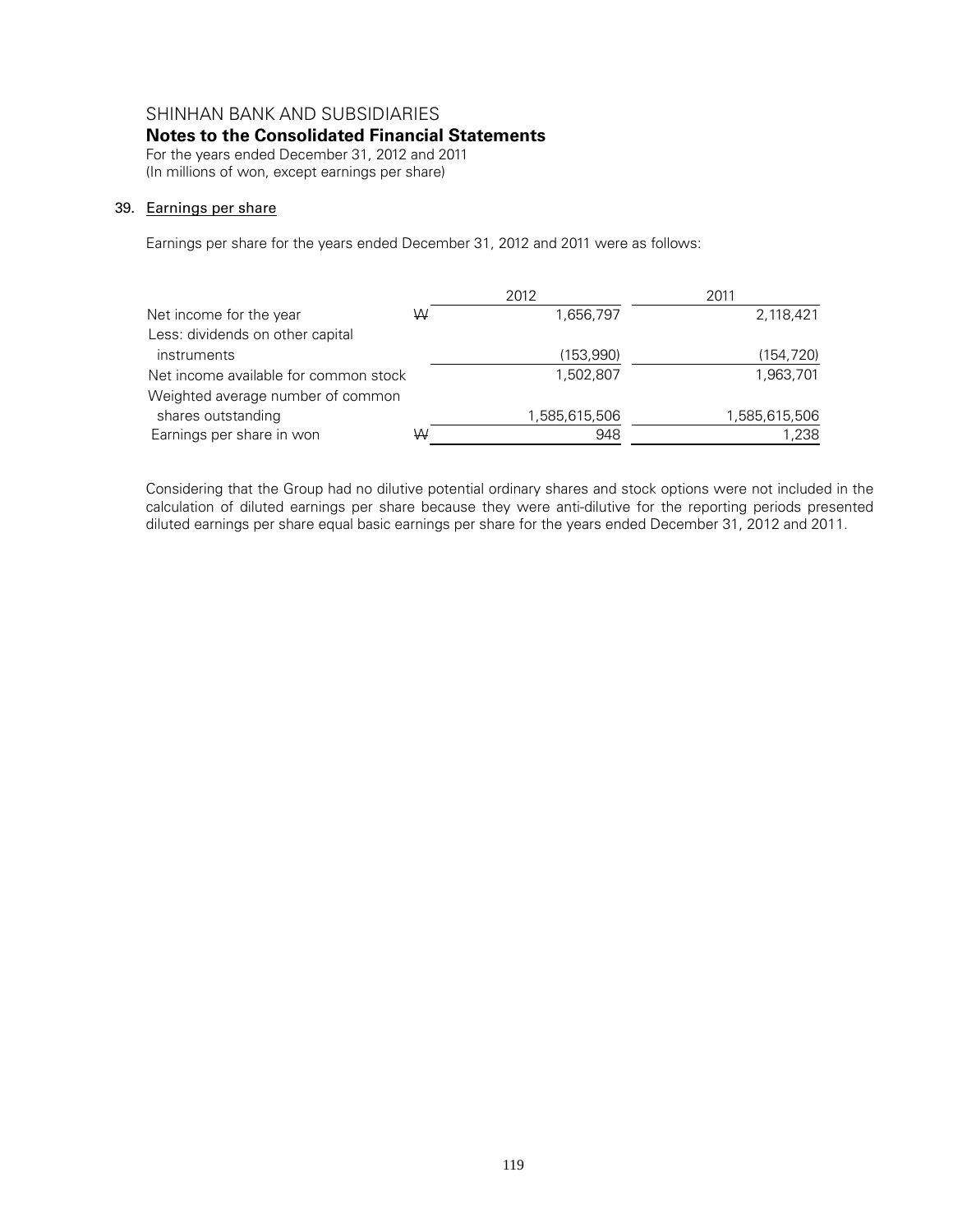## **Notes to the Consolidated Financial Statements**

For the years ended December 31, 2012 and 2011 (In millions of won)

### 40. Commitments and contingencies

(a) Guarantees, acceptances and credit commitments as of December 31, 2012 and 2011 were as follows:

|                                      |   | December 31, 2012 | December 31, 2011 |
|--------------------------------------|---|-------------------|-------------------|
| Guarantees:                          |   |                   |                   |
| Guarantee outstanding                | W | 9,483,301         | 10,093,632        |
| Contingent quarantees                |   | 5,201,326         | 6,880,648         |
|                                      |   | 14,684,627        | 16,974,280        |
| Commitments to extend credit:        |   |                   |                   |
| Loan commitments in won              | W | 51,064,624        | 46.103.454        |
| Loan commitments in foreign currency |   | 19,264,249        | 19.372.663        |
| ABS and ABCP purchase commitments(*) |   | 1,527,404         | 1,605,268         |
| Others                               |   | 1,160,421         | 1,221,400         |
|                                      |   | 73,016,698        | 68,302,785        |
| Endorsed bills:                      |   |                   |                   |
| Secured endorsed bills               | W | 3,946             | 9,746             |
| Unsecured endorsed bills             |   | 11,519,392        | 8,773,125         |
|                                      |   | 11,523,338        | 8,782,871         |
| Loans sold with repurchase agreement | ₩ | 2,099             | 2,099             |
|                                      |   |                   |                   |

(\*) ABS: Asset Backed Securities ABCP: Asset Backed Commercial Paper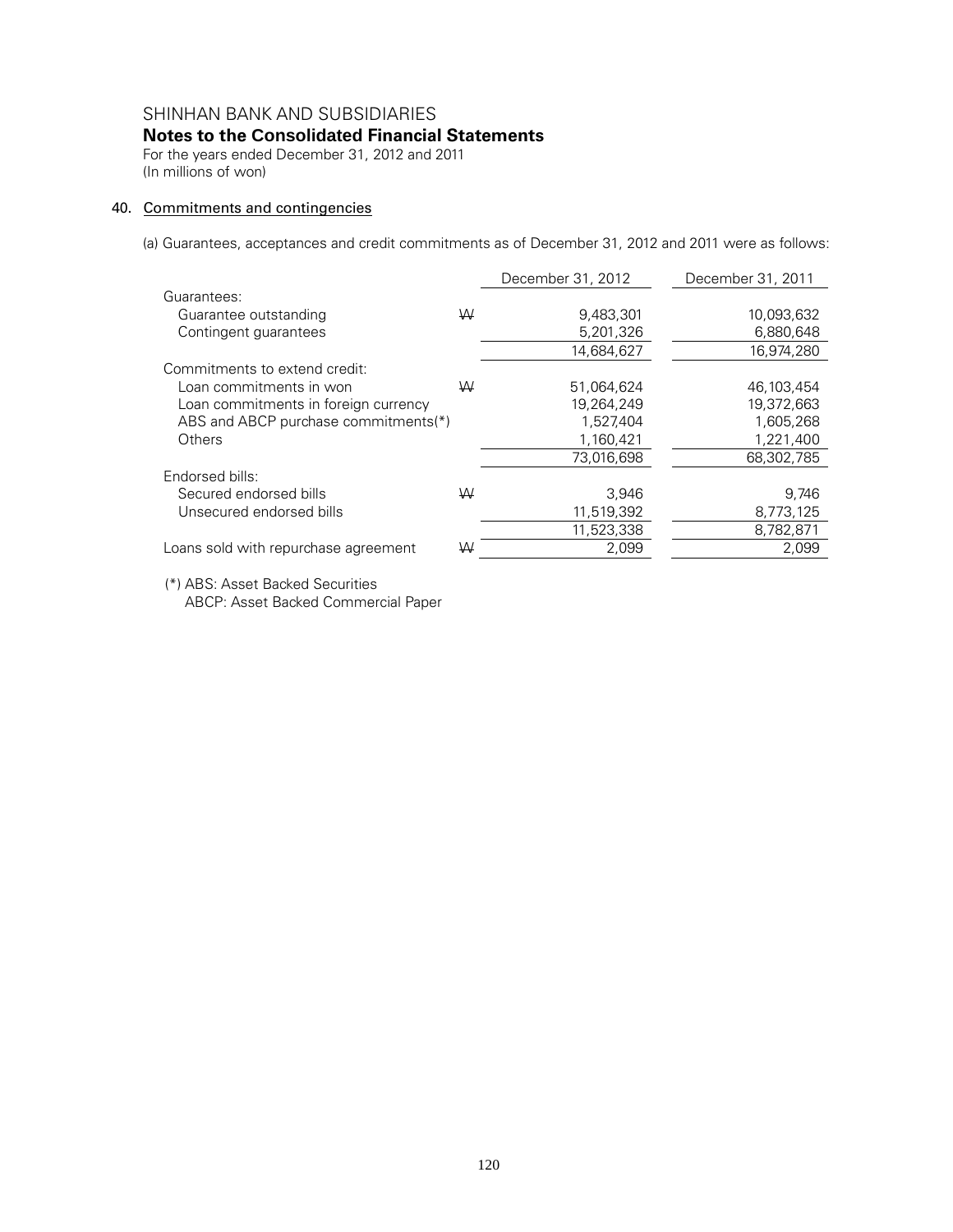## **Notes to the Consolidated Financial Statements**

For the years ended December 31, 2012 and 2011 (In millions of won)

### 40. Commitments and contingencies (continued)

(b) Provision for acceptances and guarantees

Allowance for acceptances and guarantees, as of December 31, 2012 and 2011 were as follows:

|                                          |   | December 31, 2012 | December 31, 2011 |
|------------------------------------------|---|-------------------|-------------------|
| Guarantees outstanding                   | W | 9,483,301         | 10,093,632        |
| Contingent guarantees                    |   | 5,201,326         | 6,880,648         |
| ABS and ABCP purchase commitments(*)     |   | 1.527.404         | 1,605,268         |
| Secured endorsed bills                   |   | 3.946             | 9.746             |
|                                          |   | 16,215,977        | 18.589.294        |
| Allowance for acceptances and guarantees | W | 76,891            | 84,377            |
| Ratio(%)                                 |   | 0.47              | 0.45              |
|                                          |   |                   |                   |

(\*) ABS: Asset Backed Securities ABCP: Asset Backed Commercial Paper

(c) Trusts guaranteed as to principal

As of December 31, 2012 and 2011, the Group guaranteed the return of the principal amount invested under management in the amount of W3,412,551 million and W3,391,444 million, respectively. Additional losses may be recorded based on future performance of these guaranteed trust accounts.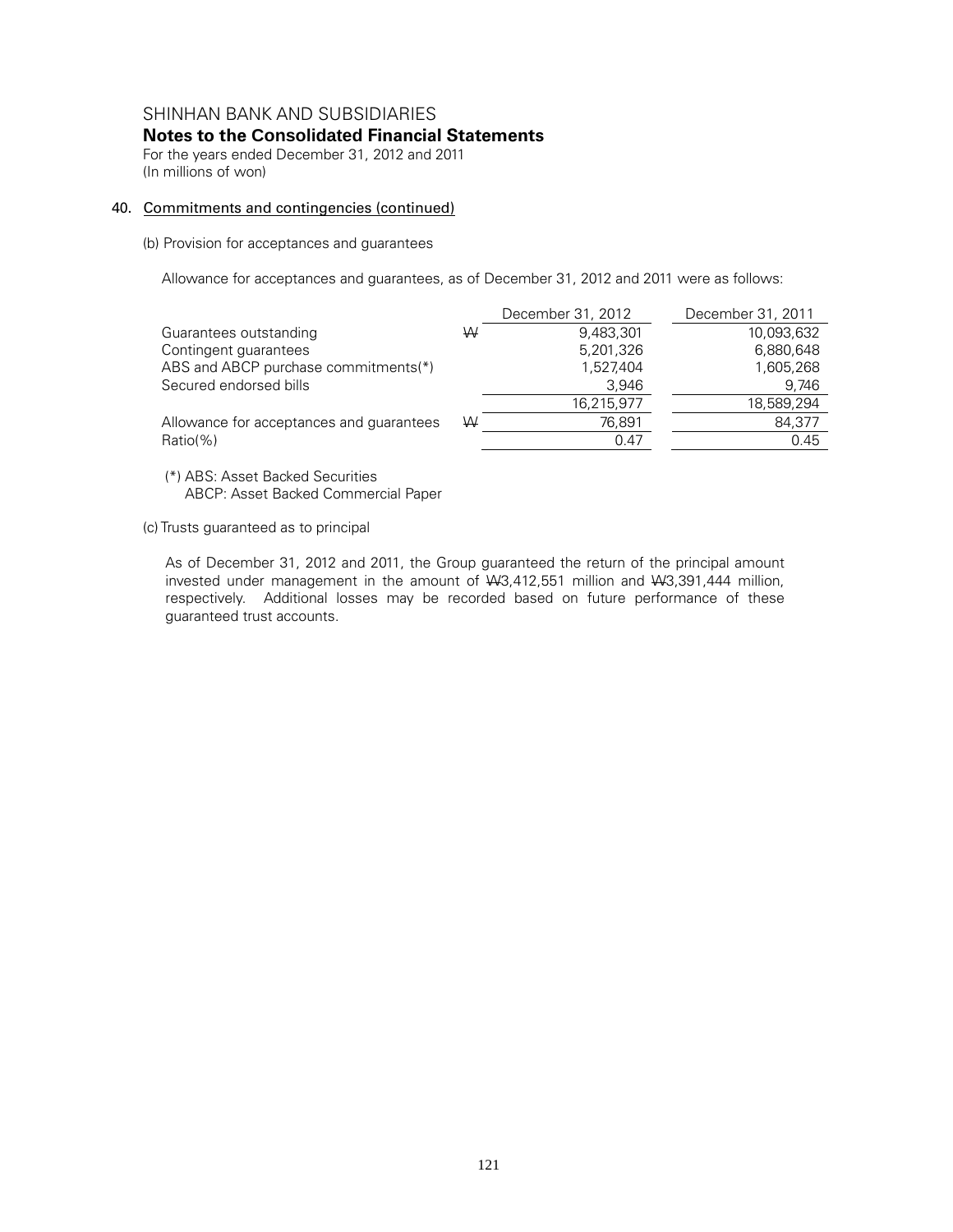# 40. Commitments and contingencies (continued)

#### (d) Legal contingencies

Pending litigations that the Group was involved as a defendant as of December 31, 2012 were as follows:

|                                                            | Number       |                    |                                                                                                                                                                                                                                                                                                                                                                                                                                                                                                                                                               |
|------------------------------------------------------------|--------------|--------------------|---------------------------------------------------------------------------------------------------------------------------------------------------------------------------------------------------------------------------------------------------------------------------------------------------------------------------------------------------------------------------------------------------------------------------------------------------------------------------------------------------------------------------------------------------------------|
|                                                            | $\circ$ f    | Claim              |                                                                                                                                                                                                                                                                                                                                                                                                                                                                                                                                                               |
| Case                                                       | Claim        | amount             | Description                                                                                                                                                                                                                                                                                                                                                                                                                                                                                                                                                   |
| Confirmations on<br>absence of debt<br>litigation          | $\mathbf{1}$ | 96,286             | Dongah Construction has filed a lawsuit against the Bank<br>claiming that the Bank should recover principal and interest of<br>their trustee account insisting the payment was made<br>improperly. The Bank has paid W96.8 billion as it had lost at<br>the second appeal trial. The final appeal of the lawsuit is in<br>progress.                                                                                                                                                                                                                           |
| Compensation for<br>a loss                                 | 1            | 90,200             | The plaintiff has filed a lawsuit against the Bank claiming that<br>the Bank should compensate for a loss of the damaged right of<br>management insisting the Bank had purchased the shares of<br>Shinho Paper Co., Ltd. (currently known as Artone Paper Co.,<br>Ltd.) with being aware that the sale had been executed against<br>the will of the members of Aram Corporate Restructuring<br>Association. The first appeal has been ruled in favor of the<br>plaintiff. The Bank has appealed and such appeal is currently<br>pending at the second appeal. |
| Claimed for principal<br>and interest of<br>the ABCP       | 1            | 65,000             | A holder of an Asset Backed Commercial Paper ("ABCP") has<br>claimed for principal and interest of the ABCP against the Bank,<br>the broker of the ABCP deal, as a the Bank had refused to pay<br>insisting the line of credit was provided illegally by their<br>employee. As of December 31, 2012, the Bank believes that<br>there are low possibilities of resource outflows in respect of the<br>lawsuit considering similar litigation.                                                                                                                  |
| Claimed uncollected<br>receivables of goods                | 1            | 43,362             | A plaintiff claimed uncollected receivables of goods against the<br>Bank since the plaintiff had delivered goods based on a bank<br>guarantee forged by the Bank issued. The case is currently<br>pending at the first appeal and the Group recorded a provision<br>based on similar litigation.                                                                                                                                                                                                                                                              |
| Refund a cost of<br>the fixed collateral<br>establishment  | 110          | 11,621             | The plaintiffs has filed the lawsuits against the Bank claiming<br>that the Bank should refund a cost of the fixed collateral<br>establishment insisting a loan agreement was invalid since it<br>regulated that the cost should be paid by the borrower.                                                                                                                                                                                                                                                                                                     |
| Contract void check<br>and the return of<br>unfair profits | 37           | 205,897            | As of December 31, 2012, the Bank set as allowance for the<br>lawsuits that has filed to nullify investor's obligations under the<br>KIKO contracts. The cases are currently pending at the second<br>appeal or the final appeal.                                                                                                                                                                                                                                                                                                                             |
| Other                                                      | 150<br>301   | 151,793<br>664,159 | Various cases such as a compensation for a loss claim.                                                                                                                                                                                                                                                                                                                                                                                                                                                                                                        |

As of December 31, 2012, the Group recorded a provision of W97,041million for litigation for the certain lawsuits. Additional losses may be incurred from these legal actions besides the current provision established by the Group, but the amount of loss is not expected to have a material adverse effect on the Group's financial position or results of operations.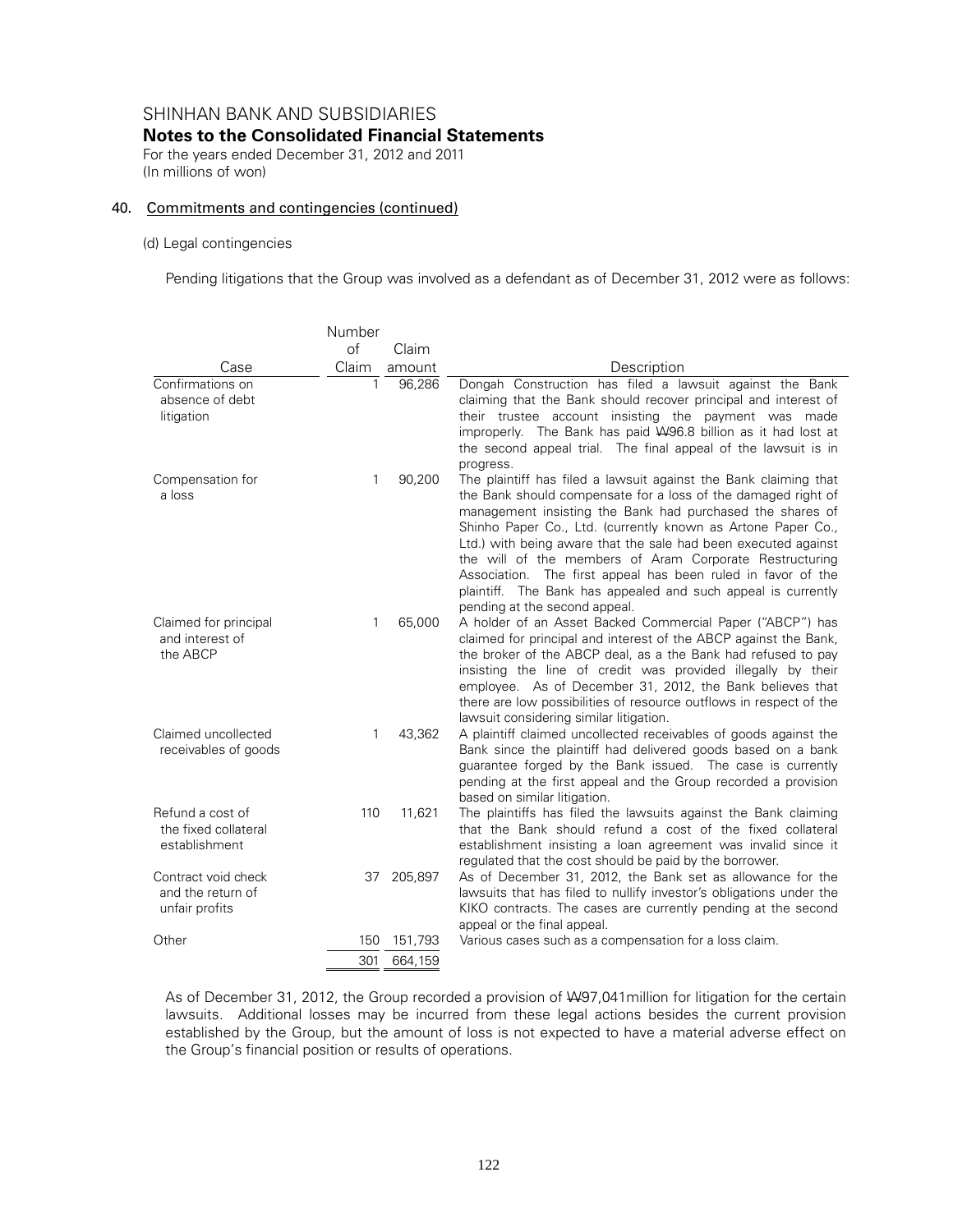## **Notes to the Consolidated Financial Statements**

For the years ended December 31, 2012 and 2011 (In millions of won)

### 40. Commitments and contingencies (continued)

e) Maturity structure of minimum lease payments

Minimum lease payments, as of December 31, 2012 and 2011 were as follows:

|               |   | 2012    | 2011    |
|---------------|---|---------|---------|
| Within 1year  | W | 99.545  | 68.791  |
| $1 - 5$ vears |   | 115,869 | 92,146  |
| Over 5years   |   | 5,665   | 12,758  |
| Total         | W | 221.079 | 173,695 |

### 41. Cash flows

(a) Cash and cash equivalents reported in the accompanying consolidated statements of cash flows as of December 31, 2012 and 2011 were as follows:

|                                       |   | December 31, 2012 | December 31, 2011 |
|---------------------------------------|---|-------------------|-------------------|
| Cash and cash equivalents             | W | 2.938.070         | 2,079,573         |
| Due from other financial institutions |   | 1,268,860         | 1,032,129         |
|                                       | W | 4.206.930         | 3.111.702         |

(\*) Cash and cash equivalents in the accompanying consolidated statements of cash flows include unrestricted due from other financial institutions with original maturities of less than three months.

(b) Significant non-cash activities for the years ended December 31, 2012 and 2011 were as follows:

|                                  |   | 2012   | 2011   |
|----------------------------------|---|--------|--------|
| Dividend payable of hybrid bonds | W | (885)  | 340    |
| Debt-equity swap                 |   | 56.408 | 71.280 |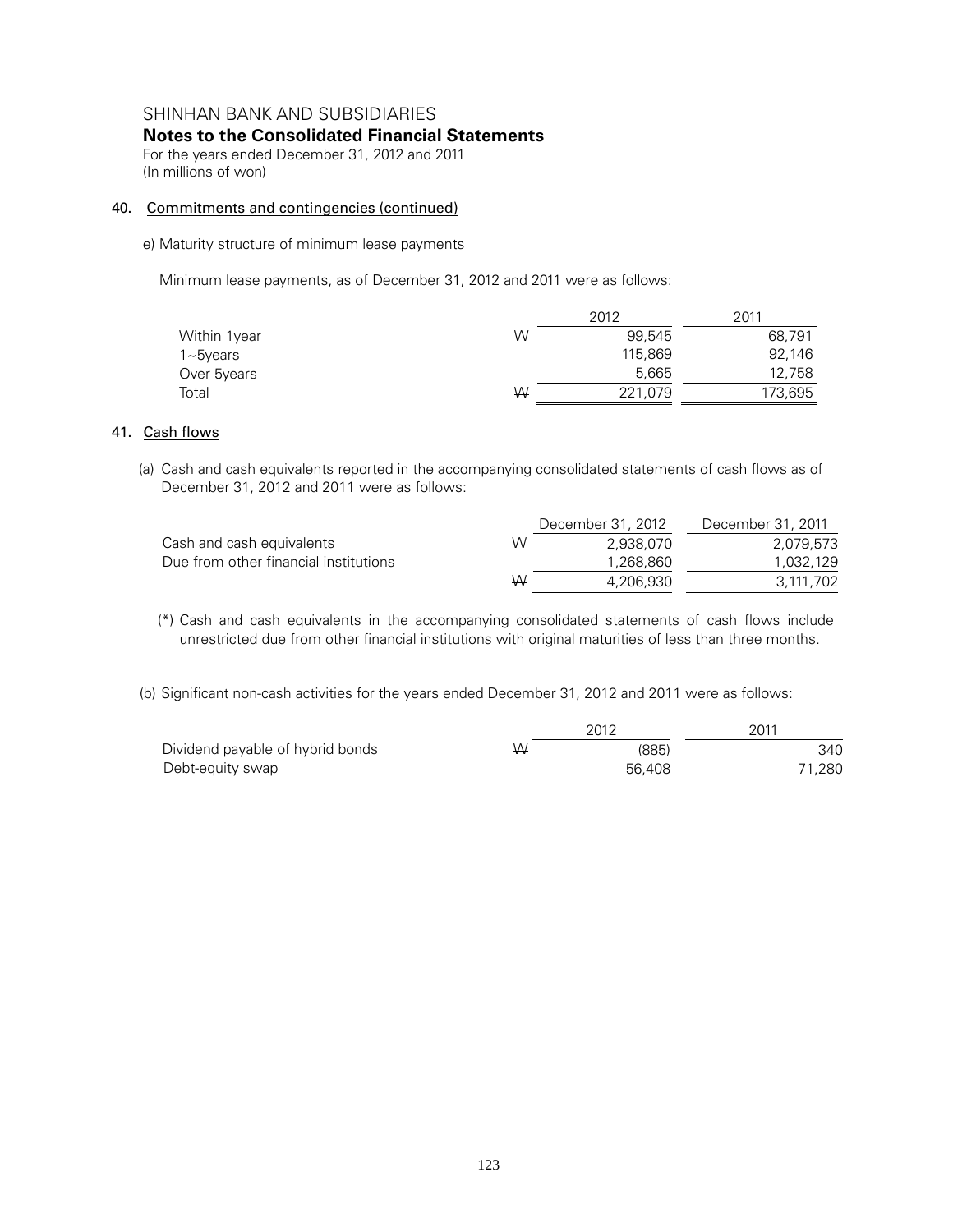## **Notes to the Consolidated Financial Statements**

For the years ended December 31, 2012 and 2011 (In millions of won)

## 42. Related parties

(a) Significant balances with the related parties as of December 31, 2012 and 2011 were as follows:

| Related party                | Account                 |   | December 31,<br>2012 | December 31,<br>2011 |
|------------------------------|-------------------------|---|----------------------|----------------------|
| The Parent company           |                         |   |                      |                      |
| Shinhan Financial Group      | Deposits                | W | 216,577              | 2,220,564            |
|                              | Current tax liabilities |   | 142,930              | 342,078              |
|                              | Other liabilities       |   | 78,053               | 47,464               |
| <b>Other related parties</b> |                         |   |                      |                      |
| Shinhan Card Co., Ltd.       | Derivative assets       |   | 4,076                | 881                  |
|                              | Other assets            |   | 1,434                | 1,894                |
|                              | Deposits                |   | 73,811               | 232,378              |
|                              | Derivative liabilities  |   | 875                  | 43,268               |
|                              | Other liabilities       |   | 40,128               | 46,824               |
| Shinhan Life Insurance       | Derivative assets       |   | $\mathbf{1}$         | 2,703                |
|                              | Other assets            |   | 5                    | 90                   |
|                              | Allowances              |   |                      | $\mathbf{1}$         |
|                              | Deposits                |   | 61,595               | 16,219               |
|                              | Derivative liabilities  |   | 290                  | 2,620                |
|                              | Debt securities issued  |   |                      | 60,000               |
|                              | Other liabilities       |   | 46,397               | 60,048               |
| Shinhan Investment Corp.     | Due from banks          |   | 105                  |                      |
|                              | Derivative assets       |   | 146                  | 55                   |
|                              | Loans                   |   | 10,549               |                      |
|                              | Allowances              |   | 84                   | 40                   |
|                              | Other assets            |   | 23,633               | 34,815               |
|                              | Deposits                |   | 297,654              | 290,410              |
|                              | Derivative liabilities  |   | 695                  | 28                   |
|                              | Debt securities issued  |   |                      | 30,000               |
|                              | Provisions              |   | 39                   | 7                    |
|                              | Other liabilities       |   | 36,274               | 35,101               |
| Shinhan Capital Co., Ltd.    | Other assets            |   |                      | 3                    |
|                              | Deposits                |   | 11,777               | 4,872                |
|                              | Borrowings              |   | 1,788                |                      |
|                              | Other liabilities       |   | 1,314                | 976                  |
| Jeju Bank                    | Loans                   |   | 9,326                | 16,504               |
|                              | Allowances              |   | 2                    | 3                    |
|                              | Other assets            |   | 85                   | 77                   |
|                              | Deposits                |   | 3,264                | 2,931                |
|                              | Other liabilities       |   | 1,140                | 1,141                |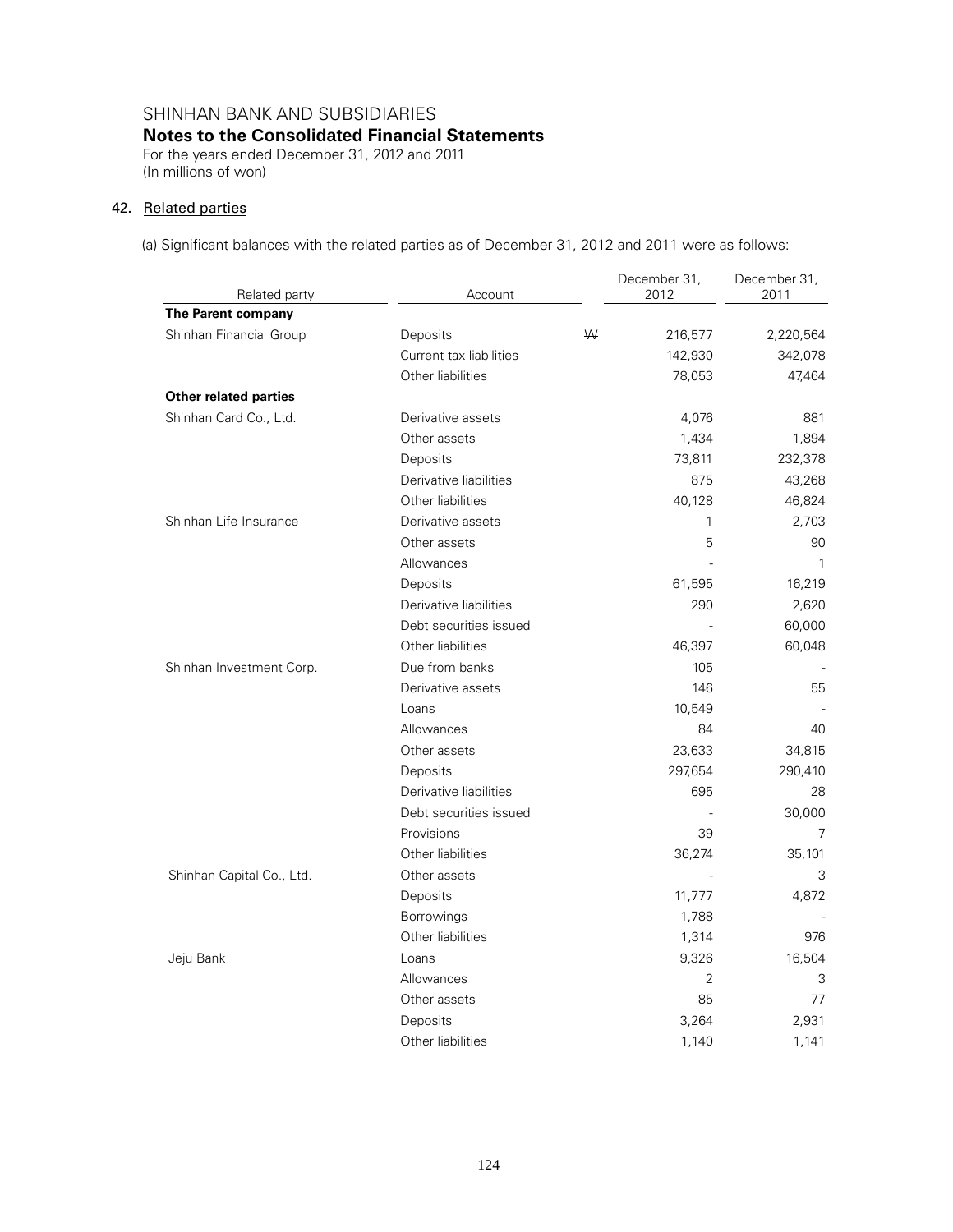## **Notes to the Consolidated Financial Statements**

For the years ended December 31, 2012 and 2011 (In millions of won)

## 42. Related parties (continued)

(a) Significant balances with the related parties (continued)

| Related party                                        | Account           |              | December 31,<br>2012 | December 31,<br>2011 |
|------------------------------------------------------|-------------------|--------------|----------------------|----------------------|
| Other related parties (continued)                    |                   |              |                      |                      |
| Shinhan Credit Information Co., Ltd.                 | Deposits          | W            | 9,418                | 9,162                |
|                                                      | Other liabilities |              | 1,405                | 1,523                |
| Shinhan Private Equity, Inc                          | Loans             |              | 18,632               | 13,980               |
|                                                      | Allowances        |              | 12,422               | 1,221                |
|                                                      | Other assets      |              | 94                   | 58                   |
|                                                      | Deposits          |              | 7,349                | 6,527                |
|                                                      | Other liabilities |              | 124                  | 123                  |
| Shinhan BNP Paribas AMC                              | Deposits          |              | 97,819               | 87,791               |
|                                                      | Other liabilities |              | 985                  | 1,505                |
| Shinhan Data system                                  | Deposits          |              | 1,191                | 6,105                |
|                                                      | Other liabilities |              |                      | 286                  |
| SHC Management Co., Ltd.                             | Deposits          |              | 100                  | 100                  |
|                                                      | Other liabilities |              | 3                    | 3                    |
| Shinhan Savings Bank                                 | Deposits          |              |                      | 3,992                |
| Shinhan Aitas Co., Ltd.                              | Deposits          |              | 10,504               | 10,244               |
|                                                      | Other liabilities |              | 298                  | 242                  |
| <b>Investments in associates</b>                     |                   |              |                      |                      |
| Shinhan Corporate Restructuring fund 7 <sup>th</sup> | Deposits          |              | 19                   | 19                   |
| Aju Capital Co., Ltd.                                | Loans             |              | 50,000               | 50,000               |
|                                                      | Allowances        |              | 254                  | 254                  |
|                                                      | Deposits          |              | 20,297               |                      |
|                                                      | Provisions        |              |                      | 11                   |
| UAMCO., Ltd.                                         | Loans             |              |                      | 38,723               |
|                                                      | Allowances        |              |                      | 52                   |
|                                                      | Deposits          |              | 517                  |                      |
| Pohang TechnoPark2PFV                                | Loans             |              |                      | 658                  |
|                                                      | Allowances        |              |                      | 3                    |
|                                                      | Deposits          |              | 14,794               |                      |
|                                                      | Provisions        |              |                      | 286                  |
| Cardif life insurance                                | Deposits          |              | 2,353                |                      |
| Key management personnel                             | Loans             |              | 984                  | 1,239                |
|                                                      | Allowances        |              |                      | 1                    |
|                                                      |                   | $\mathsf{W}$ | 1,313,609            | 3,728,103            |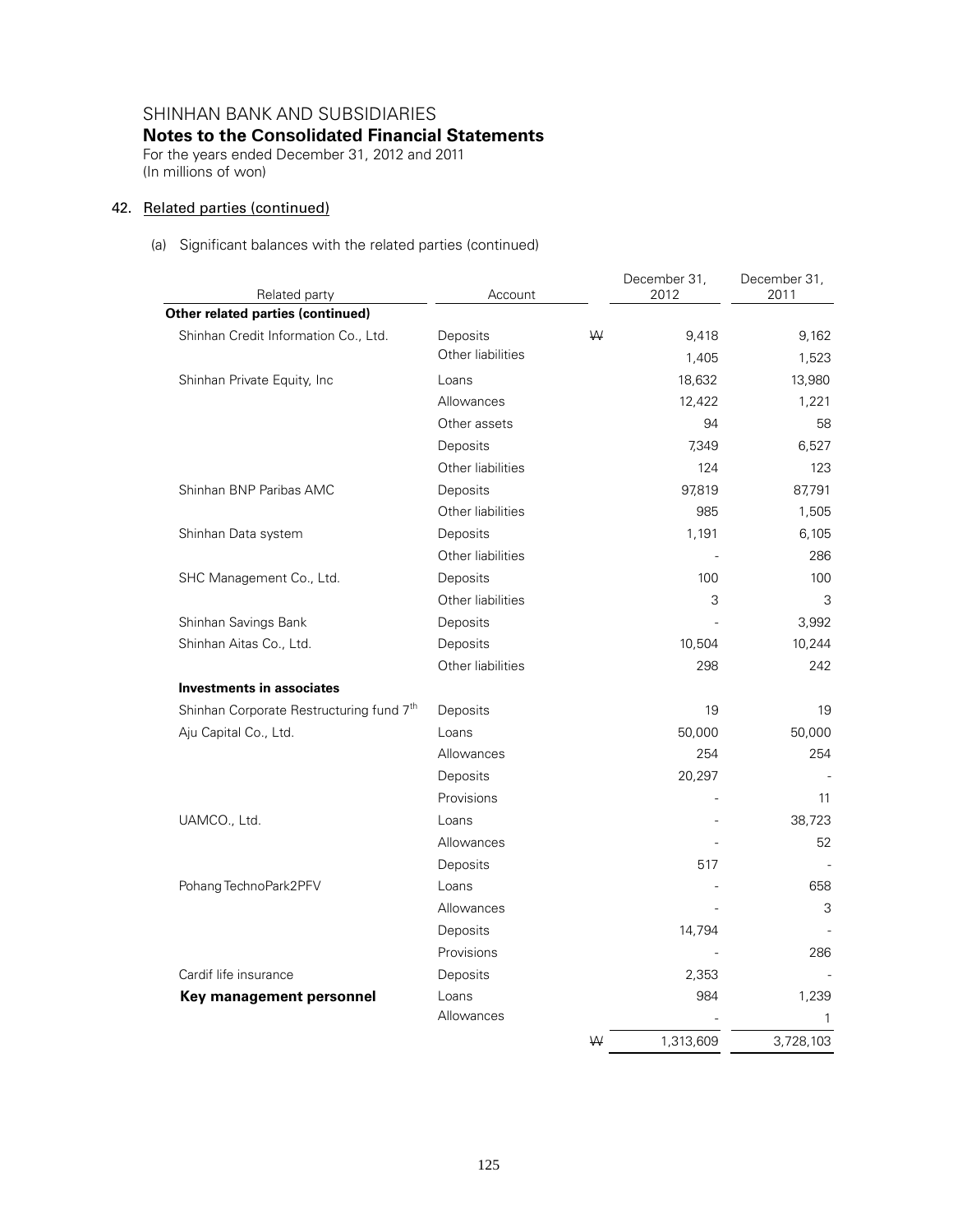## **Notes to the Consolidated Financial Statements**

For the years ended December 31, 2012 and 2011 (In millions of won)

### 42. Related parties (continued)

(b) Significant transactions with the related parties for the years ended December 31, 2012 and 2011 were as follows:

| Related party            | Account                     |   | 2012      | 2011      |
|--------------------------|-----------------------------|---|-----------|-----------|
| The Parent company       |                             |   |           |           |
| Shinhan Financial Group  | Other operating income      | W | 1,873     | 701       |
|                          | Interest expense            |   | (10, 694) | (36,046)  |
|                          | Fees and commission expense |   | (84, 361) | (91, 945) |
|                          | Other operating expense     |   | (891)     | (911)     |
| Other related parties    |                             |   |           |           |
| Shinhan Card Co., Ltd.   | Interest income             |   | 867       | 1,990     |
|                          | Fees and commission income  |   | 167,151   | 158,274   |
|                          | Gain related to derivatives |   | 7,133     | 18,528    |
|                          | Other operating income      |   | 1,323     | 1,324     |
|                          | Interest expense            |   | (1, 567)  | (4, 128)  |
|                          | Fees and commission expense |   | (1,569)   | (1,522)   |
|                          | Loss related to derivatives |   | (1, 134)  | (13, 370) |
|                          | Provision for allowance     |   |           | 3         |
|                          | Other operating expense     |   | (178)     | (154)     |
| Shinhan Life Insurance   | Interest income             |   | 57        | 52        |
|                          | Fees and commission income  |   | 22,640    | 17.194    |
|                          | Gain related to derivatives |   | 946       | 689       |
|                          | Other operating income      |   | 1,558     | 1,360     |
|                          | Interest expense            |   | (8,521)   | (1,864)   |
|                          | Loss related to derivatives |   | (1, 279)  | (1, 385)  |
|                          | Provision for allowance     |   | 1         |           |
|                          | Other operating expense     |   | (1, 155)  |           |
| Shinhan Investment Corp. | Interest income             |   | 1,262     | 788       |
|                          | Fees and commission income  |   | 1,556     | 6,372     |
|                          | Gain related to derivatives |   | 1,061     | 381       |
|                          | Other operating income      |   | 3,243     | 1,237     |
|                          | Interest expense            |   | (9,955)   | (10, 669) |
|                          | Loss related to derivatives |   | (1,855)   | (352)     |
|                          | Provision for allowance     |   | (44)      | (14)      |
|                          | Other operating expense     |   | (2,796)   | (974)     |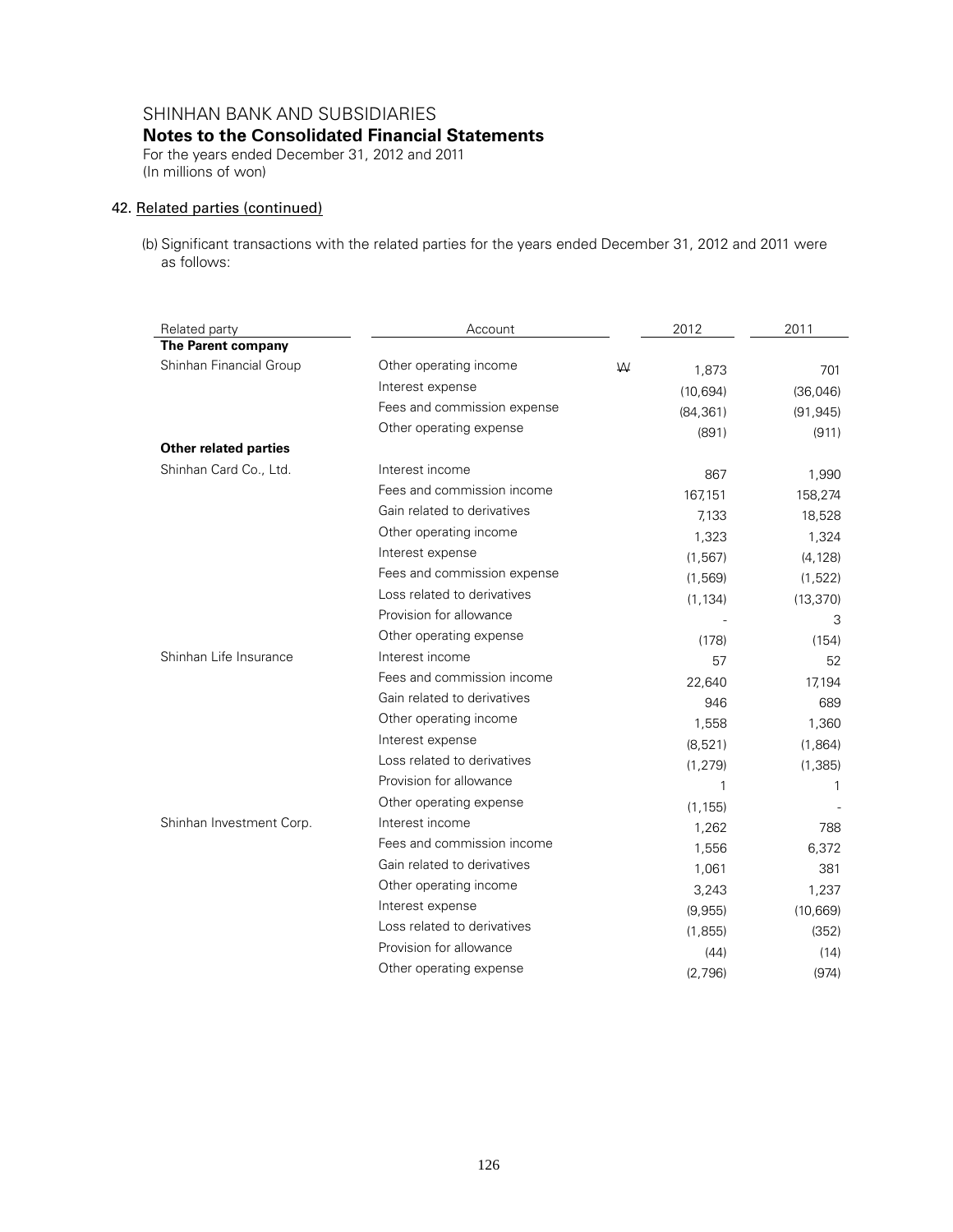## SHINHAN BANK AND SUBSIDIARIES **Notes to the Consolidated Financial Statements**  For the years ended December 31, 2012 and 2011 (In millions of won)

#### 42. Related parties (continued)

(b) Significant transactions with the related parties (continued)

| Related party                | Account                     |   | 2012           | 2011      |
|------------------------------|-----------------------------|---|----------------|-----------|
| Shinhan Capital Co., Ltd.    | Interest income             | W | 1              | 4         |
|                              | Gain related to derivatives |   |                | 1,220     |
|                              | Other operating income      |   | 732            | 617       |
|                              | Interest expense            |   | (133)          | (367)     |
|                              | Loss related to derivatives |   |                | (115)     |
|                              | Provision for allowance     |   |                | 2         |
|                              | Other operating expense     |   | (686)          | (578)     |
| Jeju Bank                    | Interest income             |   | 245            | 169       |
|                              | Fees and commission income  |   |                | 1         |
|                              | Other operating income      |   | 43             | 44        |
|                              | Interest expense            |   | (40)           | (41)      |
|                              | Provision for allowance     |   | 1              |           |
| Shinhan Credit               | Other operating income      |   | 202            | 56        |
| Information Co., Ltd.        | Interest expense            |   | (383)          | (377)     |
|                              | Fees and commission expense |   | (5,590)        | (6, 110)  |
|                              | Other operating expense     |   | (165)          | (100)     |
| Shinhan Private Equity, Inc. | Interest income             |   | 1,467          | 1,111     |
|                              | Fees and commission income  |   |                | 7         |
|                              | Other operating income      |   | 1              |           |
|                              | Interest expense            |   | (214)          | (8)       |
|                              | Provision for allowance     |   | (11, 201)      | (935)     |
| Shinhan BNP Pribas AMC       | Fees and commission income  |   | 6              |           |
|                              | Other operating income      |   | 7              | 6         |
|                              | Interest expense            |   | (3,499)        | (3, 516)  |
|                              | Fees and commission expense |   | (2, 172)       |           |
| SHC Management Cp., Ltd.     | Other operating income      |   | $\overline{2}$ |           |
|                              | Interest expense            |   | (6)            | (3)       |
| Shinhan Data System          | Other operating income      |   | 300            | 301       |
|                              | Interest expense            |   | (97)           | (142)     |
|                              | Other operating expense     |   | (32, 952)      | (26, 165) |
| Shinhan Aitas Co., Ltd.      | Fees and commission income  |   | 22             |           |
|                              | Other operating income      |   | 8              | 1         |
|                              | Interest expense            |   | (388)          | (385)     |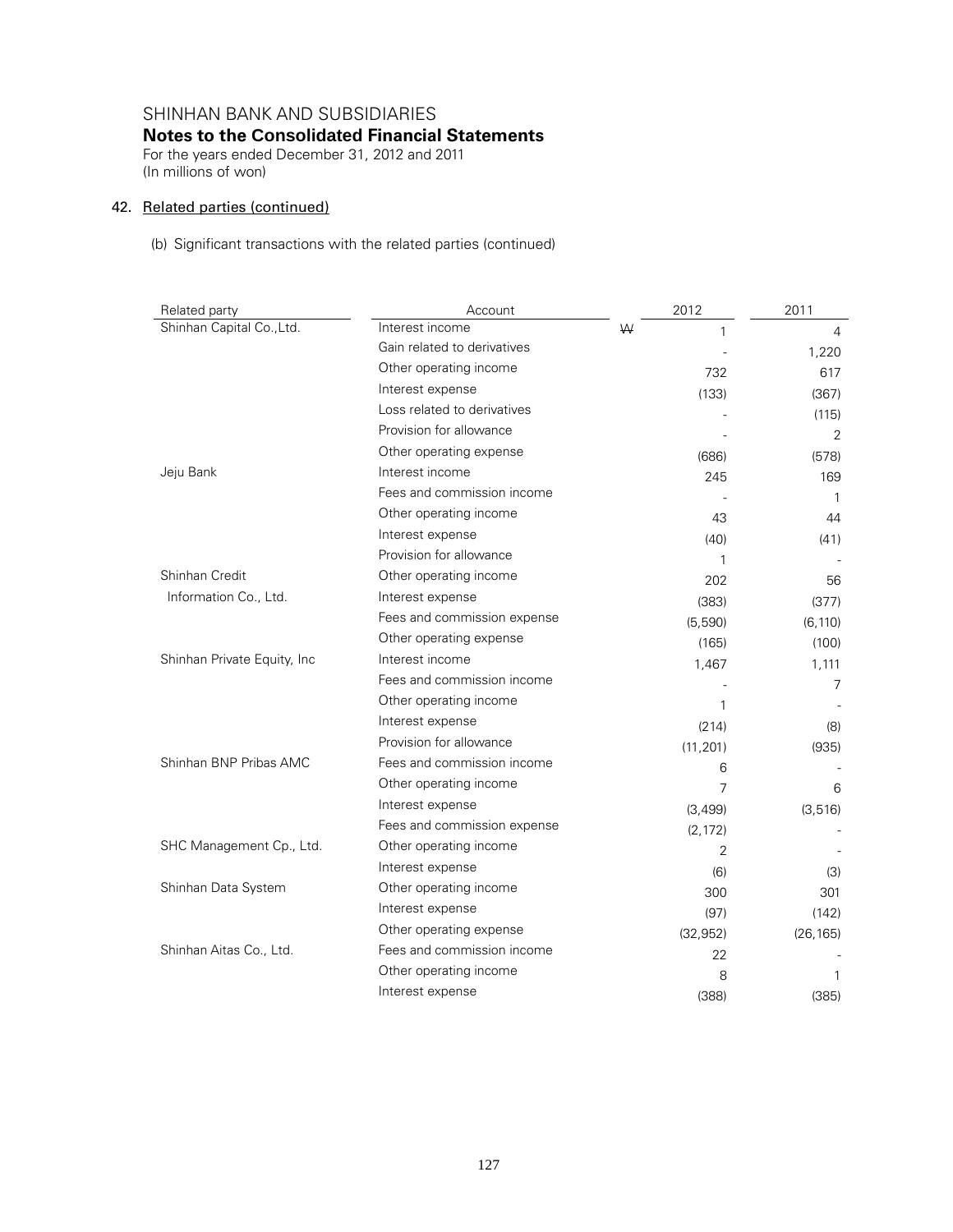# SHINHAN BANK AND SUBSIDIARIES **Notes to the Consolidated Financial Statements**

For the years ended December 31, 2012 and 2011 (In millions of won)

### 42. Related parties (continued)

(b) Significant transactions with the related parties (continued)

| Related party                            | Account                 |   | 2012   | 2011    |
|------------------------------------------|-------------------------|---|--------|---------|
| Investments in associates                |                         |   |        |         |
| Aju Capital Co., Ltd.                    | Interest income         | W | 2,042  |         |
|                                          | Other operating income  |   | 11     | 664     |
|                                          | Provision for allowance |   |        | 304     |
| Shinhan Corporate Restructuring Fund 7th | Interest expense        |   |        | (1)     |
|                                          | Other operating expense |   |        | (1,283) |
| UAMCO., Ltd                              | Interest income         |   | 311    |         |
|                                          | Provision for allowance |   | 52     | (23)    |
| Pohang TechnoPark2PFV                    | Other operating income  |   | 286    |         |
|                                          | Provision for allowance |   | З      | (3)     |
|                                          | Interest expense        |   | (17)   |         |
|                                          | Other operating expense |   |        | (286)   |
| Key management personnel                 | Interest income         |   | 40     | 55      |
|                                          | Provision for allowance |   |        |         |
|                                          |                         | ₩ | 32,912 | 9,684   |
|                                          |                         |   |        |         |

(c) Details of benefit compensated to the related parties for the years ended December 31, 2012 and 2011 were as follows:

|                                       |   | 2012   | 2011   |
|---------------------------------------|---|--------|--------|
| Short and long term employee benefits | W | 10.671 | 9.732  |
| Post-employment benefits              |   | 190    | 130    |
| Share-based payment transactions      |   | 2,524  | 1.775  |
|                                       | W | 13,385 | 11.637 |

(d) The guarantees provided between the related parties as of December 31, 2012 and 2011 were as follows:

|              |                                      |   |        | Amount of guarantees      |                        |
|--------------|--------------------------------------|---|--------|---------------------------|------------------------|
|              |                                      |   |        | December 31, December 31, |                        |
| Guarantor    | <b>Guaranteed Parts</b>              |   | 2012   | 2011                      | Account                |
| Shinhan Bank | Shinhan Capital Co., Ltd.            | W |        | 321                       | Letter of credit       |
|              | $\mathbf{u}$                         |   | 1,428  | $\overline{\phantom{a}}$  | Letter of guarantee    |
|              | SHC Management Co., Ltd.             |   | 94     | 94                        | Performance guarantees |
|              | Shinhan Investment Corp.             |   | 9,640  | 15.566                    | Financial guarantee    |
|              | Shinhan Private Equity<br>Investment |   | 244    |                           | Letter of guarantee    |
|              |                                      | W | 11.406 | 15.981                    |                        |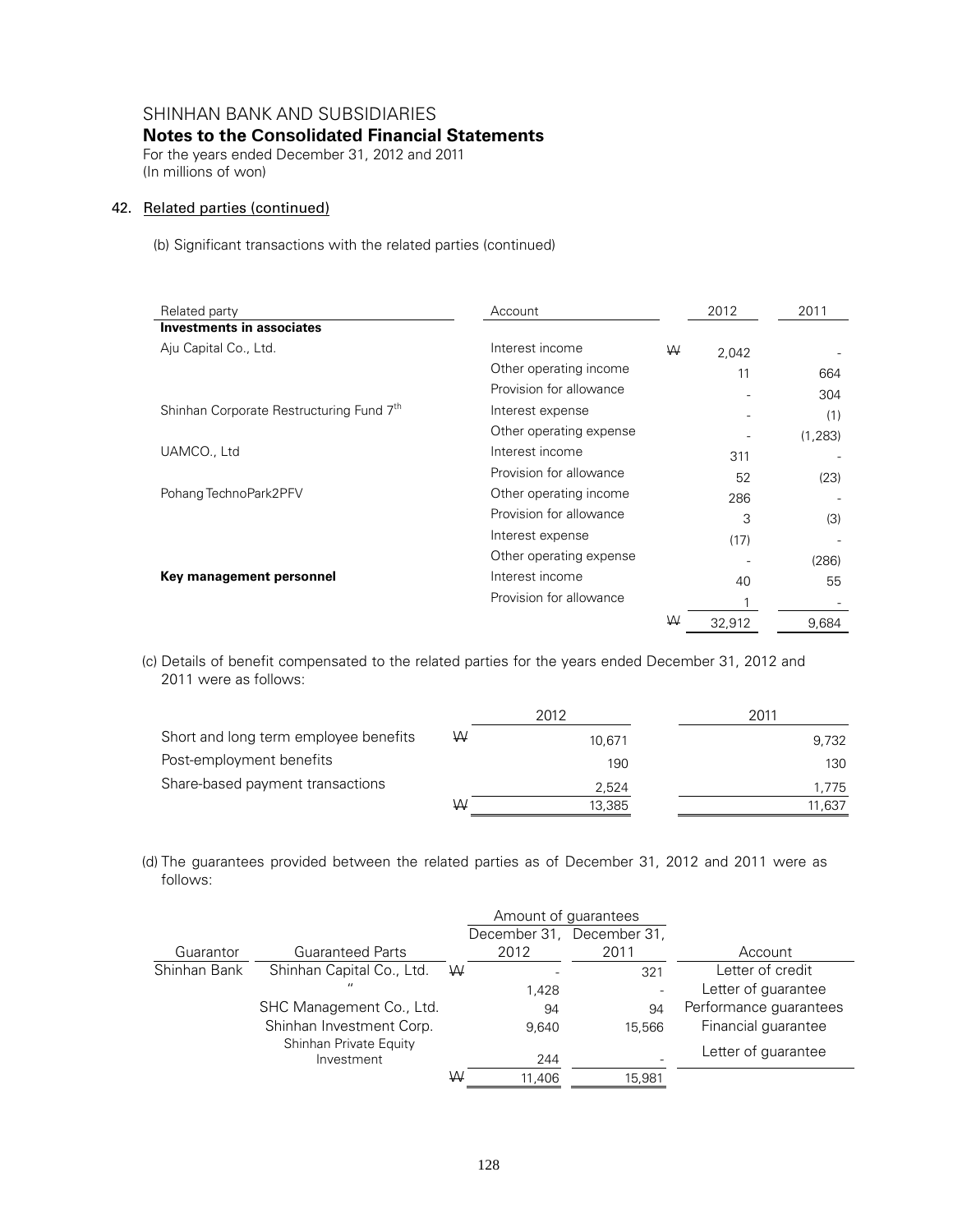## **Notes to the Consolidated Financial Statements**

For the years ended December 31, 2012 and 2011 (In millions of won)

### 43. Investment in subsidiaries

(a) Condensed financial positions for the Bank and its subsidiaries as of December 31, 2012 and 2011 were as follows:

|                                    |   |             | December 31, 2012 |            | December 31, 2011 |             |            |  |
|------------------------------------|---|-------------|-------------------|------------|-------------------|-------------|------------|--|
|                                    |   | Total       | Total             | Total      | Total             | Total       | Total      |  |
|                                    |   | assets      | liabilities       | equity     | assets            | liabilities | equity     |  |
| Shinhan Bank                       | ₩ | 226,773,162 | 206,516,983       | 20,256,179 | 221,974,519       | 202,771,128 | 19,203,391 |  |
| Shinhan Asia                       |   | 233,385     | 70,784            | 162,601    | 249,278           | 81,067      | 168,211    |  |
| Shinhan America                    |   | 1,026,620   | 920,862           | 105,758    | 1,087,346         | 997,450     | 89,896     |  |
| Shinhan Europe                     |   | 384,939     | 308,668           | 76,271     | 398,781           | 322,439     | 76,342     |  |
| Shinhan Khmer                      |   | 97,198      | 71,065            | 26,133     | 55,571            | 29,065      | 26,506     |  |
| Shinhan Kazakhstan                 |   | 116,031     | 41,102            | 74,929     | 132,404           | 54,922      | 77,482     |  |
| Shinhan Canada                     |   | 316,314     | 271,219           | 45,095     | 278,578           | 253,496     | 25,082     |  |
| Shinhan China                      |   | 2,339,458   | 1,981,674         | 357,784    | 1,891,122         | 1,539,433   | 351,689    |  |
| Shinhan Aitas                      |   |             |                   |            | 27,991            | 3,215       | 24,776     |  |
| Shinhan Japan                      |   | 6,246,270   | 5,885,129         | 361,141    | 6,550,230         | 6,132,182   | 418,048    |  |
| Shinhan Vietnam<br>Special Purpose |   | 1,170,771   | 839,017           | 331,754    | 1,049,260         | 726,388     | 322,872    |  |
| Entities                           |   | 1,182,445   | 1,329,813         | (147, 368) | 2,259,326         | 2,449,676   | (190, 350) |  |

(b) Condensed comprehensive income statements for the Bank and its subsidiaries for the years ended December 31, 2012 and 2011 were as follows:

|                                    |   |                     | 2012                      |                                |                     | 2011                      |                                |
|------------------------------------|---|---------------------|---------------------------|--------------------------------|---------------------|---------------------------|--------------------------------|
|                                    |   |                     | <b>Net</b>                | Total                          |                     | Net                       | Total                          |
|                                    |   | Operating<br>income | Income<br>$(\text{loss})$ | comprehensive<br>income (loss) | Operating<br>income | Income<br>$(\text{loss})$ | comprehensive<br>income (loss) |
| Shinhan Bank                       | W | 18,146,063          | 1,649,571                 | 1,595,801                      | 18,241,857          | 2,004,881                 | 1,468,777                      |
| Shinhan Asia                       |   | 14,023              | 5,907                     | (5,609)                        | 11,432              | 4,145                     | 8,666                          |
| Shinhan America                    |   | 60,056              | 23,768                    | 15,862                         | 64,860              | 1,397                     | 3,907                          |
| Shinhan Europe                     |   | 14,641              | 4,003                     | (71)                           | 14,796              | 4,605                     | 3,522                          |
| Shinhan Khmer                      |   | 5,569               | 1,577                     | (372)                          | 4,102               | 1,214                     | 1,552                          |
| Shinhan Kazakhstan                 |   | 7,099               | 5,538                     | (2,553)                        | 5,925               | (1, 279)                  | 242                            |
| Shinhan Canada                     |   | 11,920              | 398                       | (3,060)                        | 8,749               | (1,993)                   | (2,227)                        |
| Shinhan China                      |   | 122,143             | 30,211                    | 6,094                          | 97,135              | 17,288                    | 25,613                         |
| Shinhan Aitas                      |   |                     |                           |                                | 23,546              | 3,345                     | 3,345                          |
| Shinhan Japan                      |   | 226,027             | 1,809                     | (56,906)                       | 179,576             | 12,410                    | 42,775                         |
| Shinhan Vietnam<br>Special Purpose |   | 98,483              | 31,607                    | 8,882                          | 77,203              | 21,555                    | 6,935                          |
| Entities                           |   | 75,726              | (10, 813)                 | (10, 814)                      | 168,104             | (24, 483)                 | (24, 696)                      |